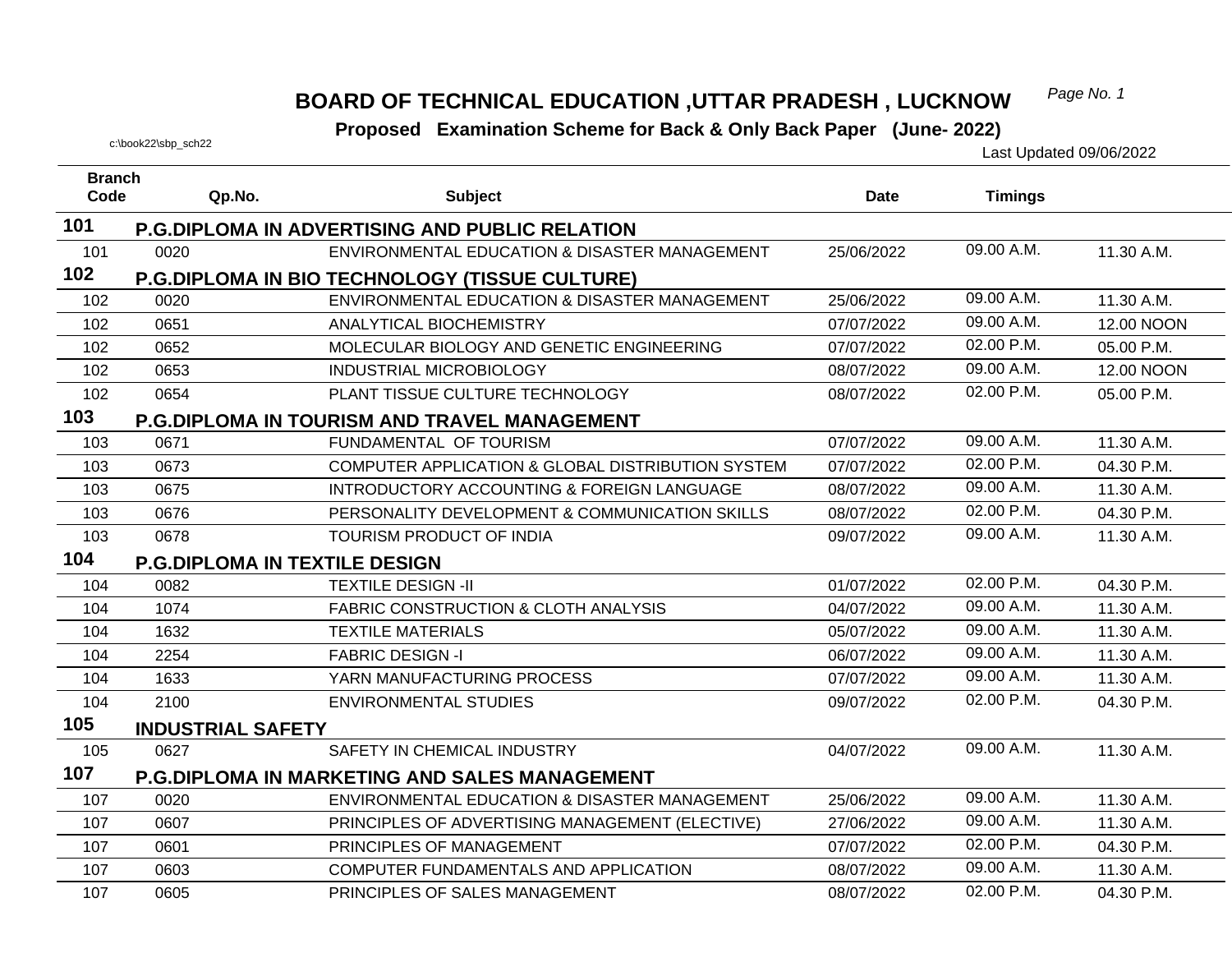## *Page No. 2* **BOARD OF TECHNICAL EDUCATION ,UTTAR PRADESH , LUCKNOW**

| <b>Branch</b> |                              |                                                                    |             |                |            |
|---------------|------------------------------|--------------------------------------------------------------------|-------------|----------------|------------|
| Code          | Qp.No.                       | <b>Subject</b>                                                     | <b>Date</b> | <b>Timings</b> |            |
| 107           |                              | <b>P.G.DIPLOMA IN MARKETING AND SALES MANAGEMENT</b>               |             |                |            |
| 107           | 0602                         | PRINCIPLES OF MARKETING MANAGEMENT                                 | 09/07/2022  | 09.00 A.M.     | 11.30 A.M. |
| 107           | 1505                         | PROFESSIONAL COMMUNICATION                                         | 11/07/2022  | 09.00 A.M.     | 11.30 A.M. |
| 109           |                              | <b>P.G.DIPLOMA IN BEAUTY AND HEALTH CARE</b>                       |             |                |            |
| 109           | 0642                         | FITNESS AND DIETETICS                                              | 25/06/2022  | 09.00 A.M.     | 11.30 A.M. |
| 109           | 0282                         | <b>BUSINESS ORGANISATION &amp; ENTREPRENEURSHIP</b>                | 27/06/2022  | 09.00 A.M.     | 11.30 A.M. |
|               |                              | <b>DEVELOPMENT</b>                                                 |             |                |            |
| 109           | 2103                         | <b>COMMUNICATION SKILLS-II</b>                                     | 28/06/2022  | 02.00 P.M.     | 04.30 P.M. |
| 109           | 0644                         | <b>BEAUTY CARE</b>                                                 | 01/07/2022  | 09.00 A.M.     | 11.30 A.M. |
| 109           | 0641                         | <b>ANATOMY &amp; PHYSIOLOGY</b>                                    | 07/07/2022  | 09.00 A.M.     | 11.30 A.M. |
| 109           | 0643                         | <b>COSMETOLOGY</b>                                                 | 07/07/2022  | 02.00 P.M.     | 04.30 P.M. |
| 109           | 0645                         | <b>HAIR CARE</b>                                                   | 08/07/2022  | 09.00 A.M.     | 11.30 A.M. |
| 109           | 0646                         | PERSONALITY DEVELOPMENT                                            | 08/07/2022  | 02.00 P.M.     | 04.30 P.M. |
| 109           | 2040                         | <b>COMMUNICATION SKILLS-I</b>                                      | 09/07/2022  | 09.00 A.M.     | 11.30 A.M. |
| 109           | 2100                         | <b>ENVIRONMENTAL STUDIES</b>                                       | 09/07/2022  | 02.00 P.M.     | 04.30 P.M. |
| 110           |                              | <b>P.G.DIPLOMA IN FASHION TECHNOLOGY</b>                           |             |                |            |
| 110           | 0687                         | APPAREL INDUSTRY AND PRODUCTION MANAGEMENT                         | 29/06/2022  | 09.00 A.M.     | 11.30 A.M. |
| 110           | 0681                         | FASHION GENERAL KNOWLEDGE                                          | 30/06/2022  | 09.00 A.M.     | 11.30 A.M. |
| 110           | 0683                         | <b>TEXTILE SCIENCE</b>                                             | 30/06/2022  | 02.00 P.M.     | 04.30 P.M. |
| 111           |                              | P G DIPLOMA IN RETAIL MANAGEMENT                                   |             |                |            |
| 111           | 0601                         | PRINCIPLES OF MANAGEMENT                                           | 07/07/2022  | 02.00 P.M.     | 04.30 P.M. |
| 112           |                              | P G DIPLOMA IN ACCOUNTANCY (WITH COMPUTERISED ACCOUNTS & TAXATION) |             |                |            |
| 112           | 0020                         | ENVIRONMENTAL EDUCATION & DISASTER MANAGEMENT                      | 25/06/2022  | 09.00 A.M.     | 11.30 A.M. |
| 112           | 0691                         | <b>PRACTICES &amp; PROCEDURES OF BUSINESS AND COMPANY</b>          | 28/06/2022  | 09.00 A.M.     | 11.30 A.M. |
|               |                              | <b>ACCOUNTING</b>                                                  |             |                |            |
| 112           | 0694                         | COST ACCOUNTANCY & FINANCIAL MANAGEMENT                            | 28/06/2022  | 02.00 P.M.     | 04.30 P.M. |
| 112           | 0695                         | ELEMENTS OF BANKING & AUDITING                                     | 29/06/2022  | 09.00 A.M.     | 11.30 A.M. |
| 112           | 2259                         | <b>GST(GOODS &amp; SERVICE TAX)</b>                                | 29/06/2022  | 02.00 P.M.     | 04.30 P.M. |
| 112           | 0603                         | COMPUTER FUNDAMENTALS AND APPLICATION                              | 08/07/2022  | 09.00 A.M.     | 11.30 A.M. |
| 113           | P G DIPLOMA IN WEB DESIGNING |                                                                    |             |                |            |
| 113           | 2439                         | <b>WEB DESIGNING TOOLS</b>                                         | 28/06/2022  | 02.00 P.M.     | 04.30 P.M. |
| 113           | 2131                         | DATABASE MANAGEMENT SYSTEM                                         | 01/07/2022  | 09.00 A.M.     | 11.30 A.M. |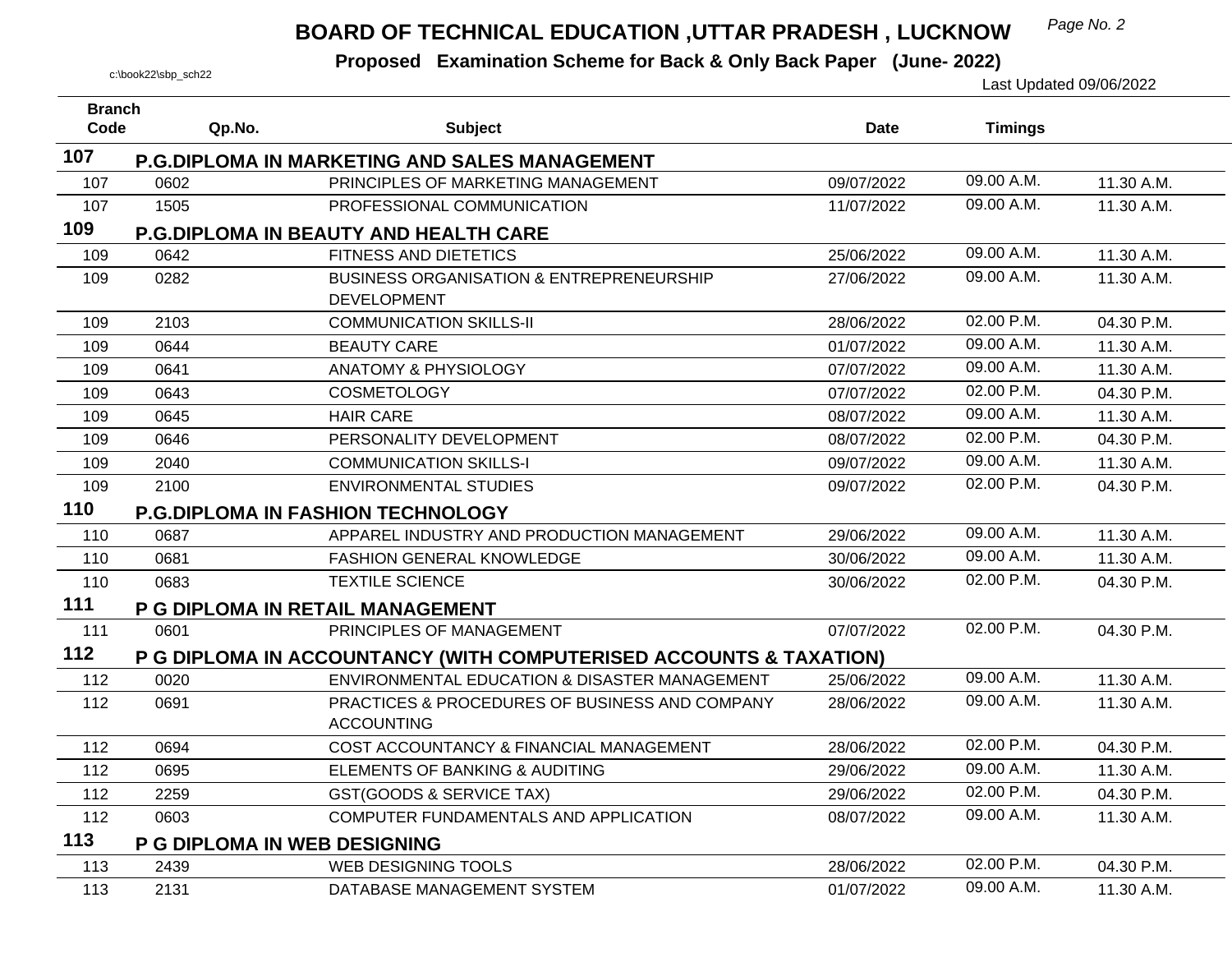## *Page No. 3* **BOARD OF TECHNICAL EDUCATION ,UTTAR PRADESH , LUCKNOW**

| <b>Branch</b> |                              |                                                      |            |                |            |
|---------------|------------------------------|------------------------------------------------------|------------|----------------|------------|
| Code          | Qp.No.                       | <b>Subject</b>                                       | Date       | <b>Timings</b> |            |
| 113           | P G DIPLOMA IN WEB DESIGNING |                                                      |            |                |            |
| 113           | 2264                         | <b>INFORMATION SECURITY AND IT LAWS</b>              | 01/07/2022 | 02.00 P.M.     | 04.30 P.M. |
| 113           | 2307                         | <b>SOFT SKILLS</b>                                   | 04/07/2022 | 02.00 P.M.     | 04.30 P.M. |
| 113           | 2319                         | WEB DEVELOPMENT USING PHP                            | 05/07/2022 | 02.00 P.M.     | 04.30 P.M. |
| 113           | 2225                         | BASICS OF COMPUTER AND INFORMATION TECHNOLOGY        | 06/07/2022 | 09.00 A.M.     | 11.30 A.M. |
| 113           | 2130                         | INTERNET AND WEB TECHNOLOGY                          | 11/07/2022 | 02.00 P.M.     | 04.30 P.M. |
| 113           | 2231                         | COMPUTER PROGRAMMING USING PYTHON                    | 13/07/2022 | 02.00 P.M.     | 04.30 P.M. |
| 114           |                              | P G DIPLOMA IN COMPUTER HARDWARE & NETWORKING        |            |                |            |
| 114           | 2213                         | <b>ADVANCE NETWORKING</b>                            | 25/06/2022 | 09.00 A.M.     | 11.30 A.M. |
| 114           | 2312                         | <b>SYSTEM ADMINISTRATION</b>                         | 28/06/2022 | 09.00 A.M.     | 11.30 A.M. |
| 114           | 2268                         | <b>INTERNET OF THINGS</b>                            | 29/06/2022 | 09.00 A.M.     | 11.30 A.M. |
| 114           | 2222                         | <b>BASIC ELECTRONICS &amp; MEASURING INSTRUMENTS</b> | 30/06/2022 | 02.00 P.M.     | 04.30 P.M. |
| 114           | 2223                         | <b>BASIC NETWORKING</b>                              | 01/07/2022 | 09.00 A.M.     | 11.30 A.M. |
| 114           | 2264                         | <b>INFORMATION SECURITY AND IT LAWS</b>              | 01/07/2022 | 02.00 P.M.     | 04.30 P.M. |
| 114           | 2288                         | OPERATING SYSTEM & DIAGNOSTIC UTILITIES              | 02/07/2022 | 09.00 A.M.     | 11.30 A.M. |
| 114           | 2290                         | PC & PERIPHERAL ARCHITECTURE                         | 02/07/2022 | 02.00 P.M.     | 04.30 P.M. |
| 114           | 2307                         | <b>SOFT SKILLS</b>                                   | 04/07/2022 | 02.00 P.M.     | 04.30 P.M. |
| 202           |                              | P.G.DIPLOMA IN COMPUTER APPLICATION                  |            |                |            |
| 202           | 0020                         | ENVIRONMENTAL EDUCATION & DISASTER MANAGEMENT        | 25/06/2022 | 09.00 A.M.     | 11.30 A.M. |
| 202           | 2239                         | DATA STRUCTURE USING PYTHON                          | 25/06/2022 | 02.00 P.M.     | 04.30 P.M. |
| 202           | 2268                         | <b>INTERNET OF THINGS</b>                            | 29/06/2022 | 09.00 A.M.     | 11.30 A.M. |
| 202           | 2131                         | DATABASE MANAGEMENT SYSTEM                           | 01/07/2022 | 09.00 A.M.     | 11.30 A.M. |
| 202           | 2308                         | SOFTWARE ENGINEERING                                 | 02/07/2022 | 02.00 P.M.     | 04.30 P.M. |
| 202           | 2207                         | OPERATING SYSTEM                                     | 04/07/2022 | 09.00 A.M.     | 11.30 A.M. |
| 202           | 2307                         | <b>SOFT SKILLS</b>                                   | 04/07/2022 | 02.00 P.M.     | 04.30 P.M. |
| 202           | 0556                         | <b>COMPUTER BASED ACCOUNTING</b>                     | 05/07/2022 | 09.00 A.M.     | 11.30 A.M. |
| 202           | 0893                         | COMPUTER HARDWARE AND MAINTENANCE                    | 05/07/2022 | 02.00 P.M.     | 04.30 P.M. |
| 202           | 2225                         | BASICS OF COMPUTER AND INFORMATION TECHNOLOGY        | 06/07/2022 | 09.00 A.M.     | 11.30 A.M. |
| 202           | 2375                         | COMPUTER HARDWARE AND MAINTENANCE                    | 06/07/2022 | 02.00 P.M.     | 04.30 P.M. |
| 202           | 2407                         | E-COMMERCE AND DIGITAL MARKETING                     | 07/07/2022 | 09.00 A.M.     | 11.30 A.M. |
| 202           | 2412                         | OBJECT ORIENTED PROGRAMMING USING JAVA               | 07/07/2022 | 02.00 P.M.     | 04.30 P.M. |
| 202           | 2130                         | INTERNET AND WEB TECHNOLOGY                          | 11/07/2022 | 02.00 P.M.     | 04.30 P.M. |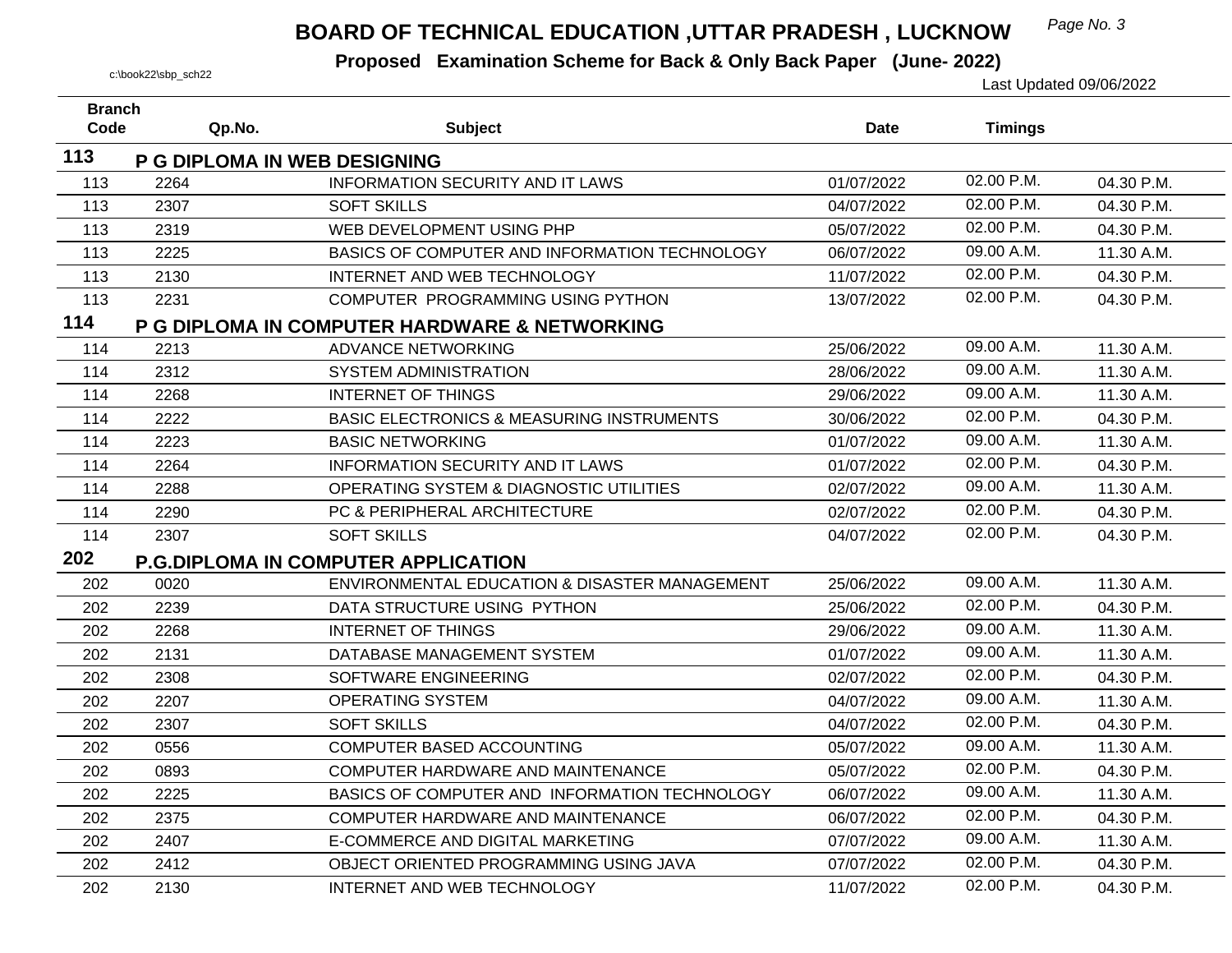## *Page No. 4* **BOARD OF TECHNICAL EDUCATION ,UTTAR PRADESH , LUCKNOW**

| <b>Branch</b><br>Code |      |                     |                                                      |             |                |            |
|-----------------------|------|---------------------|------------------------------------------------------|-------------|----------------|------------|
|                       |      | Qp.No.              | <b>Subject</b>                                       | <b>Date</b> | <b>Timings</b> |            |
| 202                   |      |                     | <b>P.G.DIPLOMA IN COMPUTER APPLICATION</b>           |             |                |            |
| 202                   | 2187 |                     | DATA COMMUNICATION AND COMPUTER NETWORK              | 12/07/2022  | 02.00 P.M.     | 04.30 P.M. |
| 202                   | 2231 |                     | COMPUTER PROGRAMMING USING PYTHON                    | 13/07/2022  | 02.00 P.M.     | 04.30 P.M. |
| 211                   |      | <b>HOME SCIENCE</b> |                                                      |             |                |            |
| 211                   | 0020 |                     | ENVIRONMENTAL EDUCATION & DISASTER MANAGEMENT        | 25/06/2022  | 09.00 A.M.     | 11.30 A.M. |
| 211                   | 1801 |                     | PHYSIOLOGY & FIRST AID                               | 25/06/2022  | 02.00 P.M.     | 04.30 P.M. |
| 211                   | 0402 |                     | <b>INTERIOR DECORATION &amp; KITCHEN MANAGEMENT</b>  | 27/06/2022  | 09.00 A.M.     | 11.30 A.M. |
| 211                   | 1802 |                     | FUNDAMENTALS OF TEXTILE & CLOTHING                   | 27/06/2022  | 02.00 P.M.     | 04.30 P.M. |
| 211                   | 0404 |                     | INSTITUTIONAL FOOD SERVICE MANAGEMENT                | 28/06/2022  | 09.00 A.M.     | 11.30 A.M. |
| 211                   | 1805 |                     | CHILD DEVELOPMENT                                    | 28/06/2022  | 02.00 P.M.     | 04.30 P.M. |
| 211                   | 0406 |                     | ENTREPRENEURSHIP IN CHILD CARE SERVICES              | 29/06/2022  | 09.00 A.M.     | 11.30 A.M. |
| 211                   | 1806 |                     | <b>EXTENSION EDUCATION</b>                           | 29/06/2022  | $02.00$ P.M.   | 04.30 P.M. |
| 211                   | 0408 |                     | <b>COSTUME DESIGN</b>                                | 30/06/2022  | 09.00 A.M.     | 11.30 A.M. |
| 211                   | 0401 |                     | <b>HOME MANAGEMENT</b>                               | 01/07/2022  | 09.00 A.M.     | 11.30 A.M. |
| 211                   | 0403 |                     | <b>DIET PLANNING &amp; THERAPY</b>                   | 01/07/2022  | 02.00 P.M.     | 04.30 P.M. |
| 211                   | 0405 |                     | EARLY CHILDHOOD EDUCATION & MANAGEMENT               | 02/07/2022  | 09.00 A.M.     | 11.30 A.M. |
| 211                   | 0407 |                     | <b>TEXTILE DESIGN</b>                                | 02/07/2022  | 02.00 P.M.     | 04.30 P.M. |
| 211                   | 1803 |                     | FUNDAMENTALS OF ART AND DESIGN                       | 04/07/2022  | 09.00 A.M.     | 11.30 A.M. |
| 211                   | 1804 |                     | <b>FOOD &amp; NUTRITION</b>                          | 04/07/2022  | 02.00 P.M.     | 04.30 P.M. |
| 211                   | 1505 |                     | PROFESSIONAL COMMUNICATION                           | 11/07/2022  | 09.00 A.M.     | 11.30 A.M. |
| 212                   |      |                     | <b>LIBRARY AND INFORMATION SCIENCE</b>               |             |                |            |
| 212                   | 0020 |                     | ENVIRONMENTAL EDUCATION & DISASTER MANAGEMENT        | 25/06/2022  | 09.00 A.M.     | 11.30 A.M. |
| 212                   | 1813 |                     | <b>INFORMATION PROCESSING &amp; RETRIEVAL-I</b>      | 25/06/2022  | 02.00 P.M.     | 04.30 P.M. |
| 212                   | 0413 |                     | <b>INFORMATION PROCESSING &amp; RETRIEVAL-II</b>     | 27/06/2022  | 09.00 A.M.     | 11.30 A.M. |
| 212                   | 1814 |                     | REFERENCE SOURCES & SERVICES                         | 27/06/2022  | 02.00 P.M.     | 04.30 P.M. |
| 212                   | 0415 |                     | LIBRARY AUTOMATION & INFORMATION TECHNOLOGY : BASICS | 28/06/2022  | 09.00 A.M.     | 11.30 A.M. |
| 212                   | 1815 |                     | <b>LIBRARY CORRESPONDENCE</b>                        | 28/06/2022  | 02.00 P.M.     | 04.30 P.M. |
| 212                   | 0411 |                     | MANAGEMENT OF LIBRARY & INFORMATION CENTRES          | 29/06/2022  | 09.00 A.M.     | 11.30 A.M. |
| 212                   | 0412 |                     | KNOWLEDGE ORGANISATION-II                            | 29/06/2022  | 02.00 P.M.     | 04.30 P.M. |
| 212                   | 0414 |                     | <b>INFORMATION SYSTEM &amp; SERVICES</b>             | 30/06/2022  | 09.00 A.M.     | 11.30 A.M. |
| 212                   | 1811 |                     | <b>LIBRARY &amp; SOCIETY</b>                         | 30/06/2022  | 02.00 P.M.     | 04.30 P.M. |
| 212                   | 1812 |                     | KNOWLEDGE ORGANISATION-I                             | 01/07/2022  | 09.00 A.M.     | 11.30 A.M. |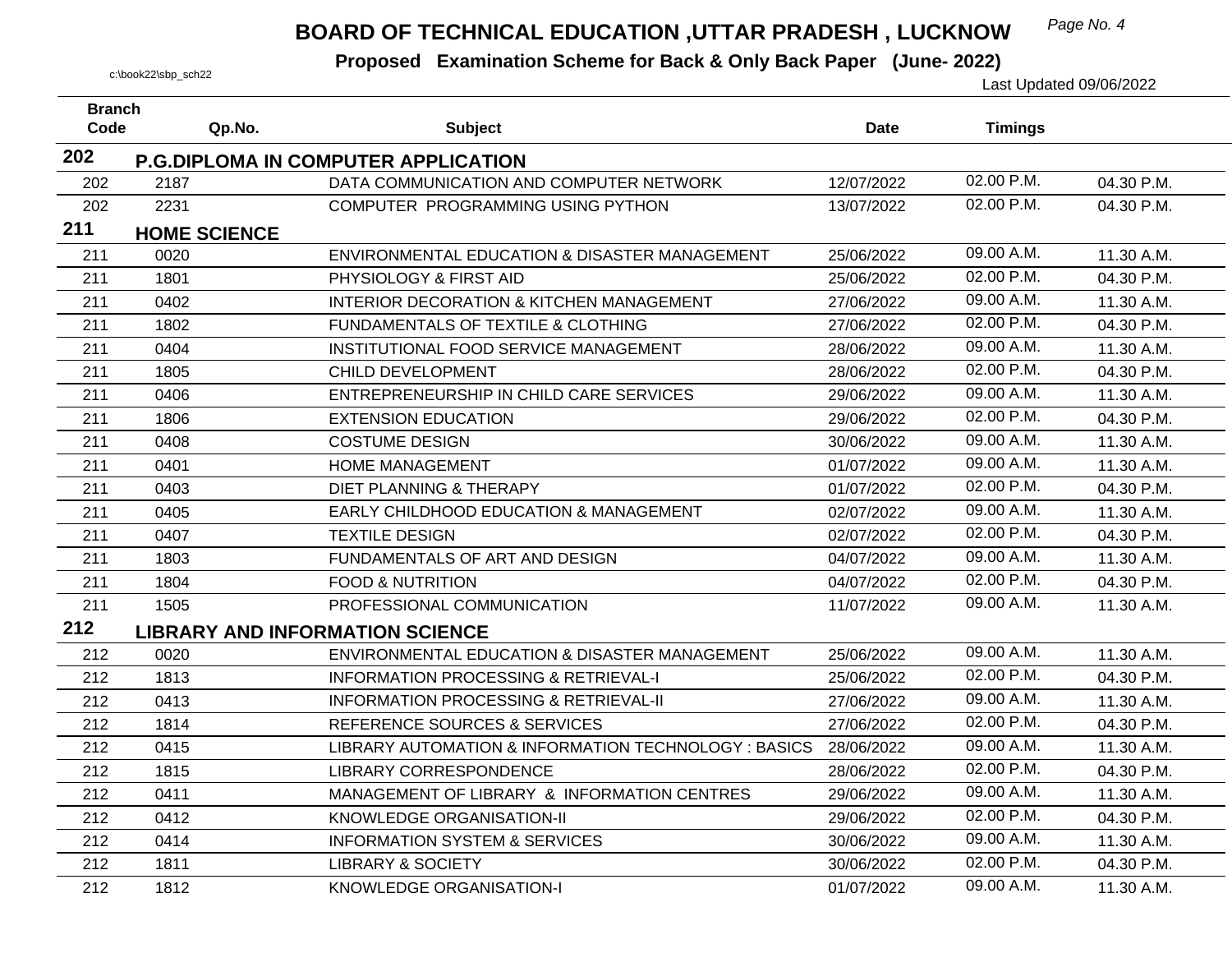## *Page No. 5* **BOARD OF TECHNICAL EDUCATION ,UTTAR PRADESH , LUCKNOW**

| <b>Branch</b> |                            |                                                          |             |                |                   |
|---------------|----------------------------|----------------------------------------------------------|-------------|----------------|-------------------|
| Code          | Qp.No.                     | <b>Subject</b>                                           | <b>Date</b> | <b>Timings</b> |                   |
| 212           |                            | <b>LIBRARY AND INFORMATION SCIENCE</b>                   |             |                |                   |
| 212           | 1505                       | PROFESSIONAL COMMUNICATION                               | 11/07/2022  | 09.00 A.M.     | 11.30 A.M.        |
| 213           |                            | <b>P.G. DIPLOMA IN JOURNALISM AND MASS COMMUNICATION</b> |             |                |                   |
| 213           | 1907                       | TELEVISION JOURNALISM AND PRODUCTION                     | 25/06/2022  | 09.00 A.M.     | 11.30 A.M.        |
| 213           | 1856                       | <b>COMPUTER APPLICATION IN MEDIA</b>                     | 25/06/2022  | 02.00 P.M.     | 04.30 P.M.        |
| 213           | 1922                       | <b>COMMUNICATION RESEARCH METHODS</b>                    | 27/06/2022  | 09.00 A.M.     | 11.30 A.M.        |
| 213           | 1951                       | PRINCIPLE OF ADVERTISING & PUBLIC RELATIONS              | 27/06/2022  | 02.00 P.M.     | 04.30 P.M.        |
| 213           | 1952                       | <b>REPORTING &amp; EDITING</b>                           | 28/06/2022  | 02.00 P.M.     | 04.30 P.M.        |
| 213           | 1956                       | <b>WEB JOURNALISM</b>                                    | 29/06/2022  | 02.00 P.M.     | 04.30 P.M.        |
| 213           | 1927                       | DEVELOPMENT COMMUNICATION                                | 30/06/2022  | 09.00 A.M.     | 11.30 A.M.        |
| 213           | 1936                       | HISTORY OF JOURNALISM                                    | 30/06/2022  | 02.00 P.M.     | 04.30 P.M.        |
| 213           | 1943                       | MEDIA MANAGEMENT AND ENTREPRENURSHIP DEVELOPMENT         | 01/07/2022  | 09.00 A.M.     | 12.00 NOON        |
| 213           | 1948                       | <b>NEW MEDIA</b>                                         | 01/07/2022  | 02.00 P.M.     | 04.30 P.M.        |
| 213           | 1961                       | RADIO JOURNALISM & PRODUCTION                            | 02/07/2022  | 09.00 A.M.     | 11.30 A.M.        |
| 213           | 1967                       | <b>MEDIA LAWS &amp; ETHICS</b>                           | 02/07/2022  | 02.00 P.M.     | 05.00 P.M.        |
| 213           | 1851                       | PRINCIPLES OF COMMUNICATION                              | 04/07/2022  | 09.00 A.M.     | 11.30 A.M.        |
| 214           | <b>DIPLOMA IN PHARMACY</b> |                                                          |             |                |                   |
| 214           | 0427                       | PHARMACEUTICS-II                                         | 01/07/2022  | 02.00 P.M.     | 05.00 P.M.        |
| 214           | 1822                       | PHARMACEUTICAL CHEMISTRY-I                               | 02/07/2022  | 09.00 A.M.     | 12.00 NOON        |
| 214           | 1821                       | PHARMACEUTICS-I                                          | 04/07/2022  | 09.00 A.M.     | <b>12.00 NOON</b> |
| 214           | 0425                       | DRUGS STORE & BUSINESS MANAGEMENT                        | 04/07/2022  | 02.00 P.M.     | 05.00 P.M.        |
| 214           | 0423                       | PHARMACOLOGY & TOXICOLOGY                                | 06/07/2022  | 02.00 P.M.     | 05.00 P.M.        |
| 214           | 1823                       | <b>PHARMACOGNOSY</b>                                     | 07/07/2022  | 09.00 A.M      | 12.00 NOON        |
| 214           | 1824                       | <b>BIO-CHEMISTRY &amp; CLINICAL PATHOLOGY</b>            | 08/07/2022  | 09.00 A.M.     | <b>12.00 NOON</b> |
| 214           | 0422                       | PHARMACEUTICAL CHEMISTRY-II                              | 08/07/2022  | 02.00 P.M.     | 05.00 P.M.        |
| 214           | 2361                       | ENVIRONMENTAL EDUCATION & DISASTER MANAGEMENT            | 12/07/2022  | 09.00 A.M.     | 11.30 A.M.        |
| 214           | 1825                       | <b>HUMAN ANATOMY &amp; PHYSIOLOGY</b>                    | 12/07/2022  | 02.00 P.M.     | 05.00 P.M.        |
| 214           | 1826                       | HEALTH EDUCATION & COMMUNITY PHARMACY                    | 14/07/2022  | 09.00 A.M.     | 12.00 NOON        |
| 214           | 0426                       | HOSPITAL AND CLINICAL PHARMACY                           | 14/07/2022  | 02.00 P.M.     | 05.00 P.M.        |
| 214           | 0424                       | PHARMACEUTICAL JURISPRUDENCE                             | 15/07/2022  | 09.00 A.M.     | 12.00 NOON        |
| 215           |                            | <b>MODERN OFFICE MANAGEMENT AND SECRETARIAL PRACTICE</b> |             |                |                   |
| 215           | 0020                       | ENVIRONMENTAL EDUCATION & DISASTER MANAGEMENT            | 25/06/2022  | 09.00 A.M.     | 11.30 A.M.        |
|               |                            |                                                          |             |                |                   |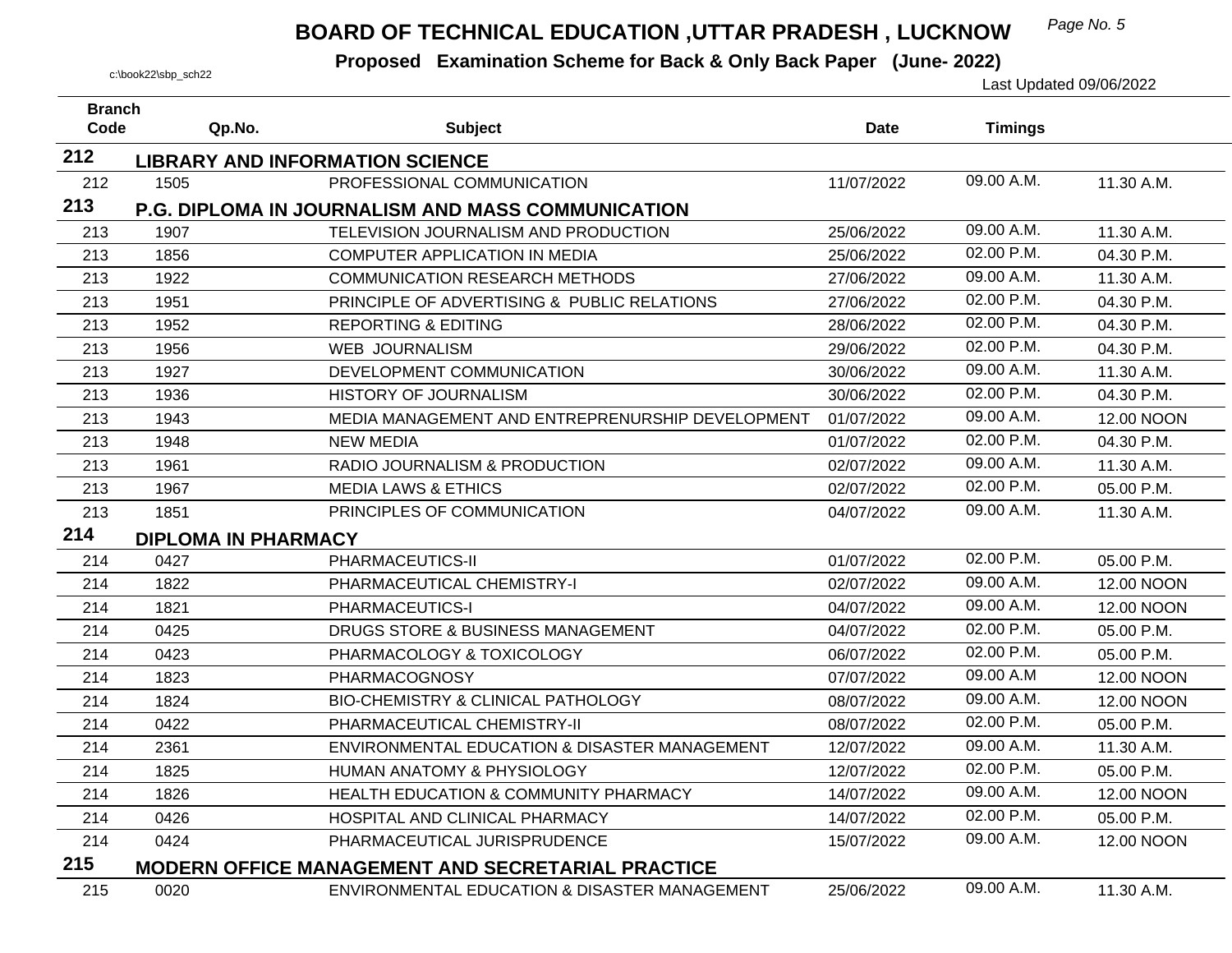## **BOARD OF TECHNICAL EDUCATION ,UTTAR PRADESH, LUCKNOW** Page No. 6

| <b>Branch</b><br>Code |      |                                |                                                          |             |                |            |
|-----------------------|------|--------------------------------|----------------------------------------------------------|-------------|----------------|------------|
|                       |      | Qp.No.                         | <b>Subject</b>                                           | <b>Date</b> | <b>Timings</b> |            |
| 215                   |      |                                | <b>MODERN OFFICE MANAGEMENT AND SECRETARIAL PRACTICE</b> |             |                |            |
| 215                   | 1842 |                                | ELEMENTARY BOOK-KEEPING & ACCOUNTANCY                    | 25/06/2022  | 02.00 P.M.     | 04.30 P.M. |
| 215                   | 0472 |                                | ELEMENTS OF COMPANY LAW & BANKING SERVICES               | 27/06/2022  | 09.00 A.M.     | 11.30 A.M. |
| 215                   | 1843 |                                | SHORT HAND HINDI THEORY                                  | 27/06/2022  | 02.00 P.M.     | 04.30 P.M. |
| 215                   | 0473 |                                | <b>VOCATIONAL HINDI &amp; CORRESPONDENCE</b>             | 28/06/2022  | 09.00 A.M.     | 11.30 A.M. |
| 215                   | 1844 |                                | SHORT HAND ENGLISH THEORY                                | 28/06/2022  | 02.00 P.M.     | 04.30 P.M. |
| 215                   | 0474 |                                | PERSONALITY DEVELOPMENT AND BEHAVIOUR                    | 29/06/2022  | 09.00 A.M.     | 11.30 A.M. |
| 215                   | 0471 |                                | SECRETARIAL PRACTICE & OFFICE AUTOMATION                 | 30/06/2022  | 09.00 A.M.     | 11.30 A.M. |
| 215                   | 0475 |                                | OFFICE AND BUSINESS CORRESPONDENCE IN ENGLISH            | 30/06/2022  | 02.00 P.M.     | 04.30 P.M. |
| 215                   | 1841 |                                | MODERN OFFICE MANAGEMENT & PRACTICES                     | 01/07/2022  | 09.00 A.M.     | 11.30 A.M. |
| 215                   | 1845 |                                | <b>COMPUTER TYPING THEORY</b>                            | 01/07/2022  | 02.00 P.M.     | 04.30 P.M. |
| 215                   | 1505 |                                | PROFESSIONAL COMMUNICATION                               | 11/07/2022  | 09.00 A.M.     | 11.30 A.M. |
| 316                   |      | <b>AGRICULTURE ENGINEERING</b> |                                                          |             |                |            |
| 316                   | 0020 |                                | ENVIRONMENTAL EDUCATION & DISASTER MANAGEMENT            | 25/06/2022  | 09.00 A.M.     | 11.30 A.M. |
| 316                   | 2076 |                                | <b>APPLIED MATHEMATICS-II</b>                            | 25/06/2022  | 02.00 P.M.     | 04.30 P.M. |
| 316                   | 2079 |                                | <b>APPLIED PHYSICS-II</b>                                | 27/06/2022  | 02.00 P.M.     | 04.30 P.M. |
| 316                   | 0146 |                                | R C C & STEEL STRUCTURES                                 | 28/06/2022  | 09.00 A.M.     | 11.30 A.M. |
| 316                   | 0149 |                                | FARM & LAND DEVELOPMENT MACHINERY                        | 29/06/2022  | 09.00 A.M.     | 11.30 A.M. |
| 316                   | 1906 |                                | FUNCTIONAL COMMUNICATION                                 | 29/06/2022  | 02.00 P.M.     | 04.30 P.M. |
| 316                   | 2201 |                                | IRRIGATION & DRAINAGE ENGINEERING , RAIN WATER           | 30/06/2022  | 09.00 A.M.     | 11.30 A.M. |
|                       |      | <b>HARVESTING</b>              |                                                          |             |                |            |
| 316                   | 2097 |                                | <b>ENERGY CONSERVATION</b>                               | 30/06/2022  | 02.00 P.M.     | 04.30 P.M. |
| 316                   | 0904 |                                | ELECTRICAL ENGINEERING & RURAL ELECTRIFICATION           | 01/07/2022  | 09.00 A.M.     | 11.30 A.M. |
| 316                   | 2085 |                                | <b>ENGINEERING DRAWING-II</b>                            | 01/07/2022  | 02.00 P.M.     | 05.00 P.M. |
| 316                   | 0906 |                                | FARM POWER ENGINEERING & NON CONVENTIONAL ENERGY         | 02/07/2022  | 09.00 A.M.     | 11.30 A.M. |
| 316                   | 2272 |                                | MATERIAL AND RURAL CONSTRUCTION TECHNOLOGY               | 02/07/2022  | 02.00 P.M.     | 04.30 P.M. |
| 316                   | 0907 |                                | AGRICULTURE ENGINEERING DRAWING                          | 04/07/2022  | 09.00 A.M.     | 12.00 NOON |
| 316                   | 2077 |                                | <b>APPLIED MECHANICS</b>                                 | 04/07/2022  | 02.00 P.M.     | 04.30 P.M. |
| 316                   | 0144 |                                | POST HARVEST TECHNOLOGY & AGRO BASED INDUSTRIES          | 05/07/2022  | 02.00 P.M.     | 04.30 P.M. |
| 316                   | 0142 |                                | MINOR IRRIGATION & TUBE WELL ENGINEERING                 | 06/07/2022  | 09.00 A.M.     | 11.30 A.M. |
| 316                   | 2042 |                                | <b>APPLIED PHYSICS-I</b>                                 | 06/07/2022  | 02.00 P.M.     | 04.30 P.M. |
| 316                   | 2044 |                                | <b>ENGINEERING DRAWING-I</b>                             | 07/07/2022  | 09.00 A.M.     | 12.00 NOON |
| 316                   | 2043 |                                | <b>APPLIED CHEMISTRY</b>                                 | 07/07/2022  | 02.00 P.M.     | 04.30 P.M. |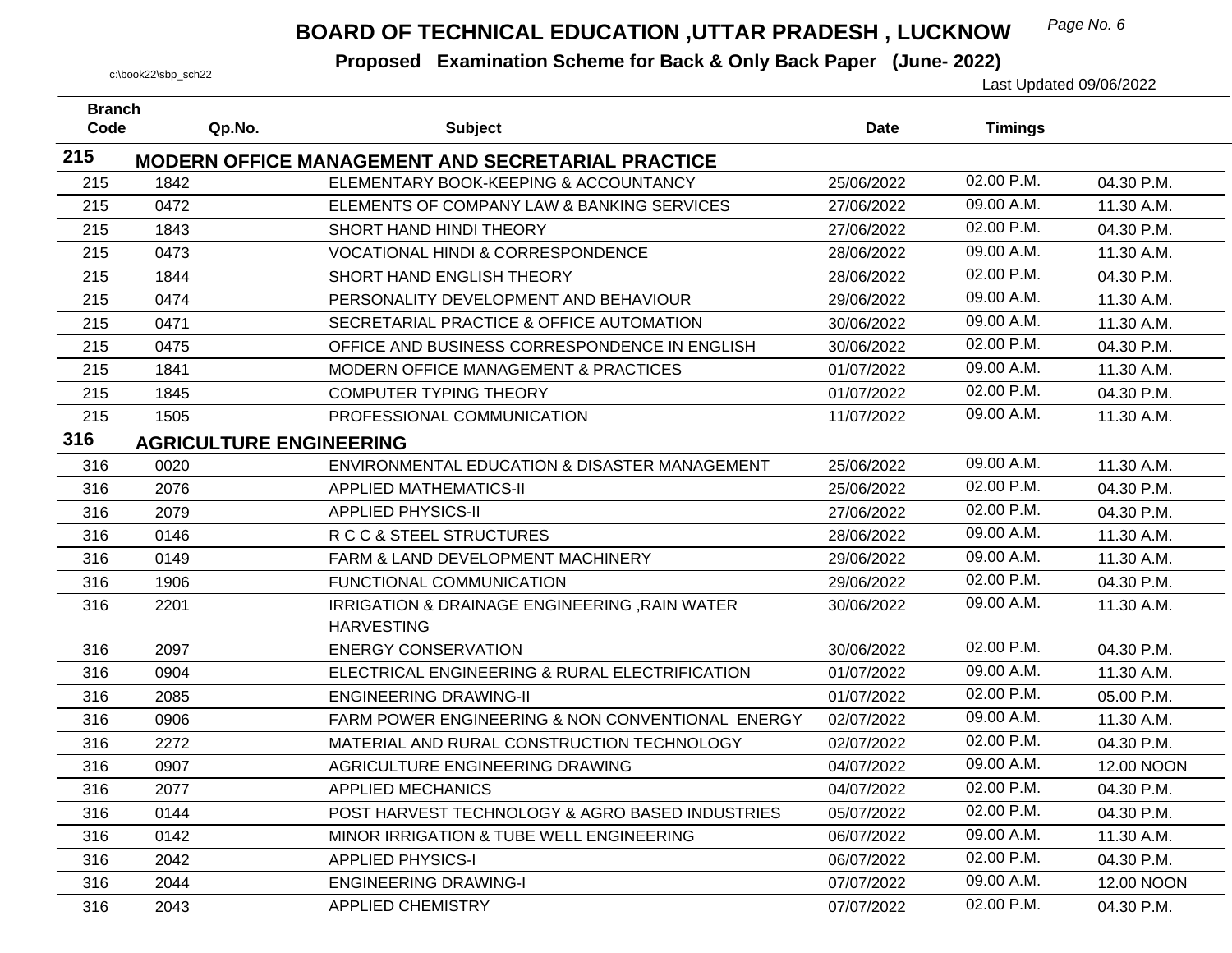## *Page No. 7* **BOARD OF TECHNICAL EDUCATION ,UTTAR PRADESH , LUCKNOW**

| <b>Branch</b> |                                                        |                                                                                                                                                      |             |                                            |
|---------------|--------------------------------------------------------|------------------------------------------------------------------------------------------------------------------------------------------------------|-------------|--------------------------------------------|
|               |                                                        |                                                                                                                                                      |             |                                            |
|               |                                                        |                                                                                                                                                      |             |                                            |
| 2109          | <b>APPLIED MATHEMATICS-III</b>                         | 08/07/2022                                                                                                                                           | 09.00 A.M.  | 11.30 A.M.                                 |
| 2040          | <b>COMMUNICATION SKILLS-I</b>                          | 09/07/2022                                                                                                                                           | 09.00 A.M.  | 11.30 A.M.                                 |
| 2435          | SOIL SCIENCE AND SOIL MECHANICS                        | 09/07/2022                                                                                                                                           | 02.00 P.M.  | 04.30 P.M.                                 |
| 2041          | <b>APPLIED MATHEMATICS - I</b>                         | 11/07/2022                                                                                                                                           | 09.00 A.M.  | 11.30 A.M.                                 |
| 2437          | SURVEYING AND LEVELLING                                | 11/07/2022                                                                                                                                           | 02.00 P.M.  | 04.30 P.M.                                 |
| 0145          | <b>ESTIMATING &amp; COSTING</b>                        | 12/07/2022                                                                                                                                           | 09.00 A.M.  | 01.00 P.M.                                 |
| 0841          | <b>MECHANICS OF SOLIDS</b>                             | 12/07/2022                                                                                                                                           | 02.00 P.M.  | 04.30 P.M.                                 |
| 0902          | DAIRY & FOOD ENGINEERING                               | 13/07/2022                                                                                                                                           | 09.00 A.M.  | 11.30 A.M.                                 |
| 1568          | <b>AGRICULTURAL SCIENCE</b>                            | 13/07/2022                                                                                                                                           | 02.00 P.M.  | 04.30 P.M.                                 |
| 1918          | AGRICULTURAL, INDUSTRIAL FINANCE & RURAL               | 14/07/2022                                                                                                                                           | 09.00 A.M.  | 11.30 A.M.                                 |
|               | <b>ENTREPRENEURSHIP</b>                                |                                                                                                                                                      |             |                                            |
| 2101          | HYDRAULICS AND HYDRAULIC MACHINES                      | 14/07/2022                                                                                                                                           |             | 11.30 A.M.                                 |
| 1935          | GREEN HOUSE TECHNOLOGY, HYDROPONICS & AQUAPONICS       | 14/07/2022                                                                                                                                           | 02.00 P.M.  | 04.30 P.M.                                 |
|               |                                                        |                                                                                                                                                      |             |                                            |
|               |                                                        |                                                                                                                                                      |             |                                            |
| 0020          | ENVIRONMENTAL EDUCATION & DISASTER MANAGEMENT          | 25/06/2022                                                                                                                                           | 09.00 A.M.  | 11.30 A.M.                                 |
| 1618          | <b>BASIC ELECTRICITY &amp; ELECTRONICS ENGINEERING</b> | 25/06/2022                                                                                                                                           | 02.00 P.M.  | 04.30 P.M.                                 |
| 1621          | AIR CRAFT MATERIALS & MATERIAL SCIENCE                 | 28/06/2022                                                                                                                                           |             | 04.30 P.M.                                 |
| 1063          | AIR CRAFT RECIPROCATING ENGINES                        | 29/06/2022                                                                                                                                           | 02.00 P.M.  | 04.30 P.M.                                 |
| 2097          | <b>ENERGY CONSERVATION</b>                             | 30/06/2022                                                                                                                                           | 02.00 P.M.  | 04.30 P.M.                                 |
| 1066          | AIR CRAFT COMPASS                                      | 02/07/2022                                                                                                                                           | 02.00 P.M.  | 04.30 P.M.                                 |
| 1619          | <b>GENERAL ENGINEERING AND GROUND SUPPORTS</b>         | 05/07/2022                                                                                                                                           | 09.00 A.M.  | 11.30 A.M.                                 |
| 1620          | <b>ENGINEERING DRAWING</b>                             | 05/07/2022                                                                                                                                           | 02.00 P.M.  | 06.00 P.M.                                 |
| 1622          | AIR LAW C.A.R. & HUMAN FACTORS & LIMITATION-I          | 06/07/2022                                                                                                                                           | 09.00 A.M.  | 11.30 A.M.                                 |
| 1623          | <b>WORKSHOP PRACTICE</b>                               | 06/07/2022                                                                                                                                           | 02.00 P.M.  | 04.30 P.M.                                 |
| 1940          | <b>MATHEMATICS-I</b>                                   | 07/07/2022                                                                                                                                           | 09.00 A.M.  | 11.30 A.M.                                 |
| 1949          | PHYSICS-I                                              | 07/07/2022                                                                                                                                           | 02.00 P.M.  | 04.30 P.M.                                 |
| 1068          | <b>PROPELLORS</b>                                      | 08/07/2022                                                                                                                                           | 09.00 A.M.  | 11.30 A.M.                                 |
|               |                                                        |                                                                                                                                                      |             |                                            |
| 2076          | <b>APPLIED MATHEMATICS-II</b>                          | 25/06/2022                                                                                                                                           | 02.00 P.M.  | 04.30 P.M.                                 |
| 0262          | <b>CONSTRUCTION &amp; MATERIALS-'C'</b>                | 27/06/2022                                                                                                                                           | 09.00 A.M.  | 11.30 A.M.                                 |
| 1653          | ARCHITECTURAL DESIGN-'A' (BASIC DESIGN)                | 28/06/2022                                                                                                                                           | 09.00 A.M.  | 01.00 P.M.                                 |
|               | Code<br>Qp.No.                                         | <b>Subject</b><br><b>AGRICULTURE ENGINEERING</b><br><b>ENGG</b><br><b>DIPLOMA IN AIRCRAFT MAINTENANCE ENGINEERING</b><br>ARCHITECTURAL ASSISTANTSHIP | <b>Date</b> | <b>Timings</b><br>09.00 A.M.<br>02.00 P.M. |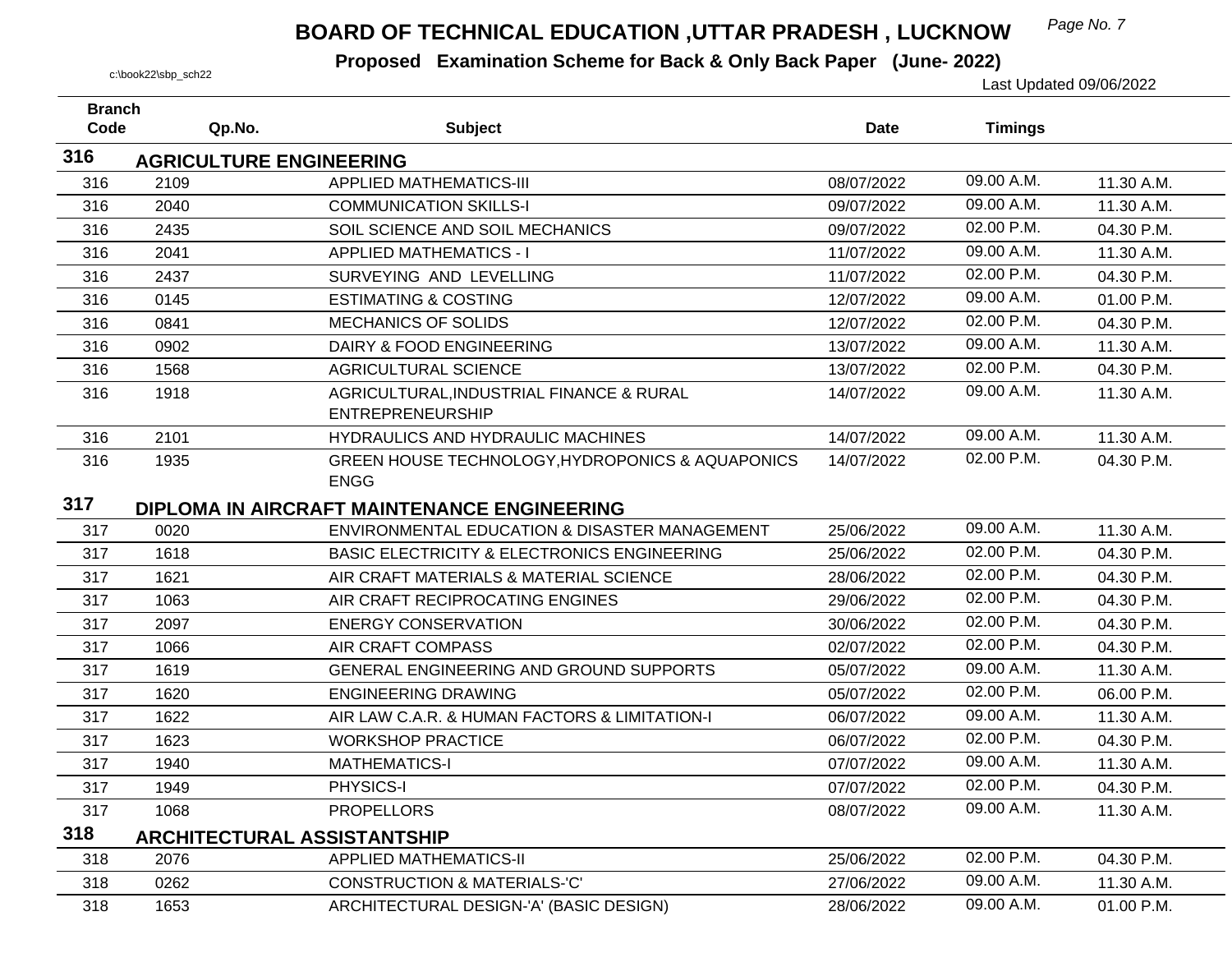## *Page No. 8* **BOARD OF TECHNICAL EDUCATION ,UTTAR PRADESH , LUCKNOW**

| <b>Branch</b><br>Code |      | Qp.No.                             | <b>Subject</b>                                                 | <b>Date</b> | <b>Timings</b> |            |
|-----------------------|------|------------------------------------|----------------------------------------------------------------|-------------|----------------|------------|
|                       |      |                                    |                                                                |             |                |            |
| 318                   |      | <b>ARCHITECTURAL ASSISTANTSHIP</b> |                                                                |             |                |            |
| 318                   | 2234 |                                    | <b>CONSTRUCTION AND MATERIAL -I</b>                            | 29/06/2022  | 09.00 A.M.     | 11.30 A.M. |
| 318                   | 1906 |                                    | <b>FUNCTIONAL COMMUNICATION</b>                                | 29/06/2022  | 02.00 P.M.     | 04.30 P.M. |
| 318                   | 2376 |                                    | <b>CONSTRUCTION AND MATERIAL-II</b>                            | 30/06/2022  | 09.00 A.M.     | 11.30 A.M. |
| 318                   | 0264 |                                    | ARCHITECTURAL DESIGN-'C'                                       | 01/07/2022  | 09.00 A.M.     | 03.00 P.M. |
| 318                   | 0264 |                                    | ARCHITECTURAL DESIGN-'C'                                       | 02/07/2022  | 09.00 A.M.     | 03.00 P.M. |
| 318                   | 0185 |                                    | MANAGEMENT ACCOUNTS AND PROFESSIONAL PRACTICE                  | 04/07/2022  | 09.00 A.M.     | 11.30 A.M. |
| 318                   | 2077 |                                    | <b>APPLIED MECHANICS</b>                                       | 04/07/2022  | 02.00 P.M.     | 04.30 P.M. |
| 318                   | 1652 |                                    | <b>GRAPHICS PRESENTATION &amp; ART</b>                         | 05/07/2022  | 09.00 A.M.     | 01.00 P.M. |
| 318                   | 1125 |                                    | <b>TOWN PLANNING</b>                                           | 05/07/2022  | 02.00 P.M.     | 04.30 P.M. |
| 318                   | 2403 |                                    | HISTORY OF ARCHITECTURE- A                                     | 06/07/2022  | 09.00 A.M.     | 11.30 A.M. |
| 318                   | 2042 |                                    | <b>APPLIED PHYSICS-I</b>                                       | 06/07/2022  | 02.00 P.M.     | 04.30 P.M. |
| 318                   | 1128 |                                    | <b>ESTIMATING COSTING &amp; SPECIFICATION</b>                  | 07/07/2022  | 09.00 A.M.     | 11.30 A.M. |
| 318                   | 2043 |                                    | <b>APPLIED CHEMISTRY</b>                                       | 07/07/2022  | 02.00 P.M.     | 04.30 P.M. |
| 318                   | 0008 |                                    | <b>ENVIRONMENTAL POLLUTION &amp; CONTROL</b>                   | 08/07/2022  | 09.00 A.M.     | 11.30 A.M. |
| 318                   | 0261 |                                    | <b>HISTORY OF ARCHITECTURE-'B'</b>                             | 08/07/2022  | 02.00 P.M.     | 04.30 P.M. |
| 318                   | 2040 |                                    | <b>COMMUNICATION SKILLS-I</b>                                  | 09/07/2022  | 09.00 A.M.     | 11.30 A.M. |
| 318                   | 2445 |                                    | <b>SURVEYING</b>                                               | 09/07/2022  | 02.00 P.M.     | 04.30 P.M. |
| 318                   | 2041 |                                    | <b>APPLIED MATHEMATICS - I</b>                                 | 11/07/2022  | 09.00 A.M.     | 11.30 A.M. |
| 318                   | 1126 |                                    | STRUCTURE'A'                                                   | 11/07/2022  | 02.00 P.M.     | 04.30 P.M. |
| 318                   | 0263 |                                    | STRUCTURE'B'                                                   | 12/07/2022  | 09.00 A.M.     | 11.30 A.M. |
| 318                   | 0265 |                                    | EARTHQUAKE ENGINEERING CONCEPT                                 | 12/07/2022  | 02.00 P.M.     | 04.30 P.M. |
| 318                   | 1127 |                                    | ARCHITECTURAL DESIGN-'B'                                       | 13/07/2022  | 09.00 A.M.     | 03.00 P.M  |
| 318                   | 1127 |                                    | ARCHITECTURAL DESIGN-'B'                                       | 14/07/2022  | 09.00 A.M.     | 03.00 P.M  |
| 318                   | 2367 |                                    | ARCHITECTURAL DESIGN-B                                         | 14/07/2022  | 09.00 A.M.     | 01.00 P.M  |
| 318                   | 2370 |                                    | BUILDING SCIENCE (CLIMATOLOGY P.H.E. & ELECTRICAL<br>SERVICES) | 14/07/2022  | 02.00 P.M.     | 04.30 P.M. |
| 318                   | 2367 |                                    | ARCHITECTURAL DESIGN-B                                         | 15/07/2022  | 09.00 A.M.     | 01.00 P.M  |
| 319                   |      |                                    | <b>GLASS AND CERAMIC ENGINEERING</b>                           |             |                |            |
| 319                   | 0020 |                                    | ENVIRONMENTAL EDUCATION & DISASTER MANAGEMENT                  | 25/06/2022  | 09.00 A.M.     | 11.30 A.M. |
| 319                   | 1008 |                                    | ELEMENTS OF GEOLOGY                                            | 25/06/2022  | 02.00 P.M.     | 04.30 P.M. |
| 319                   | 2076 |                                    | <b>APPLIED MATHEMATICS-II</b>                                  | 25/06/2022  | 02.00 P.M.     | 04.30 P.M. |
| 319                   | 2079 |                                    | <b>APPLIED PHYSICS-II</b>                                      | 27/06/2022  | 02.00 P.M.     | 04.30 P.M. |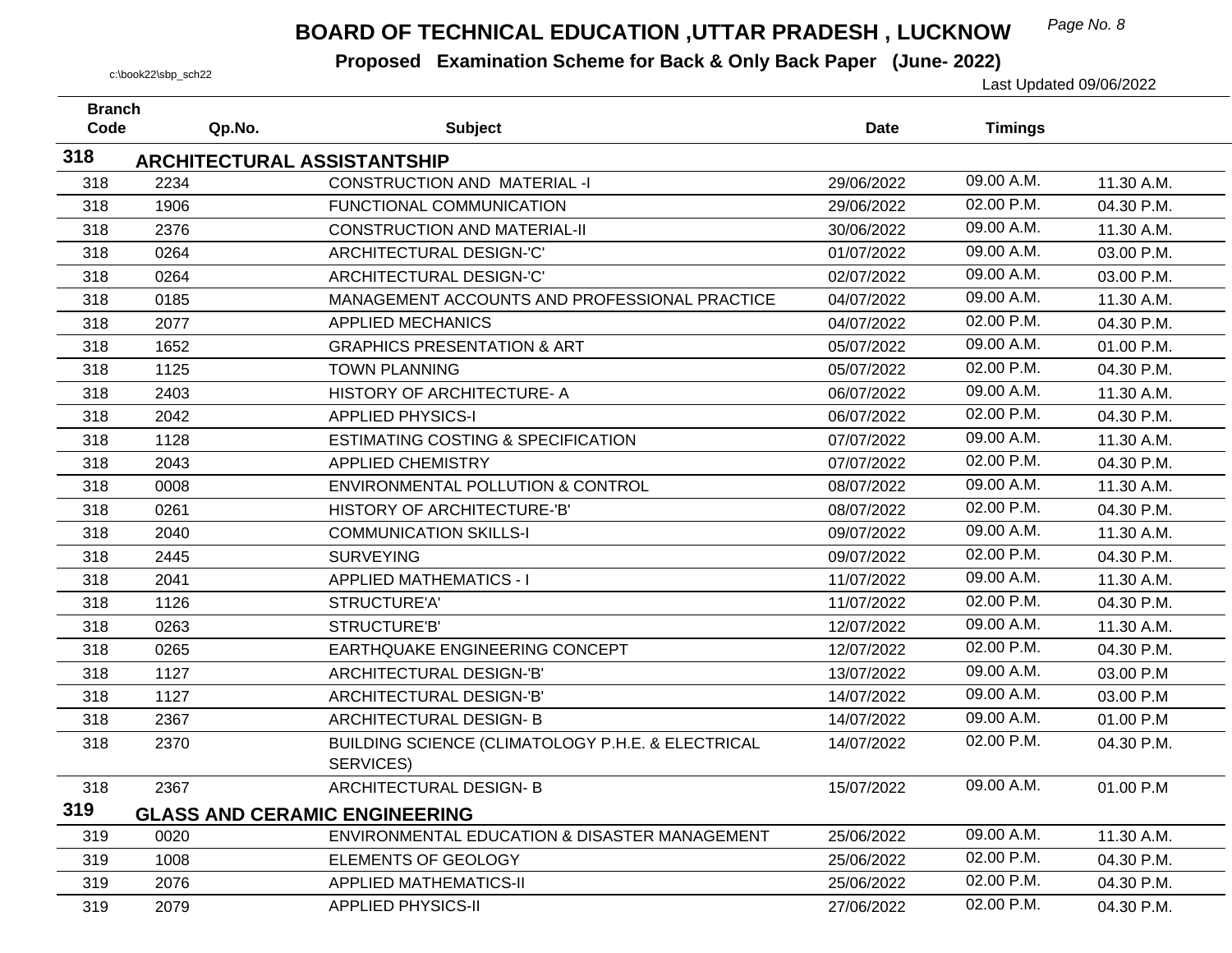## *Page No. 9* **BOARD OF TECHNICAL EDUCATION ,UTTAR PRADESH , LUCKNOW**

| <b>Branch</b> |        |                                                  |             |                |            |
|---------------|--------|--------------------------------------------------|-------------|----------------|------------|
| Code          | Qp.No. | <b>Subject</b>                                   | <b>Date</b> | <b>Timings</b> |            |
| 319           |        | <b>GLASS AND CERAMIC ENGINEERING</b>             |             |                |            |
| 319           | 1906   | FUNCTIONAL COMMUNICATION                         | 29/06/2022  | 02.00 P.M.     | 04.30 P.M. |
| 319           | 2097   | <b>ENERGY CONSERVATION</b>                       | 30/06/2022  | 02.00 P.M.     | 04.30 P.M. |
| 319           | 2352   | ELEMENTARY OF ELECTRICAL, MECHANICAL & CIVIL     | 01/07/2022  | 02.00 P.M.     | 04.30 P.M. |
|               |        | <b>ENGINEERING</b>                               |             |                |            |
| 319           | 2353   | INTRODUCTION TO GLASS & CERAMIC ENGINEERING      | 02/07/2022  | 09.00 A.M.     | 11.30 A.M. |
| 319           | 2077   | <b>APPLIED MECHANICS</b>                         | 04/07/2022  | 02.00 P.M.     | 04.30 P.M. |
| 319           | 0151   | POTTERY & PORCELAIN-I                            | 05/07/2022  | 09.00 A.M.     | 11.30 A.M. |
| 319           | 0152   | REFRACTORY TECHNOLOGY                            | 05/07/2022  | 02.00 P.M.     | 04.30 P.M. |
| 319           | 0153   | <b>GLASS TECHNOLOGY-I</b>                        | 06/07/2022  | 09.00 A.M.     | 11.30 A.M. |
| 319           | 2042   | <b>APPLIED PHYSICS-I</b>                         | 06/07/2022  | 02.00 P.M.     | 04.30 P.M. |
| 319           | 2044   | <b>ENGINEERING DRAWING-I</b>                     | 07/07/2022  | 09.00 A.M.     | 12.00 NOON |
| 319           | 2043   | <b>APPLIED CHEMISTRY</b>                         | 07/07/2022  | 02.00 P.M.     | 04.30 P.M. |
| 319           | 0155   | <b>MODERN CERAMIC &amp; ITS APPLICATION</b>      | 08/07/2022  | 09.00 A.M.     | 11.30 A.M. |
| 319           | 1003   | <b>GLASS &amp; CERAMIC ENGG, DRAWING-I</b>       | 08/07/2022  | 02.00 P.M.     | 05.00 P.M. |
| 319           | 2040   | <b>COMMUNICATION SKILLS-I</b>                    | 09/07/2022  | 09.00 A.M.     | 11.30 A.M. |
| 319           | 2100   | <b>ENVIRONMENTAL STUDIES</b>                     | 09/07/2022  | 02.00 P.M.     | 04.30 P.M. |
| 319           | 2041   | <b>APPLIED MATHEMATICS - I</b>                   | 11/07/2022  | 09.00 A.M.     | 11.30 A.M. |
| 319           | 1005   | <b>GLASS &amp; ENAMEL</b>                        | 11/07/2022  | 02.00 P.M.     | 04.30 P.M. |
| 319           | 1006   | INDUSTRIAL CALCULATION & ENVIRONMENTAL POLLUTION | 12/07/2022  | 09.00 A.M.     | 11.30 A.M. |
| 319           | 1007   | FUELS, FURNACES AND PYROMETRY                    | 12/07/2022  | 02.00 P.M.     | 04.30 P.M. |
| 319           | 1964   | INDUSTRIAL MANAGEMENT & ENTREPRENEURSHIP         | 13/07/2022  | 09.00 A.M.     | 11.30 A.M. |
|               |        | <b>DEVELOPMENT</b>                               |             |                |            |
| 319           | 2399   | FUEL FURNACE & PYROMETERS                        | 13/07/2022  | 02.00 P.M.     | 04.30 P.M. |
| 319           | 2442   | <b>INDUSTRIAL OPERATIONS</b>                     | 14/07/2022  | 09.00 A.M.     | 11.30 A.M. |
| 319           | 2443   | POTTERY & REFRACTORY                             | 14/07/2022  | 02.00 P.M.     | 04.30 P.M. |
| 319           | 2441   | <b>APPLIED CHEMISTRY-II</b>                      | 15/07/2022  | 09.00 A.M.     | 11.30 A.M. |
| 319           | 2408   | <b>INDUSTRIAL CALCULATION</b>                    | 15/07/2022  | 02.00 P.M.     | 04.30 P.M. |
| 320           |        | <b>CHEMICAL TECHNOLOGY (FERTILIZER)</b>          |             |                |            |
| 320           | 0223   | <b>CHEMICAL REACTION ENGINEERING</b>             | 25/06/2022  | 09.00 A.M.     | 11.30 A.M. |
| 320           | 2076   | <b>APPLIED MATHEMATICS-II</b>                    | 25/06/2022  | 02.00 P.M.     | 04.30 P.M. |
| 320           | 0224   | AUTOMATIC PROCESS CONTROL                        | 27/06/2022  | 09.00 A.M.     | 11.30 A.M. |
| 320           | 2079   | <b>APPLIED PHYSICS-II</b>                        | 27/06/2022  | 02.00 P.M.     | 04.30 P.M. |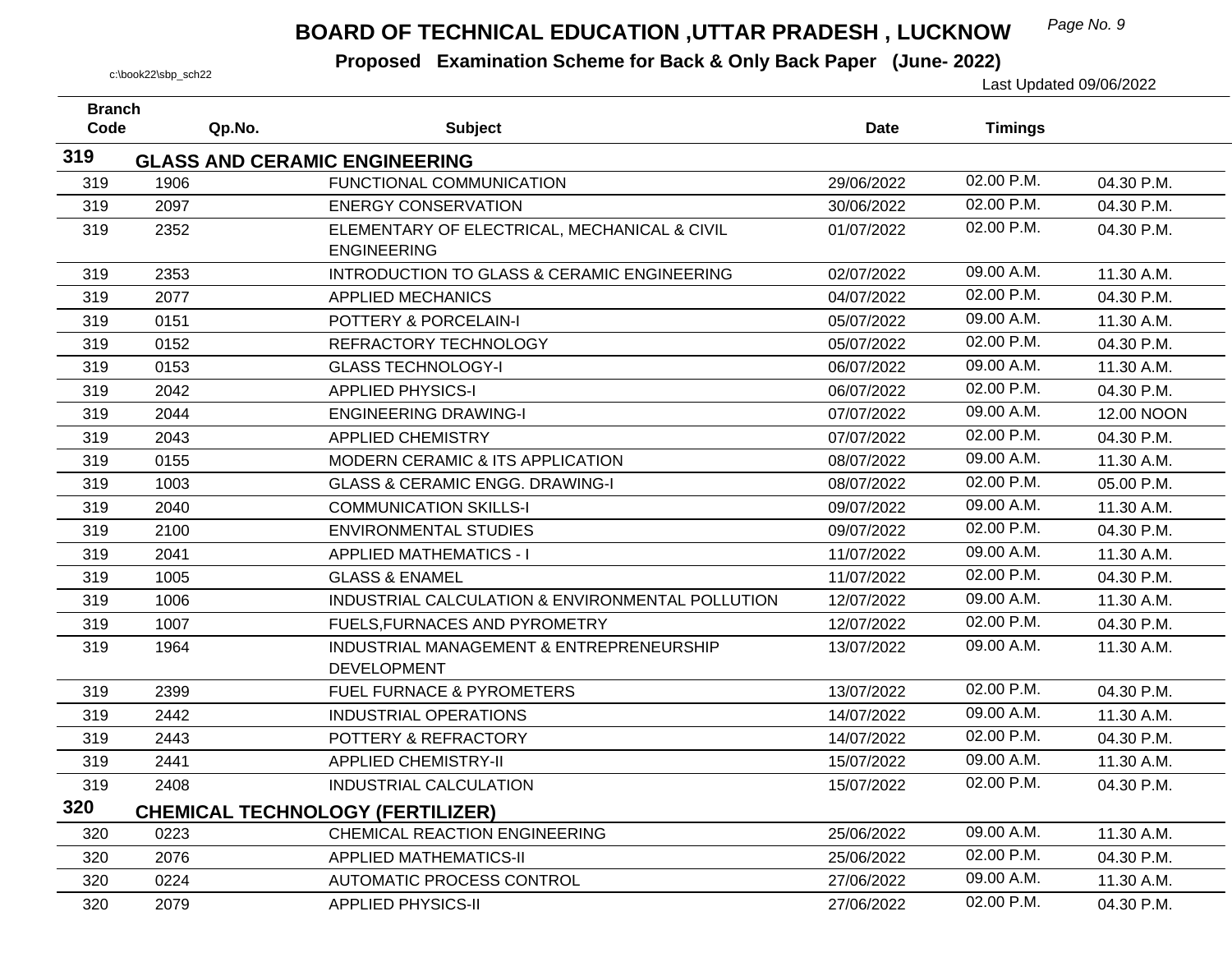## *Page No. 10* **BOARD OF TECHNICAL EDUCATION ,UTTAR PRADESH , LUCKNOW**

| <b>Branch</b><br>Code | Qp.No. | <b>Subject</b>                                                     | Date       | <b>Timings</b> |            |
|-----------------------|--------|--------------------------------------------------------------------|------------|----------------|------------|
| 320                   |        |                                                                    |            |                |            |
| 320                   | 1081   | <b>CHEMICAL TECHNOLOGY (FERTILIZER)</b><br>PROCESS PLANT UTILITIES | 28/06/2022 | 09.00 A.M.     | 11.30 A.M. |
|                       | 0227   | FERTILIZER TECHNOLOGY-II                                           | 29/06/2022 | 09.00 A.M.     | 11.30 A.M. |
| 320<br>320            | 1906   | FUNCTIONAL COMMUNICATION                                           | 29/06/2022 | 02.00 P.M.     | 04.30 P.M. |
|                       | 2086   | BASICS OF MECHANICAL & CIVIL ENGINEERING                           |            | 09.00 A.M.     |            |
| 320                   |        | <b>ENERGY CONSERVATION</b>                                         | 30/06/2022 | 02.00 P.M.     | 11.30 A.M. |
| 320                   | 2097   |                                                                    | 30/06/2022 | 09.00 A.M.     | 04.30 P.M. |
| 320                   | 2090   | MECHANICAL OPERATION AND SOLID HANDLING                            | 01/07/2022 | 02.00 P.M.     | 11.30 A.M. |
| 320                   | 0228   | POLLUTION CONTROL & INDUSTRIAL SAFETY                              | 01/07/2022 |                | 04.30 P.M. |
| 320                   | 2372   | CHEMICAL TECHNOLOGY                                                | 02/07/2022 | 09.00 A.M.     | 11.30 A.M. |
| 320                   | 1082   | CONVENTIONAL & NON-CONVENTIONAL SOURCE OF ENERGY                   | 04/07/2022 | 09.00 A.M.     | 11.30 A.M. |
| 320                   | 2077   | <b>APPLIED MECHANICS</b>                                           | 04/07/2022 | 02.00 P.M.     | 04.30 P.M. |
| 320                   | 0225   | PROCESS EQUIPMENT DESIGN                                           | 05/07/2022 | 09.00 A.M.     | 11.30 A.M. |
| 320                   | 2042   | <b>APPLIED PHYSICS-I</b>                                           | 06/07/2022 | 02.00 P.M.     | 04.30 P.M. |
| 320                   | 2044   | <b>ENGINEERING DRAWING-I</b>                                       | 07/07/2022 | 09.00 A.M.     | 12.00 NOON |
| 320                   | 2186   | <b>FLUID MECHANICS</b>                                             | 07/07/2022 | 09.00 A.M.     | 11.30 A.M. |
| 320                   | 2043   | <b>APPLIED CHEMISTRY</b>                                           | 07/07/2022 | 02.00 P.M.     | 04.30 P.M. |
| 320                   | 2109   | <b>APPLIED MATHEMATICS-III</b>                                     | 08/07/2022 | 09.00 A.M.     | 11.30 A.M. |
| 320                   | 0221   | <b>HEAT TRANSFER OPERATIONS</b>                                    | 08/07/2022 | 02.00 P.M.     | 04.30 P.M. |
| 320                   | 2040   | <b>COMMUNICATION SKILLS-I</b>                                      | 09/07/2022 | 09.00 A.M.     | 11.30 A.M. |
| 320                   | 2100   | <b>ENVIRONMENTAL STUDIES</b>                                       | 09/07/2022 | 02.00 P.M.     | 04.30 P.M. |
| 320                   | 2041   | <b>APPLIED MATHEMATICS - I</b>                                     | 11/07/2022 | 09.00 A.M.     | 11.30 A.M. |
| 320                   | 0222   | <b>MASS TRANSFER OPERATIONS</b>                                    | 11/07/2022 | 02.00 P.M.     | 04.30 P.M. |
| 320                   | 0226   | FERTILIZER TECHNOLOGY-I                                            | 12/07/2022 | 09.00 A.M.     | 11.30 A.M. |
| 320                   | 2049   | <b>MEASURING INSTRUMENTS &amp; MEASUREMENTS</b>                    | 12/07/2022 | 09.00 A.M.     | 11.30 A.M. |
| 320                   | 1083   | <b>CHEMICAL TECHNOLOGY</b>                                         | 12/07/2022 | 02.00 P.M.     | 04.30 P.M. |
| 320                   | 1964   | INDUSTRIAL MANAGEMENT & ENTREPRENEURSHIP<br><b>DEVELOPMENT</b>     | 13/07/2022 | 09.00 A.M.     | 11.30 A.M. |
| 320                   | 2124   | MATERIAL AND ENERGY BALANCE                                        | 13/07/2022 | 09.00 A.M.     | 11.30 A.M. |
| 320                   | 1085   | <b>FLUID MECHANICS</b>                                             | 13/07/2022 | 02.00 P.M.     | 04.30 P.M. |
| 320                   | 2190   | CHEMICAL ENGINEERING THERMODYNAMICS                                | 14/07/2022 | 02.00 P.M.     | 04.30 P.M. |
| 321                   |        | <b>CHEMICAL TECHNOLOGY (RUBBER AND PLASTIC)</b>                    |            |                |            |
| 321                   | 0236   | <b>QUALITY CONTROL &amp; TESTING OF POLYMERS</b>                   | 25/06/2022 | 09.00 A.M.     | 11.30 A.M. |
| 321                   | 2076   | <b>APPLIED MATHEMATICS-II</b>                                      | 25/06/2022 | 02.00 P.M.     | 04.30 P.M. |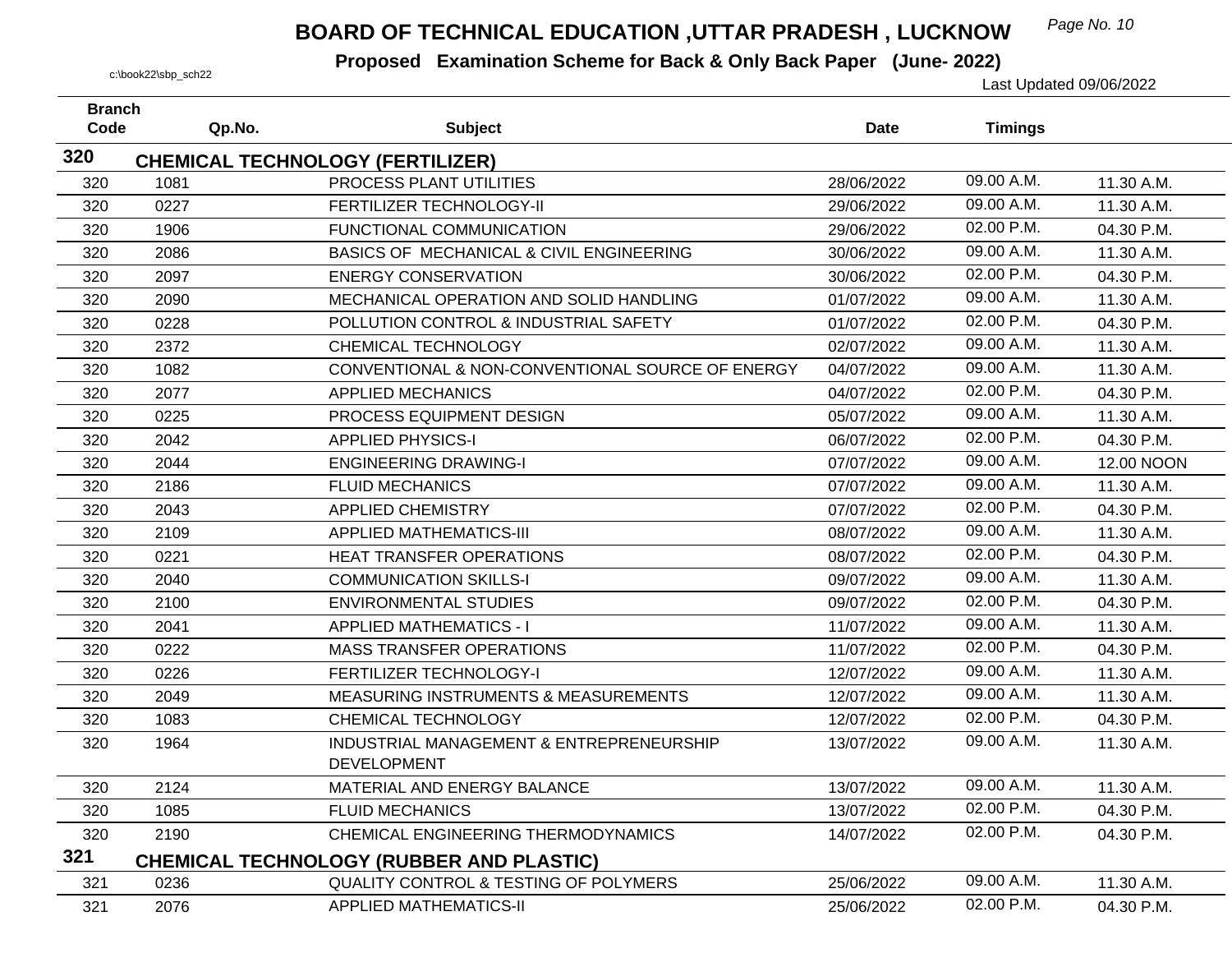## *Page No. 11* **BOARD OF TECHNICAL EDUCATION ,UTTAR PRADESH , LUCKNOW**

| <b>Branch</b><br>Code |                                  |                                                                |             |                |            |
|-----------------------|----------------------------------|----------------------------------------------------------------|-------------|----------------|------------|
|                       | Qp.No.                           | <b>Subject</b>                                                 | <b>Date</b> | <b>Timings</b> |            |
| 321                   |                                  | <b>CHEMICAL TECHNOLOGY (RUBBER AND PLASTIC)</b>                |             |                |            |
| 321                   | 0237                             | PLASTIC & RUBBER MOULD DIE DESIGN & CONSTRUCTION               | 27/06/2022  | 09.00 A.M.     | 11.30 A.M. |
| 321                   | 2079                             | <b>APPLIED PHYSICS-II</b>                                      | 27/06/2022  | 02.00 P.M.     | 04.30 P.M. |
| 321                   | 1081                             | PROCESS PLANT UTILITIES                                        | 28/06/2022  | 09.00 A.M.     | 11.30 A.M. |
| 321                   | 1906                             | FUNCTIONAL COMMUNICATION                                       | 29/06/2022  | 02.00 P.M.     | 04.30 P.M. |
| 321                   | 2294                             | POLYMER CHEMISTRY                                              | 30/06/2022  | 09.00 A.M.     | 11.30 A.M. |
| 321                   | 2097                             | <b>ENERGY CONSERVATION</b>                                     | 30/06/2022  | 02.00 P.M.     | 04.30 P.M. |
| 321                   | 1095                             | FLUID MECHANICS & SOLID HANDLING                               | 01/07/2022  | 09.00 A.M.     | 11.30 A.M. |
| 321                   | 0228                             | POLLUTION CONTROL & INDUSTRIAL SAFETY                          | 01/07/2022  | 02.00 P.M.     | 04.30 P.M. |
| 321                   | 1506                             | <b>ENGINEERING DRAWING</b>                                     | 02/07/2022  | 09.00 A.M.     | 12.00 NOON |
| 321                   | 2077                             | <b>APPLIED MECHANICS</b>                                       | 04/07/2022  | 02.00 P.M.     | 04.30 P.M. |
| 321                   | 2314                             | TECHNOLOGY OF PLASTIC MATERIAL                                 | 05/07/2022  | 09.00 A.M.     | 11.30 A.M. |
| 321                   | 2042                             | <b>APPLIED PHYSICS-I</b>                                       | 06/07/2022  | 02.00 P.M.     | 04.30 P.M. |
| 321                   | 2043                             | <b>APPLIED CHEMISTRY</b>                                       | 07/07/2022  | 02.00 P.M.     | 04.30 P.M. |
| 321                   | 2109                             | <b>APPLIED MATHEMATICS-III</b>                                 | 08/07/2022  | 09.00 A.M.     | 11.30 A.M. |
| 321                   | 0233                             | <b>HEAT AND MASS TRANSFER</b>                                  | 08/07/2022  | 02.00 P.M.     | 04.30 P.M. |
| 321                   | 2040                             | <b>COMMUNICATION SKILLS-I</b>                                  | 09/07/2022  | 09.00 A.M.     | 11.30 A.M. |
| 321                   | 2100                             | <b>ENVIRONMENTAL STUDIES</b>                                   | 09/07/2022  | 02.00 P.M.     | 04.30 P.M. |
| 321                   | 2041                             | <b>APPLIED MATHEMATICS - I</b>                                 | 11/07/2022  | 09.00 A.M.     | 11.30 A.M. |
| 321                   | 0234                             | PLASTIC & RUBBER PROCESSING-II                                 | 11/07/2022  | 02.00 P.M.     | 04.30 P.M. |
| 321                   | 0239                             | PLASTIC & RUBBER FORMULATION (ELECTIVE)                        | 12/07/2022  | 09.00 A.M.     | 11.30 A.M. |
| 321                   | 2049                             | <b>MEASURING INSTRUMENTS &amp; MEASUREMENTS</b>                | 12/07/2022  | 09.00 A.M.     | 11.30 A.M. |
| 321                   | 1091                             | PLASTIC & RUBBER PROCESSING-I                                  | 12/07/2022  | 02.00 P.M.     | 04.30 P.M. |
| 321                   | 2397                             | FLUID MECHANICS & SOLID HANDLING                               | 12/07/2022  | 02.00 P.M.     | 04.30 P.M. |
| 321                   | 1964                             | INDUSTRIAL MANAGEMENT & ENTREPRENEURSHIP<br><b>DEVELOPMENT</b> | 13/07/2022  | 09.00 A.M.     | 11.30 A.M. |
| 321                   | 2124                             | MATERIAL AND ENERGY BALANCE                                    | 13/07/2022  | 09.00 A.M.     | 11.30 A.M. |
|                       | 1094                             | FIBRE REINFORCED PLASTICS                                      | 13/07/2022  | 02.00 P.M.     | 04.30 P.M. |
| 321<br>321            | 2303                             | RENEWABLE ENERGY SOURCES                                       | 14/07/2022  | 09.00 A.M.     | 11.30 A.M. |
| 322                   |                                  |                                                                |             |                |            |
| 322                   | <b>CIVIL ENGINEERING</b><br>2219 | ANALYSIS OF STRUCTURES (ELECTIVE)                              | 25/06/2022  | 09.00 A.M.     | 11.30 A.M. |
|                       |                                  | PLUMBING SERVICES (ELECTIVE)                                   |             | 09.00 A.M.     |            |
| 322                   | 2293                             |                                                                | 25/06/2022  | 09.00 A.M.     | 11.30 A.M. |
| 322                   | 2342                             | REPAIR AND MAINTENANCE OF BUILDINGS (ELECTIVE)                 | 25/06/2022  |                | 11.30 A.M. |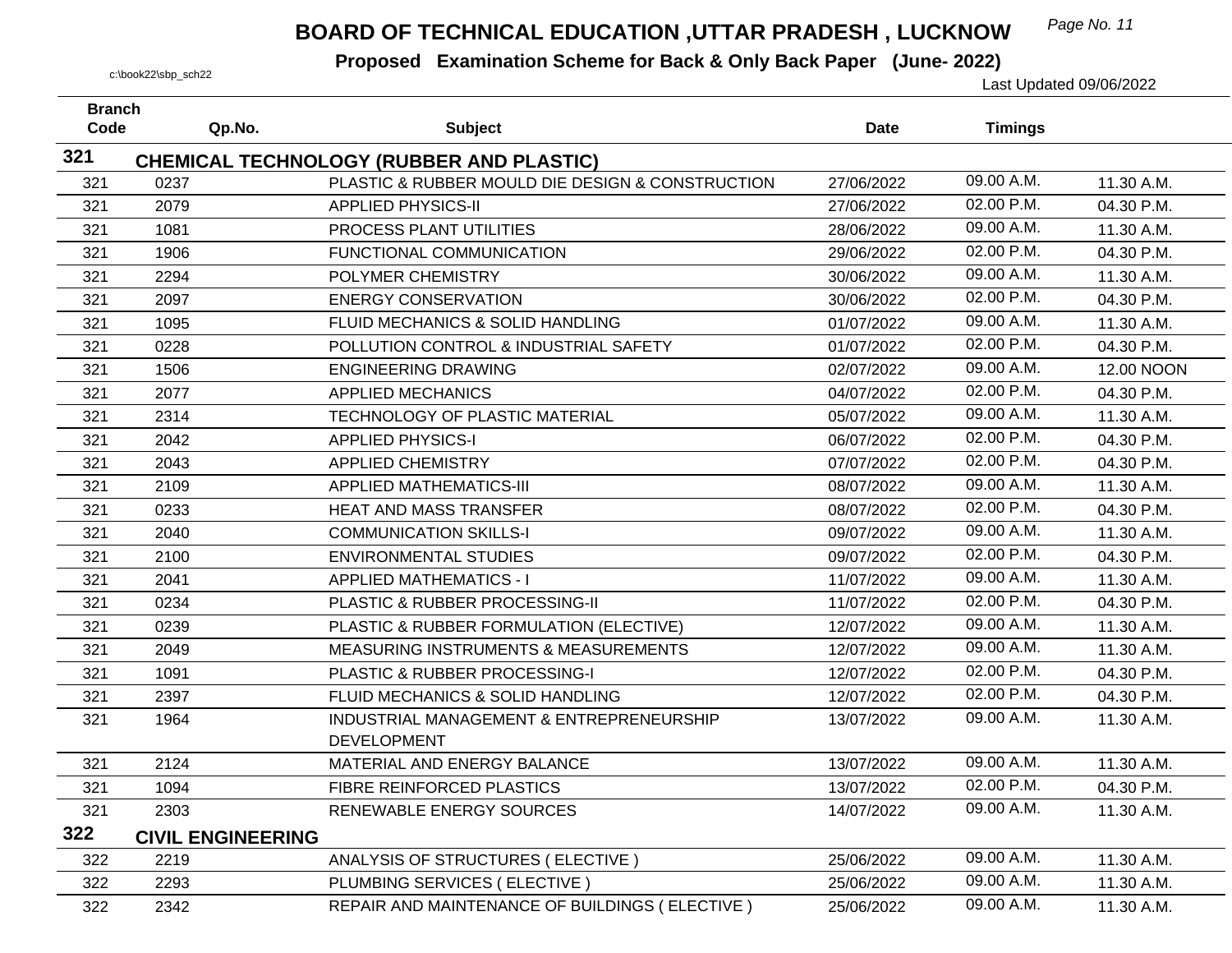## *Page No. 12* **BOARD OF TECHNICAL EDUCATION ,UTTAR PRADESH , LUCKNOW**

| <b>Branch</b> |                          |                                                | <b>Date</b> |                |            |
|---------------|--------------------------|------------------------------------------------|-------------|----------------|------------|
| Code          | Qp.No.                   | <b>Subject</b>                                 |             | <b>Timings</b> |            |
| 322           | <b>CIVIL ENGINEERING</b> |                                                |             |                |            |
| 322           | 2076                     | <b>APPLIED MATHEMATICS-II</b>                  | 25/06/2022  | 02.00 P.M.     | 04.30 P.M. |
| 322           | 2241                     | DESIGN OF STEEL STRUCTURE                      | 27/06/2022  | 09.00 A.M.     | 11.30 A.M. |
| 322           | 2104                     | <b>HIGHWAY ENGINEERING</b>                     | 27/06/2022  | 02.00 P.M.     | 04.30 P.M. |
| 322           | 2300                     | QUANTITY SURVEYING AND VALUATION               | 28/06/2022  | 09.00 A.M.     | 11.30 A.M. |
| 322           | 2103                     | <b>COMMUNICATION SKILLS-II</b>                 | 28/06/2022  | 02.00 P.M.     | 04.30 P.M. |
| 322           | 2310                     | STEEL STRUCTURE DRAWING                        | 29/06/2022  | 09.00 A.M.     | 12.00 NOON |
| 322           | 2105                     | <b>IRRIGATION ENGINEERING</b>                  | 29/06/2022  | 02.00 P.M.     | 04.30 P.M. |
| 322           | 2341                     | <b>CONSTRUCTION MANAGEMENT ACCOUNTS &amp;</b>  | 30/06/2022  | 09.00 A.M.     | 11.30 A.M. |
|               |                          | ENTREPRENEURSHIP DEVELOPMENT                   |             |                |            |
| 322           | 2097                     | <b>ENERGY CONSERVATION</b>                     | 30/06/2022  | 02.00 P.M.     | 04.30 P.M. |
| 322           | 2106                     | REINFORCED CEMENT CONCRETE (RCC) DRAWING       | 01/07/2022  | 09.00 A.M.     | 12.00 NOON |
| 322           | 2107                     | REINFORCED CEMENT CONCRETE STRUCTURES (RCC     | 02/07/2022  | 09.00 A.M.     | 11.30 A.M. |
|               |                          | <b>STRUCTURES)</b>                             |             |                |            |
| 322           | 2078                     | BASICS OF MECHANICAL AND ELECTRICAL ENGG.      | 02/07/2022  | 02.00 P.M.     | 04.30 P.M. |
| 322           | 2108                     | SURVEYING-I                                    | 04/07/2022  | 09.00 A.M.     | 11.30 A.M. |
| 322           | 2077                     | <b>APPLIED MECHANICS</b>                       | 04/07/2022  | 02.00 P.M.     | 04.30 P.M. |
| 322           | 2045                     | <b>CONSTRUCTION MATERIALS</b>                  | 05/07/2022  | 09.00 A.M.     | 11.30 A.M. |
| 322           | 2098                     | <b>BUILDING CONSTRUCTION</b>                   | 05/07/2022  | 02.00 P.M.     | 04.30 P.M. |
| 322           | 2099                     | <b>BUILDING DRAWINGS</b>                       | 06/07/2022  | 09.00 A.M.     | 12.00 NOON |
| 322           | 2042                     | <b>APPLIED PHYSICS-I</b>                       | 06/07/2022  | 02.00 P.M.     | 04.30 P.M. |
| 322           | 2044                     | <b>ENGINEERING DRAWING-I</b>                   | 07/07/2022  | 09.00 A.M.     | 12.00 NOON |
| 322           | 2043                     | <b>APPLIED CHEMISTRY</b>                       | 07/07/2022  | 02.00 P.M.     | 04.30 P.M. |
| 322           | 2102                     | <b>STRUCTURAL MECHANICS</b>                    | 08/07/2022  | 02.00 P.M.     | 04.30 P.M. |
| 322           | 2040                     | <b>COMMUNICATION SKILLS-I</b>                  | 09/07/2022  | 09.00 A.M.     | 11.30 A.M. |
| 322           | 2100                     | <b>ENVIRONMENTAL STUDIES</b>                   | 09/07/2022  | 02.00 P.M.     | 04.30 P.M. |
| 322           | 2041                     | <b>APPLIED MATHEMATICS - I</b>                 | 11/07/2022  | 09.00 A.M.     | 11.30 A.M. |
| 322           | 2177                     | <b>CONCRETE TECHNOLOGY</b>                     | 11/07/2022  | 02.00 P.M.     | 04.30 P.M. |
| 322           | 2301                     | RAILWAYS BRIDGES AND TUNNELS                   | 12/07/2022  | 09.00 A.M.     | 11.30 A.M. |
| 322           | 2309                     | SOIL MECHANICS AND FOUNDATION ENGINEERING      | 12/07/2022  | 02.00 P.M.     | 04.30 P.M. |
| 322           | 2317                     | WASTE WATER AND IRRIGATION ENGINEERING DRAWING | 13/07/2022  | 09.00 A.M.     | 12.00 NOON |
| 322           | 2318                     | WATER AND WASTE WATER ENGINEERING              | 13/07/2022  | 02.00 P.M.     | 04.30 P.M. |
| 322           | 2101                     | <b>HYDRAULICS AND HYDRAULIC MACHINES</b>       | 14/07/2022  | 09.00 A.M.     | 11.30 A.M. |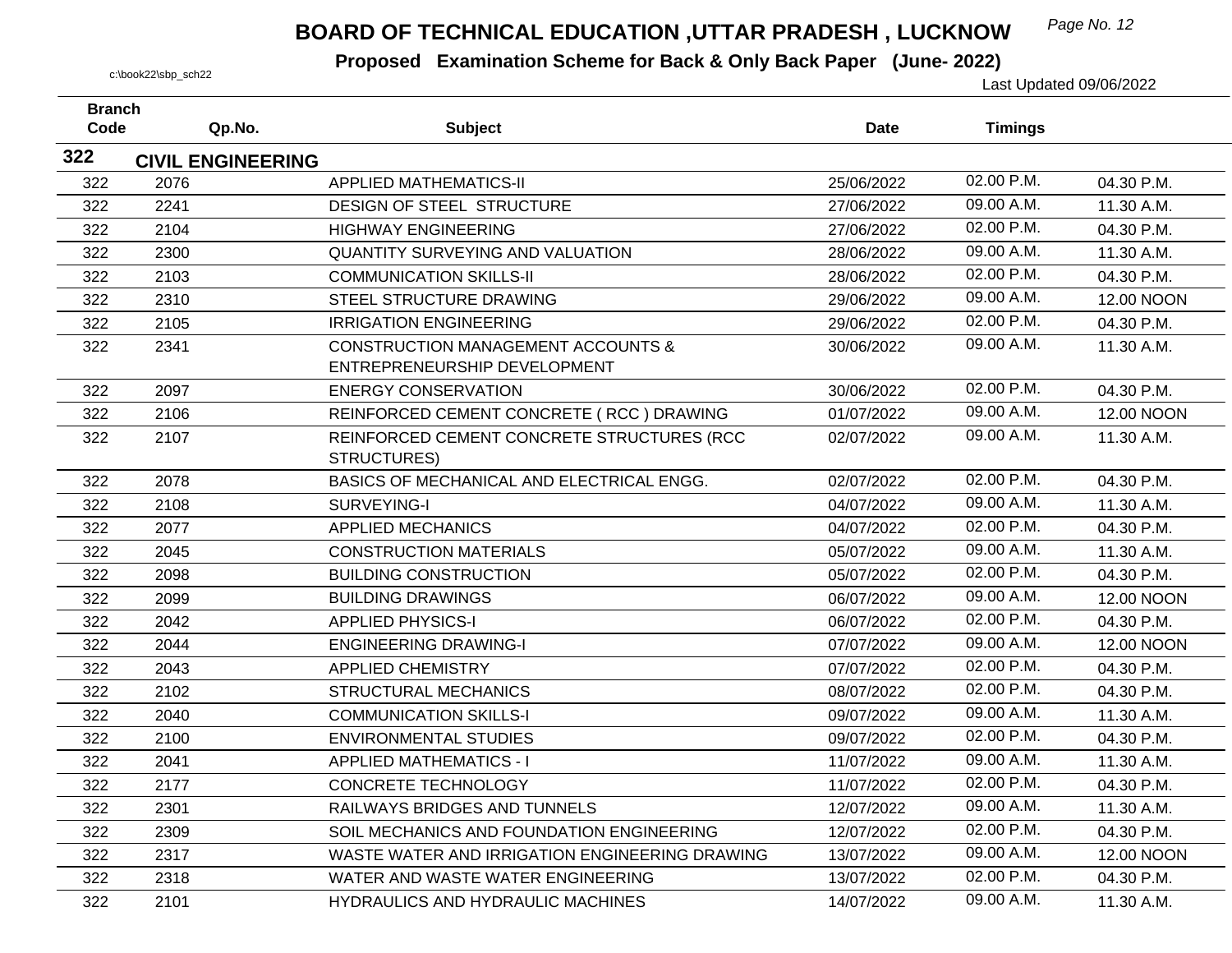## *Page No. 13* **BOARD OF TECHNICAL EDUCATION ,UTTAR PRADESH , LUCKNOW**

| <b>Branch</b><br>Code | Qp.No.                           | <b>Subject</b>                                                                    | <b>Date</b> | <b>Timings</b> |            |
|-----------------------|----------------------------------|-----------------------------------------------------------------------------------|-------------|----------------|------------|
| 322                   |                                  |                                                                                   |             |                |            |
| 322                   | <b>CIVIL ENGINEERING</b><br>2326 | SURVEYING-II                                                                      | 15/07/2022  | 09.00 A.M.     | 11.30 A.M. |
| 322                   | 2327                             | <b>EARTHQUAKE ENGINEERING</b>                                                     | 15/07/2022  | 02.00 P.M.     | 04.30 P.M. |
| 323                   |                                  |                                                                                   |             |                |            |
| 323                   | 2252                             | CIVIL ENGINEERING (ENVIRONMENTAL POLLUTION & CONTROL)<br>ENVIRONMENTAL MANAGEMENT | 25/06/2022  | 09.00 A.M.     | 11.30 A.M. |
| 323                   | 2076                             | <b>APPLIED MATHEMATICS-II</b>                                                     | 25/06/2022  | 02.00 P.M.     | 04.30 P.M. |
|                       |                                  |                                                                                   |             | 09.00 A.M.     |            |
| 323                   | 2241                             | DESIGN OF STEEL STRUCTURE                                                         | 27/06/2022  | 02.00 P.M.     | 11.30 A.M. |
| 323                   | 2104                             | <b>HIGHWAY ENGINEERING</b>                                                        | 27/06/2022  |                | 04.30 P.M. |
| 323                   | 2300                             | <b>QUANTITY SURVEYING AND VALUATION</b>                                           | 28/06/2022  | 09.00 A.M.     | 11.30 A.M. |
| 323                   | 2103                             | <b>COMMUNICATION SKILLS-II</b>                                                    | 28/06/2022  | 02.00 P.M.     | 04.30 P.M. |
| 323                   | 2310                             | STEEL STRUCTURE DRAWING                                                           | 29/06/2022  | 09.00 A.M.     | 12.00 NOON |
| 323                   | 2105                             | <b>IRRIGATION ENGINEERING</b>                                                     | 29/06/2022  | 02.00 P.M.     | 04.30 P.M. |
| 323                   | 2341                             | <b>CONSTRUCTION MANAGEMENT ACCOUNTS &amp;</b>                                     | 30/06/2022  | 09.00 A.M.     | 11.30 A.M. |
|                       |                                  | ENTREPRENEURSHIP DEVELOPMENT                                                      |             |                |            |
| 323                   | 2097                             | <b>ENERGY CONSERVATION</b>                                                        | 30/06/2022  | 02.00 P.M.     | 04.30 P.M. |
| 323                   | 2106                             | REINFORCED CEMENT CONCRETE (RCC) DRAWING                                          | 01/07/2022  | 09.00 A.M.     | 12.00 NOON |
| 323                   | 2107                             | REINFORCED CEMENT CONCRETE STRUCTURES (RCC                                        | 02/07/2022  | 09.00 A.M.     | 11.30 A.M. |
|                       |                                  | STRUCTURES)                                                                       |             |                |            |
| 323                   | 2078                             | BASICS OF MECHANICAL AND ELECTRICAL ENGG.                                         | 02/07/2022  | 02.00 P.M.     | 04.30 P.M. |
| 323                   | 2108                             | SURVEYING-I                                                                       | 04/07/2022  | 09.00 A.M.     | 11.30 A.M. |
| 323                   | 2077                             | <b>APPLIED MECHANICS</b>                                                          | 04/07/2022  | 02.00 P.M.     | 04.30 P.M. |
| 323                   | 2045                             | <b>CONSTRUCTION MATERIALS</b>                                                     | 05/07/2022  | 09.00 A.M.     | 11.30 A.M. |
| 323                   | 2098                             | <b>BUILDING CONSTRUCTION</b>                                                      | 05/07/2022  | 02.00 P.M.     | 04.30 P.M. |
| 323                   | 2099                             | <b>BUILDING DRAWINGS</b>                                                          | 06/07/2022  | 09.00 A.M.     | 12.00 NOON |
| 323                   | 2042                             | <b>APPLIED PHYSICS-I</b>                                                          | 06/07/2022  | 02.00 P.M.     | 04.30 P.M. |
| 323                   | 2044                             | <b>ENGINEERING DRAWING-I</b>                                                      | 07/07/2022  | 09.00 A.M.     | 12.00 NOON |
| 323                   | 2043                             | <b>APPLIED CHEMISTRY</b>                                                          | 07/07/2022  | 02.00 P.M.     | 04.30 P.M. |
| 323                   | 2102                             | <b>STRUCTURAL MECHANICS</b>                                                       | 08/07/2022  | 02.00 P.M.     | 04.30 P.M. |
| 323                   | 2040                             | <b>COMMUNICATION SKILLS-I</b>                                                     | 09/07/2022  | 09.00 A.M.     | 11.30 A.M. |
| 323                   | 2100                             | <b>ENVIRONMENTAL STUDIES</b>                                                      | 09/07/2022  | 02.00 P.M.     | 04.30 P.M. |
| 323                   | 2041                             | <b>APPLIED MATHEMATICS - I</b>                                                    | 11/07/2022  | 09.00 A.M.     | 11.30 A.M. |
| 323                   | 2177                             | <b>CONCRETE TECHNOLOGY</b>                                                        | 11/07/2022  | 02.00 P.M.     | 04.30 P.M. |
| 323                   | 2301                             | RAILWAYS BRIDGES AND TUNNELS                                                      | 12/07/2022  | 09.00 A.M.     | 11.30 A.M. |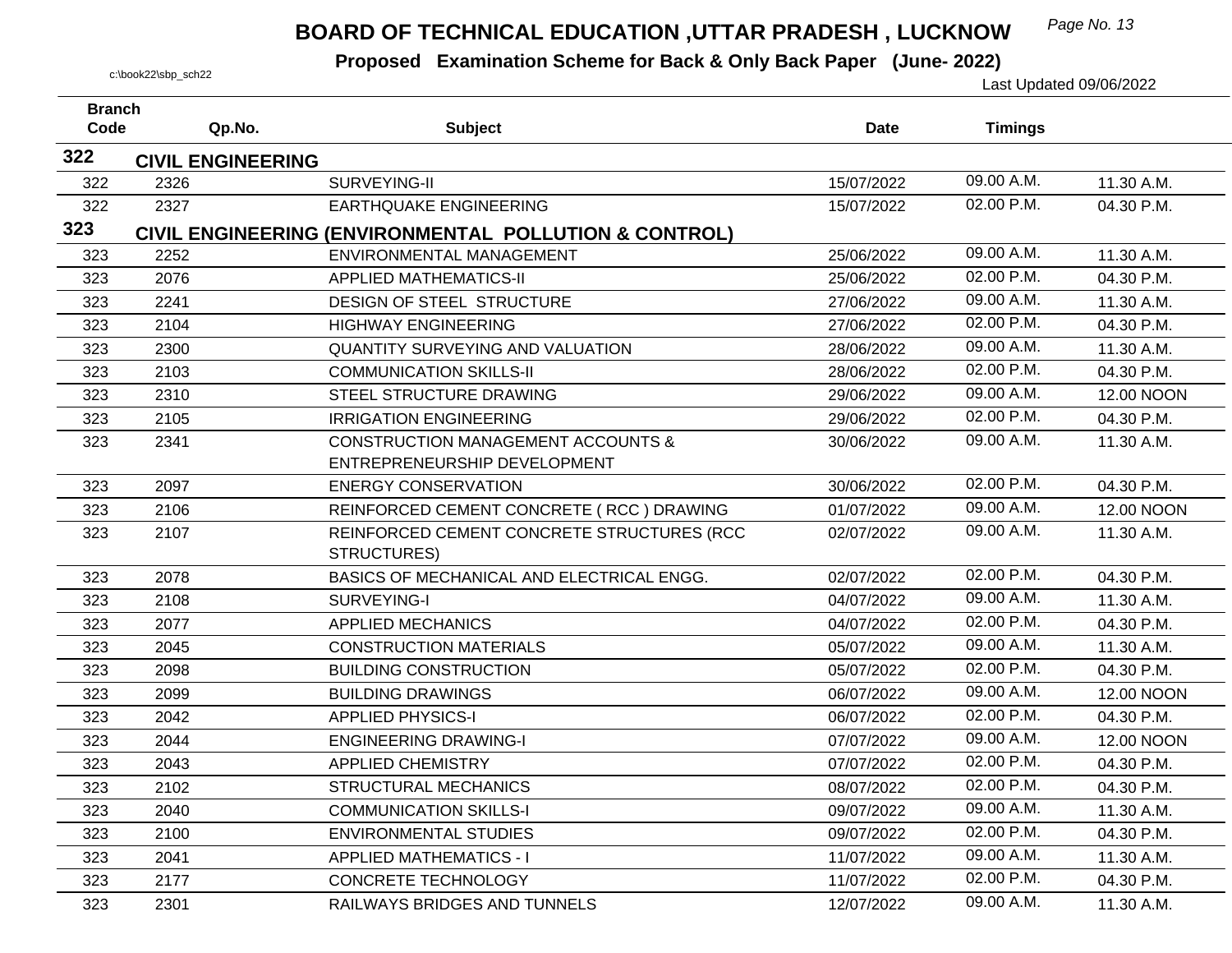## *Page No. 14* **BOARD OF TECHNICAL EDUCATION ,UTTAR PRADESH , LUCKNOW**

| <b>Branch</b> |                          |                                                       |             |                |            |
|---------------|--------------------------|-------------------------------------------------------|-------------|----------------|------------|
| Code          | Qp.No.                   | <b>Subject</b>                                        | <b>Date</b> | <b>Timings</b> |            |
| 323           |                          | CIVIL ENGINEERING (ENVIRONMENTAL POLLUTION & CONTROL) |             |                |            |
| 323           | 2309                     | SOIL MECHANICS AND FOUNDATION ENGINEERING             | 12/07/2022  | 02.00 P.M.     | 04.30 P.M. |
| 323           | 2317                     | WASTE WATER AND IRRIGATION ENGINEERING DRAWING        | 13/07/2022  | 09.00 A.M.     | 12.00 NOON |
| 323           | 2318                     | WATER AND WASTE WATER ENGINEERING                     | 13/07/2022  | 02.00 P.M.     | 04.30 P.M. |
| 323           | 2101                     | HYDRAULICS AND HYDRAULIC MACHINES                     | 14/07/2022  | 09.00 A.M.     | 11.30 A.M. |
| 323           | 2326                     | SURVEYING-II                                          | 15/07/2022  | 09.00 A.M.     | 11.30 A.M. |
| 323           | 2327                     | <b>EARTHQUAKE ENGINEERING</b>                         | 15/07/2022  | 02.00 P.M.     | 04.30 P.M. |
| 326           |                          | <b>FASHION DESIGNING &amp; GARMENT TECHNOLOGY</b>     |             |                |            |
| 326           | 0020                     | ENVIRONMENTAL EDUCATION & DISASTER MANAGEMENT         | 25/06/2022  | 09.00 A.M.     | 11.30 A.M. |
| 326           | 1152                     | <b>CAD FOR COSTUME-I</b>                              | 25/06/2022  | 02.00 P.M.     | 04.30 P.M. |
| 326           | 0282                     | <b>BUSINESS ORGANISATION &amp; ENTERPRENEURSHIP</b>   | 27/06/2022  | 09.00 A.M.     | 11.30 A.M. |
|               |                          | <b>DEVELOPMENT</b>                                    |             |                |            |
| 326           | 1154                     | <b>KNITTING</b>                                       | 27/06/2022  | 02.00 P.M.     | 04.30 P.M. |
| 326           | 0287                     | <b>FASHION ILLUSTRATION &amp; MODEL DRAWING</b>       | 28/06/2022  | 09.00 A.M.     | 12.00 NOON |
| 326           | 1658                     | INDUSTRIAL MACHINES TOOLS & EQUIPMENTS                | 28/06/2022  | 02.00 P.M.     | 04.30 P.M. |
| 326           | 0687                     | APPAREL INDUSTRY AND PRODUCTION MANAGEMENT            | 29/06/2022  | 09.00 A.M.     | 11.30 A.M. |
| 326           | 1906                     | FUNCTIONAL COMMUNICATION                              | 29/06/2022  | 02.00 P.M.     | 04.30 P.M. |
| 326           | 2024                     | <b>TEXTILE SCIENCE</b>                                | 30/06/2022  | 09.00 A.M.     | 11.30 A.M. |
| 326           | 0283                     | <b>CAD FOR COSTUME-II</b>                             | 01/07/2022  | 09.00 A.M.     | 11.30 A.M. |
| 326           | 0284                     | <b>GRADING</b>                                        | 01/07/2022  | 02.00 P.M.     | 04.30 P.M. |
| 326           | 0286                     | LEATHER GARMENT CONSTRUCTION                          | 02/07/2022  | 09.00 A.M.     | 11.30 A.M. |
| 326           | 1151                     | <b>DESIGN IDEAS</b>                                   | 02/07/2022  | 02.00 P.M.     | 04.30 P.M. |
| 326           | 1153                     | FABRIC SELECTION AND IDENTIFICATION                   | 04/07/2022  | 09.00 A.M.     | 11.30 A.M. |
| 326           | 1155                     | <b>LEATHER SCIENCE</b>                                | 04/07/2022  | 02.00 P.M.     | 04.30 P.M. |
| 326           | 1657                     | <b>COMPUTER PRINCIPLES &amp; APPLICATION</b>          | 05/07/2022  | 09.00 A.M.     | 11.30 A.M. |
| 326           | 1659                     | <b>FASHION DESIGN CONCEPT</b>                         | 05/07/2022  | 02.00 P.M.     | 04.30 P.M. |
| 326           | 1905                     | FOUNDATIONAL COMMUNICATION                            | 15/07/2022  | 09.00 A.M.     | 11.30 A.M. |
| 327           | <b>DAIRY ENGINEERING</b> |                                                       |             |                |            |
| 327           | 0020                     | ENVIRONMENTAL EDUCATION & DISASTER MANAGEMENT         | 25/06/2022  | 09.00 A.M.     | 11.30 A.M. |
| 327           | 1902                     | <b>APPLIED MATHEMATICS-I(B)</b>                       | 25/06/2022  | 02.00 P.M.     | 04.30 P.M. |
| 327           | 0092                     | <b>DAIRY ENGINEERING-III</b>                          | 27/06/2022  | 09.00 A.M.     | 11.30 A.M. |
| 327           | 1904                     | <b>APPLIED PHYSICS-II</b>                             | 27/06/2022  | 02.00 P.M.     | 04.30 P.M. |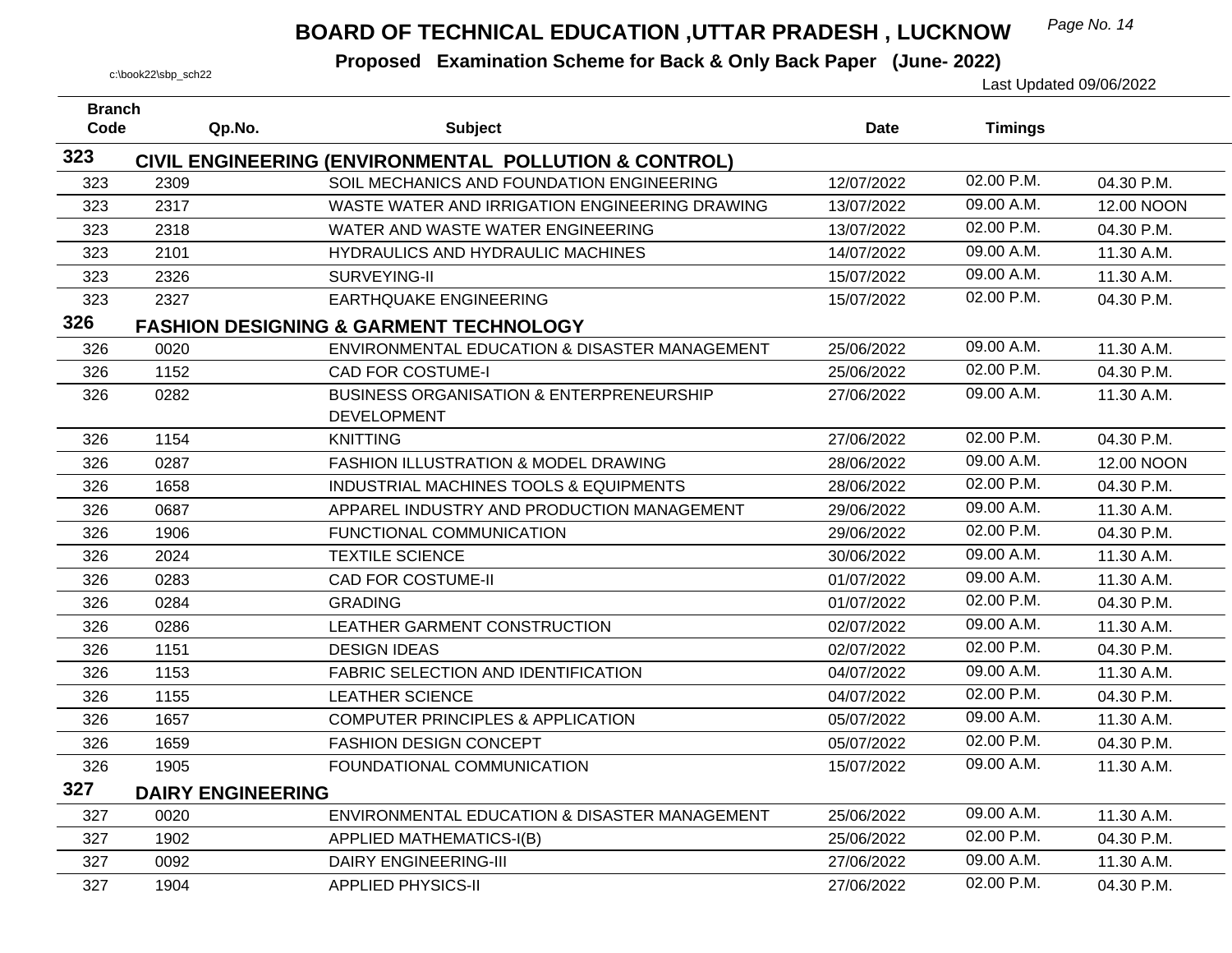## *Page No. 15* **BOARD OF TECHNICAL EDUCATION ,UTTAR PRADESH , LUCKNOW**

| <b>Branch</b> |      |                                                                    |             |                |            |
|---------------|------|--------------------------------------------------------------------|-------------|----------------|------------|
| Code          |      | Qp.No.<br><b>Subject</b>                                           | <b>Date</b> | <b>Timings</b> |            |
| 327           |      | <b>DAIRY ENGINEERING</b>                                           |             |                |            |
| 327           | 0096 | DAIRY PLANT LAYOUT MAINTENANCE & AUTOMATION                        | 28/06/2022  | 09.00 A.M.     | 11.30 A.M. |
| 327           | 1504 | <b>APPLIED CHEMISTRY</b>                                           | 28/06/2022  | 02.00 P.M.     | 04.30 P.M. |
| 327           | 1926 | DESIGN OF DAIRY EQUIPMENT                                          | 29/06/2022  | 09.00 A.M.     | 11.30 A.M. |
| 327           | 1906 | FUNCTIONAL COMMUNICATION                                           | 29/06/2022  | 02.00 P.M.     | 04.30 P.M. |
| 327           | 1930 | ECONOMIC ANALYSIS AND COST ACCOUNTING                              | 30/06/2022  | 09.00 A.M.     | 11.30 A.M. |
| 327           | 2097 | <b>ENERGY CONSERVATION</b>                                         | 30/06/2022  | 02.00 P.M.     | 04.30 P.M. |
| 327           | 1521 | ELEMENTARY WORKSHOP TECHNOLOGY                                     | 01/07/2022  | 09.00 A.M.     | 11.30 A.M. |
| 327           | 0844 | <b>HYDRAULICS &amp; HYDRAULIC MACHINES</b>                         | 01/07/2022  | 02.00 P.M.     | 04.30 P.M. |
| 327           | 1506 | <b>ENGINEERING DRAWING</b>                                         | 02/07/2022  | 09.00 A.M.     | 12.00 NOON |
| 327           | 0091 | <b>DAIRY ENGINEERING-II</b>                                        | 04/07/2022  | 09.00 A.M.     | 11.30 A.M. |
| 327           | 0855 | <b>DAIRY MICROBIOLOGY</b>                                          | 04/07/2022  | 02.00 P.M.     | 04.30 P.M. |
| 327           | 0856 | <b>REFRIGERATION-I</b>                                             | 05/07/2022  | 09.00 A.M.     | 11.30 A.M. |
| 327           | 0845 | ELECTRICAL TECHNOLOGY & ELECTRONICS                                | 06/07/2022  | 09.00 A.M.     | 11.30 A.M. |
| 327           | 0093 | DAIRY TECHNOLOGY II                                                | 06/07/2022  | 02.00 P.M.     | 04.30 P.M. |
| 327           | 0094 | REFRIGERATION-II                                                   | 07/07/2022  | 09.00 A.M.     | 11.30 A.M. |
| 327           | 0095 | INSTRUMENTATION PROCESS & CONTROL                                  | 07/07/2022  | 02.00 P.M.     | 04.30 P.M. |
| 327           | 0851 | STEAM ENGINEERING AND HEAT ENGINES                                 | 08/07/2022  | 09.00 A.M.     | 11.30 A.M. |
| 327           | 0852 | <b>DAIRY ENGINEERING-I</b>                                         | 08/07/2022  | 02.00 P.M.     | 04.30 P.M. |
| 327           | 0853 | DAIRY TECHNOLOGY-I                                                 | 09/07/2022  | 09.00 A.M.     | 11.30 A.M. |
| 327           | 0854 | <b>DAIRY CHEMISTRY</b>                                             | 09/07/2022  | 02.00 P.M.     | 04.30 P.M. |
| 327           | 1527 | APPLIED MECHANICS AND MACHINES COMPONENTS                          | 11/07/2022  | 09.00 A.M.     | 11.30 A.M. |
| 327           | 1528 | INTRODUCTION TO DAIRY ENGINEERING & TECHNOLOGY                     | 11/07/2022  | 02.00 P.M.     | 04.30 P.M. |
| 327           | 1901 | <b>APPLIED MATHEMATICS-I(A)</b>                                    | 12/07/2022  | 09.00 A.M.     | 11.30 A.M. |
| 327           | 1903 | <b>APPLIED PHYSICS-I</b>                                           | 12/07/2022  | 02.00 P.M.     | 04.30 P.M. |
| 327           | 1964 | INDUSTRIAL MANAGEMENT & ENTREPRENEURSHIP<br><b>DEVELOPMENT</b>     | 13/07/2022  | 09.00 A.M.     | 11.30 A.M. |
| 327           | 1905 | FOUNDATIONAL COMMUNICATION                                         | 15/07/2022  | 09.00 A.M.     | 11.30 A.M. |
| 328           |      | <b>ELECTRICAL ENGINEERING</b>                                      |             |                |            |
| 328           | 2076 | <b>APPLIED MATHEMATICS-II</b>                                      | 25/06/2022  | 02.00 P.M.     | 04.30 P.M. |
| 328           | 2343 | INSTALLATION MAINTENANCE & REPAIR OF ELECTRICAL<br><b>EQUIPENT</b> | 27/06/2022  | 09.00 A.M.     | 11.30 A.M. |
| 328           | 2079 | <b>APPLIED PHYSICS-II</b>                                          | 27/06/2022  | 02.00 P.M.     | 04.30 P.M. |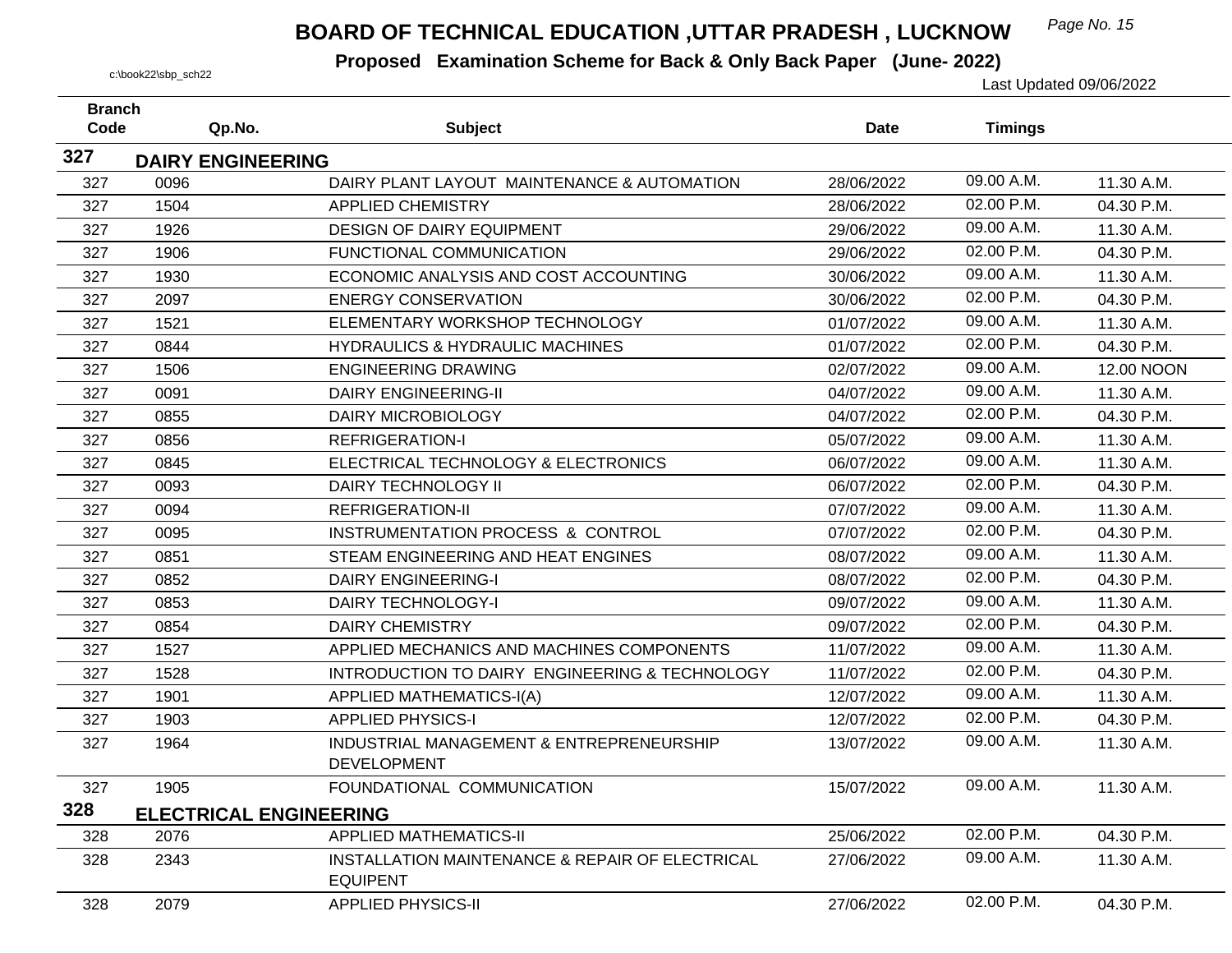## *Page No. 16* **BOARD OF TECHNICAL EDUCATION ,UTTAR PRADESH , LUCKNOW**

| <b>Branch</b><br>Code | Qp.No.                        | <b>Subject</b>                                    | <b>Date</b> | <b>Timings</b> |            |
|-----------------------|-------------------------------|---------------------------------------------------|-------------|----------------|------------|
|                       |                               |                                                   |             |                |            |
| 328                   | <b>ELECTRICAL ENGINEERING</b> |                                                   |             | 09.00 A.M.     |            |
| 328                   | 2344                          | UTILIZATION OF ELECTRICAL ENERGY                  | 28/06/2022  | 02.00 P.M.     | 11.30 A.M. |
| 328                   | 2103                          | <b>COMMUNICATION SKILLS-II</b>                    | 28/06/2022  |                | 04.30 P.M. |
| 328                   | 2203                          | POWER PLANT ENGINEERING                           | 29/06/2022  | 02.00 P.M.     | 04.30 P.M. |
| 328                   | 2086                          | BASICS OF MECHANICAL AND CIVIL ENGINEERING        | 30/06/2022  | 09.00 A.M.     | 11.30 A.M. |
| 328                   | 2097                          | <b>ENERGY CONSERVATION</b>                        | 30/06/2022  | 02.00 P.M.     | 04.30 P.M. |
| 328                   | 2081                          | <b>ANALOG ELECTRONICS</b>                         | 01/07/2022  | 09.00 A.M.     | 11.30 A.M. |
| 328                   | 2112                          | INDUSTRIAL ELECTRONICS AND CONTROL                | 01/07/2022  | 02.00 P.M.     | 04.30 P.M. |
| 328                   | 2192                          | ELECTRICAL DESIGN, DRAWING AND ESTIMATING-I       | 02/07/2022  | 09.00 A.M.     | 12.00 NOON |
| 328                   | 2080                          | <b>BASICS ELECTRICAL ENGINEERING</b>              | 02/07/2022  | 02.00 P.M.     | 04.30 P.M. |
| 328                   | 2193                          | TRANSMISSION AND DISTRIBUTION OF ELECTRICAL POWER | 04/07/2022  | 09.00 A.M.     | 11.30 A.M. |
| 328                   | 2247                          | ELECTRICAL DESIGN, DRAWING & ESTIMATING-II        | 05/07/2022  | 09.00 A.M.     | 12.00 NOON |
| 328                   | 2042                          | <b>APPLIED PHYSICS-I</b>                          | 06/07/2022  | 02.00 P.M.     | 04.30 P.M. |
| 328                   | 2337                          | INDUSTRIAL MANAGEMENT & ENTREPRENEURSHIP          | 06/07/2022  | 02.00 P.M.     | 04.30 P.M. |
|                       |                               | <b>DEVELOPMENT</b>                                |             |                |            |
| 328                   | 2044                          | <b>ENGINEERING DRAWING-I</b>                      | 07/07/2022  | 09.00 A.M.     | 12.00 NOON |
| 328                   | 2043                          | <b>APPLIED CHEMISTRY</b>                          | 07/07/2022  | 02.00 P.M.     | 04.30 P.M. |
| 328                   | 2109                          | <b>APPLIED MATHEMATICS-III</b>                    | 08/07/2022  | 09.00 A.M.     | 11.30 A.M. |
| 328                   | 2110                          | <b>DIGITAL ELECTRONICS</b>                        | 08/07/2022  | 02.00 P.M.     | 04.30 P.M. |
| 328                   | 2040                          | <b>COMMUNICATION SKILLS-I</b>                     | 09/07/2022  | 09.00 A.M.     | 11.30 A.M. |
| 328                   | 2100                          | <b>ENVIRONMENTAL STUDIES</b>                      | 09/07/2022  | 02.00 P.M.     | 04.30 P.M. |
| 328                   | 2041                          | <b>APPLIED MATHEMATICS - I</b>                    | 11/07/2022  | 09.00 A.M.     | 11.30 A.M. |
| 328                   | 2111                          | ELECTRICAL AND ELECTRONICS ENGINEERING MATERIALS  | 11/07/2022  | 02.00 P.M.     | 04.30 P.M. |
| 328                   | 2176                          | ELECTRICAL INSTRUMENTS AND MEASUREMENT            | 12/07/2022  | 09.00 A.M.     | 11.30 A.M. |
| 328                   | 2181                          | <b>ELECTRICAL MACHINE-I</b>                       | 12/07/2022  | 02.00 P.M.     | 04.30 P.M. |
| 328                   | 2292                          | PLC, MICROCONTROLLER AND SCADA                    | 13/07/2022  | 09.00 A.M.     | 11.30 A.M. |
| 328                   | 2330                          | <b>ELECTRICAL MACHINES-II</b>                     | 13/07/2022  | 02.00 P.M.     | 04.30 P.M. |
| 328                   | 2331                          | CONTROL OF ELECTRICAL MACHINES (ELECTIVE)         | 15/07/2022  | 09.00 A.M.     | 11.30 A.M. |
| 328                   | 2332                          | ELECTRIC TRACTION (ELECTIVE)                      | 15/07/2022  | 09.00 A.M.     | 11.30 A.M. |
| 328                   | 2333                          | RENEWABLE SOURCES OF ENERGY (ELECTIVE)            | 15/07/2022  | 09.00 A.M.     | 11.30 A.M. |
| 328                   | 2334                          | <b>ENERGY MANAGEMENT (ELECTIVE)</b>               | 15/07/2022  | 09.00 A.M.     | 11.30 A.M. |
| 328                   | 2338                          | SWITCH GEAR AND PROTECTION                        | 15/07/2022  | 02.00 P.M.     | 04.30 P.M. |
|                       |                               |                                                   |             |                |            |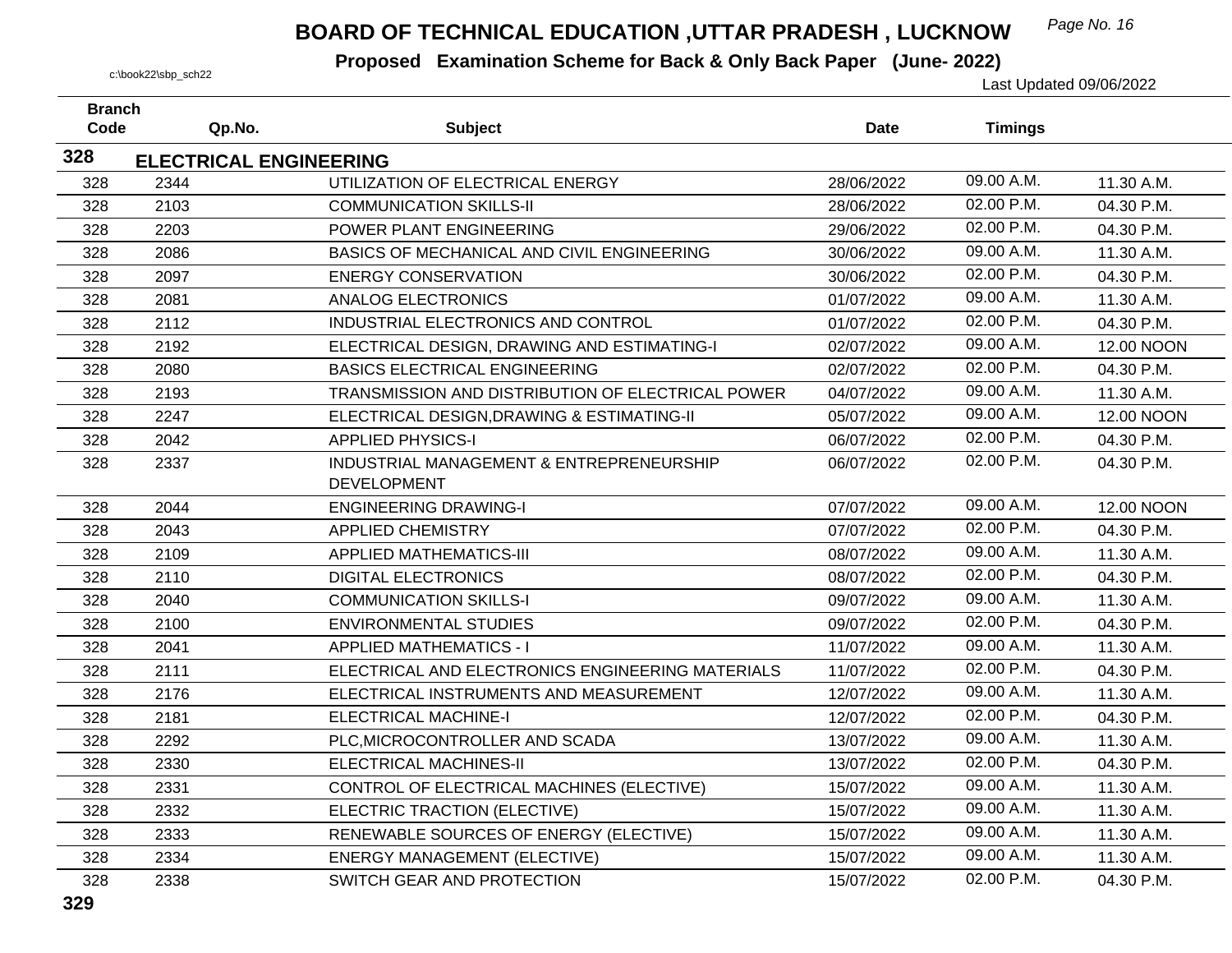## *Page No. 17* **BOARD OF TECHNICAL EDUCATION ,UTTAR PRADESH , LUCKNOW**

| <b>Branch</b><br>Code | Qp.No. | <b>Subject</b>                                                     | Date       | <b>Timings</b> |            |
|-----------------------|--------|--------------------------------------------------------------------|------------|----------------|------------|
| 329                   |        |                                                                    |            |                |            |
|                       |        | ELECTRICAL ENGINEERING (INDUSTRIAL CONTROL)                        |            | 02.00 P.M.     |            |
| 329                   | 2076   | <b>APPLIED MATHEMATICS-II</b>                                      | 25/06/2022 |                | 04.30 P.M. |
| 329                   | 2343   | INSTALLATION MAINTENANCE & REPAIR OF ELECTRICAL<br><b>EQUIPENT</b> | 27/06/2022 | 09.00 A.M.     | 11.30 A.M. |
| 329                   | 2079   | <b>APPLIED PHYSICS-II</b>                                          | 27/06/2022 | 02.00 P.M.     | 04.30 P.M. |
| 329                   | 2344   | UTILIZATION OF ELECTRICAL ENERGY                                   | 28/06/2022 | 09.00 A.M.     | 11.30 A.M. |
| 329                   | 2103   | <b>COMMUNICATION SKILLS-II</b>                                     | 28/06/2022 | 02.00 P.M.     | 04.30 P.M. |
| 329                   | 2086   | BASICS OF MECHANICAL AND CIVIL ENGINEERING                         | 30/06/2022 | 09.00 A.M.     | 11.30 A.M. |
| 329                   | 2097   | <b>ENERGY CONSERVATION</b>                                         | 30/06/2022 | 02.00 P.M.     | 04.30 P.M. |
| 329                   | 2081   | <b>ANALOG ELECTRONICS</b>                                          | 01/07/2022 | 09.00 A.M.     | 11.30 A.M. |
| 329                   | 2112   | INDUSTRIAL ELECTRONICS AND CONTROL                                 | 01/07/2022 | 02.00 P.M.     | 04.30 P.M. |
| 329                   | 2192   | ELECTRICAL DESIGN, DRAWING AND ESTIMATING-I                        | 02/07/2022 | 09.00 A.M.     | 12.00 NOON |
| 329                   | 2080   | <b>BASICS ELECTRICAL ENGINEERING</b>                               | 02/07/2022 | 02.00 P.M.     | 04.30 P.M. |
| 329                   | 2193   | TRANSMISSION AND DISTRIBUTION OF ELECTRICAL POWER                  | 04/07/2022 | 09.00 A.M.     | 11.30 A.M. |
| 329                   | 2345   | MICROPROCESSOR DEVELOPMENT SYSTEMS                                 | 05/07/2022 | 09.00 A.M.     | 12.00 NOON |
| 329                   | 2114   | CONTROL SYSTEM & PROCESS APPLICATION                               | 05/07/2022 | 02.00 P.M.     | 04.30 P.M. |
| 329                   | 2042   | <b>APPLIED PHYSICS-I</b>                                           | 06/07/2022 | 02.00 P.M.     | 04.30 P.M. |
| 329                   | 2337   | INDUSTRIAL MANAGEMENT & ENTREPRENEURSHIP                           | 06/07/2022 | 02.00 P.M.     | 04.30 P.M. |
|                       |        | <b>DEVELOPMENT</b>                                                 |            |                |            |
| 329                   | 2044   | <b>ENGINEERING DRAWING-I</b>                                       | 07/07/2022 | 09.00 A.M.     | 12.00 NOON |
| 329                   | 2043   | <b>APPLIED CHEMISTRY</b>                                           | 07/07/2022 | 02.00 P.M.     | 04.30 P.M. |
| 329                   | 2109   | <b>APPLIED MATHEMATICS-III</b>                                     | 08/07/2022 | 09.00 A.M.     | 11.30 A.M. |
| 329                   | 2040   | <b>COMMUNICATION SKILLS-I</b>                                      | 09/07/2022 | 09.00 A.M.     | 11.30 A.M. |
| 329                   | 2100   | <b>ENVIRONMENTAL STUDIES</b>                                       | 09/07/2022 | 02.00 P.M.     | 04.30 P.M. |
| 329                   | 2041   | <b>APPLIED MATHEMATICS - I</b>                                     | 11/07/2022 | 09.00 A.M.     | 11.30 A.M. |
| 329                   | 2111   | ELECTRICAL AND ELECTRONICS ENGINEERING MATERIALS                   | 11/07/2022 | 02.00 P.M.     | 04.30 P.M. |
| 329                   | 2176   | ELECTRICAL INSTRUMENTS AND MEASUREMENT                             | 12/07/2022 | 09.00 A.M.     | 11.30 A.M. |
| 329                   | 2181   | <b>ELECTRICAL MACHINE-I</b>                                        | 12/07/2022 | 02.00 P.M.     | 04.30 P.M. |
| 329                   | 2292   | PLC, MICROCONTROLLER AND SCADA                                     | 13/07/2022 | 09.00 A.M.     | 11.30 A.M. |
| 329                   | 2330   | <b>ELECTRICAL MACHINES-II</b>                                      | 13/07/2022 | 02.00 P.M.     | 04.30 P.M. |
| 329                   | 2262   | <b>INDUSTRIAL CONTROL</b>                                          | 14/07/2022 | 09.00 A.M.     | 11.30 A.M. |
| 329                   | 2113   | DIGITAL PRINCIPLES AND ELECTRONICS                                 | 15/07/2022 | 09.00 A.M.     | 11.30 A.M. |
| 329                   | 2338   | SWITCH GEAR AND PROTECTION                                         | 15/07/2022 | 02.00 P.M.     | 04.30 P.M. |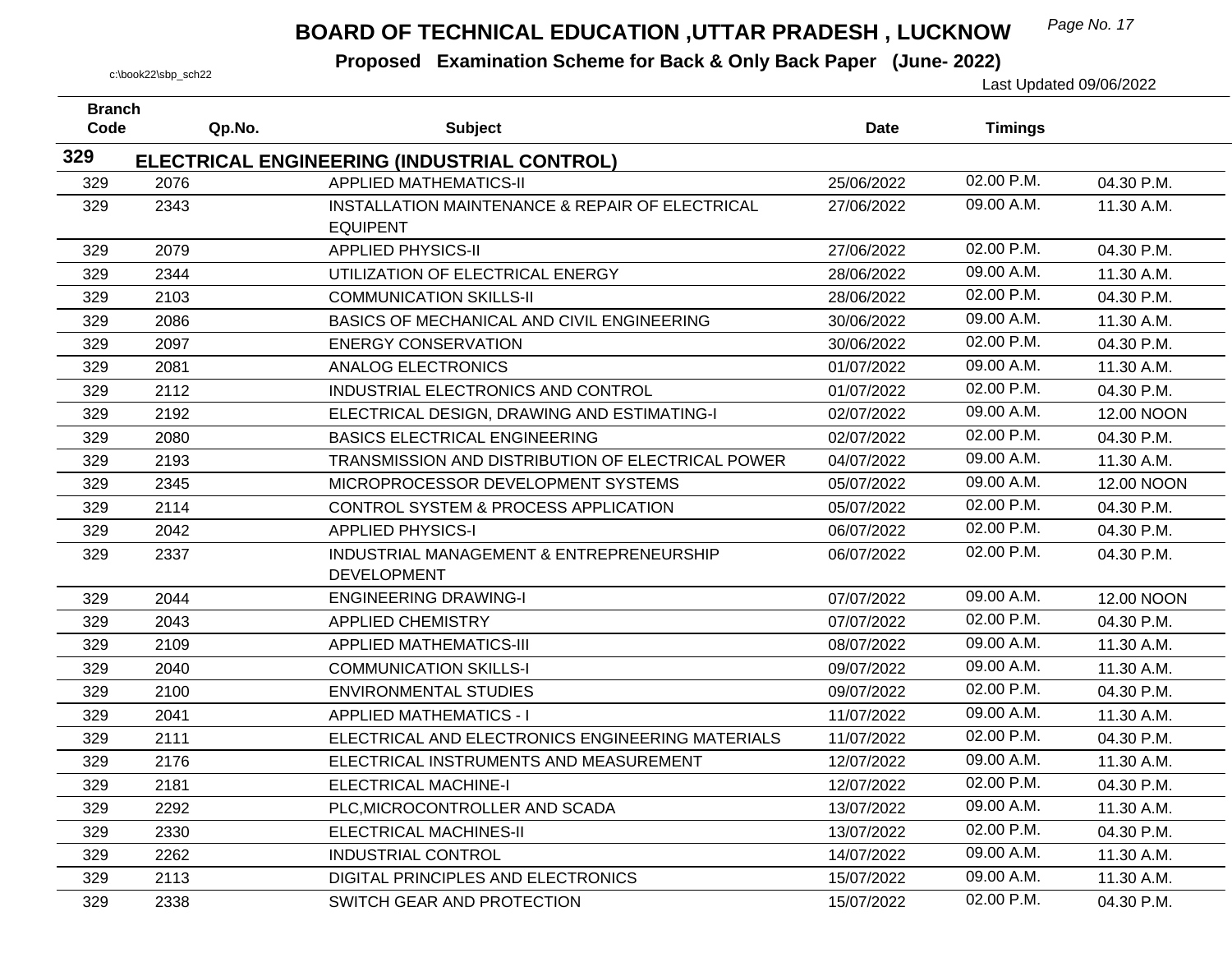## *Page No. 18* **BOARD OF TECHNICAL EDUCATION ,UTTAR PRADESH , LUCKNOW**

| <b>Branch</b><br>Code | Qp.No.                                 | <b>Subject</b>                             | <b>Date</b> | <b>Timings</b> |            |
|-----------------------|----------------------------------------|--------------------------------------------|-------------|----------------|------------|
| 330                   |                                        |                                            |             |                |            |
| 330                   | <b>ELECTRONICS ENGINEERING</b><br>2233 | <b>COMPUTER NETWORKS [ELECTIVE]</b>        | 25/06/2022  | 09.00 A.M.     | 11.30 A.M. |
| 330                   | 2236                                   | <b>CONTROL SYSTEM [ELECTIVE]</b>           | 25/06/2022  | 09.00 A.M.     | 11.30 A.M. |
| 330                   | 2275                                   | MEDICAL ELECTRONICS [ELECTIVE]             | 25/06/2022  | 09.00 A.M.     | 11.30 A.M. |
| 330                   | 2076                                   | <b>APPLIED MATHEMATICS-II</b>              | 25/06/2022  | 02.00 P.M.     | 04.30 P.M. |
| 330                   | 2277                                   | MICROCONTROLLERS AND EMBEDDED SYSTEM       | 27/06/2022  | 09.00 A.M.     | 11.30 A.M. |
| 330                   | 2079                                   | <b>APPLIED PHYSICS-II</b>                  | 27/06/2022  | 02.00 P.M.     | 04.30 P.M. |
| 330                   | 2280                                   | MICROWAVE RADAR ENGINEERING                | 28/06/2022  | 09.00 A.M.     | 11.30 A.M. |
| 330                   | 2103                                   | <b>COMMUNICATION SKILLS-II</b>             | 28/06/2022  | 02.00 P.M.     | 04.30 P.M. |
| 330                   | 2320                                   | WIRELESS AND MOBILE COMMUNICATION SYSTEM   | 29/06/2022  | 09.00 A.M.     | 11.30 A.M. |
| 330                   | 2195                                   | NETWORK FILTERS AND TRANSMISSION LINES     | 29/06/2022  | 02.00 P.M.     | 04.30 P.M. |
| 330                   | 2097                                   | <b>ENERGY CONSERVATION</b>                 | 30/06/2022  | 02.00 P.M.     | 04.30 P.M. |
| 330                   | 2194                                   | INDUSTRIAL ELECTRONICS AND TRANSDUCERS     | 02/07/2022  | 09.00 A.M.     | 11.30 A.M. |
| 330                   | 2115                                   | ELECTRONIC INSTRUMENTS AND MEASUREMENT     | 04/07/2022  | 09.00 A.M.     | 11.30 A.M. |
| 330                   | 2082                                   | <b>ELECTRICAL ENGINEERING-I</b>            | 04/07/2022  | 02.00 P.M.     | 04.30 P.M. |
| 330                   | 2204                                   | PRINCIPLES OF COMMUNICATION ENGINEERING    | 05/07/2022  | 09.00 A.M.     | 11.30 A.M. |
| 330                   | 2083                                   | ELECTRONIC COMPONENTS AND DEVICES          | 05/07/2022  | 02.00 P.M.     | 04.30 P.M. |
| 330                   | 2042                                   | <b>APPLIED PHYSICS-I</b>                   | 06/07/2022  | 02.00 P.M.     | 04.30 P.M. |
| 330                   | 2337                                   | INDUSTRIAL MANAGEMENT & ENTREPRENEURSHIP   | 06/07/2022  | 02.00 P.M.     | 04.30 P.M. |
|                       |                                        | <b>DEVELOPMENT</b>                         |             |                |            |
| 330                   | 2044                                   | <b>ENGINEERING DRAWING-I</b>               | 07/07/2022  | 09.00 A.M.     | 12.00 NOON |
| 330                   | 2043                                   | <b>APPLIED CHEMISTRY</b>                   | 07/07/2022  | 02.00 P.M.     | 04.30 P.M. |
| 330                   | 2109                                   | <b>APPLIED MATHEMATICS-III</b>             | 08/07/2022  | 09.00 A.M.     | 11.30 A.M. |
| 330                   | 2278                                   | MICROPROCESSOR AND PERIPHERAL DEVICES      | 08/07/2022  | 02.00 P.M.     | 04.30 P.M. |
| 330                   | 2040                                   | <b>COMMUNICATION SKILLS-I</b>              | 09/07/2022  | 09.00 A.M.     | 11.30 A.M. |
| 330                   | 2100                                   | <b>ENVIRONMENTAL STUDIES</b>               | 09/07/2022  | 02.00 P.M.     | 04.30 P.M. |
| 330                   | 2041                                   | <b>APPLIED MATHEMATICS - I</b>             | 11/07/2022  | 09.00 A.M.     | 11.30 A.M. |
| 330                   | 2183                                   | ELECTRICAL ENGINEERING-II                  | 11/07/2022  | 02.00 P.M.     | 04.30 P.M. |
| 330                   | 2299                                   | PROGRAMMING USING C                        | 12/07/2022  | 09.00 A.M.     | 11.30 A.M. |
| 330                   | 2182                                   | ELECTRONICS DEVICES AND CIRCUITS           | 12/07/2022  | 02.00 P.M.     | 04.30 P.M. |
| 330                   | 2235                                   | <b>CONSUMER ELECTRONICS</b>                | 14/07/2022  | 09.00 A.M.     | 11.30 A.M. |
| 330                   | 2289                                   | OPTICAL FIBER COMMUNICATION                | 14/07/2022  | 02.00 P.M.     | 04.30 P.M. |
| 330                   | 2059                                   | <b>ENGINEERING MECHANICS AND MATERIALS</b> | 15/07/2022  | 09.00 A.M.     | 11.30 A.M. |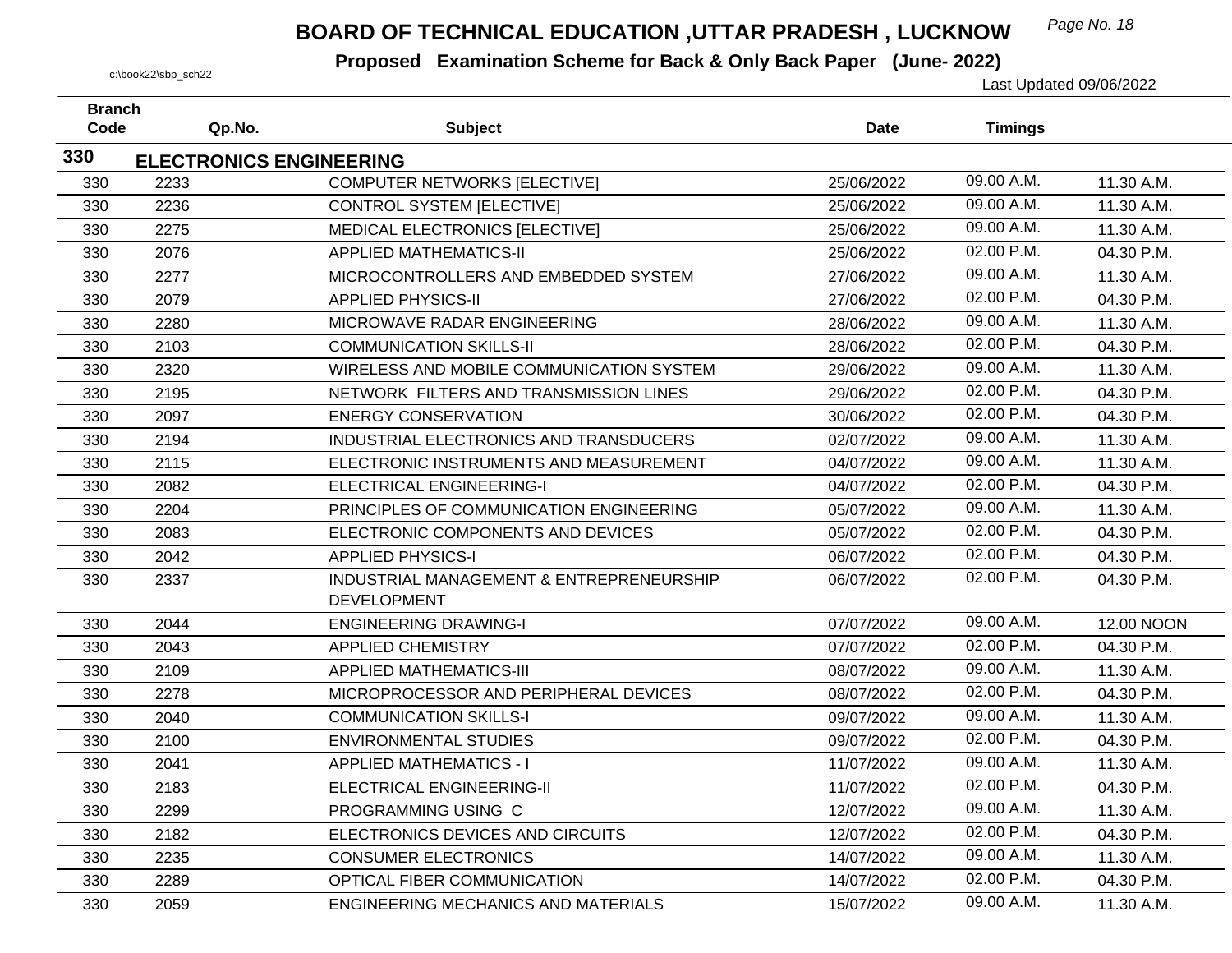## *Page No. 19* **BOARD OF TECHNICAL EDUCATION ,UTTAR PRADESH , LUCKNOW**

| <b>Branch</b> |                                |                                                                  |             |                |                   |
|---------------|--------------------------------|------------------------------------------------------------------|-------------|----------------|-------------------|
| Code          | Qp.No.                         | <b>Subject</b>                                                   | <b>Date</b> | <b>Timings</b> |                   |
| 330           | <b>ELECTRONICS ENGINEERING</b> |                                                                  |             |                |                   |
| 330           | 2189                           | <b>DIGITAL ELECTRONICS</b>                                       | 15/07/2022  | 02.00 P.M.     | 04.30 P.M.        |
| 331           |                                | ELECTRONICS ENGINEERING (MODERN CONSUMER ELECTRONICS APPLIANCES) |             |                |                   |
| 331           | 2076                           | <b>APPLIED MATHEMATICS-II</b>                                    | 25/06/2022  | 02.00 P.M.     | 04.30 P.M.        |
| 331           | 2277                           | MICROCONTROLLERS AND EMBEDDED SYSTEM                             | 27/06/2022  | 09.00 A.M.     | 11.30 A.M.        |
| 331           | 2079                           | <b>APPLIED PHYSICS-II</b>                                        | 27/06/2022  | 02.00 P.M.     | 04.30 P.M.        |
| 331           | 2280                           | MICROWAVE RADAR ENGINEERING                                      | 28/06/2022  | 09.00 A.M.     | 11.30 A.M.        |
| 331           | 2103                           | <b>COMMUNICATION SKILLS-II</b>                                   | 28/06/2022  | 02.00 P.M.     | 04.30 P.M.        |
| 331           | 2320                           | WIRELESS AND MOBILE COMMUNICATION SYSTEM                         | 29/06/2022  | 09.00 A.M.     | 11.30 A.M.        |
| 331           | 2195                           | NETWORK FILTERS AND TRANSMISSION LINES                           | 29/06/2022  | 02.00 P.M.     | 04.30 P.M.        |
| 331           | 2097                           | <b>ENERGY CONSERVATION</b>                                       | 30/06/2022  | 02.00 P.M.     | 04.30 P.M.        |
| 331           | 2286                           | MODERN CONSUMER ELECTRONICS APPLIANCES                           | 01/07/2022  | 09.00 A.M.     | 11.30 A.M.        |
| 331           | 2194                           | INDUSTRIAL ELECTRONICS AND TRANSDUCERS                           | 02/07/2022  | 09.00 A.M.     | 11.30 A.M.        |
| 331           | 2115                           | ELECTRONIC INSTRUMENTS AND MEASUREMENT                           | 04/07/2022  | 09.00 A.M.     | 11.30 A.M.        |
| 331           | 2082                           | <b>ELECTRICAL ENGINEERING-I</b>                                  | 04/07/2022  | 02.00 P.M.     | 04.30 P.M.        |
| 331           | 2204                           | PRINCIPLES OF COMMUNICATION ENGINEERING                          | 05/07/2022  | 09.00 A.M.     | 11.30 A.M.        |
| 331           | 2083                           | ELECTRONIC COMPONENTS AND DEVICES                                | 05/07/2022  | 02.00 P.M.     | 04.30 P.M.        |
| 331           | 2042                           | <b>APPLIED PHYSICS-I</b>                                         | 06/07/2022  | 02.00 P.M.     | 04.30 P.M.        |
| 331           | 2337                           | INDUSTRIAL MANAGEMENT & ENTREPRENEURSHIP<br><b>DEVELOPMENT</b>   | 06/07/2022  | 02.00 P.M.     | 04.30 P.M.        |
| 331           | 2044                           | <b>ENGINEERING DRAWING-I</b>                                     | 07/07/2022  | 09.00 A.M.     | <b>12.00 NOON</b> |
| 331           | 2043                           | <b>APPLIED CHEMISTRY</b>                                         | 07/07/2022  | 02.00 P.M.     | 04.30 P.M.        |
| 331           | 2109                           | <b>APPLIED MATHEMATICS-III</b>                                   | 08/07/2022  | 09.00 A.M.     | 11.30 A.M.        |
| 331           | 2278                           | MICROPROCESSOR AND PERIPHERAL DEVICES                            | 08/07/2022  | 02.00 P.M.     | 04.30 P.M.        |
| 331           | 2040                           | <b>COMMUNICATION SKILLS-I</b>                                    | 09/07/2022  | 09.00 A.M.     | 11.30 A.M.        |
| 331           | 2100                           | <b>ENVIRONMENTAL STUDIES</b>                                     | 09/07/2022  | 02.00 P.M.     | 04.30 P.M.        |
| 331           | 2041                           | <b>APPLIED MATHEMATICS - I</b>                                   | 11/07/2022  | 09.00 A.M.     | 11.30 A.M.        |
| 331           | 2183                           | ELECTRICAL ENGINEERING-II                                        | 11/07/2022  | 02.00 P.M.     | 04.30 P.M.        |
| 331           | 2299                           | PROGRAMMING USING C                                              | 12/07/2022  | 09.00 A.M.     | 11.30 A.M.        |
| 331           | 2182                           | ELECTRONICS DEVICES AND CIRCUITS                                 | 12/07/2022  | 02.00 P.M.     | 04.30 P.M.        |
| 331           | 2235                           | <b>CONSUMER ELECTRONICS</b>                                      | 14/07/2022  | 09.00 A.M.     | 11.30 A.M.        |
| 331           | 2289                           | OPTICAL FIBER COMMUNICATION                                      | 14/07/2022  | 02.00 P.M.     | 04.30 P.M.        |
| 331           | 2059                           | <b>ENGINEERING MECHANICS AND MATERIALS</b>                       | 15/07/2022  | 09.00 A.M.     | 11.30 A.M.        |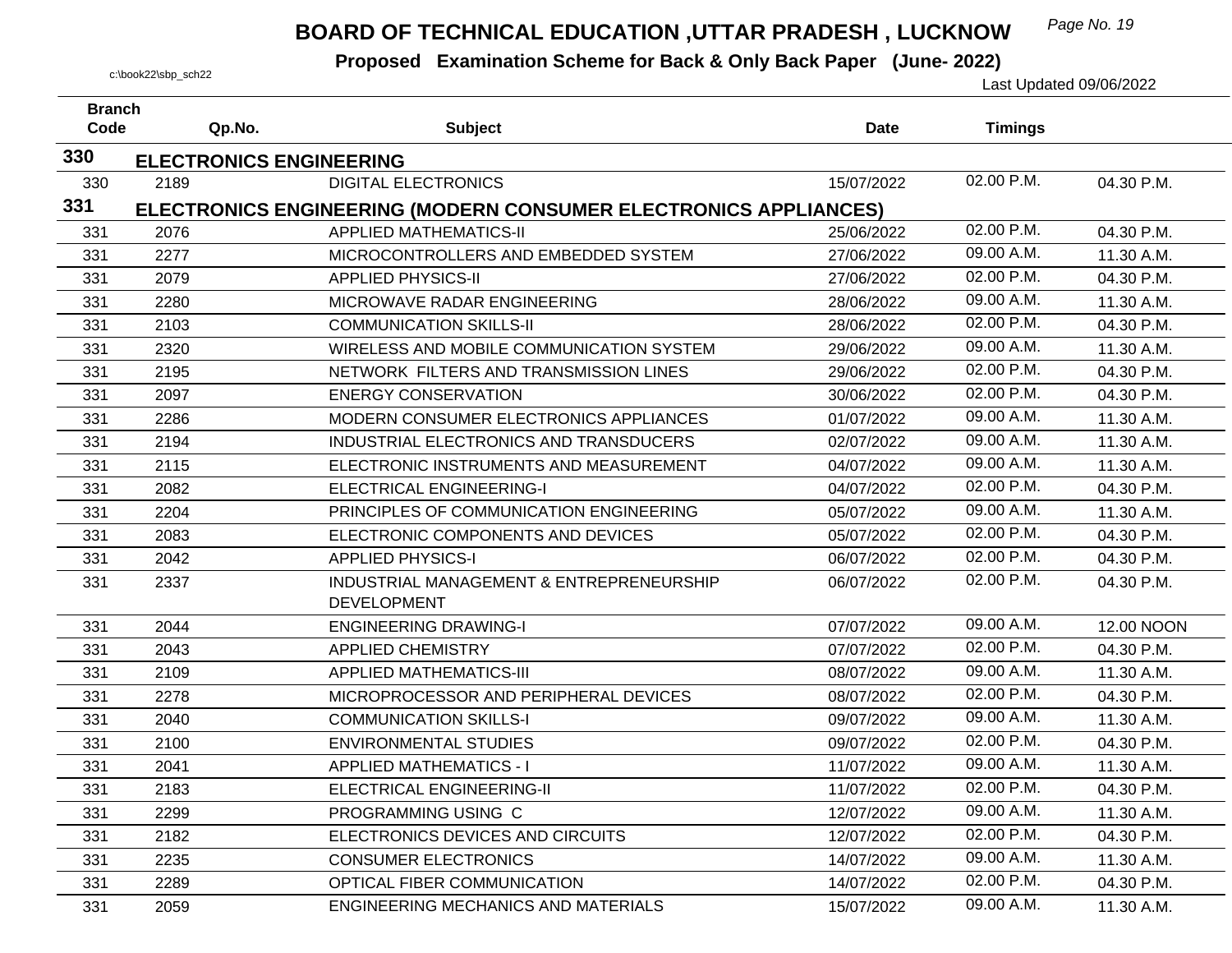## *Page No. 20* **BOARD OF TECHNICAL EDUCATION ,UTTAR PRADESH , LUCKNOW**

| <b>Branch</b> |        |                                                                         |             |                |            |
|---------------|--------|-------------------------------------------------------------------------|-------------|----------------|------------|
| Code          | Qp.No. | <b>Subject</b>                                                          | <b>Date</b> | <b>Timings</b> |            |
| 331           |        | ELECTRONICS ENGINEERING (MODERN CONSUMER ELECTRONICS APPLIANCES)        |             |                |            |
| 331           | 2189   | <b>DIGITAL ELECTRONICS</b>                                              | 15/07/2022  | 02.00 P.M.     | 04.30 P.M. |
| 332           |        | <b>ELECTRONICS ENGINEERING (ADVANCE MICROPROCESSOR &amp; INTERFACE)</b> |             |                |            |
| 332           | 2076   | <b>APPLIED MATHEMATICS-II</b>                                           | 25/06/2022  | 02.00 P.M.     | 04.30 P.M. |
| 332           | 2277   | MICROCONTROLLERS AND EMBEDDED SYSTEM                                    | 27/06/2022  | 09.00 A.M.     | 11.30 A.M. |
| 332           | 2079   | <b>APPLIED PHYSICS-II</b>                                               | 27/06/2022  | 02.00 P.M.     | 04.30 P.M. |
| 332           | 2280   | MICROWAVE RADAR ENGINEERING                                             | 28/06/2022  | 09.00 A.M.     | 11.30 A.M. |
| 332           | 2103   | <b>COMMUNICATION SKILLS-II</b>                                          | 28/06/2022  | 02.00 P.M.     | 04.30 P.M. |
| 332           | 2320   | WIRELESS AND MOBILE COMMUNICATION SYSTEM                                | 29/06/2022  | 09.00 A.M.     | 11.30 A.M. |
| 332           | 2195   | NETWORK FILTERS AND TRANSMISSION LINES                                  | 29/06/2022  | 02.00 P.M.     | 04.30 P.M. |
| 332           | 2097   | <b>ENERGY CONSERVATION</b>                                              | 30/06/2022  | 02.00 P.M.     | 04.30 P.M. |
| 332           | 2194   | INDUSTRIAL ELECTRONICS AND TRANSDUCERS                                  | 02/07/2022  | 09.00 A.M.     | 11.30 A.M. |
| 332           | 2115   | ELECTRONIC INSTRUMENTS AND MEASUREMENT                                  | 04/07/2022  | 09.00 A.M.     | 11.30 A.M. |
| 332           | 2082   | ELECTRICAL ENGINEERING-I                                                | 04/07/2022  | 02.00 P.M.     | 04.30 P.M. |
| 332           | 2204   | PRINCIPLES OF COMMUNICATION ENGINEERING                                 | 05/07/2022  | 09.00 A.M.     | 11.30 A.M. |
| 332           | 2083   | ELECTRONIC COMPONENTS AND DEVICES                                       | 05/07/2022  | 02.00 P.M.     | 04.30 P.M. |
| 332           | 2042   | <b>APPLIED PHYSICS-I</b>                                                | 06/07/2022  | 02.00 P.M.     | 04.30 P.M. |
| 332           | 2337   | INDUSTRIAL MANAGEMENT & ENTREPRENEURSHIP                                | 06/07/2022  | 02.00 P.M.     | 04.30 P.M. |
|               |        | <b>DEVELOPMENT</b>                                                      |             |                |            |
| 332           | 2044   | <b>ENGINEERING DRAWING-I</b>                                            | 07/07/2022  | 09.00 A.M.     | 12.00 NOON |
| 332           | 2043   | <b>APPLIED CHEMISTRY</b>                                                | 07/07/2022  | 02.00 P.M.     | 04.30 P.M. |
| 332           | 2109   | <b>APPLIED MATHEMATICS-III</b>                                          | 08/07/2022  | 09.00 A.M.     | 11.30 A.M. |
| 332           | 2278   | MICROPROCESSOR AND PERIPHERAL DEVICES                                   | 08/07/2022  | 02.00 P.M.     | 04.30 P.M. |
| 332           | 2040   | <b>COMMUNICATION SKILLS-I</b>                                           | 09/07/2022  | 09.00 A.M.     | 11.30 A.M. |
| 332           | 2100   | <b>ENVIRONMENTAL STUDIES</b>                                            | 09/07/2022  | 02.00 P.M.     | 04.30 P.M. |
| 332           | 2041   | <b>APPLIED MATHEMATICS - I</b>                                          | 11/07/2022  | 09.00 A.M.     | 11.30 A.M. |
| 332           | 2183   | ELECTRICAL ENGINEERING-II                                               | 11/07/2022  | 02.00 P.M.     | 04.30 P.M. |
| 332           | 2299   | PROGRAMMING USING C                                                     | 12/07/2022  | 09.00 A.M.     | 11.30 A.M. |
| 332           | 2182   | ELECTRONICS DEVICES AND CIRCUITS                                        | 12/07/2022  | 02.00 P.M.     | 04.30 P.M. |
| 332           | 2235   | <b>CONSUMER ELECTRONICS</b>                                             | 14/07/2022  | 09.00 A.M.     | 11.30 A.M. |
| 332           | 2289   | OPTICAL FIBER COMMUNICATION                                             | 14/07/2022  | 02.00 P.M.     | 04.30 P.M. |
| 332           | 2059   | <b>ENGINEERING MECHANICS AND MATERIALS</b>                              | 15/07/2022  | 09.00 A.M.     | 11.30 A.M. |
| 332           | 2189   | <b>DIGITAL ELECTRONICS</b>                                              | 15/07/2022  | 02.00 P.M.     | 04.30 P.M. |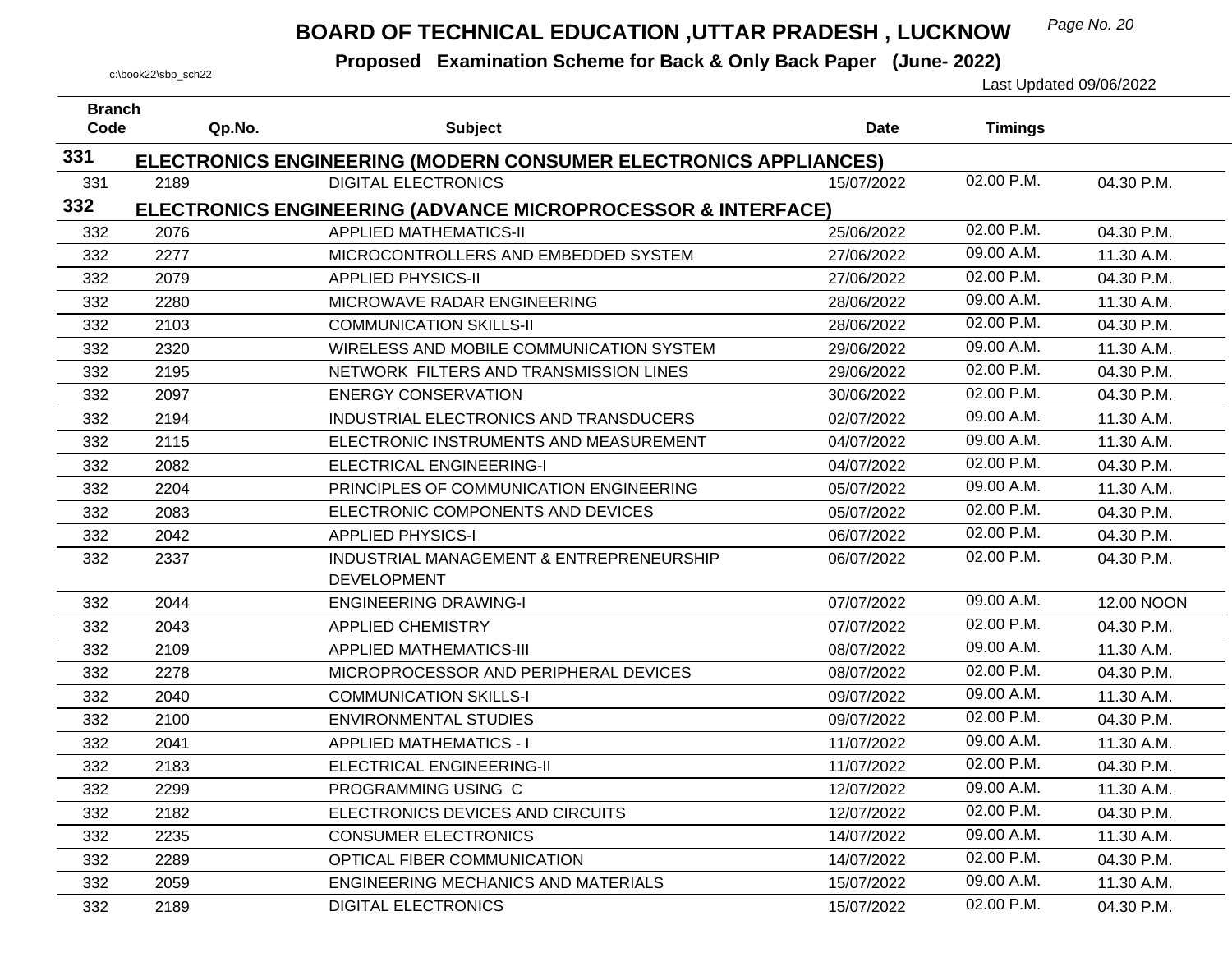## *Page No. 21* **BOARD OF TECHNICAL EDUCATION ,UTTAR PRADESH , LUCKNOW**

| <b>Branch</b><br>Code | Qp.No. | <b>Subject</b>                                  | <b>Date</b> | <b>Timings</b> |                   |
|-----------------------|--------|-------------------------------------------------|-------------|----------------|-------------------|
|                       |        |                                                 |             |                |                   |
| 333                   |        | ELECTRONICS ENGINEERING (MICRO ELECTRONICS)     |             |                |                   |
| 333                   | 2076   | <b>APPLIED MATHEMATICS-II</b>                   | 25/06/2022  | 02.00 P.M.     | 04.30 P.M.        |
| 333                   | 2277   | MICROCONTROLLERS AND EMBEDDED SYSTEM            | 27/06/2022  | 09.00 A.M.     | 11.30 A.M.        |
| 333                   | 2079   | <b>APPLIED PHYSICS-II</b>                       | 27/06/2022  | 02.00 P.M.     | 04.30 P.M.        |
| 333                   | 2280   | MICROWAVE RADAR ENGINEERING                     | 28/06/2022  | 09.00 A.M.     | 11.30 A.M.        |
| 333                   | 2103   | <b>COMMUNICATION SKILLS-II</b>                  | 28/06/2022  | 02.00 P.M.     | 04.30 P.M.        |
| 333                   | 2320   | WIRELESS AND MOBILE COMMUNICATION SYSTEM        | 29/06/2022  | 09.00 A.M.     | 11.30 A.M.        |
| 333                   | 2195   | NETWORK FILTERS AND TRANSMISSION LINES          | 29/06/2022  | 02.00 P.M.     | 04.30 P.M.        |
| 333                   | 2097   | <b>ENERGY CONSERVATION</b>                      | 30/06/2022  | 02.00 P.M.     | 04.30 P.M.        |
| 333                   | 2194   | INDUSTRIAL ELECTRONICS AND TRANSDUCERS          | 02/07/2022  | 09.00 A.M.     | 11.30 A.M.        |
| 333                   | 2115   | ELECTRONIC INSTRUMENTS AND MEASUREMENT          | 04/07/2022  | 09.00 A.M.     | 11.30 A.M.        |
| 333                   | 2082   | <b>ELECTRICAL ENGINEERING-I</b>                 | 04/07/2022  | 02.00 P.M.     | 04.30 P.M.        |
| 333                   | 2204   | PRINCIPLES OF COMMUNICATION ENGINEERING         | 05/07/2022  | 09.00 A.M.     | 11.30 A.M.        |
| 333                   | 2083   | ELECTRONIC COMPONENTS AND DEVICES               | 05/07/2022  | 02.00 P.M.     | 04.30 P.M.        |
| 333                   | 2042   | <b>APPLIED PHYSICS-I</b>                        | 06/07/2022  | 02.00 P.M.     | 04.30 P.M.        |
| 333                   | 2337   | INDUSTRIAL MANAGEMENT & ENTREPRENEURSHIP        | 06/07/2022  | 02.00 P.M.     | 04.30 P.M.        |
|                       |        | <b>DEVELOPMENT</b>                              |             |                |                   |
| 333                   | 2044   | <b>ENGINEERING DRAWING-I</b>                    | 07/07/2022  | 09.00 A.M.     | <b>12.00 NOON</b> |
| 333                   | 2043   | <b>APPLIED CHEMISTRY</b>                        | 07/07/2022  | 02.00 P.M.     | 04.30 P.M.        |
| 333                   | 2109   | <b>APPLIED MATHEMATICS-III</b>                  | 08/07/2022  | 09.00 A.M.     | 11.30 A.M.        |
| 333                   | 2278   | MICROPROCESSOR AND PERIPHERAL DEVICES           | 08/07/2022  | 02.00 P.M.     | 04.30 P.M.        |
| 333                   | 2040   | <b>COMMUNICATION SKILLS-I</b>                   | 09/07/2022  | 09.00 A.M.     | 11.30 A.M.        |
| 333                   | 2100   | <b>ENVIRONMENTAL STUDIES</b>                    | 09/07/2022  | 02.00 P.M.     | 04.30 P.M.        |
| 333                   | 2041   | <b>APPLIED MATHEMATICS - I</b>                  | 11/07/2022  | 09.00 A.M.     | 11.30 A.M.        |
| 333                   | 2183   | ELECTRICAL ENGINEERING-II                       | 11/07/2022  | 02.00 P.M.     | 04.30 P.M.        |
| 333                   | 2299   | PROGRAMMING USING C                             | 12/07/2022  | 09.00 A.M.     | 11.30 A.M.        |
| 333                   | 2182   | ELECTRONICS DEVICES AND CIRCUITS                | 12/07/2022  | 02.00 P.M.     | 04.30 P.M.        |
| 333                   | 2235   | <b>CONSUMER ELECTRONICS</b>                     | 14/07/2022  | 09.00 A.M.     | 11.30 A.M.        |
| 333                   | 2289   | OPTICAL FIBER COMMUNICATION                     | 14/07/2022  | 02.00 P.M.     | 04.30 P.M.        |
| 333                   | 2059   | <b>ENGINEERING MECHANICS AND MATERIALS</b>      | 15/07/2022  | 09.00 A.M.     | 11.30 A.M.        |
| 333                   | 2189   | <b>DIGITAL ELECTRONICS</b>                      | 15/07/2022  | 02.00 P.M.     | 04.30 P.M.        |
| 334                   |        | <b>ELECTRICAL &amp; ELECTRONICS ENGINEERING</b> |             |                |                   |
| 334                   | 0020   | ENVIRONMENTAL EDUCATION & DISASTER MANAGEMENT   | 25/06/2022  | 09.00 A.M.     | 11.30 A.M.        |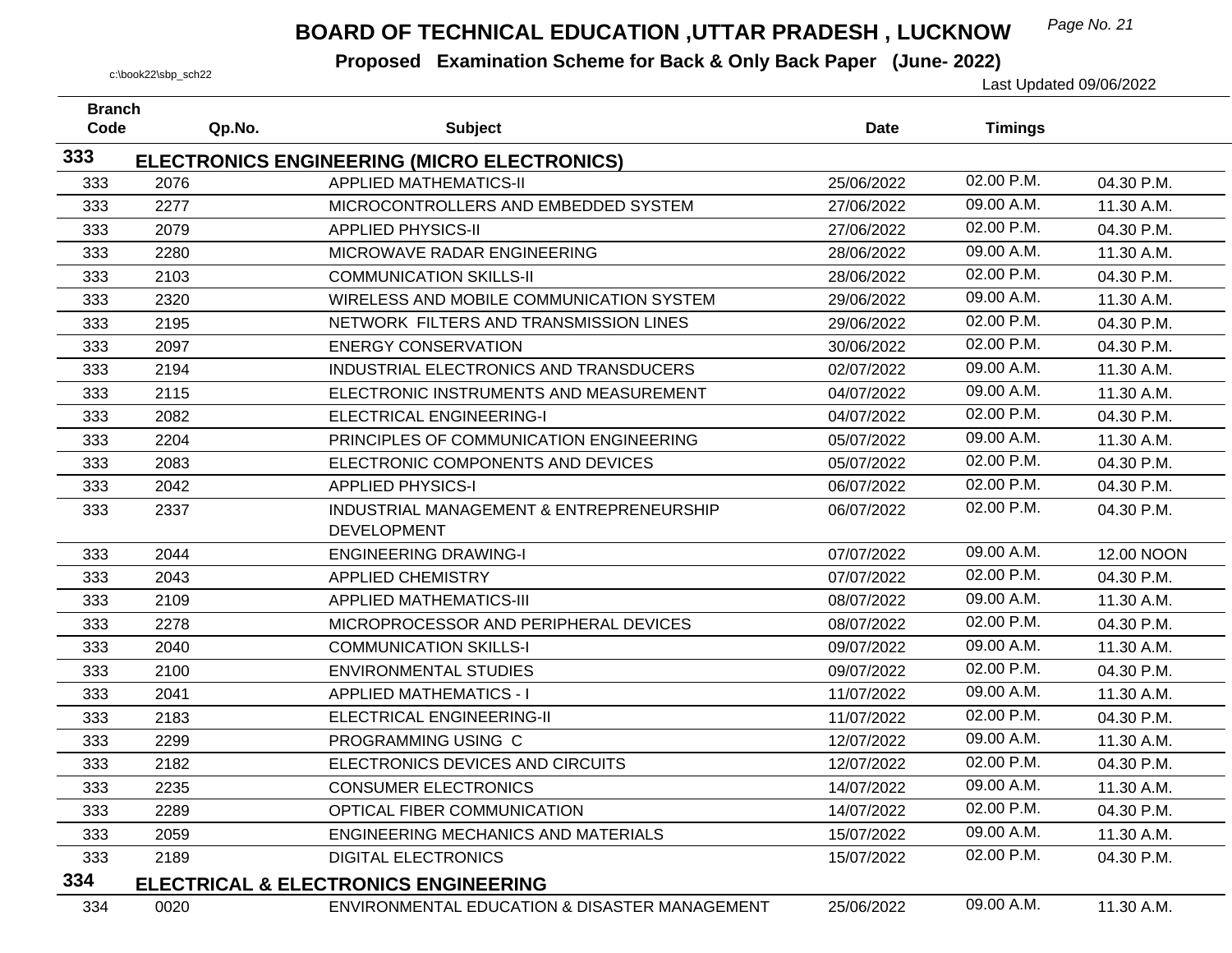## *Page No. 22* **BOARD OF TECHNICAL EDUCATION ,UTTAR PRADESH , LUCKNOW**

 **Proposed Examination Scheme for Back & Only Back Paper (June- 2022)** c:\book22\sbp\_sch22 Last Updated 09/06/2022

| <b>Branch</b> |        |                                                                       |             |                |            |
|---------------|--------|-----------------------------------------------------------------------|-------------|----------------|------------|
| Code          | Qp.No. | <b>Subject</b>                                                        | <b>Date</b> | <b>Timings</b> |            |
| 334           |        | <b>ELECTRICAL &amp; ELECTRONICS ENGINEERING</b>                       |             |                |            |
| 334           | 2076   | <b>APPLIED MATHEMATICS-II</b>                                         | 25/06/2022  | 02.00 P.M.     | 04.30 P.M. |
| 334           | 0877   | MICROPROCESSOR AND APPLICATION                                        | 27/06/2022  | 09.00 A.M.     | 11.30 A.M. |
| 334           | 2079   | <b>APPLIED PHYSICS-II</b>                                             | 27/06/2022  | 02.00 P.M.     | 04.30 P.M. |
| 334           | 0033   | <b>ENERGY MANAGEMENT</b>                                              | 29/06/2022  | 09.00 A.M.     | 11.30 A.M. |
| 334           | 1906   | FUNCTIONAL COMMUNICATION                                              | 29/06/2022  | 02.00 P.M.     | 04.30 P.M. |
| 334           | 0101   | MODERN COMMUNICATION SYSTEM                                           | 30/06/2022  | 09.00 A.M.     | 11.30 A.M. |
| 334           | 2097   | <b>ENERGY CONSERVATION</b>                                            | 30/06/2022  | 02.00 P.M.     | 04.30 P.M. |
| 334           | 1937   | <b>INDUSTRIAL DRIVES &amp; CONTROL</b>                                | 01/07/2022  | 09.00 A.M.     | 11.30 A.M. |
| 334           | 2080   | <b>BASICS ELECTRICAL ENGINEERING</b>                                  | 02/07/2022  | 02.00 P.M.     | 04.30 P.M. |
| 334           | 2083   | ELECTRONIC COMPONENTS AND DEVICES                                     | 05/07/2022  | 02.00 P.M.     | 04.30 P.M. |
| 334           | 2385   | ELECTRICAL AND ELECTRONICS INSTRUMENTATION AND                        | 06/07/2022  | 09.00 A.M.     | 11.30 A.M. |
|               |        | <b>MEASUREMENT</b>                                                    |             |                |            |
| 334           | 2042   | <b>APPLIED PHYSICS-I</b>                                              | 06/07/2022  | 02.00 P.M.     | 04.30 P.M. |
| 334           | 2044   | <b>ENGINEERING DRAWING-I</b>                                          | 07/07/2022  | 09.00 A.M.     | 12.00 NOON |
| 334           | 2043   | <b>APPLIED CHEMISTRY</b>                                              | 07/07/2022  | 02.00 P.M.     | 04.30 P.M. |
| 334           | 2109   | <b>APPLIED MATHEMATICS-III</b>                                        | 08/07/2022  | 09.00 A.M.     | 11.30 A.M. |
| 334           | 2429   | PRINCIPLES OF DIGITAL ELECTRONICS                                     | 08/07/2022  | 02.00 P.M.     | 04.30 P.M. |
| 334           | 2040   | <b>COMMUNICATION SKILLS-I</b>                                         | 09/07/2022  | 09.00 A.M.     | 11.30 A.M. |
| 334           | 2100   | <b>ENVIRONMENTAL STUDIES</b>                                          | 09/07/2022  | 02.00 P.M.     | 04.30 P.M. |
| 334           | 2041   | <b>APPLIED MATHEMATICS - I</b>                                        | 11/07/2022  | 09.00 A.M.     | 11.30 A.M. |
| 334           | 2111   | ELECTRICAL AND ELECTRONICS ENGINEERING MATERIALS                      | 11/07/2022  | 02.00 P.M.     | 04.30 P.M. |
| 334           | 1947   | NETWORKING & PROGRAMMING IN C                                         | 12/07/2022  | 09.00 A.M.     | 11.30 A.M. |
| 334           | 2181   | <b>ELECTRICAL MACHINE-I</b>                                           | 12/07/2022  | 02.00 P.M.     | 04.30 P.M. |
| 334           | 1964   | INDUSTRIAL MANAGEMENT & ENTREPRENEURSHIP<br><b>DEVELOPMENT</b>        | 13/07/2022  | 09.00 A.M.     | 11.30 A.M. |
| 334           | 1962   | <b>CONTROL SYSTEM</b>                                                 | 13/07/2022  | 02.00 P.M.     | 04.30 P.M. |
| 334           | 1923   | <b>COMMUNICATION ENGINEERING</b>                                      | 14/07/2022  | 09.00 A.M.     | 11.30 A.M. |
| 334           | 1934   | GENERATION, TRANSMISSION & DISTRIBUTION OF ELECTRICAL<br><b>POWER</b> | 14/07/2022  | 02.00 P.M.     | 04.30 P.M. |
| 334           | 0023   | SWITCH GEAR AND PROTECTION                                            | 15/07/2022  | 09.00 A.M.     | 11.30 A.M. |
| 334<br>22c    | 0833   | POWER ELECTRONICS                                                     | 15/07/2022  | 02.00 P.M.     | 04.30 P.M. |

**336LEATHER TECHNOLOGY FOOTWEAR (COMPUTER AIDED SHOE DESIGN)**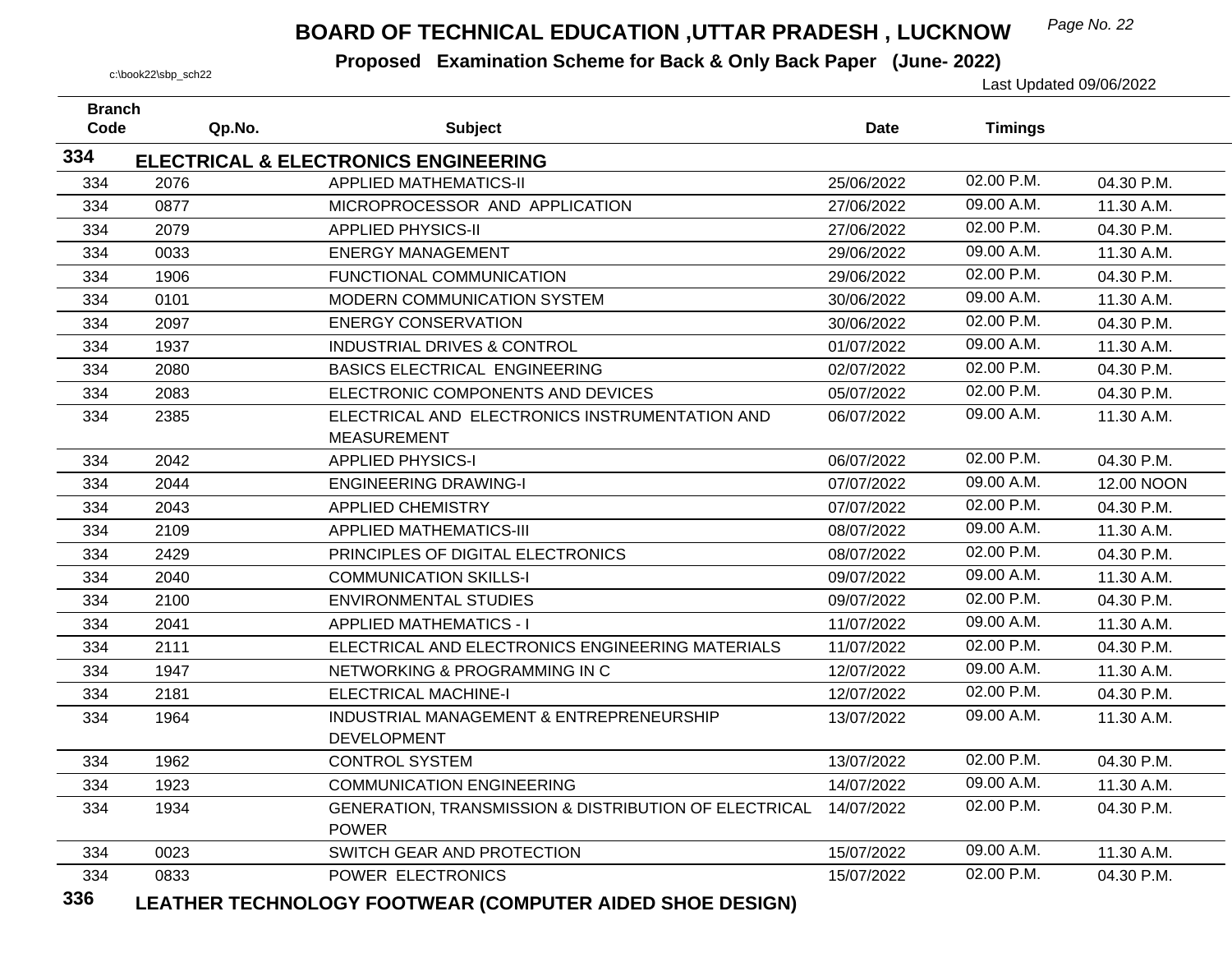## *Page No. 23* **BOARD OF TECHNICAL EDUCATION ,UTTAR PRADESH , LUCKNOW**

| <b>Branch</b><br>Code | Qp.No. | <b>Subject</b>                                                                                            | <b>Date</b> | <b>Timings</b> |            |
|-----------------------|--------|-----------------------------------------------------------------------------------------------------------|-------------|----------------|------------|
| 336                   |        |                                                                                                           |             |                |            |
| 336                   | 0020   | LEATHER TECHNOLOGY FOOTWEAR (COMPUTER AIDED SHOE DESIGN)<br>ENVIRONMENTAL EDUCATION & DISASTER MANAGEMENT | 25/06/2022  | 09.00 A.M.     | 11.30 A.M. |
| 336                   | 1902   | APPLIED MATHEMATICS-I(B)                                                                                  | 25/06/2022  | 02.00 P.M.     | 04.30 P.M. |
| 336                   | 1904   | <b>APPLIED PHYSICS-II</b>                                                                                 | 27/06/2022  | 02.00 P.M.     | 04.30 P.M. |
| 336                   | 1504   | <b>APPLIED CHEMISTRY</b>                                                                                  | 28/06/2022  | 02.00 P.M.     | 04.30 P.M. |
| 336                   | 1906   | FUNCTIONAL COMMUNICATION                                                                                  | 29/06/2022  | 02.00 P.M.     | 04.30 P.M. |
| 336                   | 2097   | <b>ENERGY CONSERVATION</b>                                                                                | 30/06/2022  | 02.00 P.M.     | 04.30 P.M. |
|                       | 1026   | ELEMENTARY LEATHER TECHNOLOGY                                                                             | 01/07/2022  | 09.00 A.M.     | 11.30 A.M. |
| 336                   |        |                                                                                                           |             | 02.00 P.M.     | 04.30 P.M. |
| 336                   | 1577   | FOOTWEAR TECHNOLOGY-I                                                                                     | 01/07/2022  | 09.00 A.M.     |            |
| 336                   | 1024   | <b>FOOTWEAR ENGINEERING</b>                                                                               | 02/07/2022  | 02.00 P.M.     | 11.30 A.M. |
| 336                   | 1571   | <b>GENERAL ENGINEERING-I</b>                                                                              | 02/07/2022  |                | 04.30 P.M. |
| 336                   | 1025   | <b>LEATHER GOODS MANUFACTURE-I</b>                                                                        | 04/07/2022  | 09.00 A.M.     | 11.30 A.M. |
| 336                   | 1576   | MATERIALS FOR FOOTWEAR MANUFACTURE                                                                        | 04/07/2022  | 02.00 P.M.     | 04.30 P.M. |
| 336                   | 0172   | LEATHER GARMENT MANUFACTURE                                                                               | 05/07/2022  | 09.00 A.M.     | 11.30 A.M. |
| 336                   | 0175   | TESTING AND QUALITY CONTROL                                                                               | 05/07/2022  | 02.00 P.M.     | 04.30 P.M. |
| 336                   | 1017   | <b>GENERAL ENGINEERING-II</b>                                                                             | 06/07/2022  | 09.00 A.M.     | 11.30 A.M. |
| 336                   | 1021   | <b>FOOTWEAR DESIGN-I</b>                                                                                  | 06/07/2022  | 02.00 P.M.     | 04.30 P.M. |
| 336                   | 1022   | <b>FOOTWEAR DESIGN-II</b>                                                                                 | 07/07/2022  | 09.00 A.M.     | 11.30 A.M. |
| 336                   | 1023   | FOOTWEAR TECHNOLOGY-II                                                                                    | 07/07/2022  | 02.00 P.M.     | 04.30 P.M. |
| 336                   | 1901   | <b>APPLIED MATHEMATICS-I(A)</b>                                                                           | 12/07/2022  | 09.00 A.M.     | 11.30 A.M. |
| 336                   | 1903   | <b>APPLIED PHYSICS-I</b>                                                                                  | 12/07/2022  | 02.00 P.M.     | 04.30 P.M. |
| 336                   | 1964   | INDUSTRIAL MANAGEMENT & ENTREPRENEURSHIP<br><b>DEVELOPMENT</b>                                            | 13/07/2022  | 09.00 A.M.     | 11.30 A.M. |
| 336                   | 1905   | FOUNDATIONAL COMMUNICATION                                                                                | 15/07/2022  | 09.00 A.M.     | 11.30 A.M. |
| 337                   |        | DIPLOMA IN HOTEL MANAGEMENT AND CATERING TECHNOLOGY                                                       |             |                |            |
| 337                   | 0020   | ENVIRONMENTAL EDUCATION & DISASTER MANAGEMENT                                                             | 25/06/2022  | 09.00 A.M.     | 11.30 A.M. |
| 337                   | 1603   | FOUNDATION COURSE IN FRONT OFFICE OPERATIONS                                                              | 25/06/2022  | 02.00 P.M.     | 04.30 P.M. |
| 337                   | 0293   | FRONT OFFICE MANAGEMENT                                                                                   | 27/06/2022  | 09.00 A.M.     | 11.30 A.M. |
| 337                   | 1604   | FOUNDATION COURSE IN ACCOMMODATION OPERATIONS                                                             | 27/06/2022  | 02.00 P.M.     | 04.30 P.M. |
| 337                   | 0294   | <b>ACCOMMODATION MANAGEMENT</b>                                                                           | 28/06/2022  | $09.00$ A.M.   | 11.30 A.M. |
| 337                   | 1606   | <b>HOTEL ENGINEERING</b>                                                                                  | 28/06/2022  | 02.00 P.M.     | 04.30 P.M. |
| 337                   | 0296   | <b>FACILITY PLANNING</b>                                                                                  | 29/06/2022  | 09.00 A.M.     | 11.30 A.M. |
| 337                   | 1605   | APPLICATION OF COMPUTERS                                                                                  | 29/06/2022  | 02.00 P.M.     | 04.30 P.M. |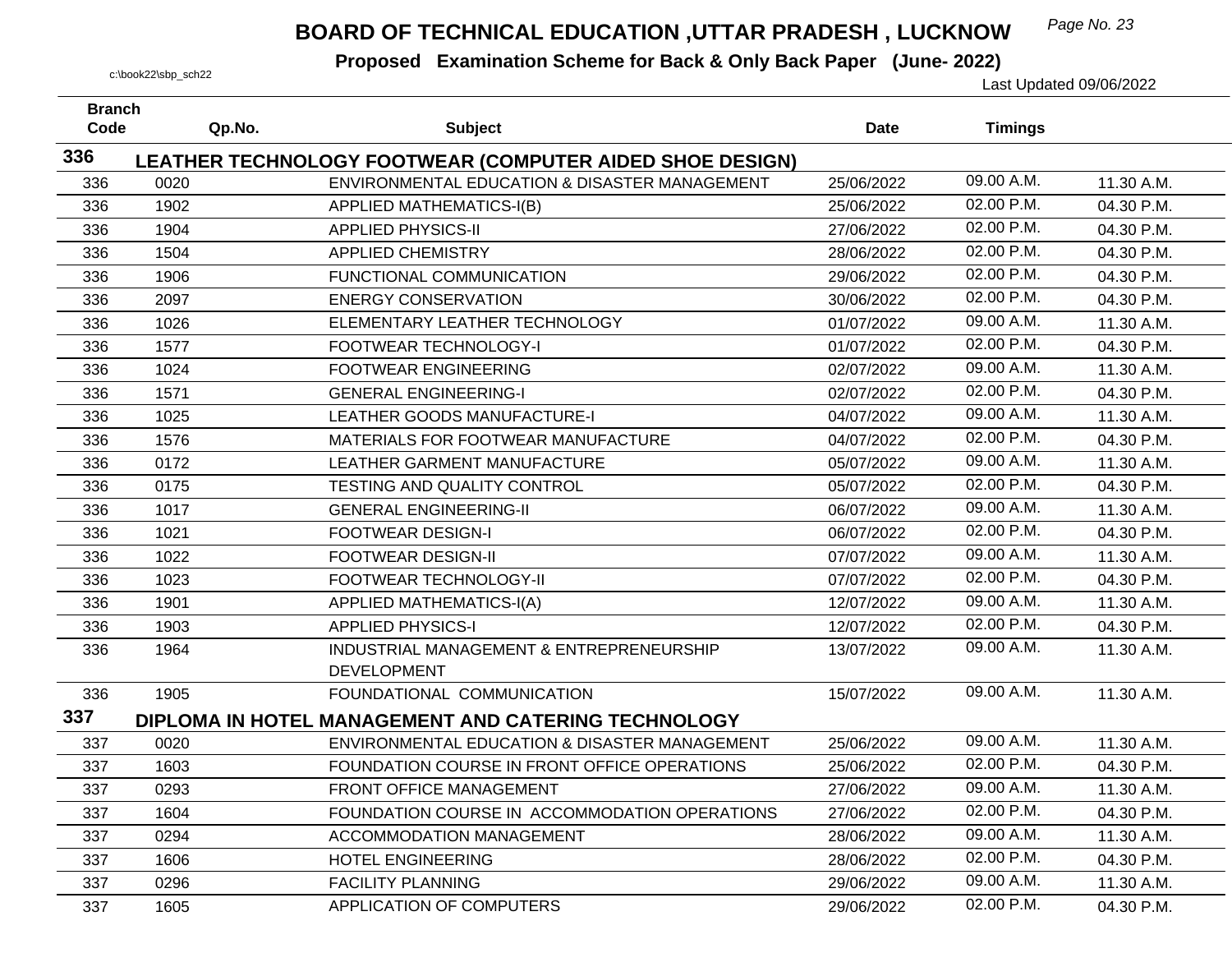## *Page No. 24* **BOARD OF TECHNICAL EDUCATION ,UTTAR PRADESH , LUCKNOW**

| <b>Branch</b><br>Code | Qp.No. | <b>Subject</b>                                      | <b>Date</b> | <b>Timings</b> |            |
|-----------------------|--------|-----------------------------------------------------|-------------|----------------|------------|
| 337                   |        |                                                     |             |                |            |
|                       |        | DIPLOMA IN HOTEL MANAGEMENT AND CATERING TECHNOLOGY |             | 09.00 A.M.     |            |
| 337                   | 0299   | <b>TOURISM MARKETING</b>                            | 30/06/2022  |                | 11.30 A.M. |
| 337                   | 0291   | ADVANCE FOOD PRODUCTION OPERATION                   | 01/07/2022  | 09.00 A.M.     | 11.30 A.M. |
| 337                   | 0292   | ADVANCE FOOD & BEVERAGE OPERATION                   | 01/07/2022  | 02.00 P.M.     | 04.30 P.M. |
| 337                   | 0295   | FOOD AND BEVERAGE MANAGEMENT                        | 02/07/2022  | 09.00 A.M.     | 11.30 A.M. |
| 337                   | 0297   | <b>STRATEGIC MANAGEMENT</b>                         | 02/07/2022  | 02.00 P.M.     | 04.30 P.M. |
| 337                   | 0298   | <b>FINANCIAL MANAGEMENT</b>                         | 04/07/2022  | 09.00 A.M.     | 11.30 A.M. |
| 337                   | 1041   | FOOD & BEVERAGE SERVICE OPERATION                   | 04/07/2022  | 02.00 P.M.     | 04.30 P.M. |
| 337                   | 1042   | FOOD PRODUCTION OPERATION                           | 05/07/2022  | 09.00 A.M.     | 11.30 A.M. |
| 337                   | 1043   | FRONT OFFICE OPERATION                              | 05/07/2022  | 02.00 P.M.     | 04.30 P.M. |
| 337                   | 1044   | ACCOMODATION OPERATION                              | 06/07/2022  | 09.00 A.M.     | 11.30 A.M. |
| 337                   | 1046   | HOTEL ACCOUNTANCY                                   | 06/07/2022  | 02.00 P.M.     | 04.30 P.M. |
| 337                   | 1047   | <b>FOOD SAFETY &amp; QUALITY</b>                    | 07/07/2022  | 09.00 A.M.     | 11.30 A.M. |
| 337                   | 1048   | MANAGEMENT IN TOURISM                               | 07/07/2022  | 02.00 P.M.     | 04.30 P.M. |
| 337                   | 1049   | <b>COMMUNICATION SKILL IN ENGLISH</b>               | 08/07/2022  | 09.00 A.M.     | 11.30 A.M. |
| 337                   | 1050   | HUMAN RESOURCE MANAGEMENT                           | 08/07/2022  | 02.00 P.M.     | 04.30 P.M. |
| 337                   | 1601   | FOUNDATION COURSE IN FOOD PRODUCTION                | 09/07/2022  | 09.00 A.M.     | 11.30 A.M. |
| 337                   | 1602   | FOUNDATION COURSE IN FOOD & BEVERAGE SERVICES       | 09/07/2022  | 02.00 P.M.     | 04.30 P.M. |
| 337                   | 1607   | BASIC NUTRITION & PRINCIPLE OF FOOD SCIENCE         | 11/07/2022  | 09.00 A.M.     | 11.30 A.M. |
| 337                   | 1608   | <b>BASIC ACCOUNTANCY</b>                            | 11/07/2022  | 02.00 P.M.     | 04.30 P.M. |
| 337                   | 1609   | <b>COMMUNICATION SKILL</b>                          | 12/07/2022  | 09.00 A.M.     | 11.30 A.M. |
| 338                   |        | <b>INSTRUMENTATION AND CONTROL</b>                  |             |                |            |
| 338                   | 2305   | ROBOTICS (ELECTIVE)                                 | 25/06/2022  | 09.00 A.M.     | 11.30 A.M. |
| 338                   | 2348   | SPECIALISED INSTRUMENTS (ELECTIVE)                  | 25/06/2022  | 09.00 A.M.     | 11.30 A.M. |
| 338                   | 2076   | <b>APPLIED MATHEMATICS-II</b>                       | 25/06/2022  | 02.00 P.M.     | 04.30 P.M. |
| 338                   | 2277   | MICROCONTROLLERS AND EMBEDDED SYSTEM                | 27/06/2022  | 09.00 A.M.     | 11.30 A.M. |
| 338                   | 2079   | <b>APPLIED PHYSICS-II</b>                           | 27/06/2022  | 02.00 P.M.     | 04.30 P.M. |
| 338                   | 2347   | PROCESS CONTROL                                     | 28/06/2022  | 09.00 A.M.     | 11.30 A.M. |
| 338                   | 2103   | <b>COMMUNICATION SKILLS-II</b>                      | 28/06/2022  | 02.00 P.M.     | 04.30 P.M. |
| 338                   | 2227   | <b>BIO-MEDICAL INSTRUMENTATION</b>                  | 29/06/2022  | 09.00 A.M.     | 11.30 A.M. |
| 338                   | 2195   | NETWORK FILTERS AND TRANSMISSION LINES              | 29/06/2022  | 02.00 P.M.     | 04.30 P.M. |
| 338                   | 2097   | <b>ENERGY CONSERVATION</b>                          | 30/06/2022  | 02.00 P.M.     | 04.30 P.M. |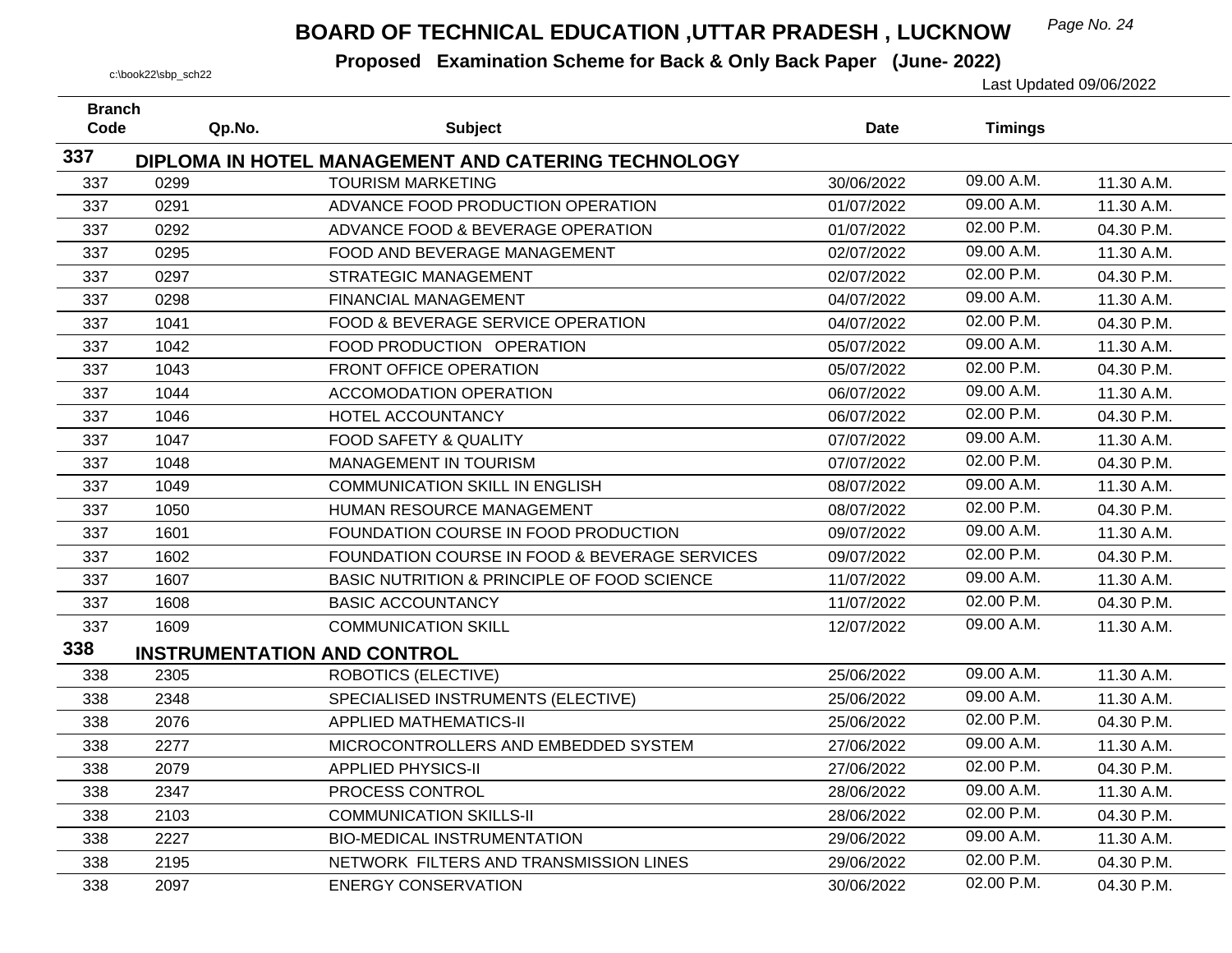## *Page No. 25* **BOARD OF TECHNICAL EDUCATION ,UTTAR PRADESH , LUCKNOW**

| <b>Branch</b> |        |                                                 |            |                |            |
|---------------|--------|-------------------------------------------------|------------|----------------|------------|
| Code          | Qp.No. | <b>Subject</b>                                  | Date       | <b>Timings</b> |            |
| 338           |        | <b>INSTRUMENTATION AND CONTROL</b>              |            |                |            |
| 338           | 2205   | PROCESS INSTRUMENTATION                         | 01/07/2022 | 09.00 A.M.     | 11.30 A.M. |
| 338           | 2206   | PRINCIPLES OF DIGITAL ELECTRONICS               | 02/07/2022 | 09.00 A.M.     | 11.30 A.M. |
| 338           | 2115   | ELECTRONIC INSTRUMENTS AND MEASUREMENT          | 04/07/2022 | 09.00 A.M.     | 11.30 A.M. |
| 338           | 2082   | <b>ELECTRICAL ENGINEERING-I</b>                 | 04/07/2022 | 02.00 P.M.     | 04.30 P.M. |
| 338           | 2083   | ELECTRONIC COMPONENTS AND DEVICES               | 05/07/2022 | 02.00 P.M.     | 04.30 P.M. |
| 338           | 2042   | <b>APPLIED PHYSICS-I</b>                        | 06/07/2022 | 02.00 P.M.     | 04.30 P.M. |
| 338           | 2337   | INDUSTRIAL MANAGEMENT & ENTREPRENEURSHIP        | 06/07/2022 | 02.00 P.M.     | 04.30 P.M. |
|               |        | <b>DEVELOPMENT</b>                              |            |                |            |
| 338           | 2044   | <b>ENGINEERING DRAWING-I</b>                    | 07/07/2022 | 09.00 A.M.     | 12.00 NOON |
| 338           | 2043   | <b>APPLIED CHEMISTRY</b>                        | 07/07/2022 | 02.00 P.M.     | 04.30 P.M. |
| 338           | 2109   | <b>APPLIED MATHEMATICS-III</b>                  | 08/07/2022 | 09.00 A.M.     | 11.30 A.M. |
| 338           | 2278   | MICROPROCESSOR AND PERIPHERAL DEVICES           | 08/07/2022 | 02.00 P.M.     | 04.30 P.M. |
| 338           | 2040   | <b>COMMUNICATION SKILLS-I</b>                   | 09/07/2022 | 09.00 A.M.     | 11.30 A.M. |
| 338           | 2100   | <b>ENVIRONMENTAL STUDIES</b>                    | 09/07/2022 | 02.00 P.M.     | 04.30 P.M. |
| 338           | 2041   | <b>APPLIED MATHEMATICS - I</b>                  | 11/07/2022 | 09.00 A.M.     | 11.30 A.M. |
| 338           | 2183   | ELECTRICAL ENGINEERING-II                       | 11/07/2022 | 02.00 P.M.     | 04.30 P.M. |
| 338           | 2299   | PROGRAMMING USING C                             | 12/07/2022 | 09.00 A.M.     | 11.30 A.M. |
| 338           | 2182   | ELECTRONICS DEVICES AND CIRCUITS                | 12/07/2022 | 02.00 P.M.     | 04.30 P.M. |
| 338           | 2116   | <b>TRANSDUCERS AND APPLICATION</b>              | 13/07/2022 | 09.00 A.M.     | 11.30 A.M. |
| 338           | 2328   | SIGNAL TRANSMISSION RECORDING AND DISPLAY       | 13/07/2022 | 02.00 P.M.     | 04.30 P.M. |
| 338           | 2059   | <b>ENGINEERING MECHANICS AND MATERIALS</b>      | 15/07/2022 | 09.00 A.M.     | 11.30 A.M. |
| 338           | 2329   | <b>INDUSTRIAL CONTROL</b>                       | 15/07/2022 | 02.00 P.M.     | 04.30 P.M. |
| 339           |        | <b>INTERIOR DESIGN AND DECORATION</b>           |            |                |            |
| 339           | 0020   | ENVIRONMENTAL EDUCATION & DISASTER MANAGEMENT   | 25/06/2022 | 09.00 A.M.     | 11.30 A.M. |
| 339           | 2260   | HISTORY OF INTERIOR AND FURNITURE               | 25/06/2022 | 02.00 P.M.     | 04.30 P.M. |
| 339           | 1906   | FUNCTIONAL COMMUNICATION                        | 29/06/2022 | 02.00 P.M.     | 04.30 P.M. |
| 339           | 1035   | PRODUCT DESIGN                                  | 02/07/2022 | 09.00 A.M.     | 03.00 P.M  |
| 339           | 0185   | MANAGEMENT ACCOUNTS AND PROFESSIONAL PRACTICE   | 04/07/2022 | 09.00 A.M.     | 11.30 A.M. |
| 339           | 2354   | <b>BUILDING CONSTRUCTION &amp; MATARIALS-I</b>  | 04/07/2022 | 09.00 A.M.     | 01.00 P.M. |
| 339           | 1031   | <b>BUILDING CONSTRUCTION &amp; MATERIALS-II</b> | 04/07/2022 | 02.00 P.M.     | 06.00 P.M. |
| 339           | 2266   | <b>INTERIOR DESIGN-I</b>                        | 05/07/2022 | 09.00 A.M.     | 03.00 P.M  |
| 339           | 1591   | <b>BASIC DESIGN AND SKETCHING</b>               | 06/07/2022 | 09.00 A.M.     | 03.00 P.M  |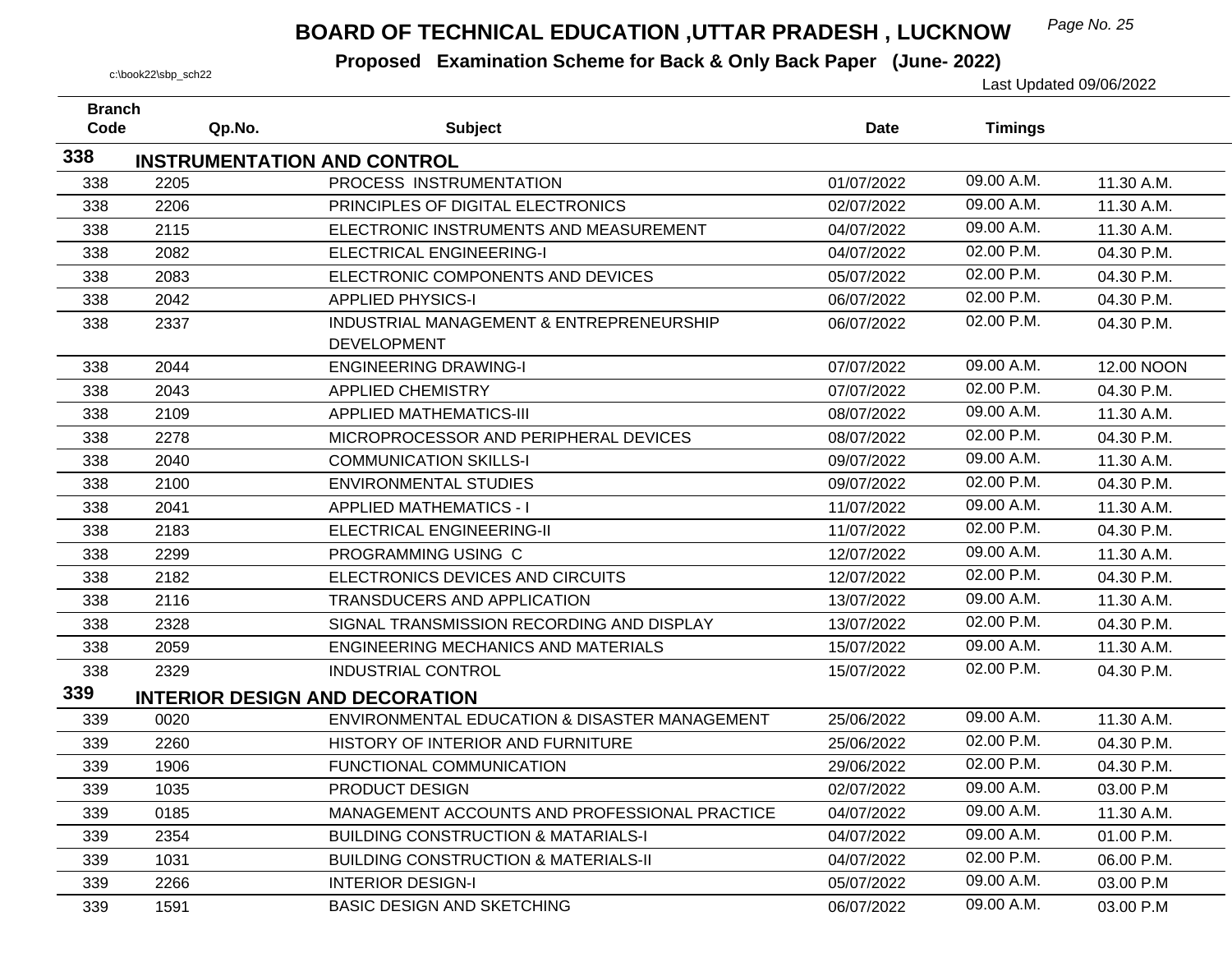## *Page No. 26* **BOARD OF TECHNICAL EDUCATION ,UTTAR PRADESH , LUCKNOW**

| <b>Branch</b><br>Code | Qp.No.                              | <b>Subject</b>                                    | Date       | <b>Timings</b> |            |
|-----------------------|-------------------------------------|---------------------------------------------------|------------|----------------|------------|
|                       |                                     |                                                   |            |                |            |
| 339                   |                                     | <b>INTERIOR DESIGN AND DECORATION</b>             |            |                |            |
| 339                   | 2266                                | <b>INTERIOR DESIGN-I</b>                          | 06/07/2022 | 09.00 A.M.     | 03.00 P.M  |
| 339                   | 0184                                | <b>ESTIMATING COSTING &amp; SPECIFICATION</b>     | 06/07/2022 | 02.00 P.M.     | 04.30 P.M. |
| 339                   | 2258                                | <b>GRAPHIC PRESENTATION AND ART</b>               | 08/07/2022 | 09.00 A.M.     | 03.00 P.M  |
| 339                   | 2040                                | <b>COMMUNICATION SKILLS-I</b>                     | 09/07/2022 | 09.00 A.M.     | 11.30 A.M. |
| 339                   | 2100                                | <b>ENVIRONMENTAL STUDIES</b>                      | 09/07/2022 | 02.00 P.M.     | 04.30 P.M. |
| 339                   | 2366                                | APPRECIATION OF DECORATIVE DESIGN                 | 11/07/2022 | 09.00 A.M.     | 11.30 A.M. |
| 339                   | 2411                                | <b>INTERIOR SERVICES</b>                          | 11/07/2022 | 02.00 P.M.     | 04.30 P.M. |
| 339                   | 1032                                | <b>INTERIOR DESIGN-II</b>                         | 12/07/2022 | 09.00 A.M.     | 03.00 P.M  |
| 339                   | 1032                                | <b>INTERIOR DESIGN-II</b>                         | 13/07/2022 | 09.00 A.M.     | 03.00 P.M  |
| 339                   | 0182                                | <b>BUILDING CONSTRUCTION &amp; MATERIALS -III</b> | 14/07/2022 | 09.00 A.M.     | 01.00 P.M. |
| 339                   | 2400                                | <b>FURNITURE DESIGN</b>                           | 15/07/2022 | 09.00 A.M.     | 03.00 P.M  |
| 340                   | <b>LEATHER TECHNOLOGY (TANNING)</b> |                                                   |            |                |            |
| 340                   | 0020                                | ENVIRONMENTAL EDUCATION & DISASTER MANAGEMENT     | 25/06/2022 | 09.00 A.M.     | 11.30 A.M. |
| 340                   | 1902                                | APPLIED MATHEMATICS-I(B)                          | 25/06/2022 | 02.00 P.M.     | 04.30 P.M. |
| 340                   | 0164                                | FINANCIAL COST & MANAGEMENT ACCOUNTING            | 27/06/2022 | 09.00 A.M.     | 11.30 A.M. |
| 340                   | 1904                                | <b>APPLIED PHYSICS-II</b>                         | 27/06/2022 | 02.00 P.M.     | 04.30 P.M. |
| 340                   | 1504                                | <b>APPLIED CHEMISTRY</b>                          | 28/06/2022 | 02.00 P.M.     | 04.30 P.M. |
| 340                   | 1906                                | FUNCTIONAL COMMUNICATION                          | 29/06/2022 | 02.00 P.M.     | 04.30 P.M. |
| 340                   | 1572                                | <b>ORGANIC CHEMISTRY</b>                          | 30/06/2022 | 09.00 A.M.     | 11.30 A.M. |
| 340                   | 2097                                | <b>ENERGY CONSERVATION</b>                        | 30/06/2022 | 02.00 P.M.     | 04.30 P.M. |
| 340                   | 1573                                | THEORY OF LEATHER MANUFACTURE-I                   | 01/07/2022 | 09.00 A.M.     | 11.30 A.M. |
| 340                   | 1015                                | PROCESS OF LEATHER MANUFACTURE-II                 | 01/07/2022 | 02.00 P.M.     | 04.30 P.M. |
| 340                   | 1014                                | PROCESS OF LEATHER MANUFACTURE-I                  | 02/07/2022 | 09.00 A.M.     | 11.30 A.M. |
| 340                   | 1571                                | <b>GENERAL ENGINEERING-I</b>                      | 02/07/2022 | 02.00 P.M.     | 04.30 P.M. |
| 340                   | 1016                                | LEATHER TRADE ENGINEERING                         | 04/07/2022 | 09.00 A.M.     | 11.30 A.M. |
| 340                   | 0161                                | PROCESS OF LEATHER MANUFACTURE-III                | 05/07/2022 | 09.00 A.M.     | 11.30 A.M. |
| 340                   | 0162                                | ELEMENTS OF FOOTWEAR & LEATHER GOODS MANUFACTURE  | 05/07/2022 | 02.00 P.M.     | 04.30 P.M. |
| 340                   | 1017                                | <b>GENERAL ENGINEERING-II</b>                     | 06/07/2022 | 09.00 A.M.     | 11.30 A.M. |
| 340                   | 1013                                | THEORY OF LEATHER MANUFACTURE-III                 | 06/07/2022 | 02.00 P.M.     | 04.30 P.M. |
| 340                   | 0163                                | ANALYTICAL CHEMISTRY OF LEATHER MANUFACTURE       | 07/07/2022 | 09.00 A.M.     | 11.30 A.M. |
| 340                   | 1011                                | ELEMENTARY MICROSCOPY AND MICROBIOLOGY            | 07/07/2022 | 02.00 P.M.     | 04.30 P.M. |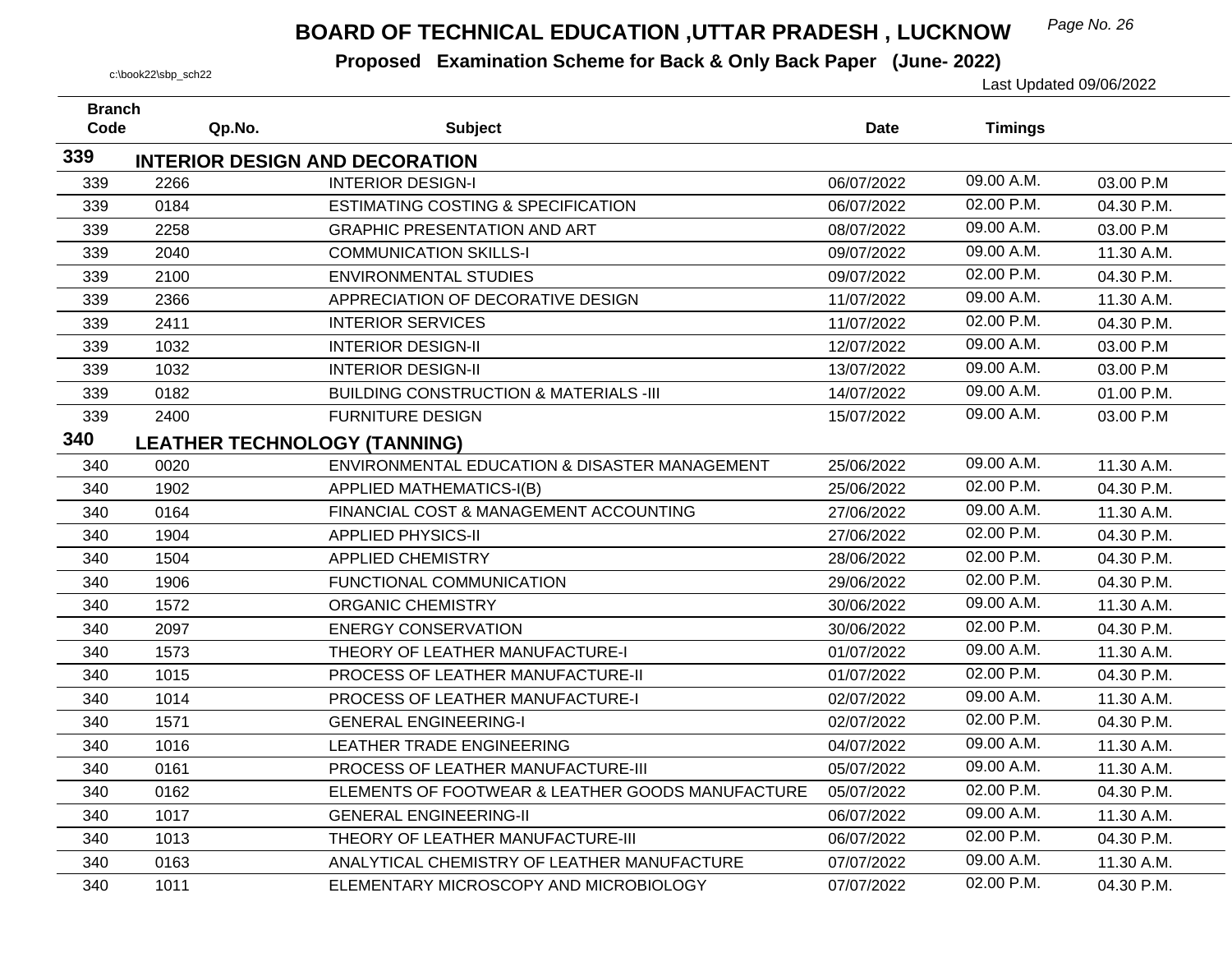## *Page No. 27* **BOARD OF TECHNICAL EDUCATION ,UTTAR PRADESH , LUCKNOW**

| <b>Branch</b> |        |                                            |            |                |            |
|---------------|--------|--------------------------------------------|------------|----------------|------------|
| Code          | Qp.No. | <b>Subject</b>                             | Date       | <b>Timings</b> |            |
| 340           |        | <b>LEATHER TECHNOLOGY (TANNING)</b>        |            |                |            |
| 340           | 1012   | THEORY OF LEATHER MANUFACTURE-II           | 08/07/2022 | 09.00 A.M.     | 11.30 A.M. |
| 340           | 1901   | <b>APPLIED MATHEMATICS-I(A)</b>            | 12/07/2022 | 09.00 A.M.     | 11.30 A.M. |
| 340           | 1903   | <b>APPLIED PHYSICS-I</b>                   | 12/07/2022 | 02.00 P.M.     | 04.30 P.M. |
| 340           | 1964   | INDUSTRIAL MANAGEMENT & ENTREPRENEURSHIP   | 13/07/2022 | 09.00 A.M.     | 11.30 A.M. |
|               |        | <b>DEVELOPMENT</b>                         |            |                |            |
| 340           | 1905   | FOUNDATIONAL COMMUNICATION                 | 15/07/2022 | 09.00 A.M.     | 11.30 A.M. |
| 341           |        | <b>MECHANICAL ENGINEERING (AUTOMOBILE)</b> |            |                |            |
| 341           | 2229   | CNC MACHINES AND AUTOMATION                | 25/06/2022 | 09.00 A.M.     | 11.30 A.M. |
| 341           | 2076   | <b>APPLIED MATHEMATICS-II</b>              | 25/06/2022 | 02.00 P.M.     | 04.30 P.M. |
| 341           | 2263   | <b>INDUSTRIAL ENGINEERING</b>              | 27/06/2022 | 09.00 A.M.     | 11.30 A.M. |
| 341           | 2079   | <b>APPLIED PHYSICS-II</b>                  | 27/06/2022 | 02.00 P.M.     | 04.30 P.M. |
| 341           | 2351   | METROLOGY AND MEASURING INSTRUMENTS        | 28/06/2022 | 09.00 A.M.     | 11.30 A.M. |
| 341           | 2103   | <b>COMMUNICATION SKILLS-II</b>             | 28/06/2022 | 02.00 P.M.     | 04.30 P.M. |
| 341           | 2362   | <b>ENVIRONMENTAL STUDIES</b>               | 29/06/2022 | 02.00 P.M.     | 04.30 P.M. |
| 341           | 2346   | AUTOMOBILE MAINTENANCE, SERVICING & REPAIR | 30/06/2022 | 09.00 A.M.     | 11.30 A.M. |
| 341           | 2097   | <b>ENERGY CONSERVATION</b>                 | 30/06/2022 | 02.00 P.M.     | 04.30 P.M. |
| 341           | 2119   | COMPUTER AIDED DESIGN AND MANUFACTURING    | 01/07/2022 | 09.00 A.M.     | 11.30 A.M. |
| 341           | 2085   | <b>ENGINEERING DRAWING-II</b>              | 01/07/2022 | 02.00 P.M.     | 05.00 P.M. |
| 341           | 2120   | HYDRAULICS AND PNEUMATICS                  | 02/07/2022 | 09.00 A.M.     | 11.30 A.M. |
| 341           | 2084   | <b>GENERAL ENGINEERING</b>                 | 02/07/2022 | 02.00 P.M.     | 04.30 P.M. |
| 341           | 2121   | REFRIGERATION AND AIR CONDITIONING         | 04/07/2022 | 09.00 A.M.     | 11.30 A.M. |
| 341           | 2077   | <b>APPLIED MECHANICS</b>                   | 04/07/2022 | 02.00 P.M.     | 04.30 P.M. |
| 341           | 2042   | <b>APPLIED PHYSICS-I</b>                   | 06/07/2022 | 02.00 P.M.     | 04.30 P.M. |
| 341           | 2337   | INDUSTRIAL MANAGEMENT & ENTREPRENEURSHIP   | 06/07/2022 | 02.00 P.M.     | 04.30 P.M. |
|               |        | <b>DEVELOPMENT</b>                         |            |                |            |
| 341           | 2044   | <b>ENGINEERING DRAWING-I</b>               | 07/07/2022 | 09.00 A.M.     | 12.00 NOON |
| 341           | 2043   | <b>APPLIED CHEMISTRY</b>                   | 07/07/2022 | 02.00 P.M.     | 04.30 P.M. |
| 341           | 2109   | <b>APPLIED MATHEMATICS-III</b>             | 08/07/2022 | 09.00 A.M.     | 11.30 A.M. |
| 341           | 2118   | WORKSHOP TECHNOLOGY                        | 08/07/2022 | 02.00 P.M.     | 04.30 P.M. |
| 341           | 2040   | <b>COMMUNICATION SKILLS-I</b>              | 09/07/2022 | 09.00 A.M.     | 11.30 A.M. |
| 341           | 2117   | <b>ENGINEERING MATERIALS</b>               | 09/07/2022 | 02.00 P.M.     | 04.30 P.M. |
| 341           | 2041   | <b>APPLIED MATHEMATICS - I</b>             | 11/07/2022 | 09.00 A.M.     | 11.30 A.M. |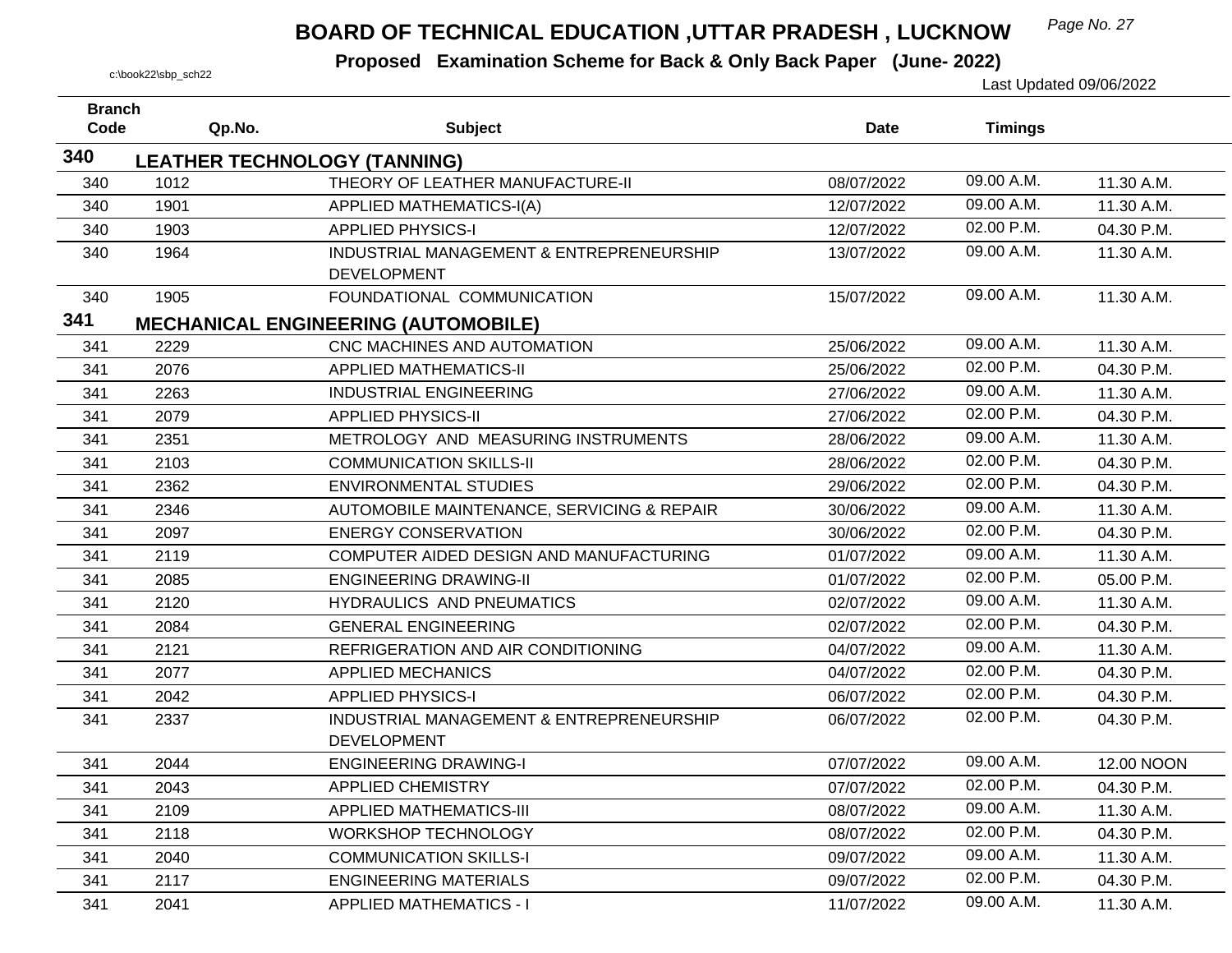## *Page No. 28* **BOARD OF TECHNICAL EDUCATION ,UTTAR PRADESH , LUCKNOW**

| <b>Branch</b> |        |                                                                |             |                |            |
|---------------|--------|----------------------------------------------------------------|-------------|----------------|------------|
| Code          | Qp.No. | <b>Subject</b>                                                 | <b>Date</b> | <b>Timings</b> |            |
| 341           |        | <b>MECHANICAL ENGINEERING (AUTOMOBILE)</b>                     |             |                |            |
| 341           | 2184   | <b>MECHANICS OF SOLIDS</b>                                     | 11/07/2022  | 02.00 P.M.     | 04.30 P.M. |
| 341           | 2185   | <b>THERMAL ENGINEERING</b>                                     | 12/07/2022  | 09.00 A.M.     | 11.30 A.M. |
| 341           | 2220   | <b>AUTOMOBILE ENGINEERING</b>                                  | 12/07/2022  | 02.00 P.M.     | 04.30 P.M. |
| 341           | 2270   | <b>MACHINE DESIGN</b>                                          | 13/07/2022  | 09.00 A.M.     | 11.30 A.M. |
| 341           | 2298   | PRODUCTION MANAGEMENT                                          | 13/07/2022  | 02.00 P.M.     | 04.30 P.M. |
| 341           | 2322   | PRODUCTION TECHNOLOGY                                          | 15/07/2022  | 09.00 A.M.     | 11.30 A.M. |
| 341           | 2335   | THEORY OF MACHINES                                             | 15/07/2022  | 02.00 P.M.     | 04.30 P.M. |
| 342           |        | <b>MECHANICAL ENGINEERING (COMPUTER AIDED DESIGN)</b>          |             |                |            |
| 342           | 2229   | CNC MACHINES AND AUTOMATION                                    | 25/06/2022  | 09.00 A.M.     | 11.30 A.M. |
| 342           | 2076   | <b>APPLIED MATHEMATICS-II</b>                                  | 25/06/2022  | 02.00 P.M.     | 04.30 P.M. |
| 342           | 2263   | <b>INDUSTRIAL ENGINEERING</b>                                  | 27/06/2022  | 09.00 A.M.     | 11.30 A.M. |
| 342           | 2079   | <b>APPLIED PHYSICS-II</b>                                      | 27/06/2022  | 02.00 P.M.     | 04.30 P.M. |
| 342           | 2351   | METROLOGY AND MEASURING INSTRUMENTS                            | 28/06/2022  | 09.00 A.M.     | 11.30 A.M. |
| 342           | 2103   | <b>COMMUNICATION SKILLS-II</b>                                 | 28/06/2022  | 02.00 P.M.     | 04.30 P.M. |
| 342           | 2362   | <b>ENVIRONMENTAL STUDIES</b>                                   | 29/06/2022  | 02.00 P.M.     | 04.30 P.M. |
| 342           | 2357   | <b>COMPUTER AIDED DESIGN</b>                                   | 30/06/2022  | 09.00 A.M.     | 11.30 A.M. |
| 342           | 2097   | <b>ENERGY CONSERVATION</b>                                     | 30/06/2022  | 02.00 P.M.     | 04.30 P.M. |
| 342           | 2119   | COMPUTER AIDED DESIGN AND MANUFACTURING                        | 01/07/2022  | 09.00 A.M.     | 11.30 A.M. |
| 342           | 2085   | <b>ENGINEERING DRAWING-II</b>                                  | 01/07/2022  | 02.00 P.M.     | 05.00 P.M. |
| 342           | 2120   | <b>HYDRAULICS AND PNEUMATICS</b>                               | 02/07/2022  | 09.00 A.M.     | 11.30 A.M. |
| 342           | 2084   | <b>GENERAL ENGINEERING</b>                                     | 02/07/2022  | 02.00 P.M.     | 04.30 P.M. |
| 342           | 2121   | REFRIGERATION AND AIR CONDITIONING                             | 04/07/2022  | 09.00 A.M.     | 11.30 A.M. |
| 342           | 2077   | <b>APPLIED MECHANICS</b>                                       | 04/07/2022  | 02.00 P.M.     | 04.30 P.M. |
| 342           | 2042   | <b>APPLIED PHYSICS-I</b>                                       | 06/07/2022  | 02.00 P.M.     | 04.30 P.M. |
| 342           | 2337   | INDUSTRIAL MANAGEMENT & ENTREPRENEURSHIP<br><b>DEVELOPMENT</b> | 06/07/2022  | 02.00 P.M.     | 04.30 P.M. |
| 342           | 2044   | <b>ENGINEERING DRAWING-I</b>                                   | 07/07/2022  | 09.00 A.M.     | 12.00 NOON |
| 342           | 2043   | <b>APPLIED CHEMISTRY</b>                                       | 07/07/2022  | 02.00 P.M.     | 04.30 P.M. |
| 342           | 2109   | <b>APPLIED MATHEMATICS-III</b>                                 | 08/07/2022  | 09.00 A.M.     | 11.30 A.M. |
| 342           | 2118   | <b>WORKSHOP TECHNOLOGY</b>                                     | 08/07/2022  | 02.00 P.M.     | 04.30 P.M. |
| 342           | 2040   | <b>COMMUNICATION SKILLS-I</b>                                  | 09/07/2022  | 09.00 A.M.     | 11.30 A.M. |
| 342           | 2117   | <b>ENGINEERING MATERIALS</b>                                   | 09/07/2022  | 02.00 P.M.     | 04.30 P.M. |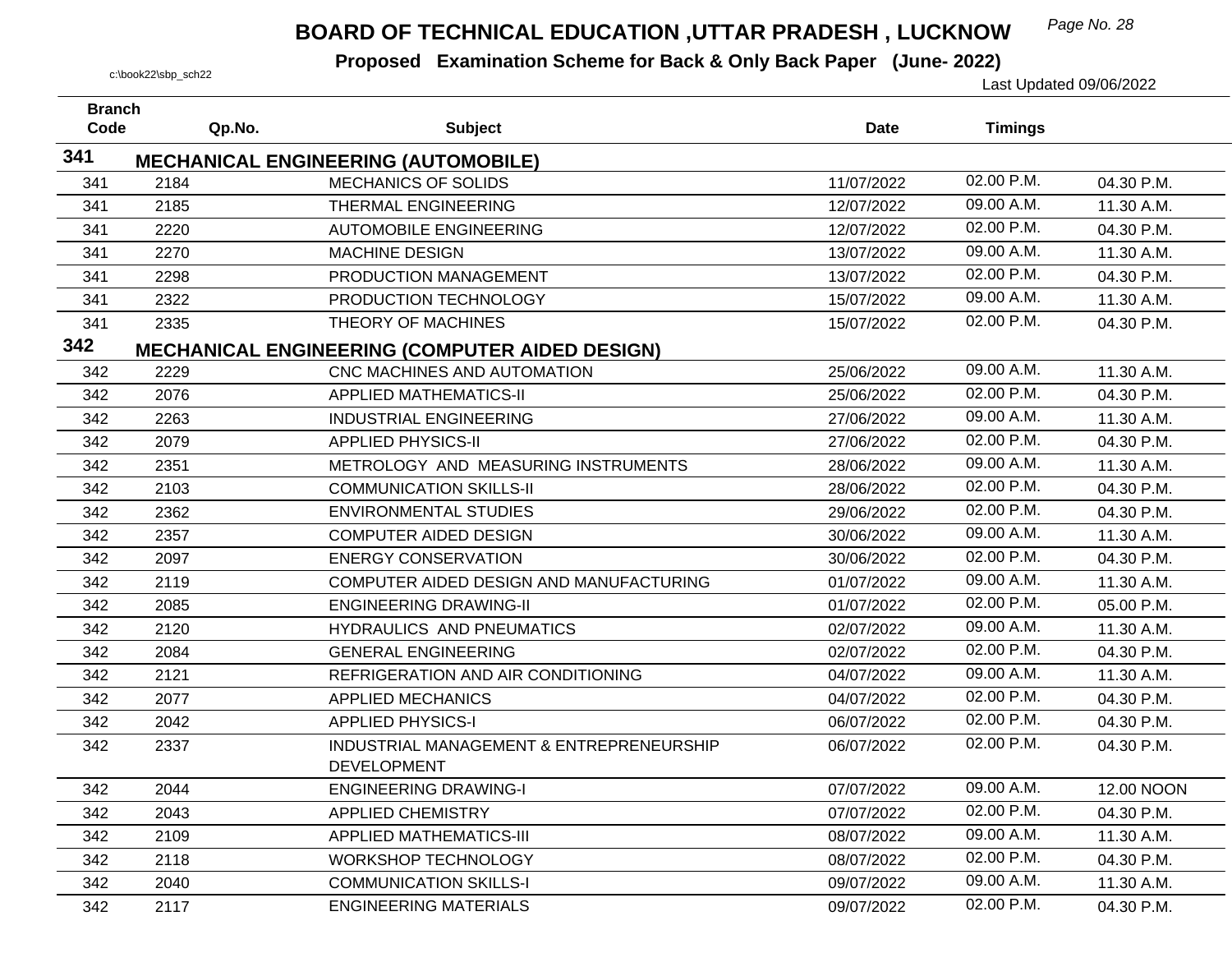## *Page No. 29* **BOARD OF TECHNICAL EDUCATION ,UTTAR PRADESH , LUCKNOW**

| <b>Branch</b><br>Code | Qp.No. | <b>Subject</b>                                        | <b>Date</b> | <b>Timings</b> |            |
|-----------------------|--------|-------------------------------------------------------|-------------|----------------|------------|
|                       |        |                                                       |             |                |            |
| 342                   |        | <b>MECHANICAL ENGINEERING (COMPUTER AIDED DESIGN)</b> |             |                |            |
| 342                   | 2041   | <b>APPLIED MATHEMATICS - I</b>                        | 11/07/2022  | 09.00 A.M.     | 11.30 A.M. |
| 342                   | 2184   | <b>MECHANICS OF SOLIDS</b>                            | 11/07/2022  | 02.00 P.M.     | 04.30 P.M. |
| 342                   | 2185   | THERMAL ENGINEERING                                   | 12/07/2022  | 09.00 A.M.     | 11.30 A.M. |
| 342                   | 2220   | <b>AUTOMOBILE ENGINEERING</b>                         | 12/07/2022  | 02.00 P.M.     | 04.30 P.M. |
| 342                   | 2270   | <b>MACHINE DESIGN</b>                                 | 13/07/2022  | 09.00 A.M.     | 11.30 A.M. |
| 342                   | 2298   | PRODUCTION MANAGEMENT                                 | 13/07/2022  | 02.00 P.M.     | 04.30 P.M. |
| 342                   | 2322   | PRODUCTION TECHNOLOGY                                 | 15/07/2022  | 09.00 A.M.     | 11.30 A.M. |
| 342                   | 2335   | THEORY OF MACHINES                                    | 15/07/2022  | 02.00 P.M.     | 04.30 P.M. |
| 343                   |        | <b>MECHANICAL ENGINEERING (PRODUCTION)</b>            |             |                |            |
| 343                   | 2229   | CNC MACHINES AND AUTOMATION                           | 25/06/2022  | 09.00 A.M.     | 11.30 A.M. |
| 343                   | 2076   | <b>APPLIED MATHEMATICS-II</b>                         | 25/06/2022  | 02.00 P.M.     | 04.30 P.M. |
| 343                   | 2263   | <b>INDUSTRIAL ENGINEERING</b>                         | 27/06/2022  | 09.00 A.M.     | 11.30 A.M. |
| 343                   | 2079   | <b>APPLIED PHYSICS-II</b>                             | 27/06/2022  | 02.00 P.M.     | 04.30 P.M. |
| 343                   | 2351   | METROLOGY AND MEASURING INSTRUMENTS                   | 28/06/2022  | 09.00 A.M.     | 11.30 A.M. |
| 343                   | 2103   | <b>COMMUNICATION SKILLS-II</b>                        | 28/06/2022  | 02.00 P.M.     | 04.30 P.M. |
| 343                   | 2315   | <b>TOOL ENGINEERING</b>                               | 29/06/2022  | 09.00 A.M.     | 11.30 A.M. |
| 343                   | 2362   | <b>ENVIRONMENTAL STUDIES</b>                          | 29/06/2022  | 02.00 P.M.     | 04.30 P.M. |
| 343                   | 2097   | <b>ENERGY CONSERVATION</b>                            | 30/06/2022  | 02.00 P.M.     | 04.30 P.M. |
| 343                   | 2119   | COMPUTER AIDED DESIGN AND MANUFACTURING               | 01/07/2022  | 09.00 A.M.     | 11.30 A.M. |
| 343                   | 2085   | <b>ENGINEERING DRAWING-II</b>                         | 01/07/2022  | 02.00 P.M.     | 05.00 P.M. |
| 343                   | 2120   | HYDRAULICS AND PNEUMATICS                             | 02/07/2022  | 09.00 A.M.     | 11.30 A.M. |
| 343                   | 2084   | <b>GENERAL ENGINEERING</b>                            | 02/07/2022  | 02.00 P.M.     | 04.30 P.M. |
| 343                   | 2121   | REFRIGERATION AND AIR CONDITIONING                    | 04/07/2022  | 09.00 A.M.     | 11.30 A.M. |
| 343                   | 2077   | <b>APPLIED MECHANICS</b>                              | 04/07/2022  | 02.00 P.M.     | 04.30 P.M. |
| 343                   | 2042   | <b>APPLIED PHYSICS-I</b>                              | 06/07/2022  | 02.00 P.M.     | 04.30 P.M. |
| 343                   | 2337   | INDUSTRIAL MANAGEMENT & ENTREPRENEURSHIP              | 06/07/2022  | 02.00 P.M.     | 04.30 P.M. |
|                       |        | <b>DEVELOPMENT</b>                                    |             |                |            |
| 343                   | 2044   | <b>ENGINEERING DRAWING-I</b>                          | 07/07/2022  | 09.00 A.M.     | 12.00 NOON |
| 343                   | 2043   | <b>APPLIED CHEMISTRY</b>                              | 07/07/2022  | 02.00 P.M.     | 04.30 P.M. |
| 343                   | 2109   | <b>APPLIED MATHEMATICS-III</b>                        | 08/07/2022  | 09.00 A.M.     | 11.30 A.M. |
| 343                   | 2118   | <b>WORKSHOP TECHNOLOGY</b>                            | 08/07/2022  | 02.00 P.M.     | 04.30 P.M. |
| 343                   | 2040   | <b>COMMUNICATION SKILLS-I</b>                         | 09/07/2022  | 09.00 A.M.     | 11.30 A.M. |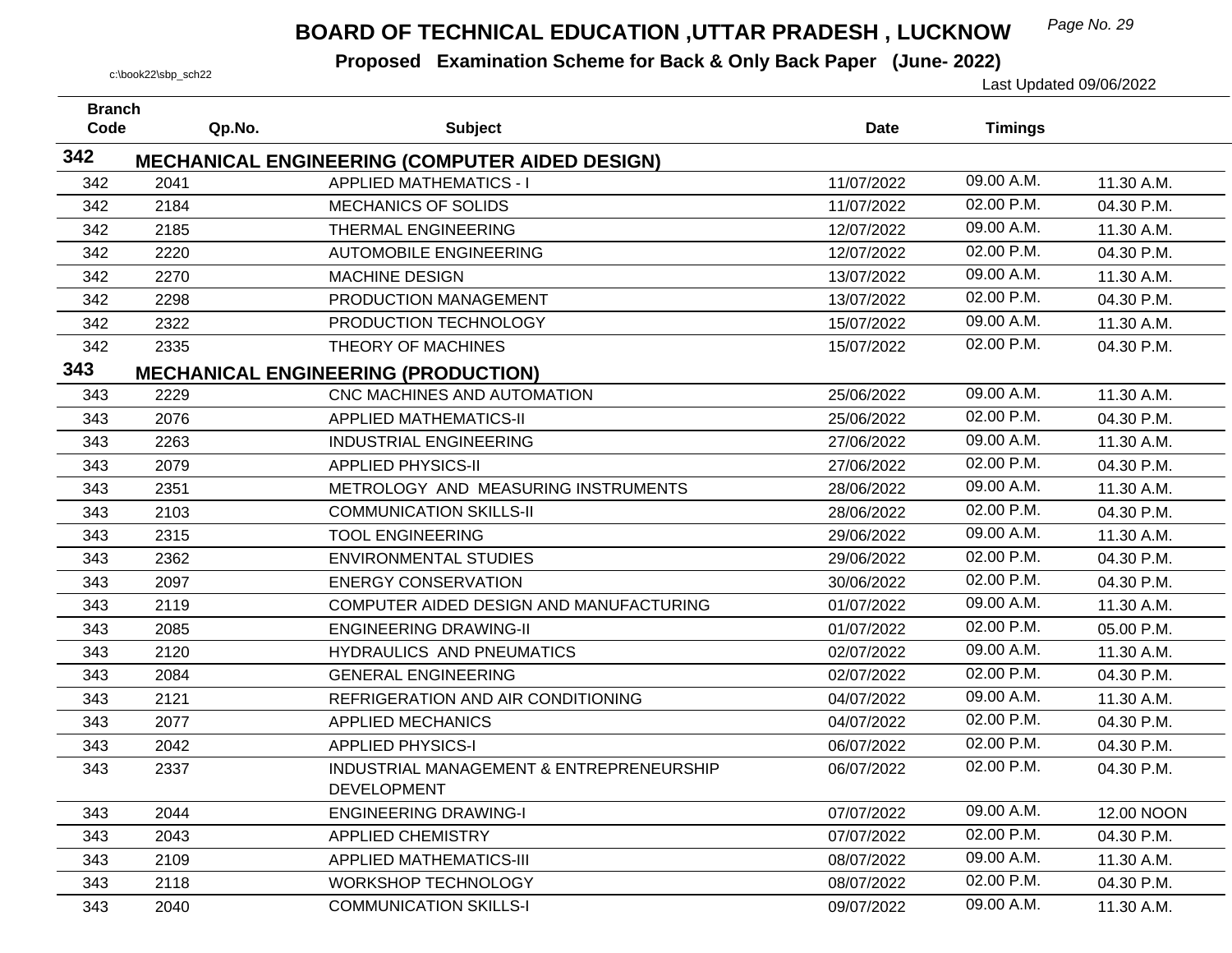## *Page No. 30* **BOARD OF TECHNICAL EDUCATION ,UTTAR PRADESH , LUCKNOW**

| <b>Branch</b> |        |                                                                     |             |                |            |
|---------------|--------|---------------------------------------------------------------------|-------------|----------------|------------|
| Code          | Qp.No. | <b>Subject</b>                                                      | <b>Date</b> | <b>Timings</b> |            |
| 343           |        | <b>MECHANICAL ENGINEERING (PRODUCTION)</b>                          |             |                |            |
| 343           | 2117   | <b>ENGINEERING MATERIALS</b>                                        | 09/07/2022  | 02.00 P.M.     | 04.30 P.M. |
| 343           | 2041   | <b>APPLIED MATHEMATICS - I</b>                                      | 11/07/2022  | 09.00 A.M.     | 11.30 A.M. |
| 343           | 2184   | <b>MECHANICS OF SOLIDS</b>                                          | 11/07/2022  | 02.00 P.M.     | 04.30 P.M. |
| 343           | 2185   | THERMAL ENGINEERING                                                 | 12/07/2022  | 09.00 A.M.     | 11.30 A.M. |
| 343           | 2220   | <b>AUTOMOBILE ENGINEERING</b>                                       | 12/07/2022  | 02.00 P.M.     | 04.30 P.M. |
| 343           | 2270   | <b>MACHINE DESIGN</b>                                               | 13/07/2022  | 09.00 A.M.     | 11.30 A.M. |
| 343           | 2298   | PRODUCTION MANAGEMENT                                               | 13/07/2022  | 02.00 P.M.     | 04.30 P.M. |
| 343           | 2322   | PRODUCTION TECHNOLOGY                                               | 15/07/2022  | 09.00 A.M.     | 11.30 A.M. |
| 343           | 2335   | THEORY OF MACHINES                                                  | 15/07/2022  | 02.00 P.M.     | 04.30 P.M. |
| 344           |        | <b>MECHANICAL ENGINEERING (REFRIGERATION &amp; AIRCONDITIONING)</b> |             |                |            |
| 344           | 2229   | CNC MACHINES AND AUTOMATION                                         | 25/06/2022  | 09.00 A.M.     | 11.30 A.M. |
| 344           | 2076   | <b>APPLIED MATHEMATICS-II</b>                                       | 25/06/2022  | 02.00 P.M.     | 04.30 P.M. |
| 344           | 2263   | <b>INDUSTRIAL ENGINEERING</b>                                       | 27/06/2022  | 09.00 A.M.     | 11.30 A.M. |
| 344           | 2079   | <b>APPLIED PHYSICS-II</b>                                           | 27/06/2022  | 02.00 P.M.     | 04.30 P.M. |
| 344           | 2351   | METROLOGY AND MEASURING INSTRUMENTS                                 | 28/06/2022  | 09.00 A.M.     | 11.30 A.M. |
| 344           | 2103   | <b>COMMUNICATION SKILLS-II</b>                                      | 28/06/2022  | 02.00 P.M.     | 04.30 P.M. |
| 344           | 2362   | <b>ENVIRONMENTAL STUDIES</b>                                        | 29/06/2022  | 02.00 P.M.     | 04.30 P.M. |
| 344           | 2302   | REFRIGERATION PLANT ERECTION AND SERVICING                          | 30/06/2022  | 09.00 A.M.     | 11.30 A.M. |
| 344           | 2097   | <b>ENERGY CONSERVATION</b>                                          | 30/06/2022  | 02.00 P.M.     | 04.30 P.M. |
| 344           | 2119   | COMPUTER AIDED DESIGN AND MANUFACTURING                             | 01/07/2022  | 09.00 A.M.     | 11.30 A.M. |
| 344           | 2085   | <b>ENGINEERING DRAWING-II</b>                                       | 01/07/2022  | 02.00 P.M.     | 05.00 P.M. |
| 344           | 2120   | HYDRAULICS AND PNEUMATICS                                           | 02/07/2022  | 09.00 A.M.     | 11.30 A.M. |
| 344           | 2084   | <b>GENERAL ENGINEERING</b>                                          | 02/07/2022  | 02.00 P.M.     | 04.30 P.M. |
| 344           | 2121   | REFRIGERATION AND AIR CONDITIONING                                  | 04/07/2022  | 09.00 A.M.     | 11.30 A.M. |
| 344           | 2077   | <b>APPLIED MECHANICS</b>                                            | 04/07/2022  | 02.00 P.M.     | 04.30 P.M. |
| 344           | 2042   | <b>APPLIED PHYSICS-I</b>                                            | 06/07/2022  | 02.00 P.M.     | 04.30 P.M. |
| 344           | 2337   | INDUSTRIAL MANAGEMENT & ENTREPRENEURSHIP<br><b>DEVELOPMENT</b>      | 06/07/2022  | 02.00 P.M.     | 04.30 P.M. |
| 344           | 2044   | <b>ENGINEERING DRAWING-I</b>                                        | 07/07/2022  | 09.00 A.M.     | 12.00 NOON |
| 344           | 2043   | <b>APPLIED CHEMISTRY</b>                                            | 07/07/2022  | 02.00 P.M.     | 04.30 P.M. |
| 344           | 2109   | <b>APPLIED MATHEMATICS-III</b>                                      | 08/07/2022  | 09.00 A.M.     | 11.30 A.M. |
| 344           | 2118   | <b>WORKSHOP TECHNOLOGY</b>                                          | 08/07/2022  | 02.00 P.M.     | 04.30 P.M. |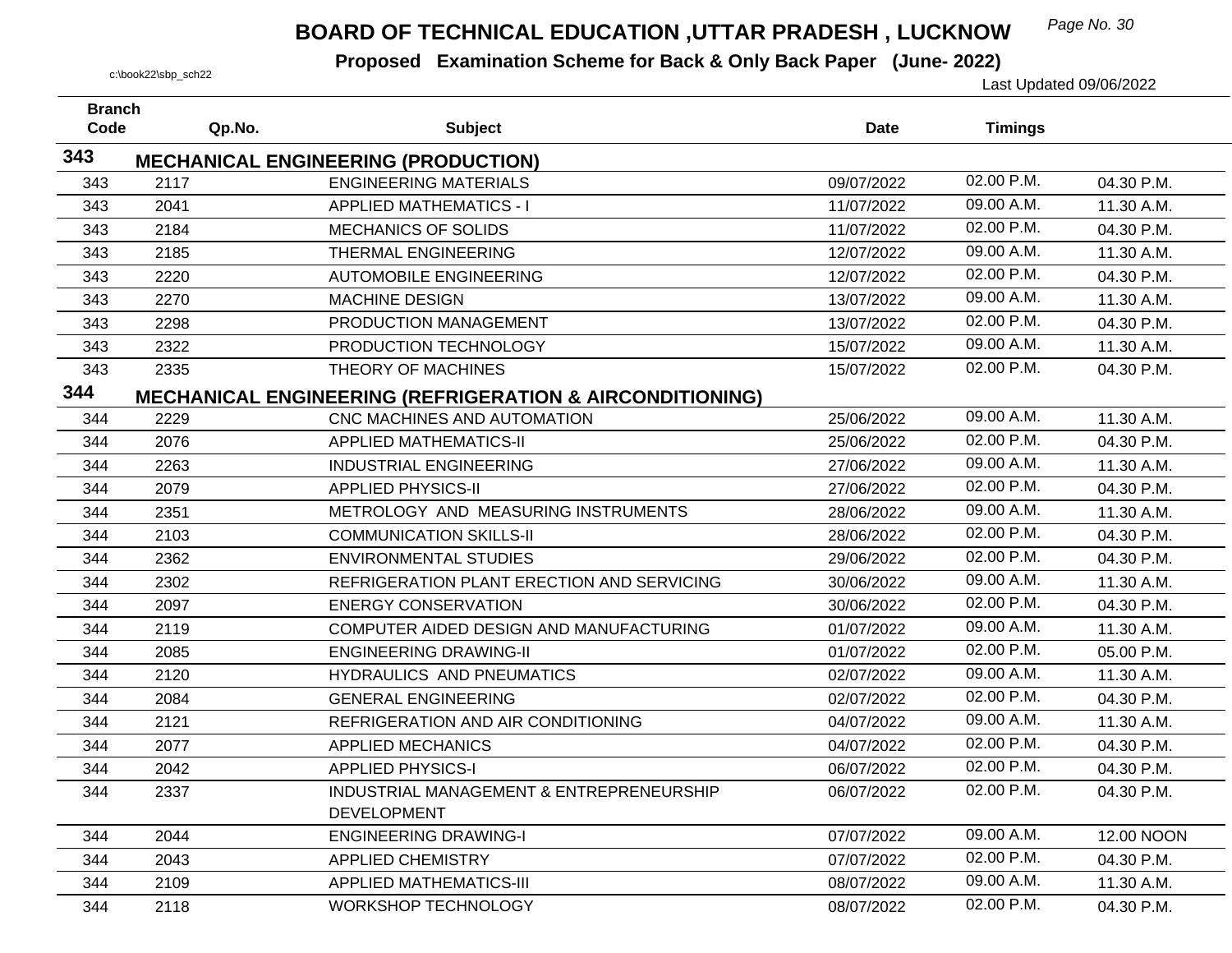## *Page No. 31* **BOARD OF TECHNICAL EDUCATION ,UTTAR PRADESH , LUCKNOW**

| <b>Branch</b><br>Code |        |                                                                     | <b>Date</b> |                |            |
|-----------------------|--------|---------------------------------------------------------------------|-------------|----------------|------------|
|                       | Qp.No. | <b>Subject</b>                                                      |             | <b>Timings</b> |            |
| 344                   |        | <b>MECHANICAL ENGINEERING (REFRIGERATION &amp; AIRCONDITIONING)</b> |             |                |            |
| 344                   | 2040   | <b>COMMUNICATION SKILLS-I</b>                                       | 09/07/2022  | 09.00 A.M.     | 11.30 A.M. |
| 344                   | 2117   | <b>ENGINEERING MATERIALS</b>                                        | 09/07/2022  | 02.00 P.M.     | 04.30 P.M. |
| 344                   | 2041   | <b>APPLIED MATHEMATICS - I</b>                                      | 11/07/2022  | 09.00 A.M.     | 11.30 A.M. |
| 344                   | 2184   | <b>MECHANICS OF SOLIDS</b>                                          | 11/07/2022  | 02.00 P.M.     | 04.30 P.M. |
| 344                   | 2185   | <b>THERMAL ENGINEERING</b>                                          | 12/07/2022  | 09.00 A.M.     | 11.30 A.M. |
| 344                   | 2217   | <b>AIR CONDITIONING</b>                                             | 12/07/2022  | 02.00 P.M.     | 04.30 P.M. |
| 344                   | 2270   | <b>MACHINE DESIGN</b>                                               | 13/07/2022  | 09.00 A.M.     | 11.30 A.M. |
| 344                   | 2298   | PRODUCTION MANAGEMENT                                               | 13/07/2022  | 02.00 P.M.     | 04.30 P.M. |
| 344                   | 2322   | PRODUCTION TECHNOLOGY                                               | 15/07/2022  | 09.00 A.M.     | 11.30 A.M. |
| 344                   | 2335   | THEORY OF MACHINES                                                  | 15/07/2022  | 02.00 P.M.     | 04.30 P.M. |
| 345                   |        | <b>MECHANICAL ENGINEERING (MAINTENANCE)</b>                         |             |                |            |
| 345                   | 2229   | CNC MACHINES AND AUTOMATION                                         | 25/06/2022  | 09.00 A.M.     | 11.30 A.M. |
| 345                   | 2076   | <b>APPLIED MATHEMATICS-II</b>                                       | 25/06/2022  | 02.00 P.M.     | 04.30 P.M. |
| 345                   | 2263   | <b>INDUSTRIAL ENGINEERING</b>                                       | 27/06/2022  | 09.00 A.M.     | 11.30 A.M. |
| 345                   | 2079   | <b>APPLIED PHYSICS-II</b>                                           | 27/06/2022  | 02.00 P.M.     | 04.30 P.M. |
| 345                   | 2351   | METROLOGY AND MEASURING INSTRUMENTS                                 | 28/06/2022  | 09.00 A.M.     | 11.30 A.M. |
| 345                   | 2103   | <b>COMMUNICATION SKILLS-II</b>                                      | 28/06/2022  | 02.00 P.M.     | 04.30 P.M. |
| 345                   | 2323   | <b>REPAIR AND MAINTENANCE-II</b>                                    | 29/06/2022  | 09.00 A.M.     | 11.30 A.M. |
| 345                   | 2362   | <b>ENVIRONMENTAL STUDIES</b>                                        | 29/06/2022  | 02.00 P.M.     | 04.30 P.M. |
| 345                   | 2097   | <b>ENERGY CONSERVATION</b>                                          | 30/06/2022  | 02.00 P.M.     | 04.30 P.M. |
| 345                   | 2119   | COMPUTER AIDED DESIGN AND MANUFACTURING                             | 01/07/2022  | 09.00 A.M.     | 11.30 A.M. |
| 345                   | 2085   | <b>ENGINEERING DRAWING-II</b>                                       | 01/07/2022  | 02.00 P.M.     | 05.00 P.M. |
| 345                   | 2120   | HYDRAULICS AND PNEUMATICS                                           | 02/07/2022  | 09.00 A.M.     | 11.30 A.M. |
| 345                   | 2084   | <b>GENERAL ENGINEERING</b>                                          | 02/07/2022  | 02.00 P.M.     | 04.30 P.M. |
| 345                   | 2121   | REFRIGERATION AND AIR CONDITIONING                                  | 04/07/2022  | 09.00 A.M.     | 11.30 A.M. |
| 345                   | 2077   | <b>APPLIED MECHANICS</b>                                            | 04/07/2022  | 02.00 P.M.     | 04.30 P.M. |
| 345                   | 2042   | <b>APPLIED PHYSICS-I</b>                                            | 06/07/2022  | 02.00 P.M.     | 04.30 P.M. |
| 345                   | 2337   | INDUSTRIAL MANAGEMENT & ENTREPRENEURSHIP                            | 06/07/2022  | 02.00 P.M.     | 04.30 P.M. |
|                       |        | <b>DEVELOPMENT</b>                                                  |             |                |            |
| 345                   | 2044   | <b>ENGINEERING DRAWING-I</b>                                        | 07/07/2022  | 09.00 A.M.     | 12.00 NOON |
| 345                   | 2043   | APPLIED CHEMISTRY                                                   | 07/07/2022  | 02.00 P.M.     | 04.30 P.M. |
| 345                   | 2109   | <b>APPLIED MATHEMATICS-III</b>                                      | 08/07/2022  | 09.00 A.M.     | 11.30 A.M. |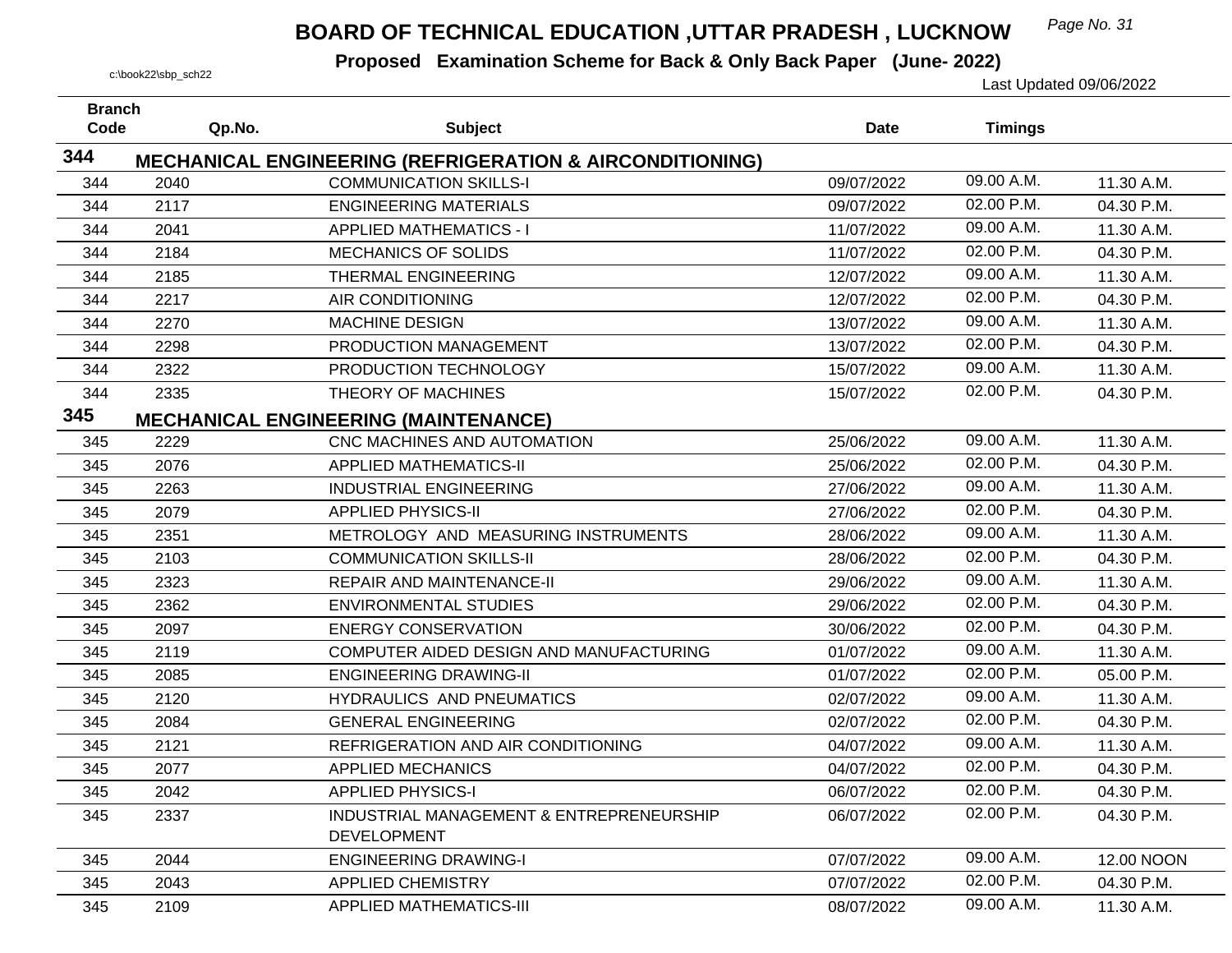## *Page No. 32* **BOARD OF TECHNICAL EDUCATION ,UTTAR PRADESH , LUCKNOW**

| <b>Branch</b> |                          |                                               |            |                |            |
|---------------|--------------------------|-----------------------------------------------|------------|----------------|------------|
| Code          | Qp.No.                   | <b>Subject</b>                                | Date       | <b>Timings</b> |            |
| 345           |                          | <b>MECHANICAL ENGINEERING (MAINTENANCE)</b>   |            |                |            |
| 345           | 2118                     | <b>WORKSHOP TECHNOLOGY</b>                    | 08/07/2022 | 02.00 P.M.     | 04.30 P.M. |
| 345           | 2040                     | <b>COMMUNICATION SKILLS-I</b>                 | 09/07/2022 | 09.00 A.M.     | 11.30 A.M. |
| 345           | 2117                     | <b>ENGINEERING MATERIALS</b>                  | 09/07/2022 | 02.00 P.M.     | 04.30 P.M. |
| 345           | 2041                     | <b>APPLIED MATHEMATICS - I</b>                | 11/07/2022 | 09.00 A.M.     | 11.30 A.M. |
| 345           | 2184                     | <b>MECHANICS OF SOLIDS</b>                    | 11/07/2022 | 02.00 P.M.     | 04.30 P.M. |
| 345           | 2185                     | THERMAL ENGINEERING                           | 12/07/2022 | 09.00 A.M.     | 11.30 A.M. |
| 345           | 2304                     | <b>REPAIR AND MAINTENANCE-I</b>               | 12/07/2022 | 02.00 P.M.     | 04.30 P.M. |
| 345           | 2270                     | <b>MACHINE DESIGN</b>                         | 13/07/2022 | 09.00 A.M.     | 11.30 A.M. |
| 345           | 2298                     | PRODUCTION MANAGEMENT                         | 13/07/2022 | 02.00 P.M.     | 04.30 P.M. |
| 345           | 2322                     | PRODUCTION TECHNOLOGY                         | 15/07/2022 | 09.00 A.M.     | 11.30 A.M. |
| 345           | 2335                     | THEORY OF MACHINES                            | 15/07/2022 | 02.00 P.M.     | 04.30 P.M. |
| 348           | <b>TEXTILE CHEMISTRY</b> |                                               |            |                |            |
| 348           | 0020                     | ENVIRONMENTAL EDUCATION & DISASTER MANAGEMENT | 25/06/2022 | 09.00 A.M.     | 11.30 A.M. |
| 348           | 1902                     | <b>APPLIED MATHEMATICS-I(B)</b>               | 25/06/2022 | 02.00 P.M.     | 04.30 P.M. |
| 348           | 0253                     | <b>TECHNOLOGY OF FINISHING</b>                | 27/06/2022 | 09.00 A.M.     | 11.30 A.M. |
| 348           | 1904                     | <b>APPLIED PHYSICS-II</b>                     | 27/06/2022 | 02.00 P.M.     | 04.30 P.M. |
| 348           | 1108                     | <b>TECHNOLOGY OF DYEING-I</b>                 | 28/06/2022 | 09.00 A.M.     | 11.30 A.M. |
| 348           | 1504                     | <b>APPLIED CHEMISTRY</b>                      | 28/06/2022 | 02.00 P.M.     | 04.30 P.M. |
| 348           | 0256                     | ADVANCE WET PROCESSING & PROCESS CONTROL IN   | 29/06/2022 | 09.00 A.M.     | 11.30 A.M. |
|               |                          | <b>PROCESSING</b>                             |            |                |            |
| 348           | 1906                     | FUNCTIONAL COMMUNICATION                      | 29/06/2022 | 02.00 P.M.     | 04.30 P.M. |
| 348           | 1649                     | TEXTILE MANUFACTURING PROCESSES               | 30/06/2022 | 09.00 A.M.     | 11.30 A.M. |
| 348           | 2097                     | <b>ENERGY CONSERVATION</b>                    | 30/06/2022 | 02.00 P.M.     | 04.30 P.M. |
| 348           | 1113                     | <b>TEXTILE TESTING</b>                        | 01/07/2022 | 09.00 A.M.     | 11.30 A.M. |
| 348           | 1506                     | <b>ENGINEERING DRAWING</b>                    | 02/07/2022 | 09.00 A.M.     | 12.00 NOON |
| 348           | 1107                     | ORGANIC CHEMICAL TECHNOLOGY                   | 02/07/2022 | 02.00 P.M.     | 04.30 P.M. |
| 348           | 1117                     | INTRODUCTION TO KNITTING & GARMENT TECHNOLOGY | 04/07/2022 | 09.00 A.M.     | 11.30 A.M. |
| 348           | 1646                     | <b>TEXTILE FIBRES</b>                         | 04/07/2022 | 02.00 P.M.     | 04.30 P.M. |
| 348           | 1111                     | <b>INDUSTRIAL SAFETY</b>                      | 05/07/2022 | 09.00 A.M.     | 11.30 A.M. |
| 348           | 0845                     | ELECTRICAL TECHNOLOGY & ELECTRONICS           | 06/07/2022 | 09.00 A.M.     | 11.30 A.M. |
| 348           | 1112                     | <b>FABRIC STRUCTURE &amp; ANALYSIS</b>        | 07/07/2022 | 09.00 A.M.     | 11.30 A.M. |
| 348           | 0251                     | TECHNOLOGY OF DYEING - II                     | 07/07/2022 | 02.00 P.M.     | 04.30 P.M. |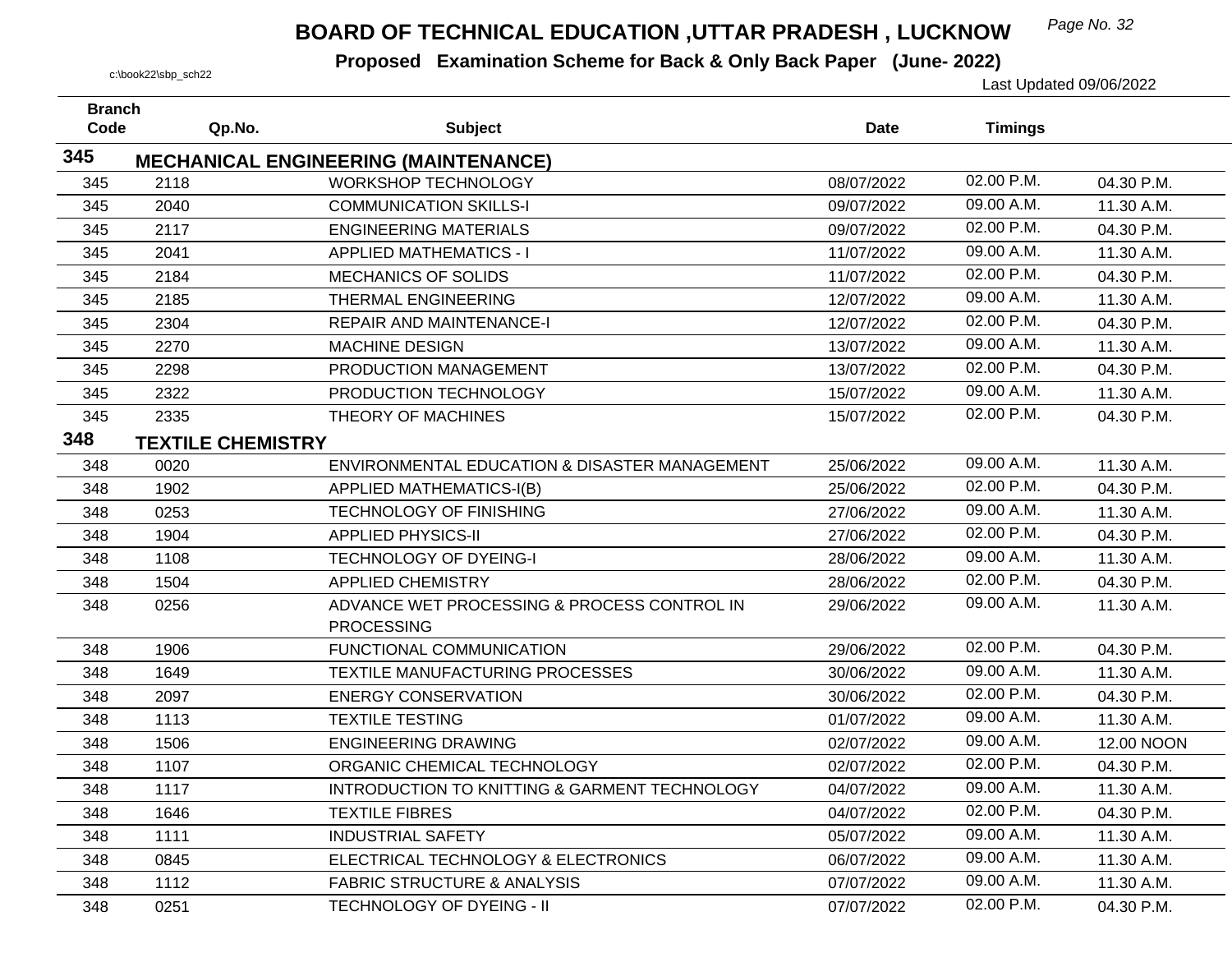## *Page No. 33* **BOARD OF TECHNICAL EDUCATION ,UTTAR PRADESH , LUCKNOW**

| <b>Branch</b> |                          |                                                                |             |                |            |
|---------------|--------------------------|----------------------------------------------------------------|-------------|----------------|------------|
| Code          | Qp.No.                   | <b>Subject</b>                                                 | <b>Date</b> | <b>Timings</b> |            |
| 348           | <b>TEXTILE CHEMISTRY</b> |                                                                |             |                |            |
| 348           | 0252                     | TECHNOLOGY OF TEXTILE PRINTING                                 | 08/07/2022  | 09.00 A.M.     | 11.30 A.M. |
| 348           | 0254                     | TEXTILE PROCESSING CHEMICALS & AUXILIARIES                     | 08/07/2022  | 02.00 P.M.     | 04.30 P.M. |
| 348           | 0255                     | <b>CHEMISTRY OF INTERMEDIATES &amp; DYES</b>                   | 09/07/2022  | 09.00 A.M.     | 11.30 A.M. |
| 348           | 1109                     | TECHNOLOGY OF BLEACHING                                        | 09/07/2022  | 02.00 P.M.     | 04.30 P.M. |
| 348           | 1110                     | PHYSICAL CHEMISTRY                                             | 11/07/2022  | 09.00 A.M.     | 11.30 A.M. |
| 348           | 1648                     | <b>GENERAL MECHANICAL ENGINEERING</b>                          | 11/07/2022  | 02.00 P.M.     | 04.30 P.M. |
| 348           | 1901                     | <b>APPLIED MATHEMATICS-I(A)</b>                                | 12/07/2022  | 09.00 A.M.     | 11.30 A.M. |
| 348           | 1903                     | <b>APPLIED PHYSICS-I</b>                                       | 12/07/2022  | 02.00 P.M.     | 04.30 P.M. |
| 348           | 1964                     | INDUSTRIAL MANAGEMENT & ENTREPRENEURSHIP<br><b>DEVELOPMENT</b> | 13/07/2022  | 09.00 A.M.     | 11.30 A.M. |
| 348           | 1905                     | FOUNDATIONAL COMMUNICATION                                     | 15/07/2022  | 09.00 A.M.     | 11.30 A.M. |
| 349           | <b>TEXTILE DESIGN</b>    |                                                                |             |                |            |
| 349           | 0020                     | ENVIRONMENTAL EDUCATION & DISASTER MANAGEMENT                  | 25/06/2022  | 09.00 A.M.     | 11.30 A.M. |
| 349           | 1076                     | <b>FABRIC MANUFACTURING PROCESS-I</b>                          | 25/06/2022  | 02.00 P.M.     | 04.30 P.M. |
| 349           | 0083                     | <b>FASHION STUDIES</b>                                         | 27/06/2022  | 09.00 A.M.     | 11.30 A.M. |
| 349           | 1071                     | <b>TEXTILE PRINTING</b>                                        | 27/06/2022  | 02.00 P.M.     | 04.30 P.M. |
| 349           | 1909                     | ADVANCE FABRIC STRUCTURE & ANALYSIS                            | 28/06/2022  | 09.00 A.M.     | 11.30 A.M. |
| 349           | 1908                     | PRINCIPLES OF DESIGN AND SKETCHING                             | 28/06/2022  | 02.00 P.M.     | 04.30 P.M. |
| 349           | 2122                     | <b>TEXTILE QUALITY ASSURANCE</b>                               | 29/06/2022  | 09.00 A.M.     | 11.30 A.M. |
| 349           | 1906                     | FUNCTIONAL COMMUNICATION                                       | 29/06/2022  | 02.00 P.M.     | 04.30 P.M. |
| 349           | 1985                     | <b>FABRIC MANUFACTURING PROCESS-II</b>                         | 30/06/2022  | 09.00 A.M.     | 11.30 A.M. |
| 349           | 2359                     | <b>INDIAN TRADITIONAL TEXTILE</b>                              | 30/06/2022  | 02.00 P.M.     | 04.30 P.M. |
| 349           | 1073                     | <b>TEXTILE DESIGN-I</b>                                        | 01/07/2022  | 09.00 A.M.     | 11.30 A.M. |
| 349           | 0082                     | <b>TEXTILE DESIGN-II</b>                                       | 01/07/2022  | 02.00 P.M.     | 04.30 P.M. |
| 349           | 0081                     | <b>GARMENT TECHNOLOGY</b>                                      | 02/07/2022  | 09.00 A.M.     | 11.30 A.M. |
| 349           | 0084                     | PROFESSIONAL STUDIES                                           | 02/07/2022  | 02.00 P.M.     | 04.30 P.M. |
| 349           | 1074                     | <b>FABRIC CONSTRUCTION &amp; CLOTH ANALYSIS</b>                | 04/07/2022  | 09.00 A.M.     | 11.30 A.M. |
| 349           | 1075                     | <b>TEXTILE COLOURATION</b>                                     | 04/07/2022  | 02.00 P.M.     | 04.30 P.M. |
| 349           | 1632                     | <b>TEXTILE MATERIALS</b>                                       | 05/07/2022  | 09.00 A.M.     | 11.30 A.M. |
| 349           | 1633                     | YARN MANUFACTURING PROCESS                                     | 07/07/2022  | 09.00 A.M.     | 11.30 A.M. |
| 349           | 1905                     | FOUNDATIONAL COMMUNICATION                                     | 15/07/2022  | 09.00 A.M.     | 11.30 A.M. |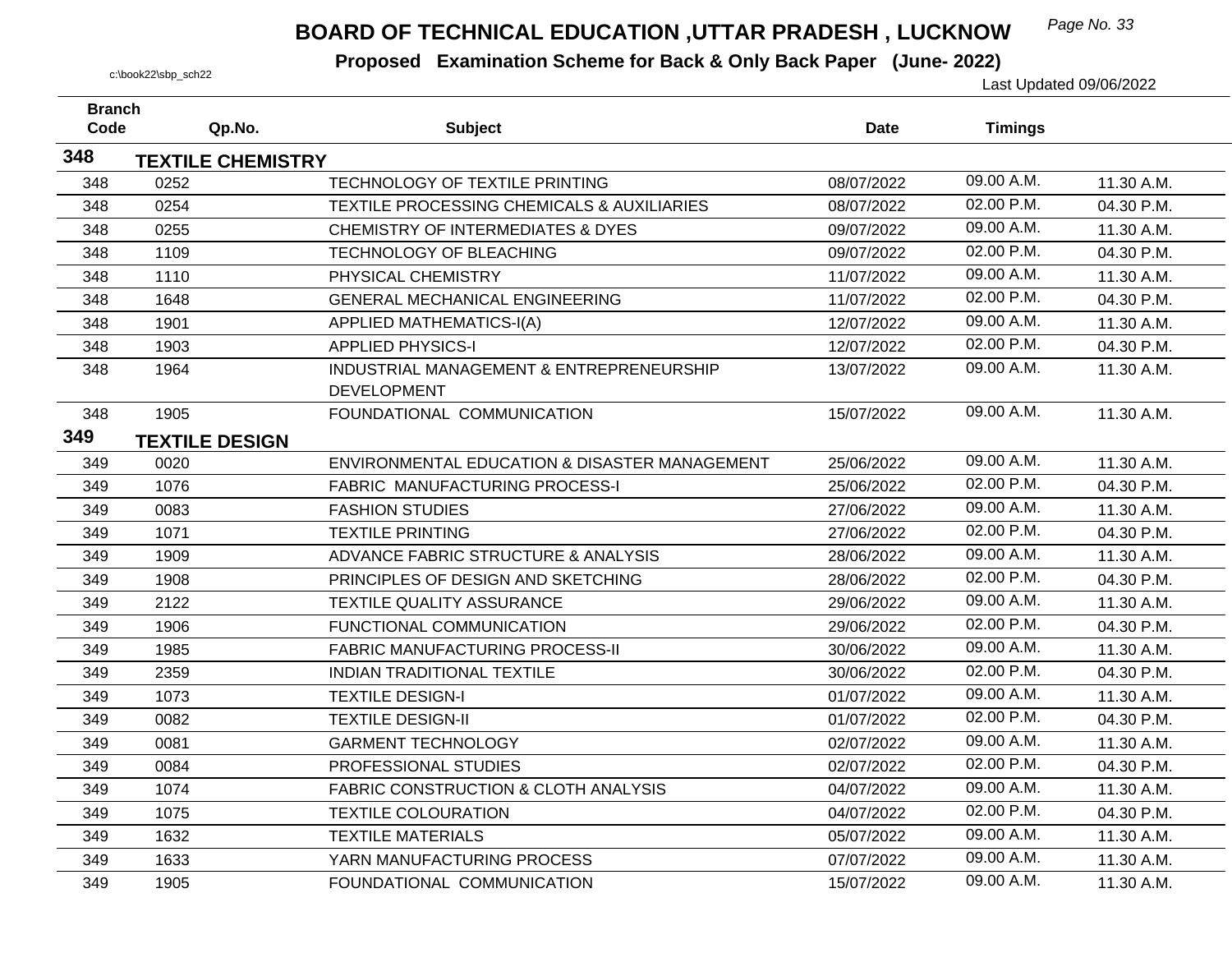## *Page No. 34* **BOARD OF TECHNICAL EDUCATION ,UTTAR PRADESH , LUCKNOW**

| <b>Branch</b> |                           |                                                 |            |                |            |
|---------------|---------------------------|-------------------------------------------------|------------|----------------|------------|
| Code          | Qp.No.                    | <b>Subject</b>                                  | Date       | <b>Timings</b> |            |
| 350           |                           | <b>TEXTILE DESIGN (TEXTILE PRINTING)</b>        |            |                |            |
| 350           | 0020                      | ENVIRONMENTAL EDUCATION & DISASTER MANAGEMENT   | 25/06/2022 | 09.00 A.M.     | 11.30 A.M. |
| 350           | 1076                      | FABRIC MANUFACTURING PROCESS-I                  | 25/06/2022 | 02.00 P.M.     | 04.30 P.M. |
| 350           | 0083                      | <b>FASHION STUDIES</b>                          | 27/06/2022 | 09.00 A.M.     | 11.30 A.M. |
| 350           | 1071                      | <b>TEXTILE PRINTING</b>                         | 27/06/2022 | 02.00 P.M.     | 04.30 P.M. |
| 350           | 1909                      | ADVANCE FABRIC STRUCTURE & ANALYSIS             | 28/06/2022 | 09.00 A.M.     | 11.30 A.M. |
| 350           | 1908                      | PRINCIPLES OF DESIGN AND SKETCHING              | 28/06/2022 | 02.00 P.M.     | 04.30 P.M. |
| 350           | 2122                      | TEXTILE QUALITY ASSURANCE                       | 29/06/2022 | 09.00 A.M.     | 11.30 A.M. |
| 350           | 1906                      | FUNCTIONAL COMMUNICATION                        | 29/06/2022 | 02.00 P.M.     | 04.30 P.M. |
| 350           | 1985                      | <b>FABRIC MANUFACTURING PROCESS-II</b>          | 30/06/2022 | 09.00 A.M.     | 11.30 A.M. |
| 350           | 2359                      | <b>INDIAN TRADITIONAL TEXTILE</b>               | 30/06/2022 | 02.00 P.M.     | 04.30 P.M. |
| 350           | 1073                      | <b>TEXTILE DESIGN-I</b>                         | 01/07/2022 | 09.00 A.M.     | 11.30 A.M. |
| 350           | 0082                      | <b>TEXTILE DESIGN - II</b>                      | 01/07/2022 | 02.00 P.M.     | 04.30 P.M. |
| 350           | 0081                      | <b>GARMENT TECHNOLOGY</b>                       | 02/07/2022 | 09.00 A.M.     | 11.30 A.M. |
| 350           | 0084                      | PROFESSIONAL STUDIES                            | 02/07/2022 | 02.00 P.M.     | 04.30 P.M. |
| 350           | 1074                      | <b>FABRIC CONSTRUCTION &amp; CLOTH ANALYSIS</b> | 04/07/2022 | 09.00 A.M.     | 11.30 A.M. |
| 350           | 1075                      | <b>TEXTILE COLOURATION</b>                      | 04/07/2022 | 02.00 P.M.     | 04.30 P.M. |
| 350           | 1632                      | <b>TEXTILE MATERIALS</b>                        | 05/07/2022 | 09.00 A.M.     | 11.30 A.M. |
| 350           | 0085                      | ADVANCE TEXTILE PRINTING                        | 06/07/2022 | 02.00 P.M.     | 04.30 P.M. |
| 350           | 1633                      | YARN MANUFACTURING PROCESS                      | 07/07/2022 | 09.00 A.M.     | 11.30 A.M. |
| 350           | 1905                      | FOUNDATIONAL COMMUNICATION                      | 15/07/2022 | 09.00 A.M.     | 11.30 A.M. |
| 351           | <b>TEXTILE TECHNOLOGY</b> |                                                 |            |                |            |
| 351           | 0020                      | ENVIRONMENTAL EDUCATION & DISASTER MANAGEMENT   | 25/06/2022 | 09.00 A.M.     | 11.30 A.M. |
| 351           | 1902                      | <b>APPLIED MATHEMATICS-I(B)</b>                 | 25/06/2022 | 02.00 P.M.     | 04.30 P.M. |
| 351           | 0245                      | ADVANCE FABRIC STRUCTURE                        | 27/06/2022 | 09.00 A.M.     | 11.30 A.M. |
| 351           | 1904                      | <b>APPLIED PHYSICS-II</b>                       | 27/06/2022 | 02.00 P.M.     | 04.30 P.M. |
| 351           | 0246                      | PROCESS CONTROL IN SPINNING & ADVANCE SPINNING  | 28/06/2022 | 09.00 A.M.     | 11.30 A.M. |
| 351           | 1504                      | <b>APPLIED CHEMISTRY</b>                        | 28/06/2022 | 02.00 P.M.     | 04.30 P.M. |
| 351           | 0247                      | PROCESS CONTROL IN WEAVING & ADVANCE WEAVING    | 29/06/2022 | 09.00 A.M.     | 11.30 A.M. |
| 351           | 1906                      | FUNCTIONAL COMMUNICATION                        | 29/06/2022 | 02.00 P.M.     | 04.30 P.M. |
| 351           | 2097                      | <b>ENERGY CONSERVATION</b>                      | 30/06/2022 | 02.00 P.M.     | 04.30 P.M. |
| 351           | 1113                      | <b>TEXTILE TESTING</b>                          | 01/07/2022 | 09.00 A.M.     | 11.30 A.M. |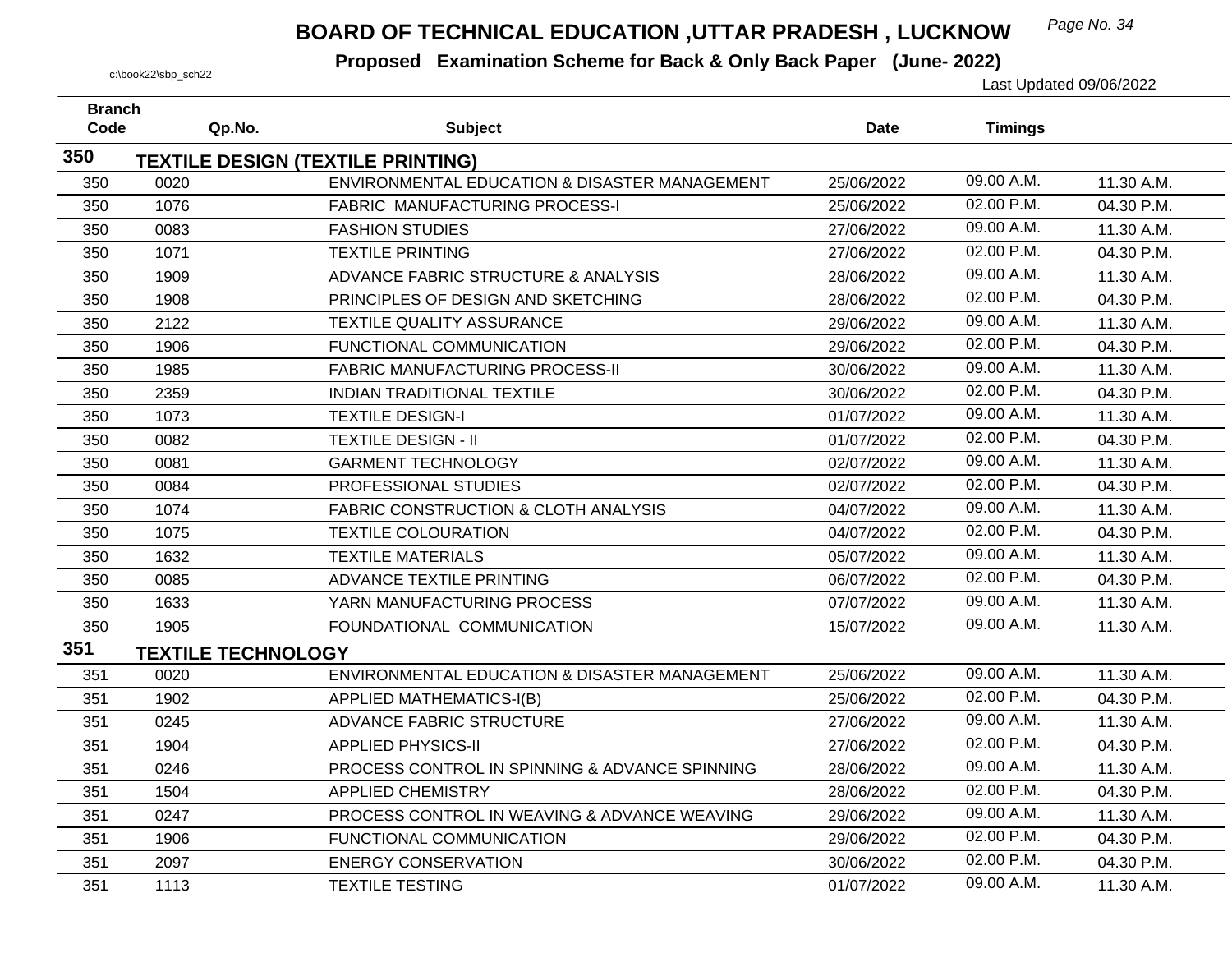## *Page No. 35* **BOARD OF TECHNICAL EDUCATION ,UTTAR PRADESH , LUCKNOW**

| <b>Branch</b> |                             |                                                          |             |                |            |
|---------------|-----------------------------|----------------------------------------------------------|-------------|----------------|------------|
| Code          | Qp.No.                      | <b>Subject</b>                                           | <b>Date</b> | <b>Timings</b> |            |
| 351           | <b>TEXTILE TECHNOLOGY</b>   |                                                          |             |                |            |
| 351           | 1506                        | <b>ENGINEERING DRAWING</b>                               | 02/07/2022  | 09.00 A.M.     | 12.00 NOON |
| 351           | 1647                        | <b>TEXTILE CHEMICAL PROCESSING</b>                       | 02/07/2022  | 02.00 P.M.     | 04.30 P.M. |
| 351           | 1117                        | <b>INTRODUCTION TO KNITTING &amp; GARMENT TECHNOLOGY</b> | 04/07/2022  | 09.00 A.M.     | 11.30 A.M. |
| 351           | 1646                        | <b>TEXTILE FIBRES</b>                                    | 04/07/2022  | 02.00 P.M.     | 04.30 P.M. |
| 351           | 1111                        | <b>INDUSTRIAL SAFETY</b>                                 | 05/07/2022  | 09.00 A.M.     | 11.30 A.M. |
| 351           | 0845                        | ELECTRICAL TECHNOLOGY & ELECTRONICS                      | 06/07/2022  | 09.00 A.M.     | 11.30 A.M. |
| 351           | 1116                        | PRINCIPLES OF DESIGN & COLOUR                            | 06/07/2022  | 02.00 P.M.     | 05.00 P.M. |
| 351           | 1112                        | <b>FABRIC STRUCTURE &amp; ANALYSIS</b>                   | 07/07/2022  | 09.00 A.M.     | 11.30 A.M. |
| 351           | 0241                        | SPINNING TECHNOLOGY-I                                    | 07/07/2022  | 02.00 P.M.     | 04.30 P.M. |
| 351           | 0242                        | SPINNING TECHNOLOGY-II                                   | 08/07/2022  | 09.00 A.M.     | 11.30 A.M. |
| 351           | 0243                        | <b>WEAVING TECHNOLOGY-I</b>                              | 08/07/2022  | 02.00 P.M.     | 04.30 P.M. |
| 351           | 0244                        | <b>WEAVING TECHNOLOGY-II</b>                             | 09/07/2022  | 09.00 A.M.     | 11.30 A.M. |
| 351           | 1114                        | SPINNING PREPARATION                                     | 09/07/2022  | 02.00 P.M.     | 04.30 P.M. |
| 351           | 1115                        | <b>WEAVING PREPARATION</b>                               | 11/07/2022  | 09.00 A.M.     | 11.30 A.M. |
| 351           | 1648                        | <b>GENERAL MECHANICAL ENGINEERING</b>                    | 11/07/2022  | 02.00 P.M.     | 04.30 P.M. |
| 351           | 1901                        | <b>APPLIED MATHEMATICS-I(A)</b>                          | 12/07/2022  | 09.00 A.M.     | 11.30 A.M. |
| 351           | 1903                        | <b>APPLIED PHYSICS-I</b>                                 | 12/07/2022  | 02.00 P.M.     | 04.30 P.M. |
| 351           | 1964                        | INDUSTRIAL MANAGEMENT & ENTREPRENEURSHIP                 | 13/07/2022  | 09.00 A.M.     | 11.30 A.M. |
|               |                             | <b>DEVELOPMENT</b>                                       |             |                |            |
| 351           | 1905                        | FOUNDATIONAL COMMUNICATION                               | 15/07/2022  | 09.00 A.M.     | 11.30 A.M. |
| 352           | <b>CHEMICAL ENGINEERING</b> |                                                          |             |                |            |
| 352           | 2339                        | POLLUTION CONTROL & INDUSTRIAL SAFETY                    | 25/06/2022  | 09.00 A.M.     | 11.30 A.M. |
| 352           | 2076                        | <b>APPLIED MATHEMATICS-II</b>                            | 25/06/2022  | 02.00 P.M.     | 04.30 P.M. |
| 352           | 2349                        | FERTILIZER TECHNOLOGY                                    | 27/06/2022  | 09.00 A.M.     | 11.30 A.M. |
| 352           | 2079                        | <b>APPLIED PHYSICS-II</b>                                | 27/06/2022  | 02.00 P.M.     | 04.30 P.M. |
| 352           | 2356                        | PROCESS EQUIPMENT DESIGN                                 | 28/06/2022  | 09.00 A.M.     | 11.30 A.M. |
| 352           | 2103                        | <b>COMMUNICATION SKILLS-II</b>                           | 28/06/2022  | 02.00 P.M.     | 04.30 P.M. |
| 352           | 2088                        | BASIC OF ELECTRICAL AND ELECTRONICS ENGINEERING          | 29/06/2022  | 02.00 P.M.     | 04.30 P.M. |
| 352           | 2086                        | BASICS OF MECHANICAL AND CIVIL ENGINEERING               | 30/06/2022  | 09.00 A.M.     | 11.30 A.M. |
| 352           | 2271                        | <b>MASS TRANSFER OPERATIONS-II</b>                       | 30/06/2022  | 09.00 A.M.     | 11.30 A.M. |
| 352           | 2097                        | <b>ENERGY CONSERVATION</b>                               | 30/06/2022  | 02.00 P.M.     | 04.30 P.M. |
| 352           | 2090                        | MECHANICAL OPERATIONS & SOLID HANDLING                   | 01/07/2022  | 09.00 A.M.     | 11.30 A.M. |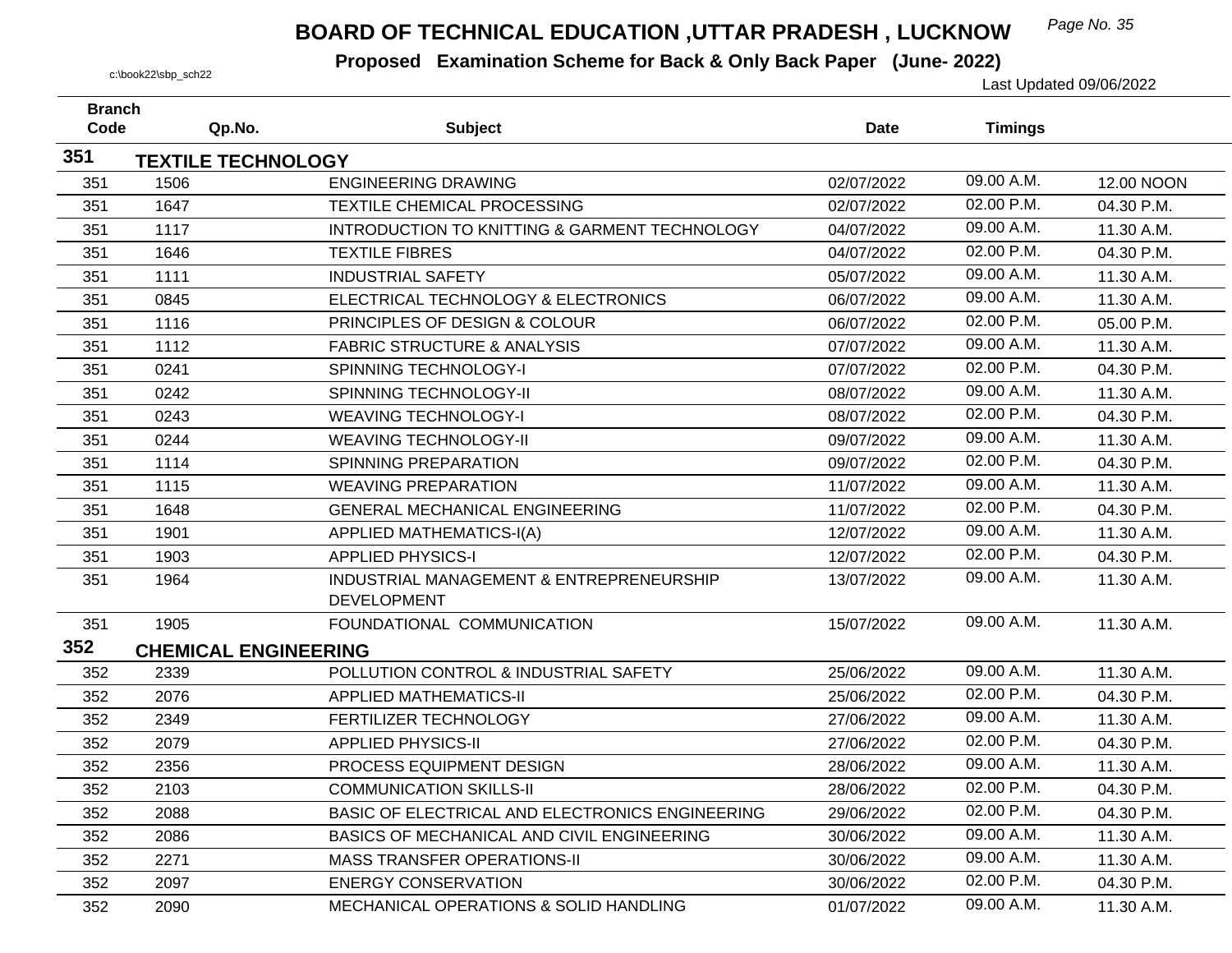## *Page No. 36* **BOARD OF TECHNICAL EDUCATION ,UTTAR PRADESH , LUCKNOW**

| <b>Branch</b> |                             |                                                 |             |                |            |
|---------------|-----------------------------|-------------------------------------------------|-------------|----------------|------------|
| Code          | Qp.No.                      | <b>Subject</b>                                  | <b>Date</b> | <b>Timings</b> |            |
| 352           | <b>CHEMICAL ENGINEERING</b> |                                                 |             |                |            |
| 352           | 2273                        | <b>MATERIAL SCIENCE</b>                         | 01/07/2022  | 09.00 A.M.     | 11.30 A.M. |
| 352           | 2128                        | <b>HEAT TRANSFER OPERATIONS</b>                 | 01/07/2022  | 02.00 P.M.     | 04.30 P.M. |
| 352           | 2296                        | PROCESS CONTROL                                 | 02/07/2022  | 09.00 A.M.     | 11.30 A.M. |
| 352           | 2129                        | <b>MASS TRANSFER OPERATIONS-I</b>               | 02/07/2022  | 02.00 P.M.     | 04.30 P.M. |
| 352           | 2126                        | <b>CHEMICAL REACTION ENGINEERING</b>            | 04/07/2022  | 09.00 A.M.     | 11.30 A.M. |
| 352           | 2077                        | <b>APPLIED MECHANICS</b>                        | 04/07/2022  | 02.00 P.M.     | 04.30 P.M. |
| 352           | 2127                        | <b>CHEMICAL TECHNOLOGY-II</b>                   | 05/07/2022  | 09.00 A.M.     | 11.30 A.M. |
| 352           | 2042                        | <b>APPLIED PHYSICS-I</b>                        | 06/07/2022  | 02.00 P.M.     | 04.30 P.M. |
| 352           | 2337                        | INDUSTRIAL MANAGEMENT & ENTREPRENEURSHIP        | 06/07/2022  | 02.00 P.M.     | 04.30 P.M. |
|               |                             | <b>DEVELOPMENT</b>                              |             |                |            |
| 352           | 2044                        | <b>ENGINEERING DRAWING-I</b>                    | 07/07/2022  | 09.00 A.M.     | 12.00 NOON |
| 352           | 2186                        | <b>FLUID MECHANICS</b>                          | 07/07/2022  | 09.00 A.M.     | 11.30 A.M. |
| 352           | 2043                        | <b>APPLIED CHEMISTRY</b>                        | 07/07/2022  | 02.00 P.M.     | 04.30 P.M. |
| 352           | 2109                        | <b>APPLIED MATHEMATICS-III</b>                  | 08/07/2022  | 09.00 A.M.     | 11.30 A.M. |
| 352           | 2297                        | PROCESS PLANT UTILITIES                         | 08/07/2022  | 02.00 P.M.     | 04.30 P.M. |
| 352           | 2040                        | <b>COMMUNICATION SKILLS-I</b>                   | 09/07/2022  | 09.00 A.M.     | 11.30 A.M. |
| 352           | 2100                        | <b>ENVIRONMENTAL STUDIES</b>                    | 09/07/2022  | 02.00 P.M.     | 04.30 P.M. |
| 352           | 2041                        | <b>APPLIED MATHEMATICS - I</b>                  | 11/07/2022  | 09.00 A.M.     | 11.30 A.M. |
| 352           | 2123                        | <b>CHEMICAL TECHNOLOGY-I</b>                    | 11/07/2022  | 02.00 P.M.     | 04.30 P.M. |
| 352           | 2049                        | <b>MEASURING INSTRUMENTS &amp; MEASUREMENTS</b> | 12/07/2022  | 09.00 A.M.     | 11.30 A.M. |
| 352           | 2124                        | MATERIAL AND ENERGY BALANCE                     | 13/07/2022  | 09.00 A.M.     | 11.30 A.M. |
| 352           | 2303                        | RENEWABLE ENERGY SOURCES                        | 14/07/2022  | 09.00 A.M.     | 11.30 A.M. |
| 352           | 2190                        | CHEMICAL ENGINEERING THERMODYNAMICS             | 14/07/2022  | 02.00 P.M.     | 04.30 P.M. |
| 353           |                             | <b>CHEMICAL ENGINEERING (PETRO CHEMICAL)</b>    |             |                |            |
| 353           | 0223                        | <b>CHEMICAL REACTION ENGINEERING</b>            | 25/06/2022  | 09.00 A.M.     | 11.30 A.M. |
| 353           | 2076                        | <b>APPLIED MATHEMATICS-II</b>                   | 25/06/2022  | 02.00 P.M.     | 04.30 P.M. |
| 353           | 0224                        | <b>AUTOMATIC PROCESS CONTROL</b>                | 27/06/2022  | 09.00 A.M.     | 11.30 A.M. |
| 353           | 2079                        | <b>APPLIED PHYSICS-II</b>                       | 27/06/2022  | 02.00 P.M.     | 04.30 P.M. |
| 353           | 1081                        | PROCESS PLANT UTILITIES                         | 28/06/2022  | 09.00 A.M.     | 11.30 A.M. |
| 353           | 0232                        | <b>PETROCHEMICALS</b>                           | 29/06/2022  | 09.00 A.M.     | 11.30 A.M. |
| 353           | 1906                        | FUNCTIONAL COMMUNICATION                        | 29/06/2022  | 02.00 P.M.     | 04.30 P.M. |
| 353           | 0231                        | PETROLEUM REFINING                              | 30/06/2022  | 09.00 A.M.     | 11.30 A.M. |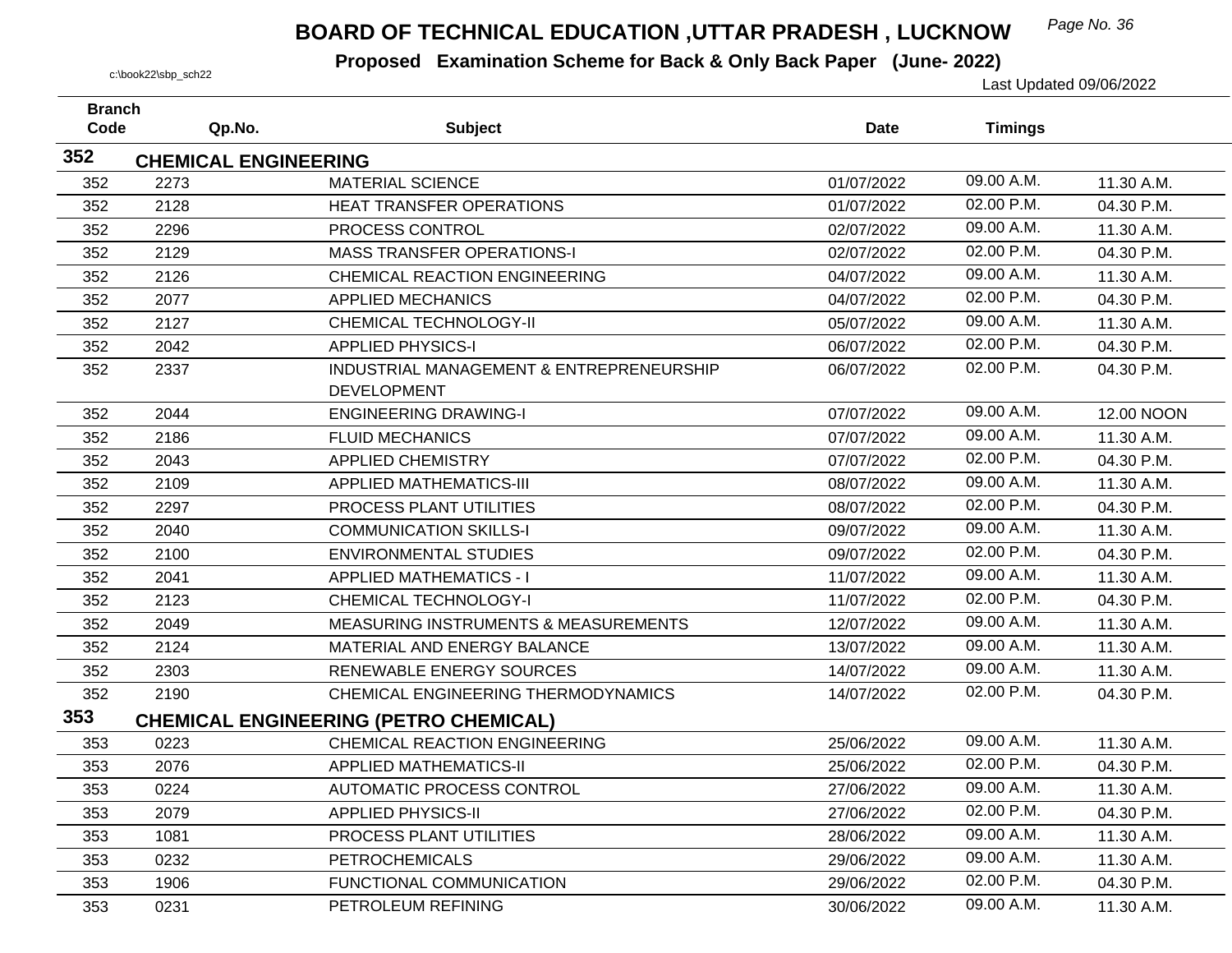## *Page No. 37* **BOARD OF TECHNICAL EDUCATION ,UTTAR PRADESH , LUCKNOW**

| <b>Branch</b> |        |                                                                |             |                |            |
|---------------|--------|----------------------------------------------------------------|-------------|----------------|------------|
| Code          | Qp.No. | <b>Subject</b>                                                 | <b>Date</b> | <b>Timings</b> |            |
| 353           |        | <b>CHEMICAL ENGINEERING (PETRO CHEMICAL)</b>                   |             |                |            |
| 353           | 2086   | BASICS OF MECHANICAL & CIVIL ENGINEERING                       | 30/06/2022  | 09.00 A.M.     | 11.30 A.M. |
| 353           | 2097   | <b>ENERGY CONSERVATION</b>                                     | 30/06/2022  | 02.00 P.M.     | 04.30 P.M. |
| 353           | 2090   | MECHANICAL OPERATION AND SOLID HANDLING                        | 01/07/2022  | 09.00 A.M.     | 11.30 A.M. |
| 353           | 0228   | POLLUTION CONTROL & INDUSTRIAL SAFETY                          | 01/07/2022  | 02.00 P.M.     | 04.30 P.M. |
| 353           | 1082   | CONVENTIONAL & NON-CONVENTIONAL SOURCE OF ENERGY               | 04/07/2022  | 09.00 A.M.     | 11.30 A.M. |
| 353           | 2077   | <b>APPLIED MECHANICS</b>                                       | 04/07/2022  | 02.00 P.M.     | 04.30 P.M. |
| 353           | 0225   | PROCESS EQUIPMENT DESIGN                                       | 05/07/2022  | 09.00 A.M.     | 11.30 A.M. |
| 353           | 2444   | CHEMICAL TECHNOLOGY                                            | 06/07/2022  | 09.00 A.M.     | 11.30 A.M. |
| 353           | 2042   | <b>APPLIED PHYSICS-I</b>                                       | 06/07/2022  | 02.00 P.M.     | 04.30 P.M. |
| 353           | 2044   | <b>ENGINEERING DRAWING-I</b>                                   | 07/07/2022  | 09.00 A.M.     | 12.00 NOON |
| 353           | 2186   | <b>FLUID MECHANICS</b>                                         | 07/07/2022  | 09.00 A.M.     | 11.30 A.M. |
| 353           | 2043   | <b>APPLIED CHEMISTRY</b>                                       | 07/07/2022  | 02.00 P.M.     | 04.30 P.M. |
| 353           | 2109   | <b>APPLIED MATHEMATICS-III</b>                                 | 08/07/2022  | 09.00 A.M.     | 11.30 A.M. |
| 353           | 0221   | HEAT TRANSFER OPERATIONS                                       | 08/07/2022  | 02.00 P.M.     | 04.30 P.M. |
| 353           | 2040   | <b>COMMUNICATION SKILLS-I</b>                                  | 09/07/2022  | 09.00 A.M.     | 11.30 A.M. |
| 353           | 2100   | <b>ENVIRONMENTAL STUDIES</b>                                   | 09/07/2022  | 02.00 P.M.     | 04.30 P.M. |
| 353           | 2041   | <b>APPLIED MATHEMATICS - I</b>                                 | 11/07/2022  | 09.00 A.M.     | 11.30 A.M. |
| 353           | 0222   | <b>MASS TRANSFER OPERATIONS</b>                                | 11/07/2022  | 02.00 P.M.     | 04.30 P.M. |
| 353           | 2049   | MEASURING INSTRUMENTS & MEASUREMENTS                           | 12/07/2022  | 09.00 A.M.     | 11.30 A.M. |
| 353           | 1083   | CHEMICAL TECHNOLOGY                                            | 12/07/2022  | 02.00 P.M.     | 04.30 P.M. |
| 353           | 1964   | INDUSTRIAL MANAGEMENT & ENTREPRENEURSHIP<br><b>DEVELOPMENT</b> | 13/07/2022  | 09.00 A.M.     | 11.30 A.M. |
| 353           | 2124   | MATERIAL AND ENERGY BALANCE                                    | 13/07/2022  | 09.00 A.M.     | 11.30 A.M. |
| 353           | 1085   | <b>FLUID MECHANICS</b>                                         | 13/07/2022  | 02.00 P.M.     | 04.30 P.M. |
| 353           | 2190   | CHEMICAL ENGINEERING THERMODYNAMICS                            | 14/07/2022  | 02.00 P.M.     | 04.30 P.M. |
| 355           |        | <b>COMPUTER SCIENCE AND ENGINEERING</b>                        |             |                |            |
| 355           | 2076   | <b>APPLIED MATHEMATICS-II</b>                                  | 25/06/2022  | 02.00 P.M.     | 04.30 P.M. |
| 355           | 2214   | ADVANCED JAVA (ELECTIVE)                                       | 27/06/2022  | 09.00 A.M.     | 11.30 A.M. |
| 355           | 2238   | DATA SCIENCE AND MACHINE LEARNING (ELECTIVE)                   | 27/06/2022  | 09.00 A.M.     | 11.30 A.M. |
| 355           | 2244   | DOT NET TECHNOLOGIES (ELECTIVE)                                | 27/06/2022  | 09.00 A.M.     | 11.30 A.M. |
| 355           | 2079   | <b>APPLIED PHYSICS-II</b>                                      | 27/06/2022  | 02.00 P.M.     | 04.30 P.M. |
| 355           | 2228   | <b>CLOUD COMPUTING</b>                                         | 28/06/2022  | 09.00 A.M.     | 11.30 A.M. |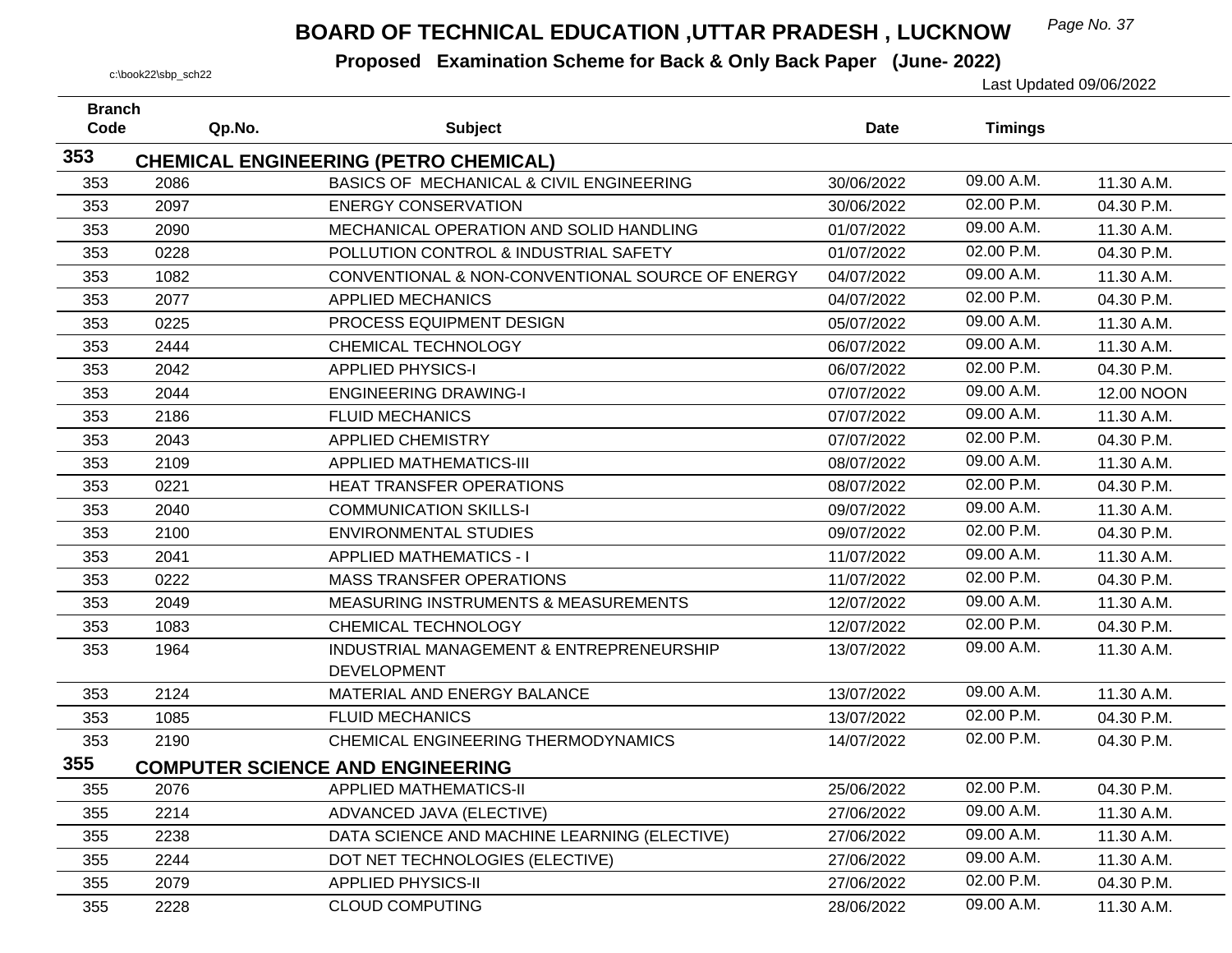## *Page No. 38* **BOARD OF TECHNICAL EDUCATION ,UTTAR PRADESH , LUCKNOW**

| <b>Branch</b><br>Code | Qp.No. | <b>Subject</b>                                 | <b>Date</b> | <b>Timings</b> |            |
|-----------------------|--------|------------------------------------------------|-------------|----------------|------------|
|                       |        |                                                |             |                |            |
| 355                   |        | <b>COMPUTER SCIENCE AND ENGINEERING</b>        |             |                |            |
| 355                   | 2103   | <b>COMMUNICATION SKILLS-II</b>                 | 28/06/2022  | 02.00 P.M.     | 04.30 P.M. |
| 355                   | 2268   | <b>INTERNET OF THINGS</b>                      | 29/06/2022  | 09.00 A.M.     | 11.30 A.M. |
| 355                   | 2088   | BASICS OF ELECTRICAL & ELECTRONICS ENGINEERING | 29/06/2022  | 02.00 P.M.     | 04.30 P.M. |
| 355                   | 2242   | DEVELOPMENT OF ANDROID APPLICATIONS            | 30/06/2022  | 09.00 A.M.     | 11.30 A.M. |
| 355                   | 2097   | <b>ENERGY CONSERVATION</b>                     | 30/06/2022  | 02.00 P.M.     | 04.30 P.M. |
| 355                   | 2131   | DATABASE MANAGEMENT SYSTEM                     | 01/07/2022  | 09.00 A.M.     | 11.30 A.M. |
| 355                   | 2089   | <b>MULTIMEDIA &amp; ANIMATION</b>              | 01/07/2022  | 02.00 P.M.     | 04.30 P.M. |
| 355                   | 2132   | E-COMMERCE AND DIGITAL MARKETING               | 02/07/2022  | 09.00 A.M.     | 11.30 A.M. |
| 355                   | 2308   | SOFTWARE ENGINEERING                           | 02/07/2022  | 02.00 P.M.     | 04.30 P.M. |
| 355                   | 2207   | <b>OPERATING SYSTEM</b>                        | 04/07/2022  | 09.00 A.M.     | 11.30 A.M. |
| 355                   | 2087   | CONCEPT OF PROGRAMMING USING C                 | 04/07/2022  | 02.00 P.M.     | 04.30 P.M. |
| 355                   | 2208   | OBJECT ORIENTED PROGRAMMING USING JAVA         | 05/07/2022  | 09.00 A.M.     | 11.30 A.M. |
| 355                   | 2319   | WEB DEVELOPMENT USING PHP                      | 05/07/2022  | 02.00 P.M.     | 04.30 P.M. |
| 355                   | 2042   | <b>APPLIED PHYSICS-I</b>                       | 06/07/2022  | 02.00 P.M.     | 04.30 P.M. |
| 355                   | 2337   | INDUSTRIAL MANAGEMENT & ENTREPRENEURSHIP       | 06/07/2022  | 02.00 P.M.     | 04.30 P.M. |
|                       |        | <b>DEVELOPMENT</b>                             |             |                |            |
| 355                   | 2058   | <b>TECHNICAL DRAWING</b>                       | 07/07/2022  | 09.00 A.M.     | 12.00 NOON |
| 355                   | 2043   | <b>APPLIED CHEMISTRY</b>                       | 07/07/2022  | 02.00 P.M.     | 04.30 P.M. |
| 355                   | 2109   | <b>APPLIED MATHEMATICS-III</b>                 | 08/07/2022  | 09.00 A.M.     | 11.30 A.M. |
| 355                   | 2050   | FUNDAMENTALS OF COMPUTER AND INFORMATION       | 08/07/2022  | 02.00 P.M.     | 04.30 P.M. |
|                       |        | <b>TECHNOLOGY</b>                              |             |                |            |
| 355                   | 2040   | <b>COMMUNICATION SKILLS-I</b>                  | 09/07/2022  | 09.00 A.M.     | 11.30 A.M. |
| 355                   | 2100   | <b>ENVIRONMENTAL STUDIES</b>                   | 09/07/2022  | 02.00 P.M.     | 04.30 P.M. |
| 355                   | 2041   | <b>APPLIED MATHEMATICS - I</b>                 | 11/07/2022  | 09.00 A.M.     | 11.30 A.M. |
| 355                   | 2130   | <b>INTERNET AND WEB TECHNOLOGY</b>             | 11/07/2022  | 02.00 P.M.     | 04.30 P.M. |
| 355                   | 2134   | COMPUTER ARCHITECTURE AND HARDWARE MAINTENANCE | 12/07/2022  | 09.00 A.M.     | 11.30 A.M. |
| 355                   | 2187   | DATA COMMUNICATION AND COMPUTER NETWORK        | 12/07/2022  | 02.00 P.M.     | 04.30 P.M. |
| 355                   | 2188   | DATA STRUCTURE USING C                         | 13/07/2022  | 09.00 A.M.     | 11.30 A.M. |
| 355                   | 2231   | COMPUTER PROGRAMMING USING PYTHON              | 13/07/2022  | 02.00 P.M.     | 04.30 P.M. |
| 355                   | 2189   | <b>DIGITAL ELECTRONICS</b>                     | 15/07/2022  | 02.00 P.M.     | 04.30 P.M. |
| 356                   |        | <b>INFORMATION TECHNOLOGY</b>                  |             |                |            |
| 356                   | 2076   | <b>APPLIED MATHEMATICS-II</b>                  | 25/06/2022  | 02.00 P.M.     | 04.30 P.M. |
|                       |        |                                                |             |                |            |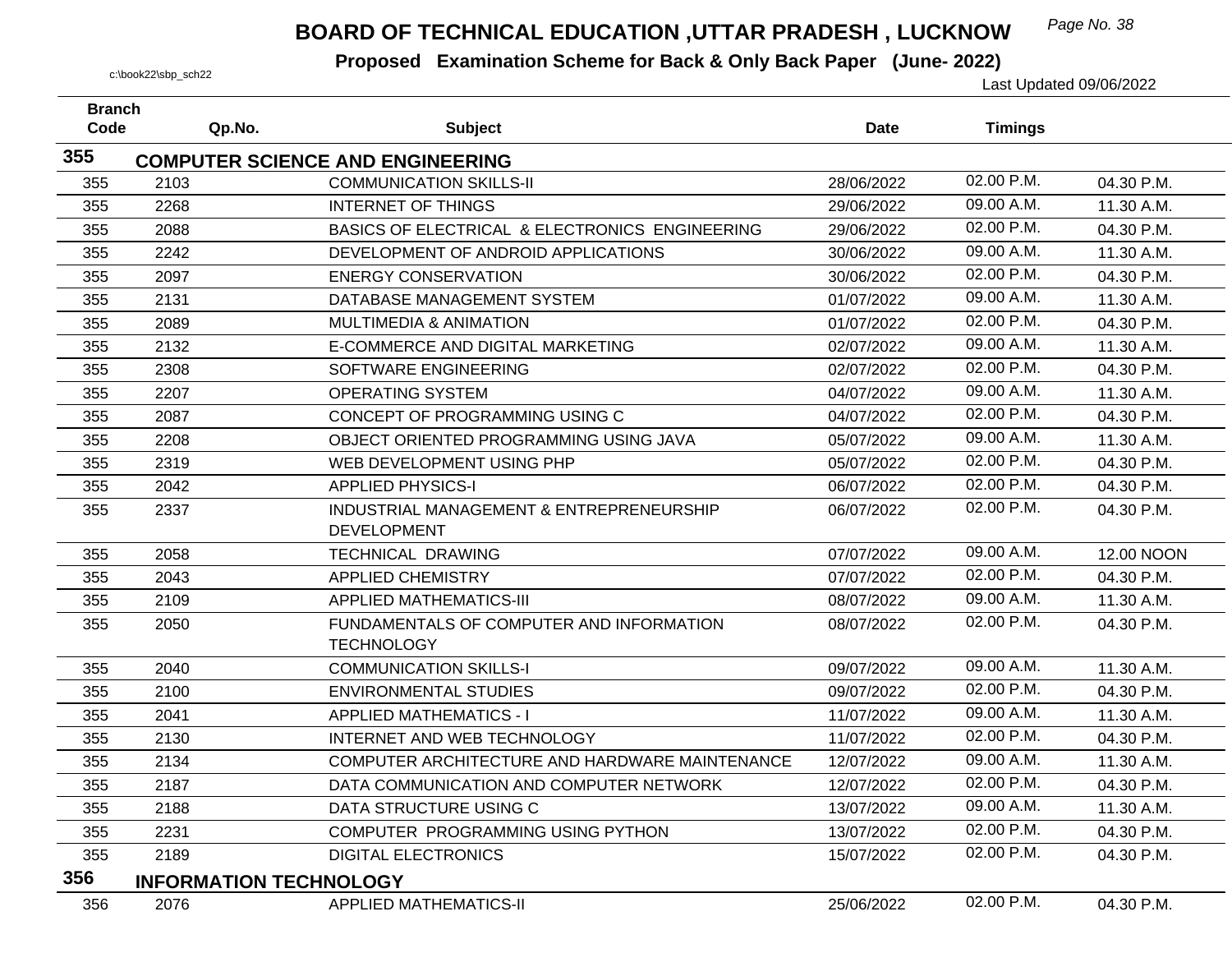## *Page No. 39* **BOARD OF TECHNICAL EDUCATION ,UTTAR PRADESH , LUCKNOW**

| <b>Branch</b><br>Code | Qp.No.                        | <b>Subject</b>                                                 | Date       | <b>Timings</b> |            |
|-----------------------|-------------------------------|----------------------------------------------------------------|------------|----------------|------------|
|                       |                               |                                                                |            |                |            |
| 356                   | <b>INFORMATION TECHNOLOGY</b> |                                                                |            |                |            |
| 356                   | 2214                          | ADVANCED JAVA (ELECTIVE)                                       | 27/06/2022 | 09.00 A.M.     | 11.30 A.M. |
| 356                   | 2226                          | <b>BIG DATA (ELECTIVE)</b>                                     | 27/06/2022 | 09.00 A.M.     | 11.30 A.M. |
| 356                   | 2238                          | DATA SCIENCE AND MACHINE LEARNING (ELECTIVE)                   | 27/06/2022 | 09.00 A.M.     | 11.30 A.M. |
| 356                   | 2243                          | DIGITAL IMAGE PROCESSING (ELECTIVE)                            | 27/06/2022 | 09.00 A.M.     | 11.30 A.M. |
| 356                   | 2079                          | <b>APPLIED PHYSICS-II</b>                                      | 27/06/2022 | 02.00 P.M.     | 04.30 P.M. |
| 356                   | 2228                          | <b>CLOUD COMPUTING</b>                                         | 28/06/2022 | 09.00 A.M.     | 11.30 A.M. |
| 356                   | 2103                          | <b>COMMUNICATION SKILLS-II</b>                                 | 28/06/2022 | 02.00 P.M.     | 04.30 P.M. |
| 356                   | 2268                          | <b>INTERNET OF THINGS</b>                                      | 29/06/2022 | 09.00 A.M.     | 11.30 A.M. |
| 356                   | 2088                          | BASICS OF ELECTRICAL & ELECTRONICS ENGINEERING                 | 29/06/2022 | 02.00 P.M.     | 04.30 P.M. |
| 356                   | 2242                          | DEVELOPMENT OF ANDROID APPLICATIONS                            | 30/06/2022 | 09.00 A.M.     | 11.30 A.M. |
| 356                   | 2097                          | <b>ENERGY CONSERVATION</b>                                     | 30/06/2022 | 02.00 P.M.     | 04.30 P.M. |
| 356                   | 2131                          | DATABASE MANAGEMENT SYSTEM                                     | 01/07/2022 | 09.00 A.M.     | 11.30 A.M. |
| 356                   | 2089                          | <b>MULTIMEDIA &amp; ANIMATION</b>                              | 01/07/2022 | 02.00 P.M.     | 04.30 P.M. |
| 356                   | 2132                          | E-COMMERCE AND DIGITAL MARKETING                               | 02/07/2022 | 09.00 A.M.     | 11.30 A.M. |
| 356                   | 2308                          | SOFTWARE ENGINEERING                                           | 02/07/2022 | 02.00 P.M.     | 04.30 P.M. |
| 356                   | 2207                          | <b>OPERATING SYSTEM</b>                                        | 04/07/2022 | 09.00 A.M.     | 11.30 A.M. |
| 356                   | 2087                          | CONCEPT OF PROGRAMMING USING C                                 | 04/07/2022 | 02.00 P.M.     | 04.30 P.M. |
| 356                   | 2208                          | OBJECT ORIENTED PROGRAMMING USING JAVA                         | 05/07/2022 | 09.00 A.M.     | 11.30 A.M. |
| 356                   | 2319                          | WEB DEVELOPMENT USING PHP                                      | 05/07/2022 | 02.00 P.M.     | 04.30 P.M. |
| 356                   | 2042                          | <b>APPLIED PHYSICS-I</b>                                       | 06/07/2022 | 02.00 P.M.     | 04.30 P.M. |
| 356                   | 2337                          | INDUSTRIAL MANAGEMENT & ENTREPRENEURSHIP<br><b>DEVELOPMENT</b> | 06/07/2022 | 02.00 P.M.     | 04.30 P.M. |
| 356                   | 2058                          | TECHNICAL DRAWING                                              | 07/07/2022 | 09.00 A.M.     | 12.00 NOON |
| 356                   | 2043                          | <b>APPLIED CHEMISTRY</b>                                       | 07/07/2022 | 02.00 P.M.     | 04.30 P.M. |
| 356                   | 2109                          | <b>APPLIED MATHEMATICS-III</b>                                 | 08/07/2022 | 09.00 A.M.     | 11.30 A.M. |
| 356                   | 2050                          | FUNDAMENTALS OF COMPUTER AND INFORMATION<br><b>TECHNOLOGY</b>  | 08/07/2022 | 02.00 P.M.     | 04.30 P.M. |
| 356                   | 2040                          | <b>COMMUNICATION SKILLS-I</b>                                  | 09/07/2022 | 09.00 A.M.     | 11.30 A.M. |
| 356                   | 2100                          | <b>ENVIRONMENTAL STUDIES</b>                                   | 09/07/2022 | 02.00 P.M.     | 04.30 P.M. |
| 356                   | 2041                          | <b>APPLIED MATHEMATICS - I</b>                                 | 11/07/2022 | 09.00 A.M.     | 11.30 A.M. |
| 356                   | 2130                          | INTERNET AND WEB TECHNOLOGY                                    | 11/07/2022 | 02.00 P.M.     | 04.30 P.M. |
| 356                   | 2134                          | COMPUTER ARCHITECTURE AND HARDWARE MAINTENANCE                 | 12/07/2022 | 09.00 A.M.     | 11.30 A.M. |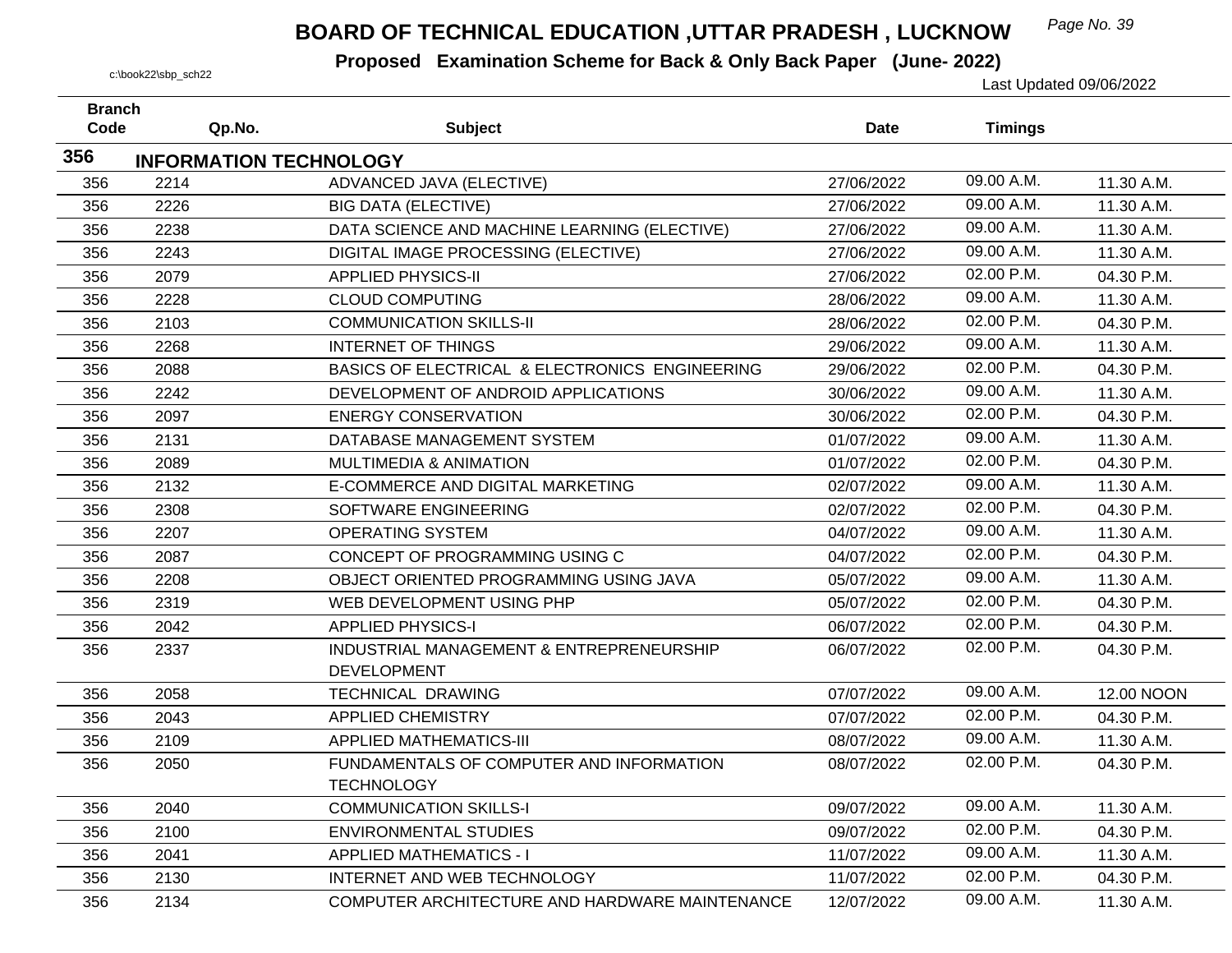## *Page No. 40* **BOARD OF TECHNICAL EDUCATION ,UTTAR PRADESH , LUCKNOW**

| <b>Branch</b> |                               |                                                  |            |                |            |
|---------------|-------------------------------|--------------------------------------------------|------------|----------------|------------|
| Code          | Qp.No.                        | <b>Subject</b>                                   | Date       | <b>Timings</b> |            |
| 356           | <b>INFORMATION TECHNOLOGY</b> |                                                  |            |                |            |
| 356           | 2187                          | DATA COMMUNICATION AND COMPUTER NETWORK          | 12/07/2022 | 02.00 P.M.     | 04.30 P.M. |
| 356           | 2188                          | DATA STRUCTURE USING C                           | 13/07/2022 | 09.00 A.M.     | 11.30 A.M. |
| 356           | 2231                          | COMPUTER PROGRAMMING USING PYTHON                | 13/07/2022 | 02.00 P.M.     | 04.30 P.M. |
| 356           | 2336                          | <b>INFORMATION SECURITY AND IT LAWS</b>          | 15/07/2022 | 09.00 A.M.     | 11.30 A.M. |
| 357           | DIPLOMA IN PAINT TECHNOLOGY   |                                                  |            |                |            |
| 357           | 0223                          | CHEMICAL REACTION ENGINEERING                    | 25/06/2022 | 09.00 A.M.     | 11.30 A.M. |
| 357           | 2076                          | <b>APPLIED MATHEMATICS-II</b>                    | 25/06/2022 | 02.00 P.M.     | 04.30 P.M. |
| 357           | 0224                          | AUTOMATIC PROCESS CONTROL                        | 27/06/2022 | 09.00 A.M.     | 11.30 A.M. |
| 357           | 2079                          | <b>APPLIED PHYSICS-II</b>                        | 27/06/2022 | 02.00 P.M.     | 04.30 P.M. |
| 357           | 1081                          | PROCESS PLANT UTILITIES                          | 28/06/2022 | 09.00 A.M.     | 11.30 A.M. |
| 357           | 0219                          | PRINTING & PACKAGING TECHNOLOGY                  | 29/06/2022 | 09.00 A.M.     | 11.30 A.M. |
| 357           | 1906                          | FUNCTIONAL COMMUNICATION                         | 29/06/2022 | 02.00 P.M.     | 04.30 P.M. |
| 357           | 2245                          | DRYING OIL, DRIERS, SOLVENT & ADDITIVES          | 30/06/2022 | 09.00 A.M.     | 11.30 A.M. |
| 357           | 2097                          | <b>ENERGY CONSERVATION</b>                       | 30/06/2022 | 02.00 P.M.     | 04.30 P.M. |
| 357           | 1095                          | FLUID MECHANICS & SOLID HANDLING                 | 01/07/2022 | 09.00 A.M.     | 11.30 A.M. |
| 357           | 0228                          | POLLUTION CONTROL & INDUSTRIAL SAFETY            | 01/07/2022 | 02.00 P.M.     | 04.30 P.M. |
| 357           | 1954                          | SURFACE PREPARATION & PAINT APPLICATION          | 02/07/2022 | 09.00 A.M.     | 11.30 A.M. |
| 357           | 1082                          | CONVENTIONAL & NON-CONVENTIONAL SOURCE OF ENERGY | 04/07/2022 | 09.00 A.M.     | 11.30 A.M. |
| 357           | 2077                          | <b>APPLIED MECHANICS</b>                         | 04/07/2022 | 02.00 P.M.     | 04.30 P.M. |
| 357           | 2269                          | INTRODUCTION TO PAINT AND POLYMER TECHNOLOGY     | 05/07/2022 | 09.00 A.M.     | 11.30 A.M. |
| 357           | 2421                          | <b>PIGMENTS &amp; EXTENDERS</b>                  | 06/07/2022 | 09.00 A.M.     | 11.30 A.M. |
| 357           | 2042                          | <b>APPLIED PHYSICS-I</b>                         | 06/07/2022 | 02.00 P.M.     | 04.30 P.M. |
| 357           | 2044                          | <b>ENGINEERING DRAWING-I</b>                     | 07/07/2022 | 09.00 A.M.     | 12.00 NOON |
| 357           | 2043                          | <b>APPLIED CHEMISTRY</b>                         | 07/07/2022 | 02.00 P.M.     | 04.30 P.M. |
| 357           | 2109                          | <b>APPLIED MATHEMATICS-III</b>                   | 08/07/2022 | 09.00 A.M.     | 11.30 A.M. |
| 357           | 0233                          | <b>HEAT &amp; MASS TRANSFER</b>                  | 08/07/2022 | 02.00 P.M.     | 04.30 P.M. |
| 357           | 2040                          | <b>COMMUNICATION SKILLS-I</b>                    | 09/07/2022 | 09.00 A.M.     | 11.30 A.M. |
| 357           | 2100                          | <b>ENVIRONMENTAL STUDIES</b>                     | 09/07/2022 | 02.00 P.M.     | 04.30 P.M. |
| 357           | 2041                          | <b>APPLIED MATHEMATICS - I</b>                   | 11/07/2022 | 09.00 A.M.     | 11.30 A.M. |
| 357           | 2434                          | <b>RESINS &amp; PAINT MEDIA</b>                  | 11/07/2022 | 02.00 P.M.     | 04.30 P.M. |
| 357           | 0217                          | COATING PROPERTIES, EVALUATION & QUALITY CONTROL | 12/07/2022 | 09.00 A.M.     | 11.30 A.M. |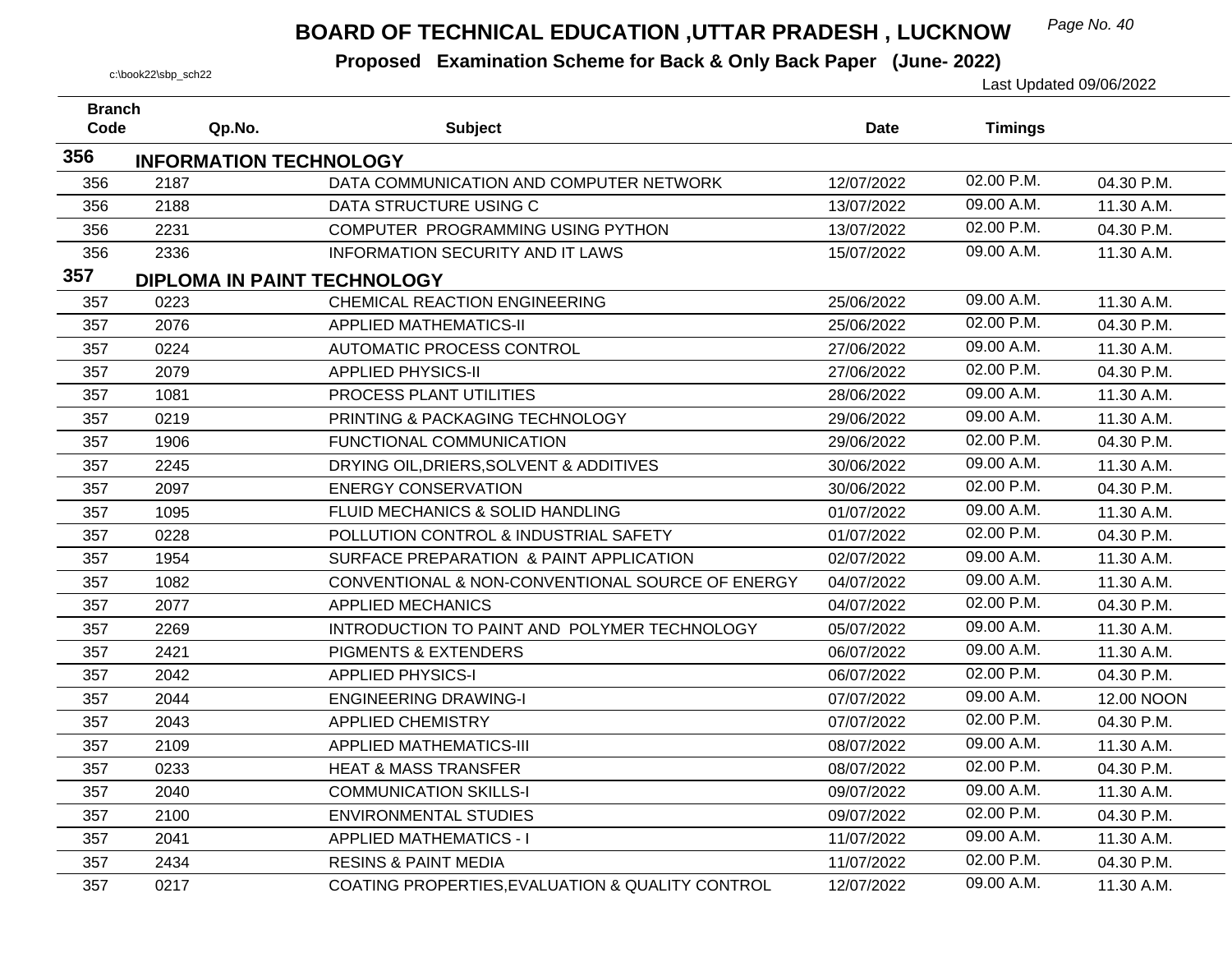## *Page No. 41* **BOARD OF TECHNICAL EDUCATION ,UTTAR PRADESH , LUCKNOW**

| <b>Branch</b><br>Code | Qp.No.                      | <b>Subject</b>                                                 | <b>Date</b> | <b>Timings</b> |            |
|-----------------------|-----------------------------|----------------------------------------------------------------|-------------|----------------|------------|
|                       |                             |                                                                |             |                |            |
| 357                   | DIPLOMA IN PAINT TECHNOLOGY |                                                                |             |                |            |
| 357                   | 2049                        | <b>MEASURING INSTRUMENTS &amp; MEASUREMENTS</b>                | 12/07/2022  | 09.00 A.M.     | 11.30 A.M. |
| 357                   | 0218                        | FORMULATION & MANUFACTURING OF PAINT                           | 12/07/2022  | 02.00 P.M.     | 04.30 P.M. |
| 357                   | 2397                        | FLUID MECHANICS & SOLID HANDLING                               | 12/07/2022  | 02.00 P.M.     | 04.30 P.M. |
| 357                   | 1964                        | INDUSTRIAL MANAGEMENT & ENTREPRENEURSHIP                       | 13/07/2022  | 09.00 A.M.     | 11.30 A.M. |
|                       |                             | <b>DEVELOPMENT</b>                                             |             |                |            |
| 357                   | 2124                        | MATERIAL AND ENERGY BALANCE                                    | 13/07/2022  | 09.00 A.M.     | 11.30 A.M. |
| 357                   | 1097                        | NATURAL & SYNTHETIC RESINS                                     | 13/07/2022  | 02.00 P.M.     | 04.30 P.M. |
| 358                   |                             | DIPLOMA IN PLASTIC MOULD TECHNOLOGY                            |             |                |            |
| 358                   | 0071                        | ENVIRONMENTAL POLLUTION IN PLASTIC INDUSTRIES                  | 25/06/2022  | 09.00 A.M.     | 11.30 A.M. |
| 358                   | 2076                        | <b>APPLIED MATHEMATICS-II</b>                                  | 25/06/2022  | 02.00 P.M.     | 04.30 P.M. |
| 358                   | 0074                        | PLASTIC TESTING & QUALITY CONTROL                              | 27/06/2022  | 09.00 A.M.     | 11.30 A.M. |
| 358                   | 2079                        | <b>APPLIED PHYSICS-II</b>                                      | 27/06/2022  | 02.00 P.M.     | 04.30 P.M. |
| 358                   | 2257                        | FUNDAMENTALS OF POLYMERS                                       | 28/06/2022  | 09.00 A.M.     | 11.30 A.M. |
| 358                   | 1906                        | FUNCTIONAL COMMUNICATION                                       | 29/06/2022  | 02.00 P.M.     | 04.30 P.M. |
| 358                   | 2097                        | <b>ENERGY CONSERVATION</b>                                     | 30/06/2022  | 02.00 P.M.     | 04.30 P.M. |
| 358                   | 1521                        | ELEMENTARY WORKSHOP TECHNOLOGY                                 | 01/07/2022  | 09.00 A.M.     | 11.30 A.M. |
| 358                   | 0863                        | <b>DESIGN OF DIES &amp; MOULDS-I</b>                           | 04/07/2022  | 09.00 A.M.     | 11.30 A.M. |
| 358                   | 2077                        | <b>APPLIED MECHANICS</b>                                       | 04/07/2022  | 02.00 P.M.     | 04.30 P.M. |
| 358                   | 0845                        | ELECTRICAL TECHNOLOGY & ELECTRONICS                            | 06/07/2022  | 09.00 A.M.     | 11.30 A.M. |
| 358                   | 2042                        | <b>APPLIED PHYSICS-I</b>                                       | 06/07/2022  | 02.00 P.M.     | 04.30 P.M. |
| 358                   | 2044                        | <b>ENGINEERING DRAWING-I</b>                                   | 07/07/2022  | 09.00 A.M.     | 12.00 NOON |
| 358                   | 2043                        | <b>APPLIED CHEMISTRY</b>                                       | 07/07/2022  | 02.00 P.M.     | 04.30 P.M. |
| 358                   | 2109                        | <b>APPLIED MATHEMATICS-III</b>                                 | 08/07/2022  | 09.00 A.M.     | 11.30 A.M. |
| 358                   | 1968                        | <b>BASICS OF INFORMATION TECHNOLOGY</b>                        | 08/07/2022  | 02.00 P.M.     | 04.30 P.M. |
| 358                   | 2040                        | <b>COMMUNICATION SKILLS-I</b>                                  | 09/07/2022  | 09.00 A.M.     | 11.30 A.M. |
| 358                   | 2417                        | <b>MATERIALS &amp; METALLURGY</b>                              | 09/07/2022  | 02.00 P.M.     | 04.30 P.M. |
| 358                   | 2041                        | <b>APPLIED MATHEMATICS - I</b>                                 | 11/07/2022  | 09.00 A.M.     | 11.30 A.M. |
| 358                   | 2418                        | MOULD MANUFACTURING                                            | 11/07/2022  | 02.00 P.M.     | 04.30 P.M. |
| 358                   | 2424                        | <b>PLASTIC MATERIALS -I</b>                                    | 12/07/2022  | 09.00 A.M.     | 11.30 A.M. |
| 358                   | 2426                        | PLASTIC PROCESSING TECHNIQUES-I                                | 12/07/2022  | 02.00 P.M.     | 04.30 P.M. |
| 358                   | 1964                        | INDUSTRIAL MANAGEMENT & ENTREPRENEURSHIP<br><b>DEVELOPMENT</b> | 13/07/2022  | 09.00 A.M.     | 11.30 A.M. |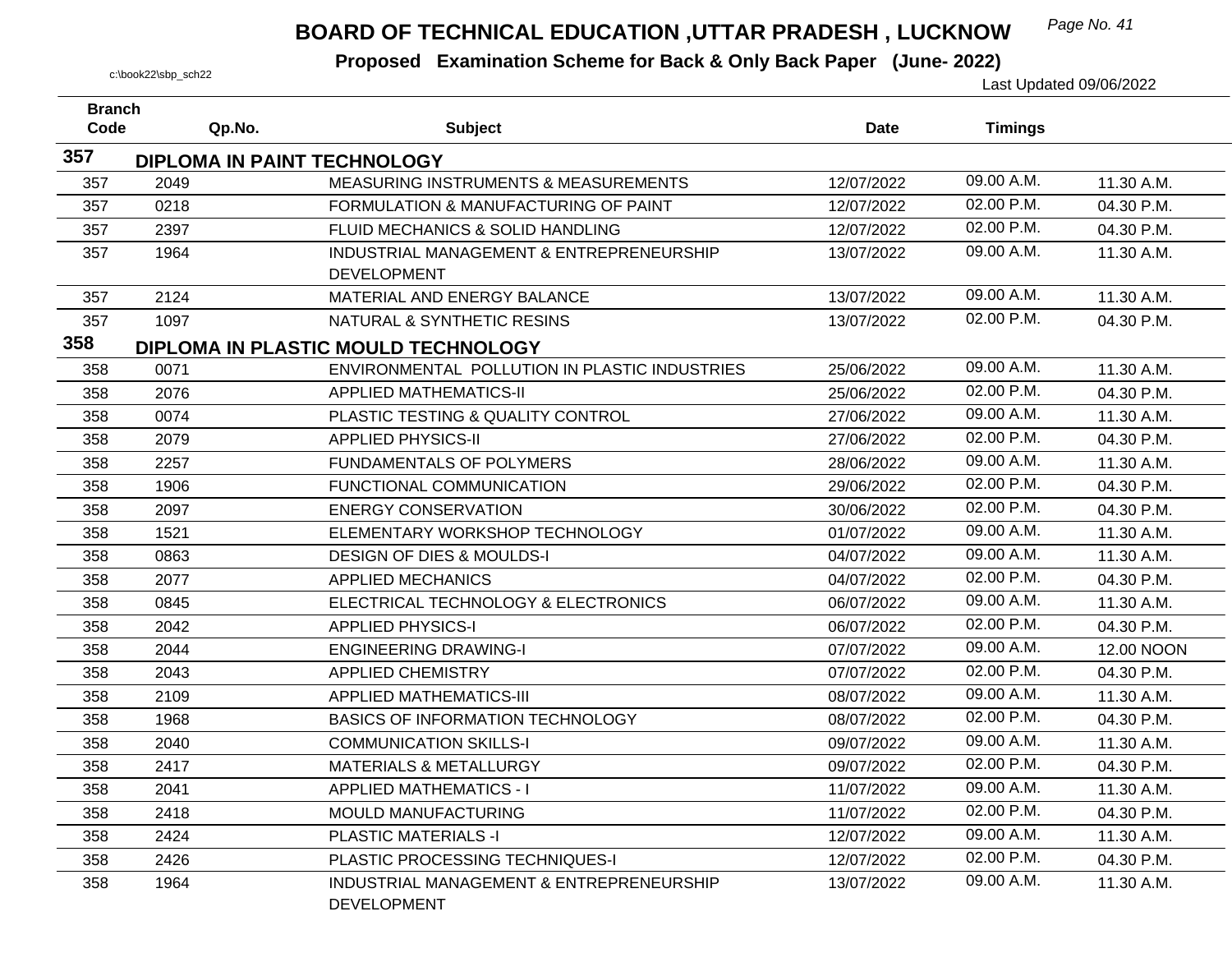## *Page No. 42* **BOARD OF TECHNICAL EDUCATION ,UTTAR PRADESH , LUCKNOW**

 **Proposed Examination Scheme for Back & Only Back Paper (June- 2022)** c:\book22\sbp\_sch22 Last Updated 09/06/2022

| <b>Branch</b> |        |                                                             |            |                |            |
|---------------|--------|-------------------------------------------------------------|------------|----------------|------------|
| Code          | Qp.No. | <b>Subject</b>                                              | Date       | <b>Timings</b> |            |
| 358           |        | DIPLOMA IN PLASTIC MOULD TECHNOLOGY                         |            |                |            |
| 358           | 2427   | <b>PLASTIC TESTING -I</b>                                   | 13/07/2022 | 02.00 P.M.     | 04.30 P.M. |
| 358           | 0862   | PLASTIC PROCESS TECHNIQUES-I                                | 14/07/2022 | 09.00 A.M.     | 11.30 A.M. |
| 358           | 0865   | <b>PLASTIC MATERIALS</b>                                    | 14/07/2022 | 02.00 P.M.     | 04.30 P.M. |
| 358           | 0072   | PLASTIC PROCESS TECHNIQUES-II                               | 15/07/2022 | 09.00 A.M.     | 11.30 A.M. |
| 358           | 0073   | <b>DESIGN OF DIES &amp; MOULDS - II</b>                     | 15/07/2022 | 02.00 P.M.     | 04.30 P.M. |
| 359           |        | DIPLOMA IN AIRCRAFT MAINTENANCE ENGINEERING (AVIONICS)      |            |                |            |
| 359           | 0020   | ENVIRONMENTAL EDUCATION & DISASTER MANAGEMENT               | 25/06/2022 | 09.00 A.M.     | 11.30 A.M. |
| 359           | 1618   | <b>BASIC ELECTRICITY &amp; ELECTRONICS ENGINEERING</b>      | 25/06/2022 | 02.00 P.M.     | 04.30 P.M. |
| 359           | 1621   | AIR CRAFT MATERIALS & MATERIAL SCIENCE                      | 28/06/2022 | 02.00 P.M.     | 04.30 P.M. |
| 359           | 2097   | <b>ENERGY CONSERVATION</b>                                  | 30/06/2022 | 02.00 P.M.     | 04.30 P.M. |
| 359           | 1619   | GENERAL ENGINEERING & GROUND SUPPORTS                       | 05/07/2022 | 09.00 A.M.     | 11.30 A.M. |
| 359           | 1620   | <b>ENGINEERING DRAWING</b>                                  | 05/07/2022 | 02.00 P.M.     | 06.00 P.M. |
| 359           | 1622   | AIR LAW C.A.R. & HUMAN FACTORS & LIMITATION-I               | 06/07/2022 | 09.00 A.M.     | 11.30 A.M. |
| 359           | 1623   | <b>WORKSHOP PRACTICE</b>                                    | 06/07/2022 | 02.00 P.M.     | 04.30 P.M. |
| 359           | 1940   | <b>MATHEMATICS-I</b>                                        | 07/07/2022 | 09.00 A.M.     | 11.30 A.M. |
| 359           | 1949   | PHYSICS-I                                                   | 07/07/2022 | 02.00 P.M.     | 04.30 P.M. |
| 359           | 0273   | AIRCRAFT INSTRUMENTATION-II                                 | 08/07/2022 | 09.00 A.M.     | 11.30 A.M. |
| 360           |        | AIRCRAFT MAINTENANCE ENGINEERING (HELICOPTER & POWER PLANT) |            |                |            |
| 360           | 0020   | ENVIRONMENTAL EDUCATION & DISASTER MANAGEMENT               | 25/06/2022 | 09.00 A.M.     | 11.30 A.M. |
| 360           | 1618   | <b>BASIC ELECTRICITY &amp; ELECTRONICS ENGINEERING</b>      | 25/06/2022 | 02.00 P.M.     | 04.30 P.M. |
| 360           | 1621   | AIR CRAFT MATERIALS & MATERIAL SCIENCE                      | 28/06/2022 | 02.00 P.M.     | 04.30 P.M. |
| 360           | 2097   | <b>ENERGY CONSERVATION</b>                                  | 30/06/2022 | 02.00 P.M.     | 04.30 P.M. |
| 360           | 1066   | AIR CRAFT COMPASS                                           | 02/07/2022 | 02.00 P.M.     | 04.30 P.M. |
| 360           | 1619   | <b>GENERAL ENGINEERING &amp; GROUND SUPPORTS</b>            | 05/07/2022 | 09.00 A.M.     | 11.30 A.M. |
| 360           | 1620   | <b>ENGINEERING DRAWING</b>                                  | 05/07/2022 | 02.00 P.M.     | 06.00 P.M. |
| 360           | 1622   | AIR LAW C.A.R. & HUMAN FACTORS & LIMITATION-I               | 06/07/2022 | 09.00 A.M.     | 11.30 A.M. |
| 360           | 1623   | <b>WORKSHOP PRACTICE</b>                                    | 06/07/2022 | 02.00 P.M.     | 04.30 P.M. |
| 360           | 1940   | <b>MATHEMATICS-I</b>                                        | 07/07/2022 | 09.00 A.M.     | 11.30 A.M. |
| 360           | 1949   | PHYSICS-I                                                   | 07/07/2022 | 02.00 P.M.     | 04.30 P.M. |
| 360           | 2062   | GENERAL HELICOPTER AIRFRAME                                 | 08/07/2022 | 09.00 A.M.     | 11.30 A.M. |
| 0.01          |        |                                                             |            |                |            |

**361ELECTRONICS AND COMMUNICATION ENGINEERING**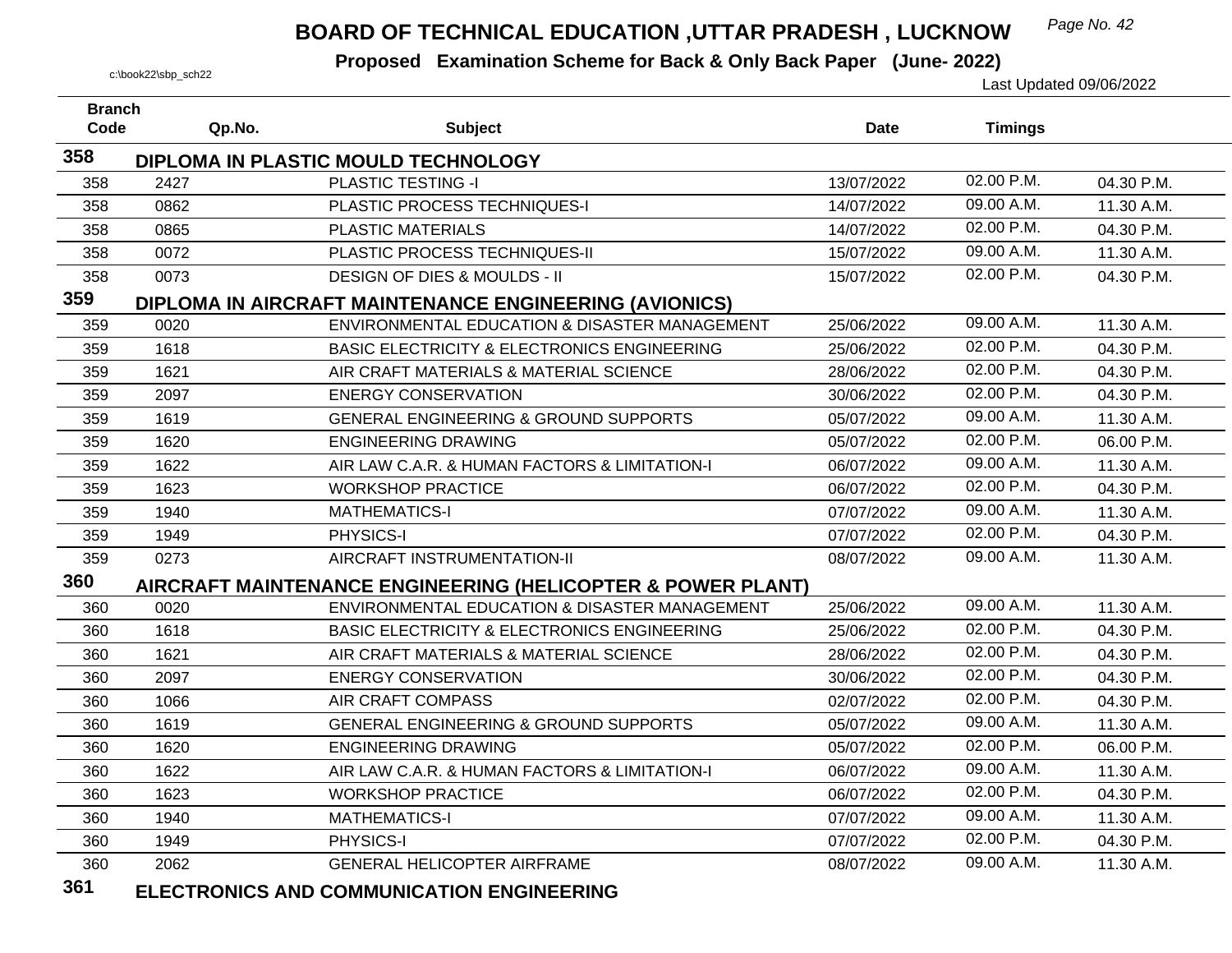## *Page No. 43* **BOARD OF TECHNICAL EDUCATION ,UTTAR PRADESH , LUCKNOW**

| <b>Branch</b><br>Code | Qp.No.                   | <b>Subject</b>                                                                                    | <b>Date</b> | <b>Timings</b> |            |
|-----------------------|--------------------------|---------------------------------------------------------------------------------------------------|-------------|----------------|------------|
| 361                   |                          |                                                                                                   |             |                |            |
| 361                   | 0020                     | <b>ELECTRONICS AND COMMUNICATION ENGINEERING</b><br>ENVIRONMENTAL EDUCATION & DISASTER MANAGEMENT | 25/06/2022  | 09.00 A.M.     | 11.30 A.M. |
| 361                   | 2076                     | <b>APPLIED MATHEMATICS-II</b>                                                                     | 25/06/2022  | $02.00$ P.M.   | 04.30 P.M. |
| 361                   | 0877                     | MICROPROCESSOR AND APPLICATION                                                                    | 27/06/2022  | 09.00 A.M.     | 11.30 A.M. |
| 361                   | 2079                     | <b>APPLIED PHYSICS-II</b>                                                                         | 27/06/2022  | 02.00 P.M.     | 04.30 P.M. |
| 361                   | 2156                     | <b>WIRELESS &amp; MOBILE COMMUNICATION</b>                                                        | 28/06/2022  | 09.00 A.M.     | 11.30 A.M. |
| 361                   | 1906                     | <b>FUNCTIONAL COMMUNICATION</b>                                                                   | 29/06/2022  | 02.00 P.M.     | 04.30 P.M. |
| 361                   | 0101                     | MODERN COMMUNICATION SYSTEM                                                                       | 30/06/2022  | 09.00 A.M.     | 11.30 A.M. |
| 361                   | 2097                     | <b>ENERGY CONSERVATION</b>                                                                        | 30/06/2022  | 02.00 P.M.     | 04.30 P.M. |
| 361                   | 2082                     | <b>ELECTRICAL ENGINEERING-I</b>                                                                   | 04/07/2022  | 02.00 P.M.     | 04.30 P.M. |
| 361                   | 2083                     | ELECTRONIC COMPONENTS AND DEVICES                                                                 | 05/07/2022  | 02.00 P.M.     | 04.30 P.M. |
| 361                   | 2042                     | <b>APPLIED PHYSICS-I</b>                                                                          | 06/07/2022  | 02.00 P.M.     | 04.30 P.M. |
| 361                   | 2044                     | <b>ENGINEERING DRAWING-I</b>                                                                      | 07/07/2022  | 09.00 A.M.     | 12.00 NOON |
| 361                   | 2043                     | <b>APPLIED CHEMISTRY</b>                                                                          | 07/07/2022  | 02.00 P.M.     | 04.30 P.M. |
| 361                   | 2109                     | <b>APPLIED MATHEMATICS-III</b>                                                                    | 08/07/2022  | 09.00 A.M.     | 11.30 A.M. |
| 361                   | 0896                     | PRINCIPLES OF DIGITAL ELECTRONICS                                                                 | 08/07/2022  | 02.00 P.M.     | 04.30 P.M. |
| 361                   | 2040                     | <b>COMMUNICATION SKILLS-I</b>                                                                     | 09/07/2022  | 09.00 A.M.     | 11.30 A.M. |
| 361                   | 2100                     | <b>ENVIRONMENTAL STUDIES</b>                                                                      | 09/07/2022  | 02.00 P.M.     | 04.30 P.M. |
| 361                   | 2041                     | <b>APPLIED MATHEMATICS - I</b>                                                                    | 11/07/2022  | 09.00 A.M.     | 11.30 A.M. |
| 361                   | 2183                     | <b>ELECTRICAL ENGINEERING-II</b>                                                                  | 11/07/2022  | 02.00 P.M.     | 04.30 P.M. |
| 361                   | 0103                     | OPTICAL FIBRE ENGINEERING                                                                         | 12/07/2022  | 09.00 A.M.     | 11.30 A.M. |
| 361                   | 2182                     | ELECTRONICS DEVICES AND CIRCUITS                                                                  | 12/07/2022  | 02.00 P.M.     | 04.30 P.M. |
| 361                   | 1964                     | INDUSTRIAL MANAGEMENT & ENTREPRENEURSHIP                                                          | 13/07/2022  | 09.00 A.M.     | 11.30 A.M. |
|                       |                          | <b>DEVELOPMENT</b>                                                                                |             |                |            |
| 361                   | 0876                     | ELECTRONIC INSTRUMENTS & MEASUREMENT                                                              | 13/07/2022  | 02.00 P.M.     | 04.30 P.M. |
| 361                   | 1545                     | <b>ENGINNEERING MECHANICS AND MATERIALS</b>                                                       | 13/07/2022  | 02.00 P.M.     | 04.30 P.M. |
| 361                   | 0873                     | NETWORK, FILTERS & TRANSMISSION LINES                                                             | 14/07/2022  | 09.00 A.M.     | 11.30 A.M. |
| 361                   | 0875                     | PRINCIPLES OF COMMUNICATION ENGINEERING                                                           | 14/07/2022  | 02.00 P.M.     | 04.30 P.M. |
| 361                   | 0102                     | <b>AUDIO &amp; VIDEO ENGINEERING</b>                                                              | 15/07/2022  | 09.00 A.M.     | 11.30 A.M. |
| 361                   | 2189                     | <b>DIGITAL ELECTRONICS</b>                                                                        | 15/07/2022  | 02.00 P.M.     | 04.30 P.M. |
| 362                   | <b>CARPET TECHNOLOGY</b> |                                                                                                   |             |                |            |
| 362                   | 0020                     | ENVIRONMENTAL EDUCATION & DISASTER MANAGEMENT                                                     | 25/06/2022  | 09.00 A.M.     | 11.30 A.M. |
| 362                   | 1902                     | <b>APPLIED MATHEMATICS-I(B)</b>                                                                   | 25/06/2022  | 02.00 P.M.     | 04.30 P.M. |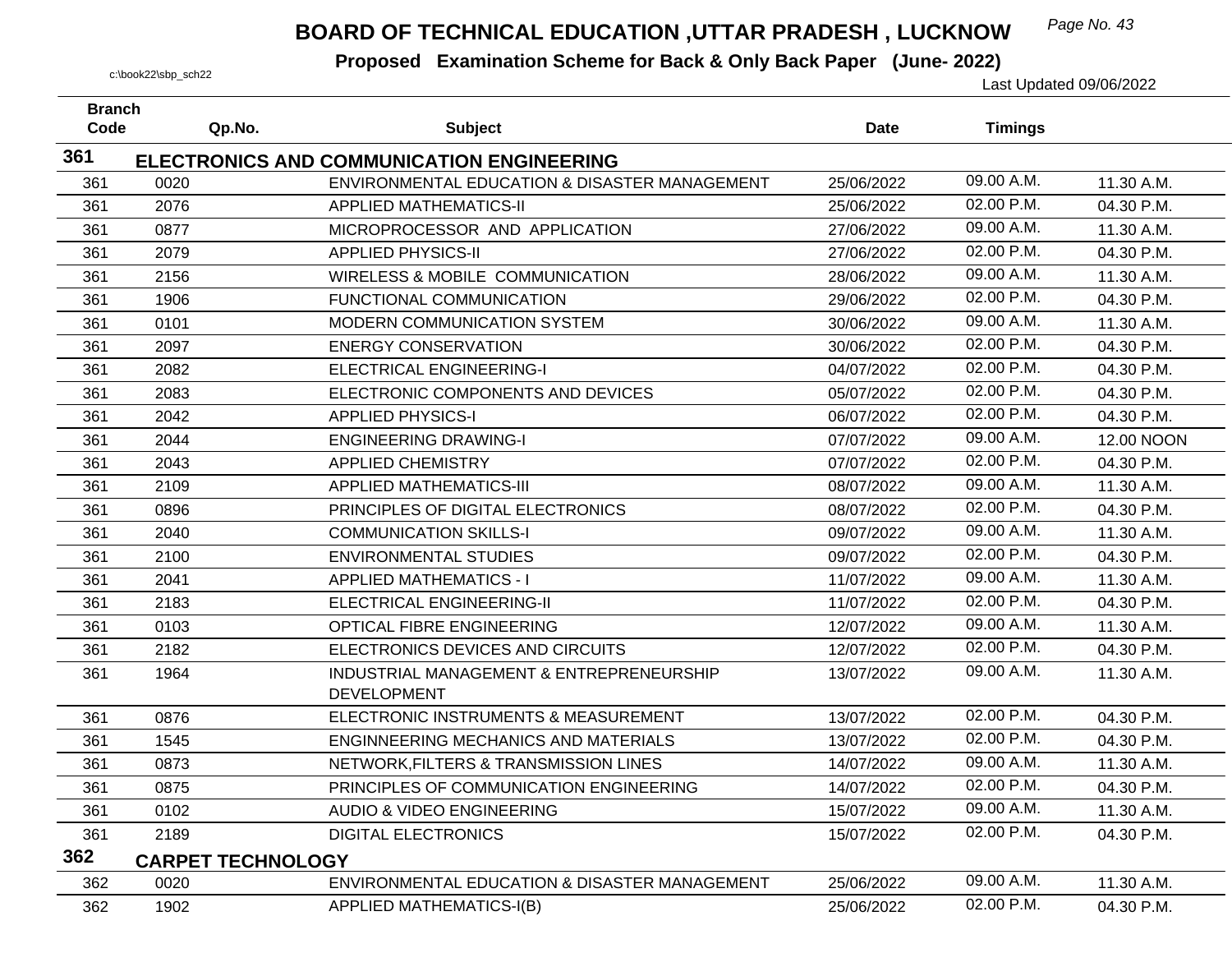## *Page No. 44* **BOARD OF TECHNICAL EDUCATION ,UTTAR PRADESH , LUCKNOW**

| <b>Branch</b> |                          |                                                                |             |                |            |
|---------------|--------------------------|----------------------------------------------------------------|-------------|----------------|------------|
| Code          | Qp.No.                   | <b>Subject</b>                                                 | <b>Date</b> | <b>Timings</b> |            |
| 362           | <b>CARPET TECHNOLOGY</b> |                                                                |             |                |            |
| 362           | 2160                     | <b>CARPET TESTING</b>                                          | 27/06/2022  | 09.00 A.M.     | 11.30 A.M. |
| 362           | 1904                     | <b>APPLIED PHYSICS-II</b>                                      | 27/06/2022  | 02.00 P.M.     | 04.30 P.M. |
| 362           | 2161                     | MODERN CARPET TECHNOLOGY                                       | 28/06/2022  | 09.00 A.M.     | 11.30 A.M. |
| 362           | 1504                     | <b>APPLIED CHEMISTRY</b>                                       | 28/06/2022  | 02.00 P.M.     | 04.30 P.M. |
| 362           | 2162                     | <b>NON WOVEN</b>                                               | 29/06/2022  | 09.00 A.M.     | 11.30 A.M. |
| 362           | 1906                     | FUNCTIONAL COMMUNICATION                                       | 29/06/2022  | 02.00 P.M.     | 04.30 P.M. |
| 362           | 2022                     | <b>INTRODUCTION TO CARPET</b>                                  | 30/06/2022  | 09.00 A.M.     | 11.30 A.M. |
| 362           | 2097                     | <b>ENERGY CONSERVATION</b>                                     | 30/06/2022  | 02.00 P.M.     | 04.30 P.M. |
| 362           | 1113                     | <b>TEXTILE TESTING</b>                                         | 01/07/2022  | 09.00 A.M.     | 11.30 A.M. |
| 362           | 2065                     | CARPET YARN MANUFACTURING                                      | 01/07/2022  | 02.00 P.M.     | 04.30 P.M. |
| 362           | 1506                     | <b>ENGINEERING DRAWING</b>                                     | 02/07/2022  | 09.00 A.M.     | 12.00 NOON |
| 362           | 2066                     | <b>CARPET DESIGN - I</b>                                       | 02/07/2022  | 02.00 P.M.     | 04.30 P.M. |
| 362           | 2067                     | <b>FABRIC MANUFACTURING SYSTEM</b>                             | 04/07/2022  | 09.00 A.M.     | 11.30 A.M. |
| 362           | 1646                     | <b>TEXTILE FIBRES</b>                                          | 04/07/2022  | 02.00 P.M.     | 04.30 P.M. |
| 362           | 1111                     | <b>INDUSTRIAL SAFETY</b>                                       | 05/07/2022  | 09.00 A.M.     | 11.30 A.M. |
| 362           | 2068                     | <b>CARPET MANUFACTURING</b>                                    | 05/07/2022  | 02.00 P.M.     | 04.30 P.M. |
| 362           | 0845                     | ELECTRICAL TECHNOLOGY & ELECTRONICS                            | 06/07/2022  | 09.00 A.M.     | 11.30 A.M. |
| 362           | 2157                     | <b>CARPET CHEMICAL PRACESSING</b>                              | 06/07/2022  | 02.00 P.M.     | 04.30 P.M. |
| 362           | 1633                     | YARN MANUFACTURING PROCESS                                     | 07/07/2022  | 09.00 A.M.     | 11.30 A.M. |
| 362           | 2158                     | <b>CARPET DESIGN-II</b>                                        | 07/07/2022  | 02.00 P.M.     | 04.30 P.M. |
| 362           | 1648                     | <b>GENERAL MECHANICAL ENGG.</b>                                | 11/07/2022  | 02.00 P.M.     | 04.30 P.M. |
| 362           | 1901                     | <b>APPLIED MATHEMATICS-I(A)</b>                                | 12/07/2022  | 09.00 A.M.     | 11.30 A.M. |
| 362           | 1903                     | <b>APPLIED PHYSICS-I</b>                                       | 12/07/2022  | 02.00 P.M.     | 04.30 P.M. |
| 362           | 1964                     | INDUSTRIAL MANAGEMENT & ENTREPRENEURSHIP<br><b>DEVELOPMENT</b> | 13/07/2022  | 09.00 A.M.     | 11.30 A.M. |
| 362           | 1905                     | FOUNDATIONAL COMMUNICATION                                     | 15/07/2022  | 09.00 A.M.     | 11.30 A.M. |
| 363           | <b>FOOD TECHNOLOGY</b>   |                                                                |             |                |            |
| 363           | 1902                     | <b>APPLIED MATHEMATICS-I(B)</b>                                | 25/06/2022  | 02.00 P.M.     | 04.30 P.M. |
| 363           | 2165                     | <b>FOOD PACKAGING</b>                                          | 27/06/2022  | 09.00 A.M.     | 11.30 A.M. |
| 363           | 1904                     | <b>APPLIED PHYSICS-II</b>                                      | 27/06/2022  | 02.00 P.M.     | 04.30 P.M. |
| 363           | 1504                     | <b>APPLIED CHEMISTRY</b>                                       | 28/06/2022  | 02.00 P.M.     | 04.30 P.M. |
| 363           | 2167                     | FOOD QUALITY & FOOD LAWS                                       | 29/06/2022  | 09.00 A.M.     | 11.30 A.M. |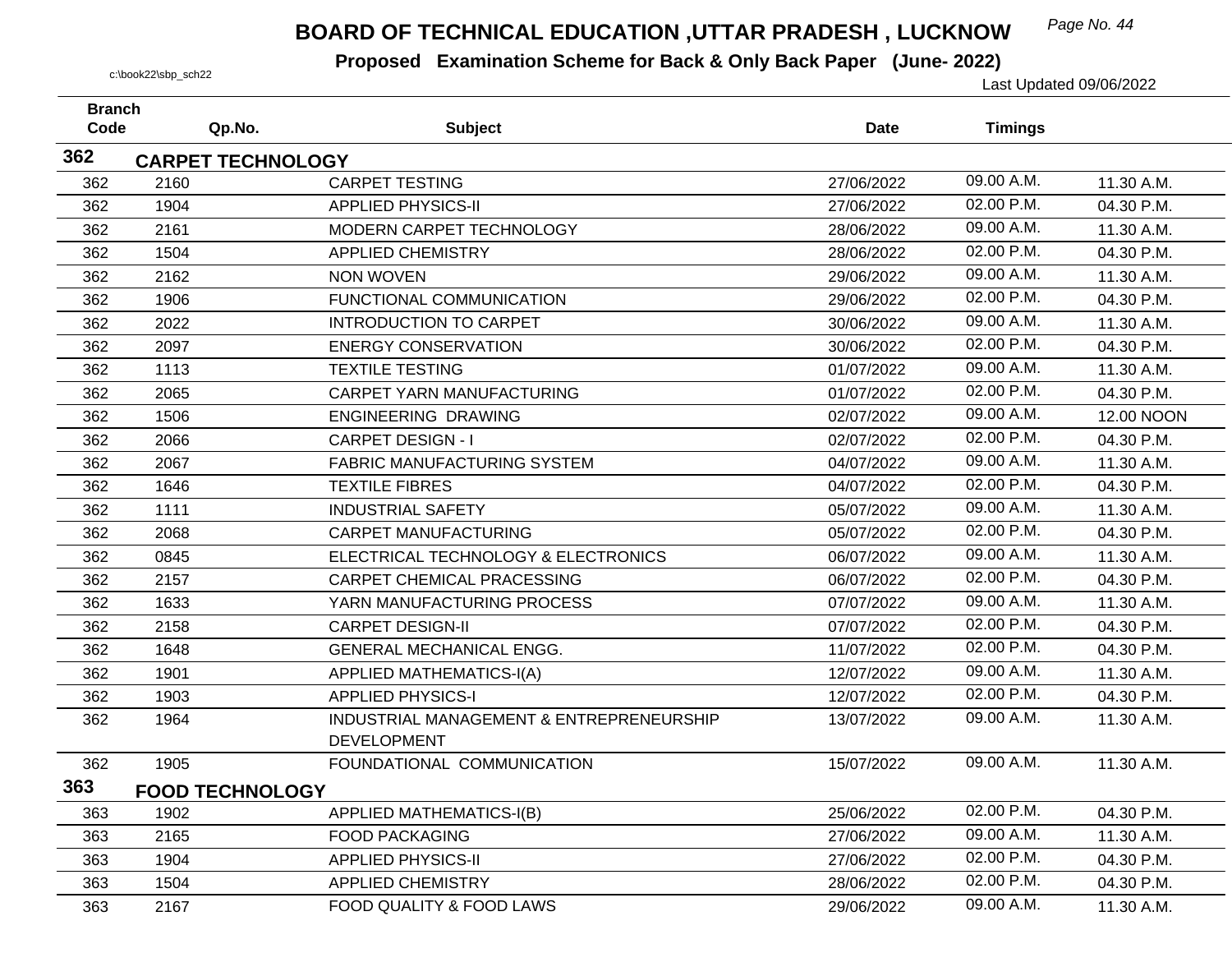## *Page No. 45* **BOARD OF TECHNICAL EDUCATION ,UTTAR PRADESH , LUCKNOW**

| <b>Branch</b><br>Code |      | Qp.No.                    | <b>Subject</b>                                   | <b>Date</b> | <b>Timings</b> |            |
|-----------------------|------|---------------------------|--------------------------------------------------|-------------|----------------|------------|
|                       |      |                           |                                                  |             |                |            |
| 363                   |      | <b>FOOD TECHNOLOGY</b>    |                                                  |             | 02.00 P.M.     |            |
| 363                   | 1906 |                           | FUNCTIONAL COMMUNICATION                         | 29/06/2022  |                | 04.30 P.M. |
| 363                   | 2097 |                           | <b>ENERGY CONSERVATION</b>                       | 30/06/2022  | 02.00 P.M.     | 04.30 P.M. |
| 363                   | 2070 |                           | <b>FOOD CHEMISTRY</b>                            | 01/07/2022  | 09.00 A.M.     | 11.30 A.M. |
| 363                   | 0228 |                           | POLLUTION CONTROL & INDUSTRIAL SAFETY            | 01/07/2022  | 02.00 P.M.     | 04.30 P.M. |
| 363                   | 1506 |                           | <b>ENGINEERING DRAWING</b>                       | 02/07/2022  | 09.00 A.M.     | 12.00 NOON |
| 363                   | 1082 |                           | CONVENTIONAL & NON-CONVENTIONAL SOURCE OF ENERGY | 04/07/2022  | 09.00 A.M.     | 11.30 A.M. |
| 363                   | 2071 |                           | <b>FOOD MICROBIOLOGY</b>                         | 05/07/2022  | 09.00 A.M.     | 11.30 A.M. |
| 363                   | 1502 |                           | <b>APPLIED MECHANICS</b>                         | 05/07/2022  | 02.00 P.M.     | 04.30 P.M. |
| 363                   | 0845 |                           | ELECTRICAL TECHNOLOGY & ELECTRONICS              | 06/07/2022  | 09.00 A.M.     | 11.30 A.M. |
| 363                   | 0821 |                           | <b>APPLIED MATHEMATICS-II</b>                    | 07/07/2022  | 09.00 A.M.     | 11.30 A.M. |
| 363                   | 1086 |                           | CHEMICAL ENGG. THERMODYNAMICS                    | 07/07/2022  | 02.00 P.M.     | 04.30 P.M. |
| 363                   | 1641 |                           | MECHANICAL OPERATION AND SOLID HANDLING          | 08/07/2022  | 09.00 A.M.     | 11.30 A.M. |
| 363                   | 0221 |                           | HEAT TRANSFER OPERATIONS                         | 08/07/2022  | 02.00 P.M.     | 04.30 P.M. |
| 363                   | 1642 |                           | <b>MEASURING INSTRUMENTS &amp; MEASUREMENTS</b>  | 09/07/2022  | 09.00 A.M.     | 11.30 A.M. |
| 363                   | 2069 |                           | INTRODUCTION TO FOOD TECHNOLOGY                  | 09/07/2022  | 02.00 P.M.     | 04.30 P.M. |
| 363                   | 2163 |                           | FOOD PRESERVATION AND PROCESS PRINCIPLES         | 11/07/2022  | 09.00 A.M.     | 11.30 A.M. |
| 363                   | 0222 |                           | <b>MASS TRANSFER OPERATIONS</b>                  | 11/07/2022  | 02.00 P.M.     | 04.30 P.M. |
| 363                   | 1901 |                           | <b>APPLIED MATHEMATICS-I(A)</b>                  | 12/07/2022  | 09.00 A.M.     | 11.30 A.M. |
| 363                   | 1903 |                           | <b>APPLIED PHYSICS-I</b>                         | 12/07/2022  | 02.00 P.M.     | 04.30 P.M. |
| 363                   | 1964 |                           | INDUSTRIAL MANAGEMENT & ENTREPRENEURSHIP         | 13/07/2022  | 09.00 A.M.     | 11.30 A.M. |
|                       |      |                           | <b>DEVELOPMENT</b>                               |             |                |            |
| 363                   | 2164 |                           | TECHNOLOGY OF ANIMAL FOODS                       | 13/07/2022  | 02.00 P.M.     | 04.30 P.M. |
| 363                   | 1905 |                           | FOUNDATIONAL COMMUNICATION                       | 15/07/2022  | 09.00 A.M.     | 11.30 A.M. |
| 364                   |      | PAPER AND PULP TECHNOLOGY |                                                  |             |                |            |
| 364                   | 0223 |                           | CHEMICAL REACTION ENGINEERING                    | 25/06/2022  | 09.00 A.M.     | 11.30 A.M. |
| 364                   | 1902 |                           | <b>APPLIED MATHEMATICS-I(B)</b>                  | 25/06/2022  | 02.00 P.M.     | 04.30 P.M. |
| 364                   | 0224 |                           | AUTOMATIC PROCESS CONTROL                        | 27/06/2022  | 09.00 A.M.     | 11.30 A.M. |
| 364                   | 1904 |                           | <b>APPLIED PHYSICS-II</b>                        | 27/06/2022  | 02.00 P.M.     | 04.30 P.M. |
| 364                   | 1081 |                           | PROCESS PLANT UTILITIES                          | 28/06/2022  | 09.00 A.M.     | 11.30 A.M. |
| 364                   | 1504 |                           | <b>APPLIED CHEMISTRY</b>                         | 28/06/2022  | 02.00 P.M.     | 04.30 P.M. |
| 364                   | 1906 |                           | FUNCTIONAL COMMUNICATION                         | 29/06/2022  | 02.00 P.M.     | 04.30 P.M. |
| 364                   | 2023 |                           | PULP & PAPER RAW MATERIALS                       | 30/06/2022  | 09.00 A.M.     | 11.30 A.M. |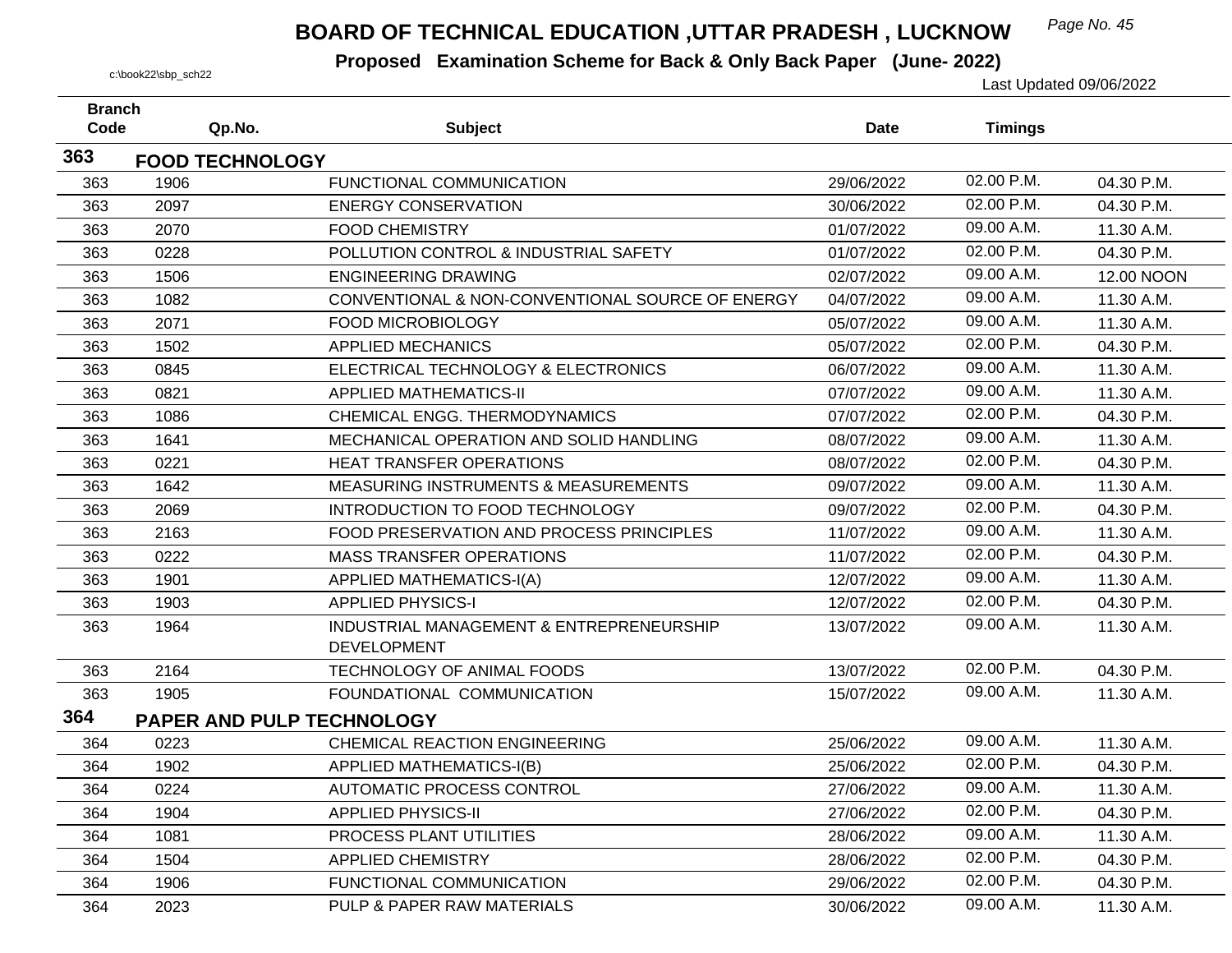## *Page No. 46* **BOARD OF TECHNICAL EDUCATION ,UTTAR PRADESH , LUCKNOW**

| <b>Branch</b><br>Code | Qp.No.                     | <b>Subject</b>                                                 | <b>Date</b> | <b>Timings</b> |            |
|-----------------------|----------------------------|----------------------------------------------------------------|-------------|----------------|------------|
| 364                   |                            |                                                                |             |                |            |
|                       |                            | PAPER AND PULP TECHNOLOGY                                      |             | 02.00 P.M.     |            |
| 364                   | 2097                       | <b>ENERGY CONSERVATION</b>                                     | 30/06/2022  |                | 04.30 P.M. |
| 364                   | 1095                       | FLUID MECHANICS & SOLID HANDLING                               | 01/07/2022  | 09.00 A.M.     | 11.30 A.M. |
| 364                   | 0228                       | POLLUTION CONTROL & INDUSTRIAL SAFETY                          | 01/07/2022  | 02.00 P.M.     | 04.30 P.M. |
| 364                   | 1506                       | <b>ENGINEERING DRAWING</b>                                     | 02/07/2022  | 09.00 A.M.     | 12.00 NOON |
| 364                   | 1502                       | <b>APPLIED MECHANICS</b>                                       | 05/07/2022  | 02.00 P.M.     | 04.30 P.M. |
| 364                   | 0845                       | ELECTRICAL TECHNOLOGY & ELECTRONICS                            | 06/07/2022  | 09.00 A.M.     | 11.30 A.M. |
| 364                   | 0821                       | <b>APPLIED MATHEMATICS-II</b>                                  | 07/07/2022  | 09.00 A.M.     | 11.30 A.M. |
| 364                   | 1086                       | CHEMICAL ENGG. THERMODYNAMICS                                  | 07/07/2022  | 02.00 P.M.     | 04.30 P.M. |
| 364                   | 0233                       | <b>HEAT &amp; MASS TRANSFER</b>                                | 08/07/2022  | 02.00 P.M.     | 04.30 P.M. |
| 364                   | 1642                       | <b>MEASURING INSTRUMENTS &amp; MEASUREMENTS</b>                | 09/07/2022  | 09.00 A.M.     | 11.30 A.M. |
| 364                   | 1901                       | <b>APPLIED MATHEMATICS-I(A)</b>                                | 12/07/2022  | 09.00 A.M.     | 11.30 A.M. |
| 364                   | 1903                       | <b>APPLIED PHYSICS-I</b>                                       | 12/07/2022  | 02.00 P.M.     | 04.30 P.M. |
| 364                   | 1964                       | INDUSTRIAL MANAGEMENT & ENTREPRENEURSHIP<br><b>DEVELOPMENT</b> | 13/07/2022  | 09.00 A.M.     | 11.30 A.M. |
| 364                   | 1905                       | FOUNDATIONAL COMMUNICATION                                     | 15/07/2022  | 09.00 A.M.     | 11.30 A.M. |
| 365                   |                            |                                                                |             |                |            |
|                       | <b>TEXTILE ENGINEERING</b> |                                                                |             | 09.00 A.M.     |            |
| 365                   | 0020                       | ENVIRONMENTAL EDUCATION & DISASTER MANAGEMENT                  | 25/06/2022  |                | 11.30 A.M. |
| 365                   | 1902                       | <b>APPLIED MATHEMATICS-I(B)</b>                                | 25/06/2022  | 02.00 P.M.     | 04.30 P.M. |
| 365                   | 0245                       | ADVANCE FABRIC STRUCTURE                                       | 27/06/2022  | 09.00 A.M.     | 11.30 A.M. |
| 365                   | 1904                       | <b>APPLIED PHYSICS-II</b>                                      | 27/06/2022  | 02.00 P.M.     | 04.30 P.M. |
| 365                   | 0068                       | <b>COMPUTER AIDED DESIGN</b>                                   | 28/06/2022  | 09.00 A.M.     | 11.30 A.M. |
| 365                   | 1504                       | <b>APPLIED CHEMISTRY</b>                                       | 28/06/2022  | 02.00 P.M.     | 04.30 P.M. |
| 365                   | 1906                       | FUNCTIONAL COMMUNICATION                                       | 29/06/2022  | 02.00 P.M.     | 04.30 P.M. |
| 365                   | 2097                       | <b>ENERGY CONSERVATION</b>                                     | 30/06/2022  | 02.00 P.M.     | 04.30 P.M. |
| 365                   | 1113                       | <b>TEXTILE TESTING</b>                                         | 01/07/2022  | 09.00 A.M.     | 11.30 A.M. |
| 365                   | 1506                       | <b>ENGINEERING DRAWING</b>                                     | 02/07/2022  | 09.00 A.M.     | 12.00 NOON |
| 365                   | 1647                       | TEXTILE CHEMICAL PROCESSING                                    | 02/07/2022  | 02.00 P.M.     | 04.30 P.M. |
| 365                   | 1117                       | INTRODUCTION TO KNITTING AND GRAMENT TECHNOLOGY                | 04/07/2022  | 09.00 A.M.     | 11.30 A.M. |
| 365                   | 1646                       | <b>TEXTILE FIBRES</b>                                          | 04/07/2022  | 02.00 P.M.     | 04.30 P.M. |
| 365                   | 1111                       | <b>INDUSTRIAL SAFETY</b>                                       | 05/07/2022  | 09.00 A.M.     | 11.30 A.M. |
| 365                   | 0845                       | ELECTRICAL TECHNOLOGY & ELECTRONICS                            | 06/07/2022  | 09.00 A.M.     | 11.30 A.M. |
| 365                   | 2137                       | <b>FABRIC TECHNOLOGY -II</b>                                   | 06/07/2022  | 02.00 P.M.     | 04.30 P.M. |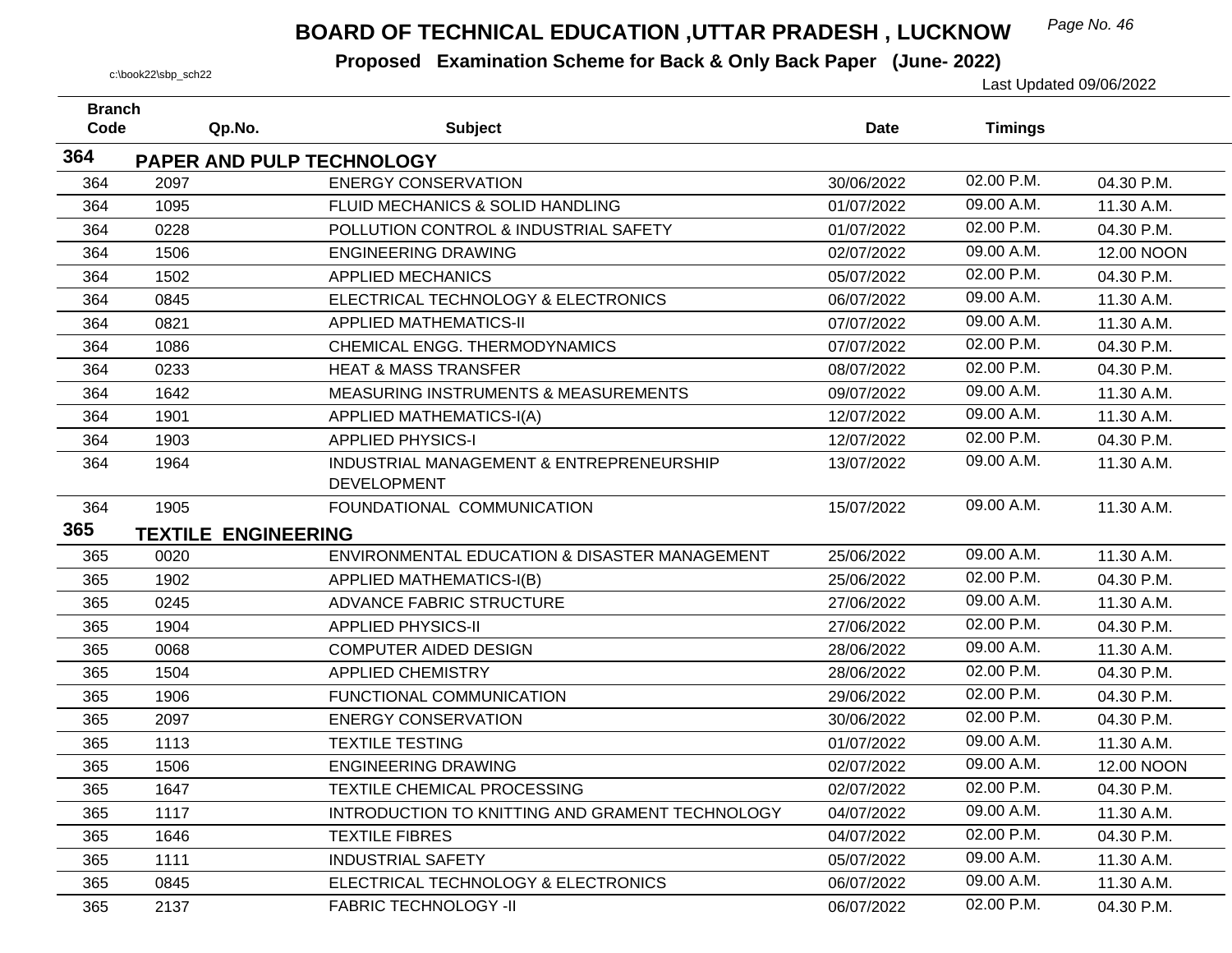## *Page No. 47* **BOARD OF TECHNICAL EDUCATION ,UTTAR PRADESH , LUCKNOW**

| <b>Branch</b> |                            |                                                                |             |                |            |
|---------------|----------------------------|----------------------------------------------------------------|-------------|----------------|------------|
| Code          | Qp.No.                     | <b>Subject</b>                                                 | <b>Date</b> | <b>Timings</b> |            |
| 365           | <b>TEXTILE ENGINEERING</b> |                                                                |             |                |            |
| 365           | 1112                       | <b>FABRIC STRUCTURE &amp; ANALYSIS</b>                         | 07/07/2022  | 09.00 A.M.     | 11.30 A.M. |
| 365           | 2138                       | YARN TECHNOLOGY -I                                             | 07/07/2022  | 02.00 P.M.     | 04.30 P.M. |
| 365           | 2139                       | YARN TECHNOLOGY -II                                            | 08/07/2022  | 09.00 A.M.     | 11.30 A.M. |
| 365           | 2256                       | <b>FABRIC TECHNOLOGY -III</b>                                  | 08/07/2022  | 02.00 P.M.     | 04.30 P.M. |
| 365           | 2313                       | <b>TECHNCAL TEXTILE</b>                                        | 09/07/2022  | 09.00 A.M.     | 11.30 A.M. |
| 365           | 2321                       | YARN TECHNOLOGY -III                                           | 09/07/2022  | 02.00 P.M.     | 04.30 P.M. |
| 365           | 2136                       | <b>FABRIC TECHNOLOGY -I</b>                                    | 11/07/2022  | 09.00 A.M.     | 11.30 A.M. |
| 365           | 1648                       | <b>GENERAL MECHANICAL ENGINEERING</b>                          | 11/07/2022  | 02.00 P.M.     | 04.30 P.M. |
| 365           | 1901                       | <b>APPLIED MATHEMATICS-I(A)</b>                                | 12/07/2022  | 09.00 A.M.     | 11.30 A.M. |
| 365           | 1903                       | <b>APPLIED PHYSICS-I</b>                                       | 12/07/2022  | 02.00 P.M.     | 04.30 P.M. |
| 365           | 1964                       | INDUSTRIAL MANAGEMENT & ENTREPRENEURSHIP<br><b>DEVELOPMENT</b> | 13/07/2022  | 09.00 A.M.     | 11.30 A.M. |
|               | 1905                       | FOUNDATIONAL COMMUNICATION                                     | 15/07/2022  | 09.00 A.M.     | 11.30 A.M. |
| 365<br>366    |                            |                                                                |             |                |            |
|               | <b>MINING ENGINEERING</b>  |                                                                |             | 02.00 P.M.     |            |
| 366           | 1902                       | APPLIED MATHEMATICS-I(B)                                       | 25/06/2022  | 02.00 P.M.     | 04.30 P.M. |
| 366           | 1904                       | <b>APPLIED PHYSICS-II</b>                                      | 27/06/2022  |                | 04.30 P.M. |
| 366           | 1504                       | <b>APPLIED CHEMISTRY</b>                                       | 28/06/2022  | 02.00 P.M.     | 04.30 P.M. |
| 366           | 1906                       | FUNCTIONAL COMMUNICATION                                       | 29/06/2022  | 02.00 P.M.     | 04.30 P.M. |
| 366           | 2061                       | INTRODUCTION OF MINING TECHNOLOGY & MINING GEOLOGY             | 30/06/2022  | 09.00 A.M.     | 11.30 A.M. |
| 366           | 2097                       | <b>ENERGY CONSERVATION</b>                                     | 30/06/2022  | 02.00 P.M.     | 04.30 P.M. |
| 366           | 2094                       | INTRODUCTION TO MECHANICAL ENGG.                               | 01/07/2022  | 09.00 A.M.     | 11.30 A.M. |
| 366           | 1506                       | <b>ENGINEERING DRAWING</b>                                     | 02/07/2022  | 09.00 A.M.     | 12.00 NOON |
| 366           | 2095                       | <b>WORKSHOP TECHNOLOGY</b>                                     | 04/07/2022  | 09.00 A.M.     | 11.30 A.M. |
| 366           | 2153                       | UNDER GROUND COAL MINING                                       | 05/07/2022  | 09.00 A.M.     | 11.30 A.M. |
| 366           | 1502                       | <b>APPLIED MECHANICS</b>                                       | 05/07/2022  | 02.00 P.M.     | 04.30 P.M. |
| 366           | 0845                       | ELECTRICAL TECHNOLOGY AND ELECTRONICS                          | 06/07/2022  | 09.00 A.M.     | 12.00 NOON |
| 366           | 0821                       | <b>APPLIED MATHEMATICS-II</b>                                  | 07/07/2022  | 09.00 A.M.     | 11.30 A.M. |
| 366           | 2145                       | <b>INTRODUCTION TO CIVIL ENGG.</b>                             | 07/07/2022  | 02.00 P.M.     | 04.30 P.M. |
| 366           | 2146                       | MINING GEOLOGY                                                 | 08/07/2022  | 09.00 A.M.     | 11.30 A.M. |
| 366           | 2147                       | MINING MACHINERY - I                                           | 08/07/2022  | 02.00 P.M.     | 04.30 P.M. |
| 366           | 2253                       | MINE LEGISLATION AND GENERAL SAFETY -I                         | 09/07/2022  | 09.00 A.M.     | 11.30 A.M. |
| 366           | 2284                       | MINE SURVEYING -II                                             | 09/07/2022  | 02.00 P.M.     | 04.30 P.M. |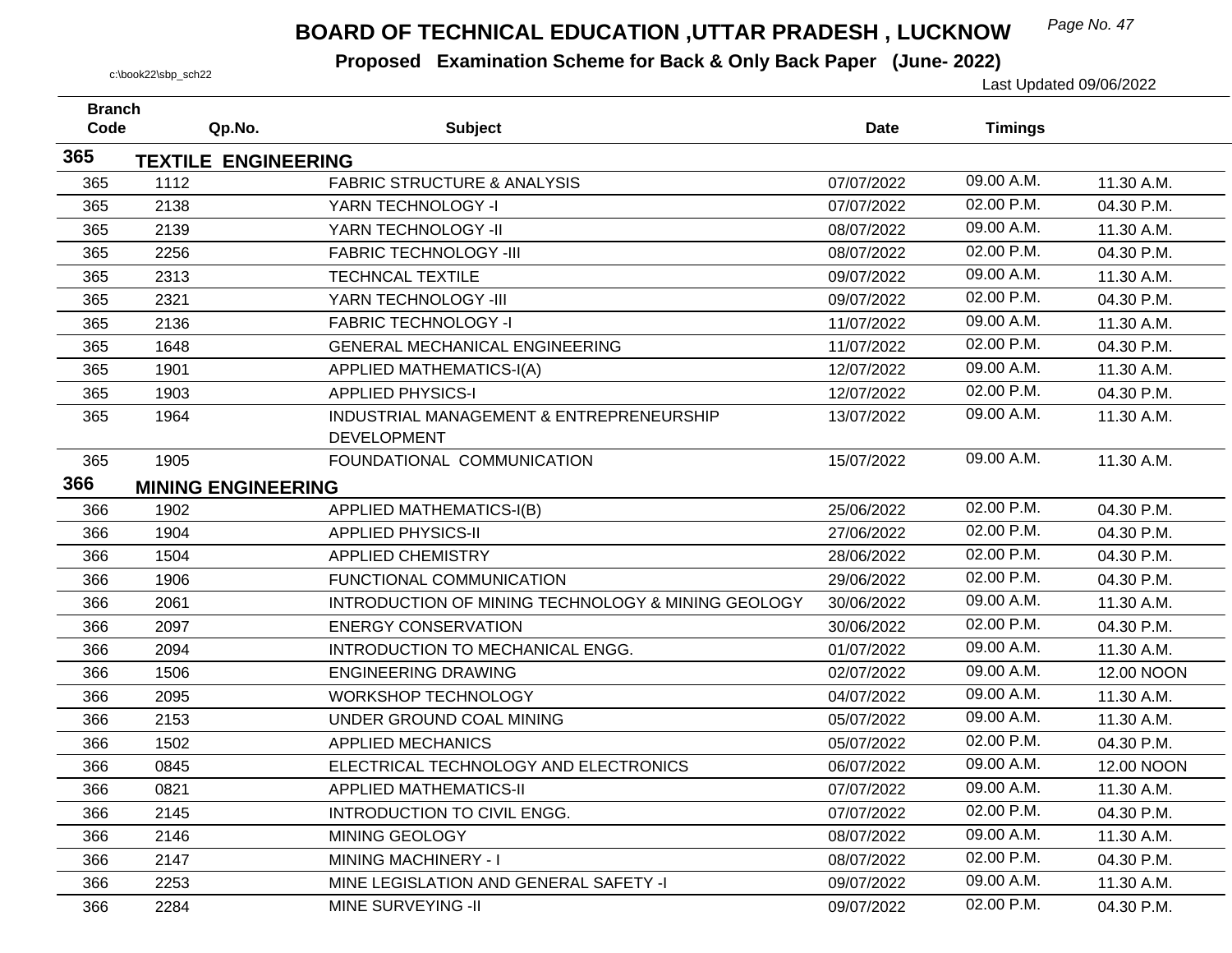## *Page No. 48* **BOARD OF TECHNICAL EDUCATION ,UTTAR PRADESH , LUCKNOW**

| <b>Branch</b> |                               |                                          |             |                |            |
|---------------|-------------------------------|------------------------------------------|-------------|----------------|------------|
| Code          | Qp.No.                        | <b>Subject</b>                           | <b>Date</b> | <b>Timings</b> |            |
| 366           | <b>MINING ENGINEERING</b>     |                                          |             |                |            |
| 366           | 2285                          | MINING MACHINRY -II                      | 11/07/2022  | 09.00 A.M.     | 11.30 A.M. |
| 366           | 2311                          | SURFACE MINING TECHNOLOGY                | 11/07/2022  | 02.00 P.M.     | 04.30 P.M. |
| 366           | 1901                          | <b>APPLIED MATHEMATICS-I(A)</b>          | 12/07/2022  | 09.00 A.M.     | 11.30 A.M. |
| 366           | 1903                          | <b>APPLIED PHYSICS-I</b>                 | 12/07/2022  | 02.00 P.M.     | 04.30 P.M. |
| 366           | 2316                          | UNDERGROUND METALLIFEROUS MINING         | 13/07/2022  | 09.00 A.M.     | 11.30 A.M. |
| 366           | 1905                          | FOUNDATIONAL COMMUNICATION               | 15/07/2022  | 09.00 A.M.     | 11.30 A.M. |
| 367           | <b>MECHANICAL ENGINEERING</b> |                                          |             |                |            |
| 367           | 2076                          | <b>APPLIED MATHEMATICS-II</b>            | 25/06/2022  | 02.00 P.M.     | 04.30 P.M. |
| 367           | 2079                          | <b>APPLIED PHYSICS-II</b>                | 27/06/2022  | 02.00 P.M.     | 04.30 P.M. |
| 367           | 2103                          | <b>COMMUNICATION SKILLS-II</b>           | 28/06/2022  | 02.00 P.M.     | 04.30 P.M. |
| 367           | 2362                          | <b>ENVIRONMENTAL STUDIES</b>             | 29/06/2022  | 02.00 P.M.     | 04.30 P.M. |
| 367           | 2097                          | <b>ENERGY CONSERVATION</b>               | 30/06/2022  | 02.00 P.M.     | 04.30 P.M. |
| 367           | 2119                          | COMPUTER AIDED DESIGN AND MANUFACTURING  | 01/07/2022  | 09.00 A.M.     | 11.30 A.M. |
| 367           | 2085                          | <b>ENGINEERING DRAWING-II</b>            | 01/07/2022  | 02.00 P.M.     | 05.00 P.M. |
| 367           | 2120                          | HYDRAULICS AND PNEUMATICS                | 02/07/2022  | 09.00 A.M.     | 11.30 A.M. |
| 367           | 2084                          | <b>GENERAL ENGINEERING</b>               | 02/07/2022  | 02.00 P.M.     | 04.30 P.M. |
| 367           | 2121                          | REFRIGERATION AND AIR CONDITIONING       | 04/07/2022  | 09.00 A.M.     | 11.30 A.M. |
| 367           | 2077                          | <b>APPLIED MECHANICS</b>                 | 04/07/2022  | 02.00 P.M.     | 04.30 P.M. |
| 367           | 2042                          | <b>APPLIED PHYSICS-I</b>                 | 06/07/2022  | 02.00 P.M.     | 04.30 P.M. |
| 367           | 2337                          | INDUSTRIAL MANAGEMENT & ENTREPRENEURSHIP | 06/07/2022  | 02.00 P.M.     | 04.30 P.M. |
|               |                               | <b>DEVELOPMENT</b>                       |             |                |            |
| 367           | 2044                          | <b>ENGINEERING DRAWING-I</b>             | 07/07/2022  | 09.00 A.M.     | 12.00 NOON |
| 367           | 2043                          | <b>APPLIED CHEMISTRY</b>                 | 07/07/2022  | 02.00 P.M.     | 04.30 P.M. |
| 367           | 2109                          | <b>APPLIED MATHEMATICS-III</b>           | 08/07/2022  | 09.00 A.M.     | 11.30 A.M. |
| 367           | 2118                          | <b>WORKSHOP TECHNOLOGY</b>               | 08/07/2022  | 02.00 P.M.     | 04.30 P.M. |
| 367           | 2040                          | <b>COMMUNICATION SKILLS-I</b>            | 09/07/2022  | 09.00 A.M.     | 11.30 A.M. |
| 367           | 2117                          | <b>ENGINEERING MATERIALS</b>             | 09/07/2022  | 02.00 P.M.     | 04.30 P.M. |
| 367           | 2041                          | <b>APPLIED MATHEMATICS - I</b>           | 11/07/2022  | 09.00 A.M.     | 11.30 A.M. |
| 367           | 2184                          | <b>MECHANICS OF SOLIDS</b>               | 11/07/2022  | 02.00 P.M.     | 04.30 P.M. |
| 367           | 2185                          | <b>THERMAL ENGINEERING</b>               | 12/07/2022  | 09.00 A.M.     | 11.30 A.M. |
| 367           | 2220                          | <b>AUTOMOBILE ENGINEERING</b>            | 12/07/2022  | 02.00 P.M.     | 04.30 P.M. |
| 367           | 2270                          | <b>MACHINE DESIGN</b>                    | 13/07/2022  | 09.00 A.M.     | 11.30 A.M. |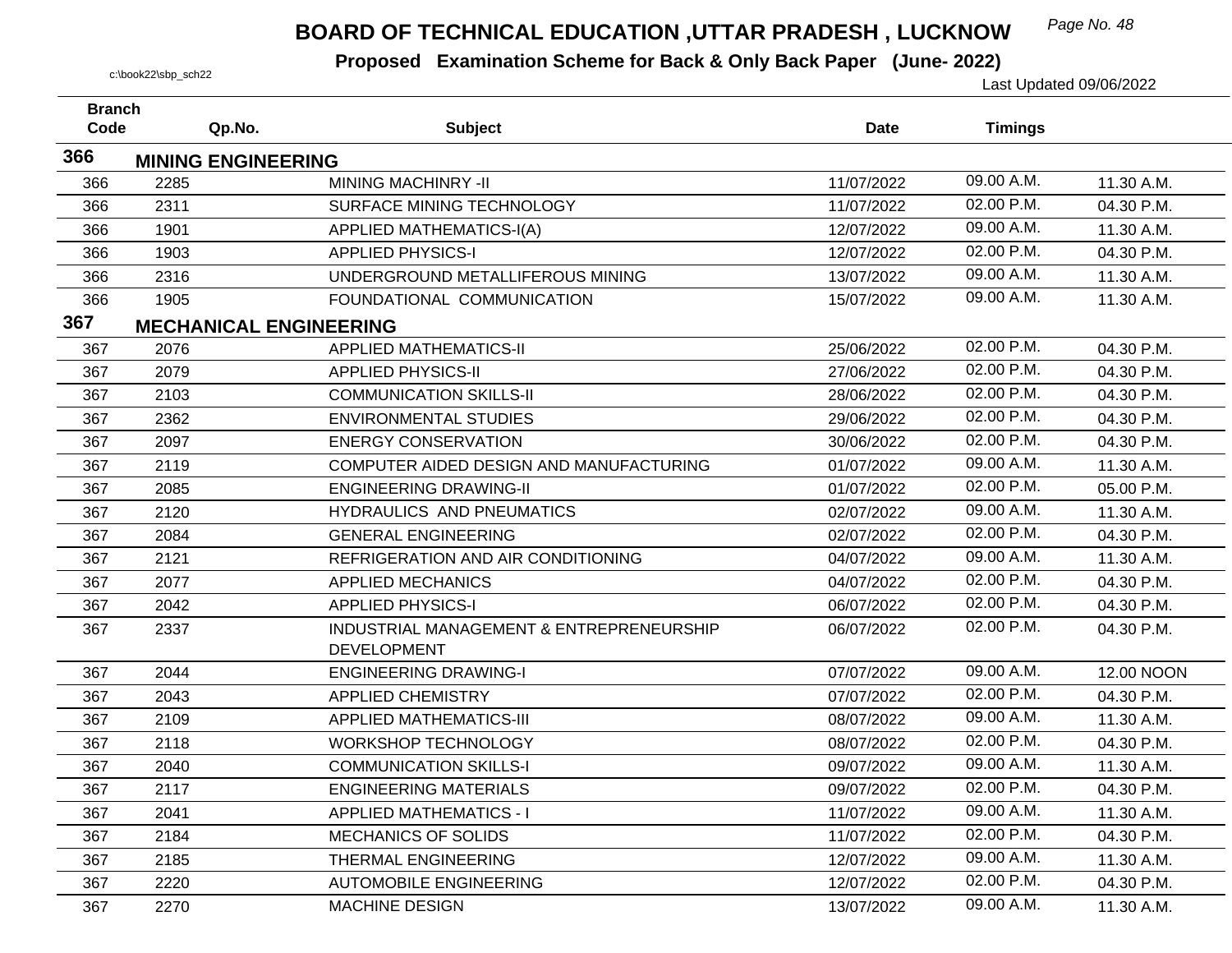#### *Page No. 49* **BOARD OF TECHNICAL EDUCATION ,UTTAR PRADESH , LUCKNOW**

| <b>Branch</b> |                               |                                                               |             |                |            |
|---------------|-------------------------------|---------------------------------------------------------------|-------------|----------------|------------|
| Code          | Qp.No.                        | <b>Subject</b>                                                | <b>Date</b> | <b>Timings</b> |            |
| 367           | <b>MECHANICAL ENGINEERING</b> |                                                               |             |                |            |
| 367           | 2298                          | PRODUCTION MANAGEMENT                                         | 13/07/2022  | 02.00 P.M.     | 04.30 P.M. |
| 367           | 2322                          | PRODUCTION TECHNOLOGY                                         | 15/07/2022  | 09.00 A.M.     | 11.30 A.M. |
| 367           | 2335                          | THEORY OF MACHINES                                            | 15/07/2022  | 02.00 P.M.     | 04.30 P.M. |
| 368           |                               | <b>CIVIL AND ENVIRONMENT ENGINEERING</b>                      |             |                |            |
| 368           | 2045                          | <b>CONSTRUCTION MATERIALS</b>                                 | 05/07/2022  | 09.00 A.M.     | 11.30 A.M. |
| 368           | 2042                          | <b>APPLIED PHYSICS-I</b>                                      | 06/07/2022  | 02.00 P.M.     | 04.30 P.M. |
| 368           | 2044                          | <b>ENGINEERING DRAWING-I</b>                                  | 07/07/2022  | 09.00 A.M.     | 12.00 NOON |
| 368           | 2043                          | <b>APPLIED CHEMISTRY</b>                                      | 07/07/2022  | 02.00 P.M.     | 04.30 P.M. |
| 368           | 2040                          | <b>COMMUNICATION SKILLS-I</b>                                 | 09/07/2022  | 09.00 A.M.     | 11.30 A.M. |
| 368           | 2041                          | <b>APPLIED MATHEMATICS - I</b>                                | 11/07/2022  | 09.00 A.M.     | 11.30 A.M. |
| 369           |                               | <b>COMMUNICATION AND COMPUTER NETWORKING</b>                  |             |                |            |
| 369           | 2042                          | <b>APPLIED PHYSICS-I</b>                                      | 06/07/2022  | 02.00 P.M.     | 04.30 P.M. |
| 369           | 2058                          | TECHNICAL DRAWING                                             | 07/07/2022  | 09.00 A.M.     | 12.00 NOON |
| 369           | 2043                          | <b>APPLIED CHEMISTRY</b>                                      | 07/07/2022  | 02.00 P.M.     | 04.30 P.M. |
| 369           | 2050                          | FUNDAMENTALS OF COMPUTER AND INFORMATION<br><b>TECHNOLOGY</b> | 08/07/2022  | 02.00 P.M.     | 04.30 P.M. |
| 369           | 2040                          | <b>COMMUNICATION SKILLS-I</b>                                 | 09/07/2022  | 09.00 A.M.     | 11.30 A.M. |
| 369           | 2041                          | <b>APPLIED MATHEMATICS - I</b>                                | 11/07/2022  | 09.00 A.M.     | 11.30 A.M. |
| 370           | <b>RENEWABLE ENERGY</b>       |                                                               |             |                |            |
| 370           | 2042                          | <b>APPLIED PHYSICS-I</b>                                      | 06/07/2022  | 02.00 P.M.     | 04.30 P.M. |
| 370           | 2044                          | <b>ENGINEERING DRAWING-I</b>                                  | 07/07/2022  | 09.00 A.M.     | 12.00 NOON |
| 370           | 2043                          | <b>APPLIED CHEMISTRY</b>                                      | 07/07/2022  | 02.00 P.M.     | 04.30 P.M. |
| 370           | 2040                          | <b>COMMUNICATION SKILLS-I</b>                                 | 09/07/2022  | 09.00 A.M.     | 11.30 A.M. |
| 370           | 2041                          | <b>APPLIED MATHEMATICS - I</b>                                | 11/07/2022  | 09.00 A.M.     | 11.30 A.M. |
| 371           |                               | APPAREL DESIGN AND FASHION TECHNOLOGY                         |             |                |            |
| 371           | 2100                          | <b>ENVIRONMENTAL STUDIES</b>                                  | 09/07/2022  | 02.00 P.M.     | 04.30 P.M. |
| 372           |                               | <b>COSTUME DESIGN AND GARMENT TECHNOLOGY</b>                  |             |                |            |
| 372           | 2383                          | <b>DIGITAL TOOL -I</b>                                        | 30/06/2022  | 09.00 A.M.     | 11.30 A.M. |
| 373           | <b>CRAFT TECHNOLOGY</b>       |                                                               |             |                |            |
| 373           | 2383                          | <b>DIGITAL TOOL -I</b>                                        | 30/06/2022  | 09.00 A.M.     | 11.30 A.M. |
| 375           |                               | <b>CIVIL ENGINEERING(Iateral entry)</b>                       |             |                |            |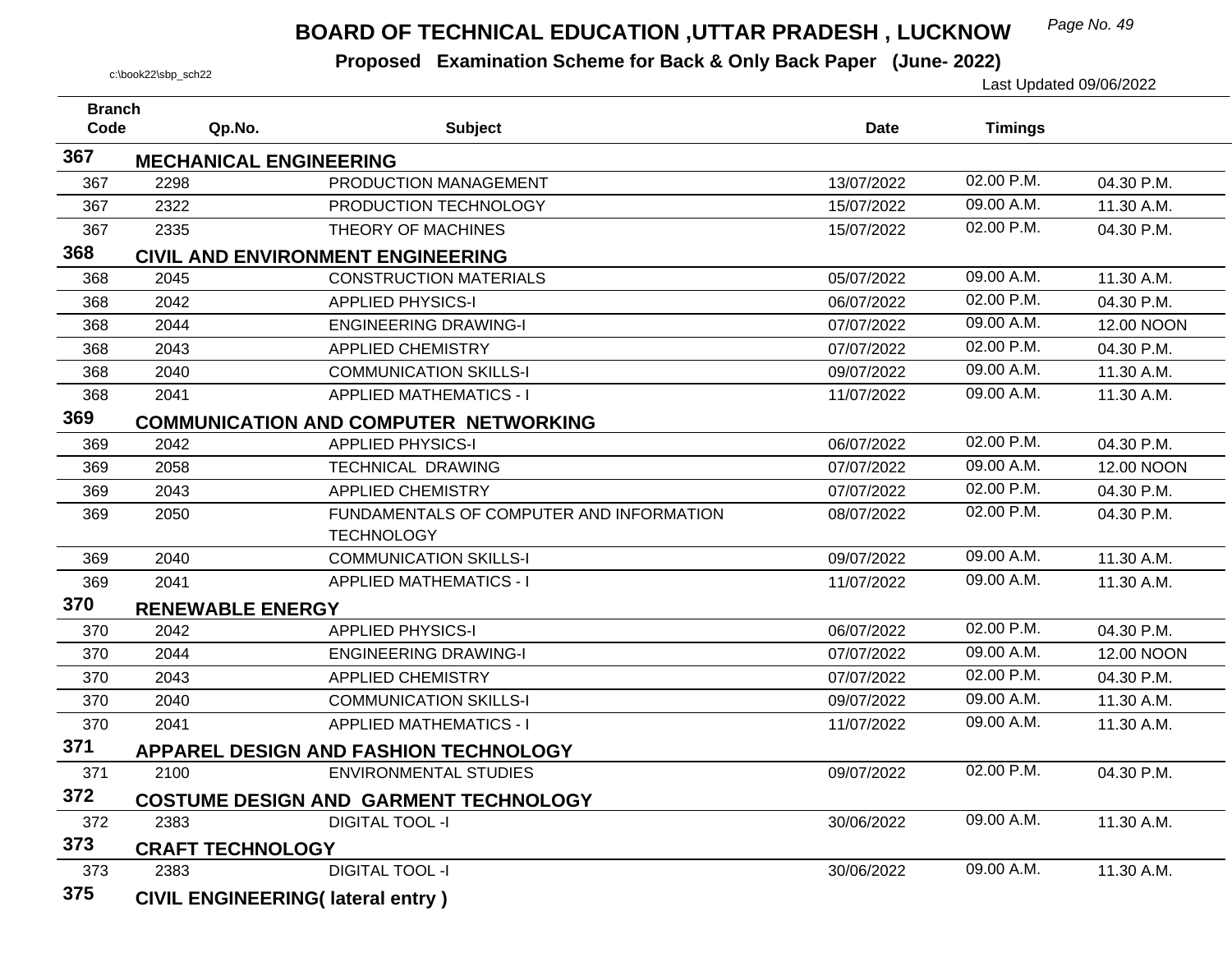## *Page No. 50* **BOARD OF TECHNICAL EDUCATION ,UTTAR PRADESH , LUCKNOW**

| <b>Branch</b><br>Code |      | Qp.No. | <b>Subject</b>                                 | <b>Date</b> | <b>Timings</b> |            |
|-----------------------|------|--------|------------------------------------------------|-------------|----------------|------------|
|                       |      |        |                                                |             |                |            |
| 375                   |      |        | <b>CIVIL ENGINEERING(Iateral entry)</b>        |             |                |            |
| 375                   | 2219 |        | ANALYSIS OF STRUCTURES (ELECTIVE)              | 25/06/2022  | 09.00 A.M.     | 11.30 A.M. |
| 375                   | 2293 |        | PLUMBING SERVICES (ELECTIVE)                   | 25/06/2022  | 09.00 A.M.     | 11.30 A.M. |
| 375                   | 2342 |        | REPAIR AND MAINTENANCE OF BUILDINGS (ELECTIVE) | 25/06/2022  | 09.00 A.M.     | 11.30 A.M. |
| 375                   | 2076 |        | <b>APPLIED MATHEMATICS - II</b>                | 25/06/2022  | 02.00 P.M.     | 04.30 P.M. |
| 375                   | 2241 |        | DESIGN OF STEEL STRUCTURE                      | 27/06/2022  | 09.00 A.M.     | 11.30 A.M. |
| 375                   | 2104 |        | <b>HIGHWAY ENGINEERING</b>                     | 27/06/2022  | 02.00 P.M.     | 04.30 P.M. |
| 375                   | 2300 |        | <b>QUANTITY SURVEYING AND VALUATION</b>        | 28/06/2022  | 09.00 A.M.     | 11.30 A.M. |
| 375                   | 2103 |        | <b>COMMUNICATION SKILLS-II</b>                 | 28/06/2022  | 02.00 P.M.     | 04.30 P.M. |
| 375                   | 2310 |        | STEEL STRUCTURE DRAWING                        | 29/06/2022  | 09.00 A.M.     | 12.00 NOON |
| 375                   | 2105 |        | <b>IRRIGATION ENGINEERING</b>                  | 29/06/2022  | 02.00 P.M.     | 04.30 P.M. |
| 375                   | 2341 |        | <b>CONSTRUCTION MANAGEMENT ACCOUNTS &amp;</b>  | 30/06/2022  | 09.00 A.M.     | 11.30 A.M. |
|                       |      |        | ENTREPRENEURSHIP DEVELOPMENT                   |             |                |            |
| 375                   | 2097 |        | <b>ENERGY CONSERVATION</b>                     | 30/06/2022  | 02.00 P.M.     | 04.30 P.M. |
| 375                   | 2106 |        | REINFORCED CEMENT CONCRETE (RCC) DRAWING       | 01/07/2022  | 09.00 A.M.     | 12.00 NOON |
| 375                   | 2107 |        | REINFORCED CEMENT CONCRETE STRUCTURES (RCC     | 02/07/2022  | 09.00 A.M.     | 11.30 A.M. |
|                       |      |        | STRUCTURES)                                    |             |                |            |
| 375                   | 2108 |        | SURVEYING-I                                    | 04/07/2022  | 09.00 A.M.     | 11.30 A.M. |
| 375                   | 2098 |        | <b>BUILDING CONSTRUCTION</b>                   | 05/07/2022  | 02.00 P.M.     | 04.30 P.M. |
| 375                   | 2099 |        | <b>BUILDING DRAWINGS</b>                       | 06/07/2022  | 09.00 A.M.     | 12.00 NOON |
| 375                   | 2042 |        | <b>APPLIED PHYSICS-I</b>                       | 06/07/2022  | 02.00 P.M.     | 04.30 P.M. |
| 375                   | 2043 |        | <b>APPLIED CHEMISTRY</b>                       | 07/07/2022  | 02.00 P.M.     | 04.30 P.M. |
| 375                   | 2102 |        | <b>STRUCTURAL MECHANICS</b>                    | 08/07/2022  | 02.00 P.M.     | 04.30 P.M. |
| 375                   | 2040 |        | <b>COMMUNICATION SKILLS-I</b>                  | 09/07/2022  | 09.00 A.M.     | 11.30 A.M. |
| 375                   | 2100 |        | <b>ENVIRONMENTAL STUDIES</b>                   | 09/07/2022  | 02.00 P.M.     | 04.30 P.M. |
| 375                   | 2041 |        | <b>APPLIED MATHEMATICS - I</b>                 | 11/07/2022  | 09.00 A.M.     | 11.30 A.M. |
| 375                   | 2177 |        | <b>CONCRETE TECHNOLOGY</b>                     | 11/07/2022  | 02.00 P.M.     | 04.30 P.M. |
| 375                   | 2301 |        | RAILWAYS BRIDGES AND TUNNELS                   | 12/07/2022  | 09.00 A.M.     | 11.30 A.M. |
| 375                   | 2309 |        | SOIL MECHANICS AND FOUNDATION ENGINEERING      | 12/07/2022  | 02.00 P.M.     | 04.30 P.M. |
| 375                   | 2317 |        | WASTE WATER AND IRRIGATION ENGINEERING DRAWING | 13/07/2022  | 09.00 A.M.     | 12.00 NOON |
| 375                   | 2318 |        | WATER AND WASTE WATER ENGINEERING              | 13/07/2022  | 02.00 P.M.     | 04.30 P.M. |
| 375                   | 2101 |        | HYDRAULICS AND HYDRAULIC MACHINES              | 14/07/2022  | 09.00 A.M.     | 11.30 A.M. |
| 375                   | 2326 |        | SURVEYING-II                                   | 15/07/2022  | 09.00 A.M.     | 11.30 A.M. |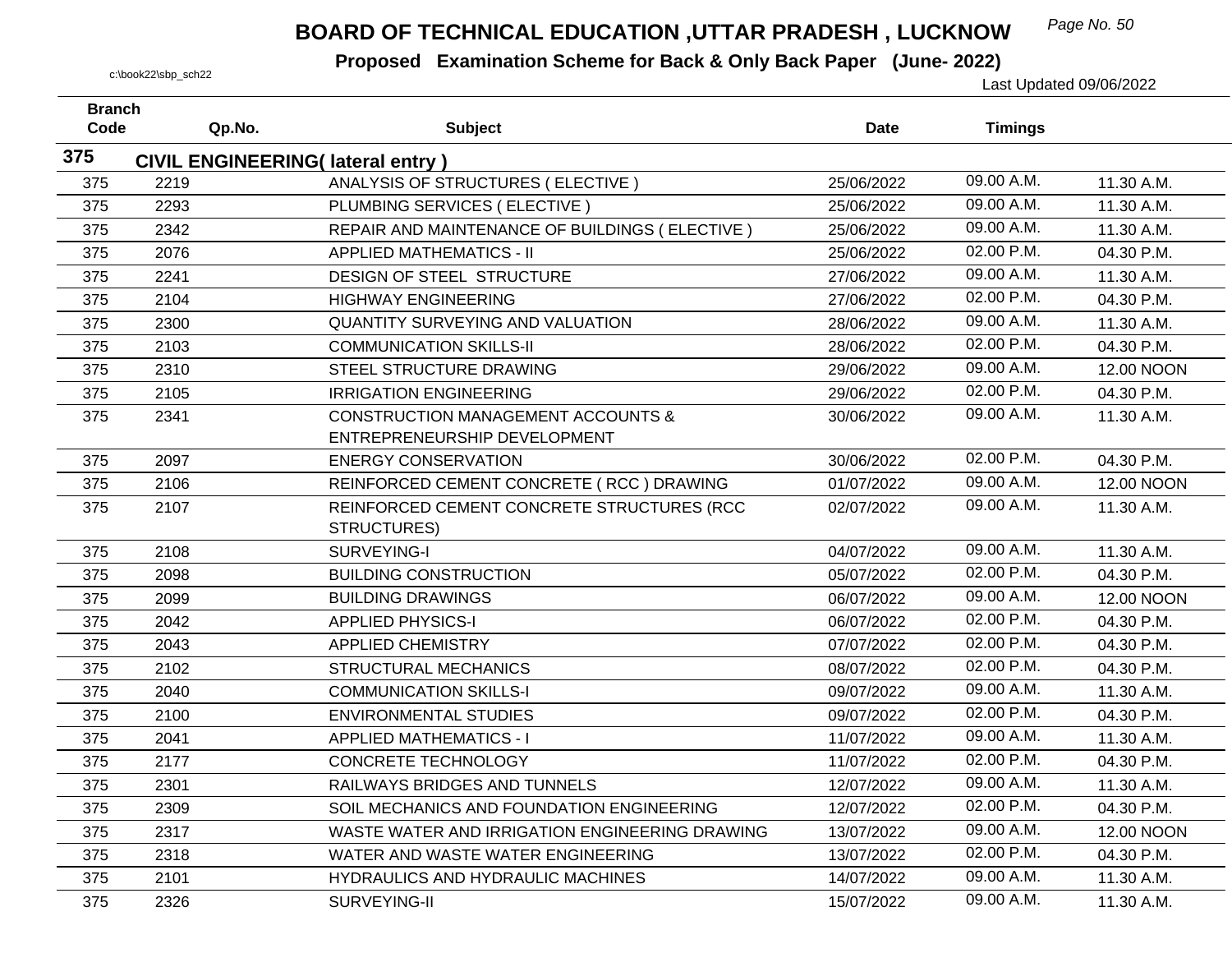## *Page No. 51* **BOARD OF TECHNICAL EDUCATION ,UTTAR PRADESH , LUCKNOW**

| <b>Branch</b><br>Code | Qp.No. | <b>Subject</b>                                                      | <b>Date</b> | <b>Timings</b> |            |
|-----------------------|--------|---------------------------------------------------------------------|-------------|----------------|------------|
|                       |        |                                                                     |             |                |            |
| 375                   |        | <b>CIVIL ENGINEERING(Iateral entry)</b>                             |             |                |            |
| 375                   | 2327   | <b>EARTHQUAKE ENGINEERING</b>                                       | 15/07/2022  | 02.00 P.M.     | 04.30 P.M. |
| 376                   |        | CIVIL ENGINEERING (ENVIRONMENT POLLUTION & CONTROL) (lateral entry) |             |                |            |
| 376                   | 2252   | ENVIRONMENTAL MANAGEMENT                                            | 25/06/2022  | 09.00 A.M.     | 11.30 A.M. |
| 376                   | 2076   | <b>APPLIED MATHEMATICS - II</b>                                     | 25/06/2022  | 02.00 P.M.     | 04.30 P.M. |
| 376                   | 2241   | DESIGN OF STEEL STRUCTURE                                           | 27/06/2022  | 09.00 A.M.     | 11.30 A.M. |
| 376                   | 2104   | <b>HIGHWAY ENGINEERING</b>                                          | 27/06/2022  | 02.00 P.M.     | 04.30 P.M. |
| 376                   | 2300   | QUANTITY SURVEYING AND VALUATION                                    | 28/06/2022  | 09.00 A.M.     | 11.30 A.M. |
| 376                   | 2103   | <b>COMMUNICATION SKILLS-II</b>                                      | 28/06/2022  | 02.00 P.M.     | 04.30 P.M. |
| 376                   | 2310   | STEEL STRUCTURE DRAWING                                             | 29/06/2022  | 09.00 A.M.     | 12.00 NOON |
| 376                   | 2105   | <b>IRRIGATION ENGINEERING</b>                                       | 29/06/2022  | 02.00 P.M.     | 04.30 P.M. |
| 376                   | 2341   | <b>CONSTRUCTION MANAGEMENT ACCOUNTS &amp;</b>                       | 30/06/2022  | 09.00 A.M.     | 11.30 A.M. |
|                       |        | ENTREPRENEURSHIP DEVELOPMENT                                        |             |                |            |
| 376                   | 2097   | <b>ENERGY CONSERVATION</b>                                          | 30/06/2022  | 02.00 P.M.     | 04.30 P.M. |
| 376                   | 2106   | REINFORCED CEMENT CONCRETE (RCC) DRAWING                            | 01/07/2022  | 09.00 A.M.     | 12.00 NOON |
| 376                   | 2107   | REINFORCED CEMENT CONCRETE STRUCTURES (RCC                          | 02/07/2022  | 09.00 A.M.     | 11.30 A.M. |
|                       |        | STRUCTURES)                                                         |             |                |            |
| 376                   | 2108   | SURVEYING-I                                                         | 04/07/2022  | 09.00 A.M.     | 11.30 A.M. |
| 376                   | 2098   | <b>BUILDING CONSTRUCTION</b>                                        | 05/07/2022  | 02.00 P.M.     | 04.30 P.M. |
| 376                   | 2099   | <b>BUILDING DRAWINGS</b>                                            | 06/07/2022  | 09.00 A.M.     | 12.00 NOON |
| 376                   | 2042   | <b>APPLIED PHYSICS-I</b>                                            | 06/07/2022  | 02.00 P.M.     | 04.30 P.M. |
| 376                   | 2043   | <b>APPLIED CHEMISTRY</b>                                            | 07/07/2022  | 02.00 P.M.     | 04.30 P.M. |
| 376                   | 2102   | <b>STRUCTURAL MECHANICS</b>                                         | 08/07/2022  | 02.00 P.M.     | 04.30 P.M. |
| 376                   | 2040   | <b>COMMUNICATION SKILLS-I</b>                                       | 09/07/2022  | 09.00 A.M.     | 11.30 A.M. |
| 376                   | 2100   | <b>ENVIRONMENTAL STUDIES</b>                                        | 09/07/2022  | 02.00 P.M.     | 04.30 P.M. |
| 376                   | 2041   | <b>APPLIED MATHEMATICS - I</b>                                      | 11/07/2022  | 09.00 A.M.     | 11.30 A.M. |
| 376                   | 2177   | <b>CONCRETE TECHNOLOGY</b>                                          | 11/07/2022  | 02.00 P.M.     | 04.30 P.M. |
| 376                   | 2301   | RAILWAYS BRIDGES AND TUNNELS                                        | 12/07/2022  | 09.00 A.M.     | 11.30 A.M. |
| 376                   | 2309   | SOIL MECHANICS AND FOUNDATION ENGINEERING                           | 12/07/2022  | 02.00 P.M.     | 04.30 P.M. |
| 376                   | 2317   | WASTE WATER AND IRRIGATION ENGINEERING DRAWING                      | 13/07/2022  | 09.00 A.M.     | 12.00 NOON |
| 376                   | 2318   | WATER AND WASTE WATER ENGINEERING                                   | 13/07/2022  | 02.00 P.M.     | 04.30 P.M. |
| 376                   | 2101   | HYDRAULICS AND HYDRAULIC MACHINES                                   | 14/07/2022  | 09.00 A.M.     | 11.30 A.M. |
| 376                   | 2326   | SURVEYING-II                                                        | 15/07/2022  | 09.00 A.M.     | 11.30 A.M. |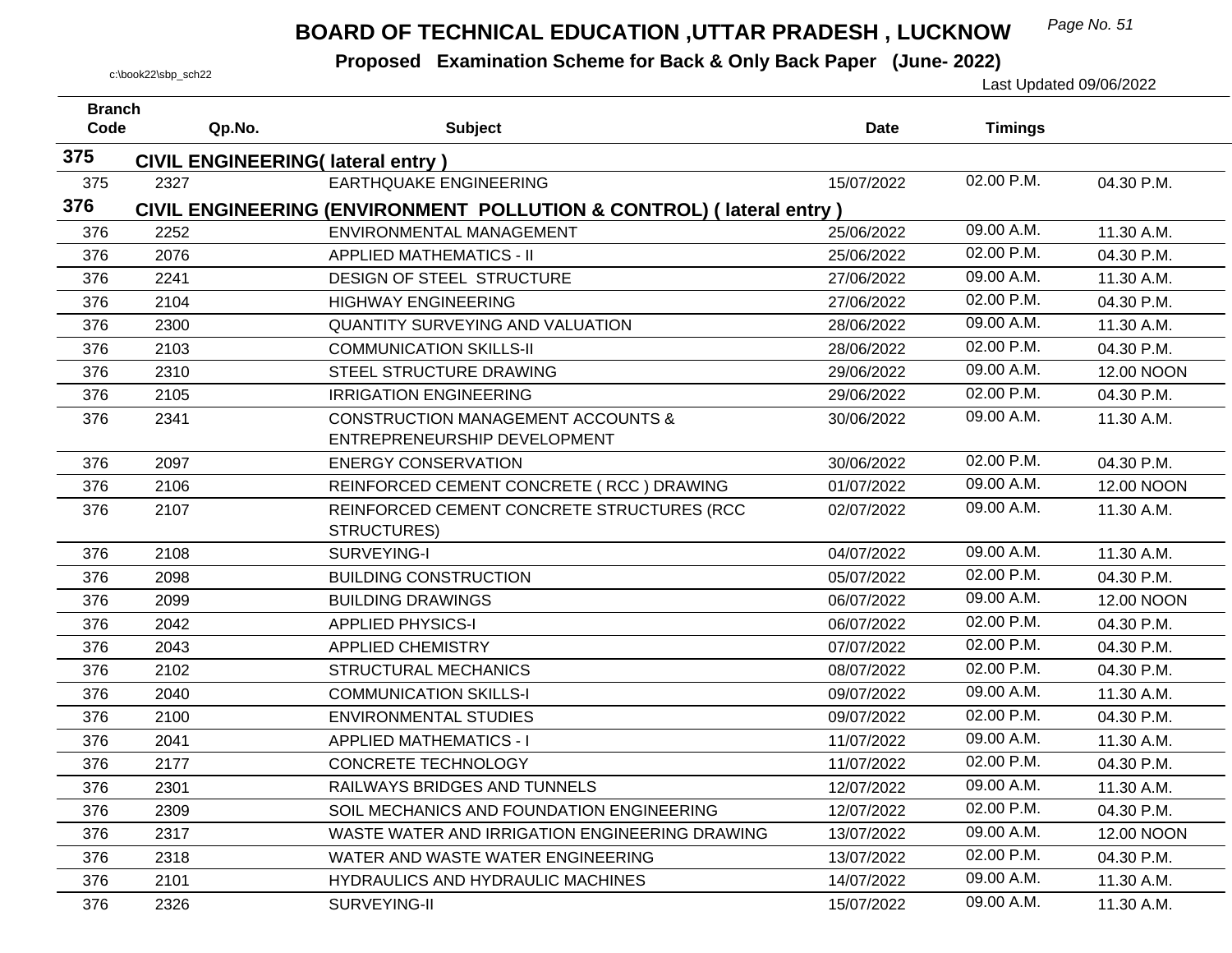## *Page No. 52* **BOARD OF TECHNICAL EDUCATION ,UTTAR PRADESH , LUCKNOW**

| <b>Branch</b><br>Code | Qp.No. | <b>Subject</b>                                                            | <b>Date</b> | <b>Timings</b> |            |
|-----------------------|--------|---------------------------------------------------------------------------|-------------|----------------|------------|
|                       |        |                                                                           |             |                |            |
| 376                   |        | CIVIL ENGINEERING (ENVIRONMENT POLLUTION & CONTROL) (lateral entry)       |             |                |            |
| 376                   | 2327   | <b>EARTHQUAKE ENGINEERING</b>                                             | 15/07/2022  | 02.00 P.M.     | 04.30 P.M. |
| 377                   |        | <b>FASHION DESIGN GARMENT &amp; TECHNOLOGY (lateral entry)</b>            |             |                |            |
| 377                   | 0020   | ENVIRONMENTAL EDUCATION & DISASTER MANAGEMENT                             | 25/06/2022  | 09.00 A.M.     | 11.30 A.M. |
| 377                   | 1152   | <b>CAD FOR COSTUME-I</b>                                                  | 25/06/2022  | 02.00 P.M.     | 04.30 P.M. |
| 377                   | 0282   | <b>BUSINESS ORGANISATION &amp; ENTERPRENEURSHIP</b><br><b>DEVELOPMENT</b> | 27/06/2022  | 09.00 A.M.     | 11.30 A.M. |
| 377                   | 1154   | <b>KNITTING</b>                                                           | 27/06/2022  | 02.00 P.M.     | 04.30 P.M. |
| 377                   | 0287   | <b>FASHION ILLUSTRATION &amp; MODEL DRAWING</b>                           | 28/06/2022  | 09.00 A.M.     | 12.00 NOON |
| 377                   | 0687   | APPAREL INDUSTRY AND PRODUCTION MANAGEMENT                                | 29/06/2022  | 09.00 A.M.     | 11.30 A.M. |
| 377                   | 1906   | FUNCTIONAL COMMUNICATION                                                  | 29/06/2022  | 02.00 P.M.     | 04.30 P.M. |
| 377                   | 0283   | <b>CAD FOR COSTUME-II</b>                                                 | 01/07/2022  | 09.00 A.M.     | 11.30 A.M. |
| 377                   | 0284   | <b>GRADING</b>                                                            | 01/07/2022  | 02.00 P.M.     | 04.30 P.M. |
| 377                   | 0286   | LEATHER GARMENT CONSTRUCTION                                              | 02/07/2022  | 09.00 A.M.     | 11.30 A.M. |
| 377                   | 1151   | <b>DESIGN IDEAS</b>                                                       | 02/07/2022  | 02.00 P.M.     | 04.30 P.M. |
| 377                   | 1153   | FABRIC SELECTION AND IDENTIFICATION                                       | 04/07/2022  | 09.00 A.M.     | 11.30 A.M. |
| 377                   | 1155   | <b>LEATHER SCIENCE</b>                                                    | 04/07/2022  | 02.00 P.M.     | 04.30 P.M. |
| 377                   | 1657   | <b>COMPUTER PRINCIPLES &amp; APPLICATION</b>                              | 05/07/2022  | 09.00 A.M.     | 11.30 A.M. |
| 377                   | 1659   | <b>FASHION DESIGN CONCEPT</b>                                             | 05/07/2022  | 02.00 P.M.     | 04.30 P.M. |
| 377                   | 1905   | FOUNDATIONAL COMMUNICATION                                                | 15/07/2022  | 09.00 A.M.     | 11.30 A.M. |
| 378                   |        | <b>ELECTRICAL ENGINEERING (Iateral entry)</b>                             |             |                |            |
| 378                   | 2076   | <b>APPLIED MATHEMATICS-II</b>                                             | 25/06/2022  | 02.00 P.M.     | 04.30 P.M. |
| 378                   | 2343   | INSTALLATION MAINTENANCE & REPAIR OF ELECTRICAL<br><b>EQUIPENT</b>        | 27/06/2022  | 09.00 A.M.     | 11.30 A.M. |
| 378                   | 2079   | <b>APPLIED PHYSICS-II</b>                                                 | 27/06/2022  | 02.00 P.M.     | 04.30 P.M. |
| 378                   | 2344   | UTILIZATION OF ELECTRICAL ENERGY                                          | 28/06/2022  | 09.00 A.M.     | 11.30 A.M. |
| 378                   | 2103   | <b>COMMUNICATION SKILLS-II</b>                                            | 28/06/2022  | 02.00 P.M.     | 04.30 P.M. |
| 378                   | 2203   | POWER PLANT ENGINEERING                                                   | 29/06/2022  | 02.00 P.M.     | 04.30 P.M. |
| 378                   | 2097   | <b>ENERGY CONSERVATION</b>                                                | 30/06/2022  | 02.00 P.M.     | 04.30 P.M. |
| 378                   | 2112   | INDUSTRIAL ELECTRONICS AND CONTROL                                        | 01/07/2022  | 02.00 P.M.     | 04.30 P.M. |
| 378                   | 2192   | ELECTRICAL DESIGN, DRAWING AND ESTIMATING-I                               | 02/07/2022  | 09.00 A.M.     | 12.00 NOON |
| 378                   | 2193   | TRANSMISSION AND DISTRIBUTION OF ELECTRICAL POWER                         | 04/07/2022  | 09.00 A.M.     | 11.30 A.M. |
| 378                   | 2247   | ELECTRICAL DESIGN, DRAWING & ESTIMATING-II                                | 05/07/2022  | 09.00 A.M.     | 12.00 NOON |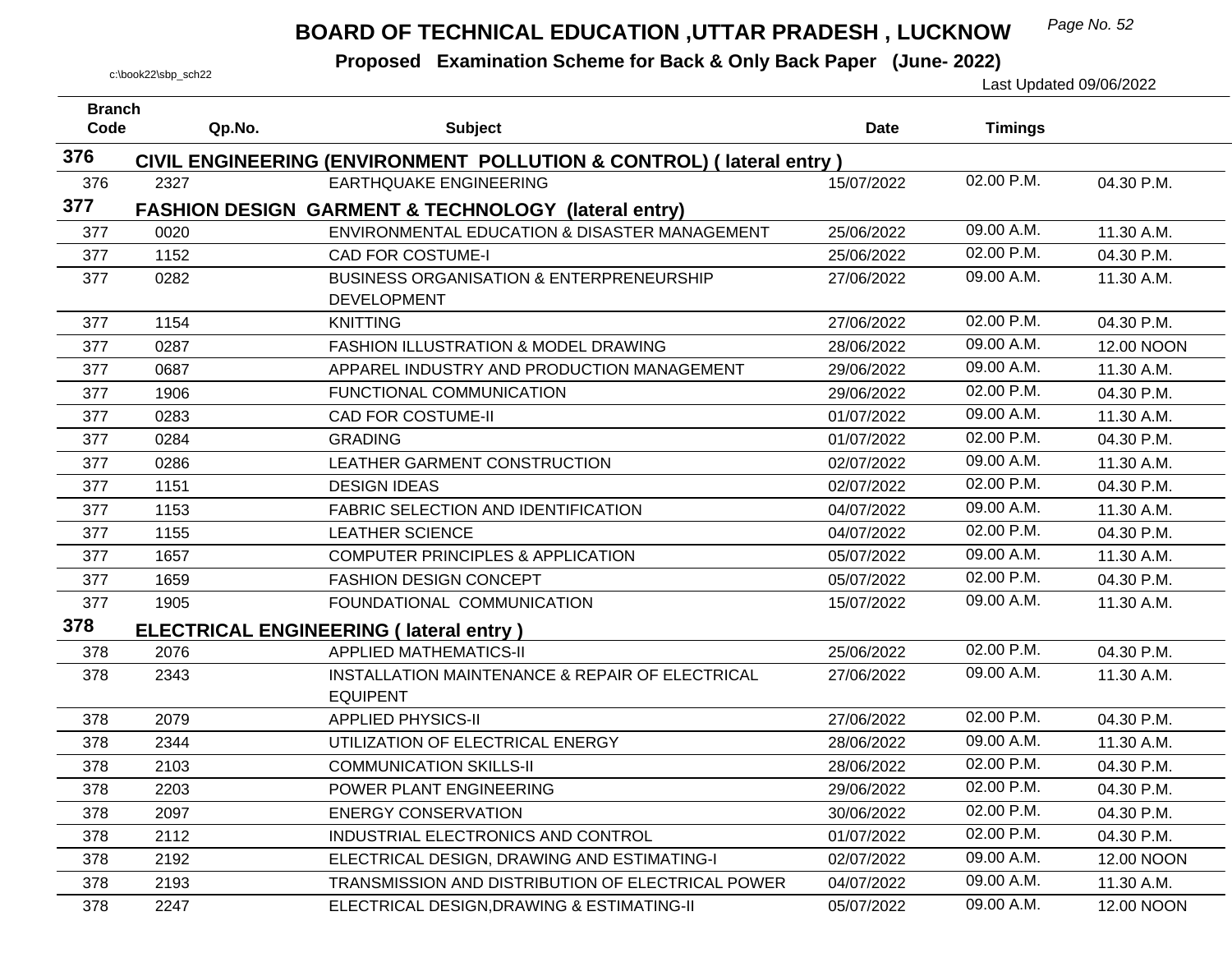## *Page No. 53* **BOARD OF TECHNICAL EDUCATION ,UTTAR PRADESH , LUCKNOW**

| <b>Branch</b> |        |                                                                    |             |                |            |
|---------------|--------|--------------------------------------------------------------------|-------------|----------------|------------|
| Code          | Qp.No. | <b>Subject</b>                                                     | <b>Date</b> | <b>Timings</b> |            |
| 378           |        | <b>ELECTRICAL ENGINEERING (Iateral entry)</b>                      |             |                |            |
| 378           | 2042   | <b>APPLIED PHYSICS-I</b>                                           | 06/07/2022  | 02.00 P.M.     | 04.30 P.M. |
| 378           | 2337   | INDUSTRIAL MANAGEMENT & ENTREPRENEURSHIP<br><b>DEVELOPMENT</b>     | 06/07/2022  | 02.00 P.M.     | 04.30 P.M. |
| 378           | 2043   | <b>APPLIED CHEMISTRY</b>                                           | 07/07/2022  | 02.00 P.M.     | 04.30 P.M. |
| 378           | 2109   | <b>APPLIED MATHEMATICS-III</b>                                     | 08/07/2022  | 09.00 A.M.     | 11.30 A.M. |
| 378           | 2110   | <b>DIGITAL ELECTRONICS</b>                                         | 08/07/2022  | 02.00 P.M.     | 04.30 P.M. |
| 378           | 2040   | <b>COMMUNICATION SKILLS-I</b>                                      | 09/07/2022  | 09.00 A.M.     | 11.30 A.M. |
|               | 2100   | <b>ENVIRONMENTAL STUDIES</b>                                       |             | 02.00 P.M.     | 04.30 P.M. |
| 378           |        |                                                                    | 09/07/2022  | 09.00 A.M.     |            |
| 378           | 2041   | <b>APPLIED MATHEMATICS - I</b>                                     | 11/07/2022  | 02.00 P.M.     | 11.30 A.M. |
| 378           | 2111   | ELECTRICAL AND ELECTRONICS ENGINEERING MATERIALS                   | 11/07/2022  |                | 04.30 P.M. |
| 378           | 2176   | ELECTRICAL INSTRUMENTS AND MEASUREMENT                             | 12/07/2022  | 09.00 A.M.     | 11.30 A.M. |
| 378           | 2181   | <b>ELECTRICAL MACHINE-I</b>                                        | 12/07/2022  | 02.00 P.M.     | 04.30 P.M. |
| 378           | 2292   | PLC, MICROCONTROLLER AND SCADA                                     | 13/07/2022  | 09.00 A.M.     | 11.30 A.M. |
| 378           | 2330   | <b>ELECTRICAL MACHINES-II</b>                                      | 13/07/2022  | 02.00 P.M.     | 04.30 P.M. |
| 378           | 2331   | CONTROL OF ELECTRICAL MACHINES (ELECTIVE)                          | 15/07/2022  | 09.00 A.M.     | 11.30 A.M. |
| 378           | 2332   | ELECTRIC TRACTION (ELECTIVE)                                       | 15/07/2022  | 09.00 A.M.     | 11.30 A.M. |
| 378           | 2333   | RENEWABLE SOURCES OF ENERGY (ELECTIVE)                             | 15/07/2022  | 09.00 A.M.     | 11.30 A.M. |
| 378           | 2334   | <b>ENERGY MANAGEMENT (ELECTIVE)</b>                                | 15/07/2022  | 09.00 A.M.     | 11.30 A.M. |
| 378           | 2338   | SWITCH GEAR AND PROTECTION                                         | 15/07/2022  | 02.00 P.M.     | 04.30 P.M. |
| 379           |        | <b>ELECTRICAL ENGINEERING (INDUSTRIAL CONTROL) (Iateral entry)</b> |             |                |            |
| 379           | 2076   | <b>APPLIED MATHEMATICS-II</b>                                      | 25/06/2022  | 02.00 P.M.     | 04.30 P.M. |
| 379           | 2343   | INSTALLATION MAINTENANCE & REPAIR OF ELECTRICAL                    | 27/06/2022  | 09.00 A.M.     | 11.30 A.M. |
|               |        | <b>EQUIPENT</b>                                                    |             |                |            |
| 379           | 2079   | <b>APPLIED PHYSICS-II</b>                                          | 27/06/2022  | 02.00 P.M.     | 04.30 P.M. |
| 379           | 2344   | UTILIZATION OF ELECTRICAL ENERGY                                   | 28/06/2022  | 09.00 A.M.     | 11.30 A.M. |
| 379           | 2103   | <b>COMMUNICATION SKILLS-II</b>                                     | 28/06/2022  | 02.00 P.M.     | 04.30 P.M. |
| 379           | 2097   | <b>ENERGY CONSERVATION</b>                                         | 30/06/2022  | 02.00 P.M.     | 04.30 P.M. |
| 379           | 2112   | INDUSTRIAL ELECTRONICS AND CONTROL                                 | 01/07/2022  | 02.00 P.M.     | 04.30 P.M. |
| 379           | 2192   | ELECTRICAL DESIGN, DRAWING AND ESTIMATING-I                        | 02/07/2022  | 09.00 A.M.     | 12.00 NOON |
| 379           | 2193   | TRANSMISSION AND DISTRIBUTION OF ELECTRICAL POWER                  | 04/07/2022  | 09.00 A.M.     | 11.30 A.M. |
| 379           | 2345   | MICROPROCESSOR DEVELOPMENT SYSTEMS                                 | 05/07/2022  | 09.00 A.M.     | 12.00 NOON |
| 379           | 2114   | CONTROL SYSTEM & PROCESS APPLICATION                               | 05/07/2022  | 02.00 P.M.     | 04.30 P.M. |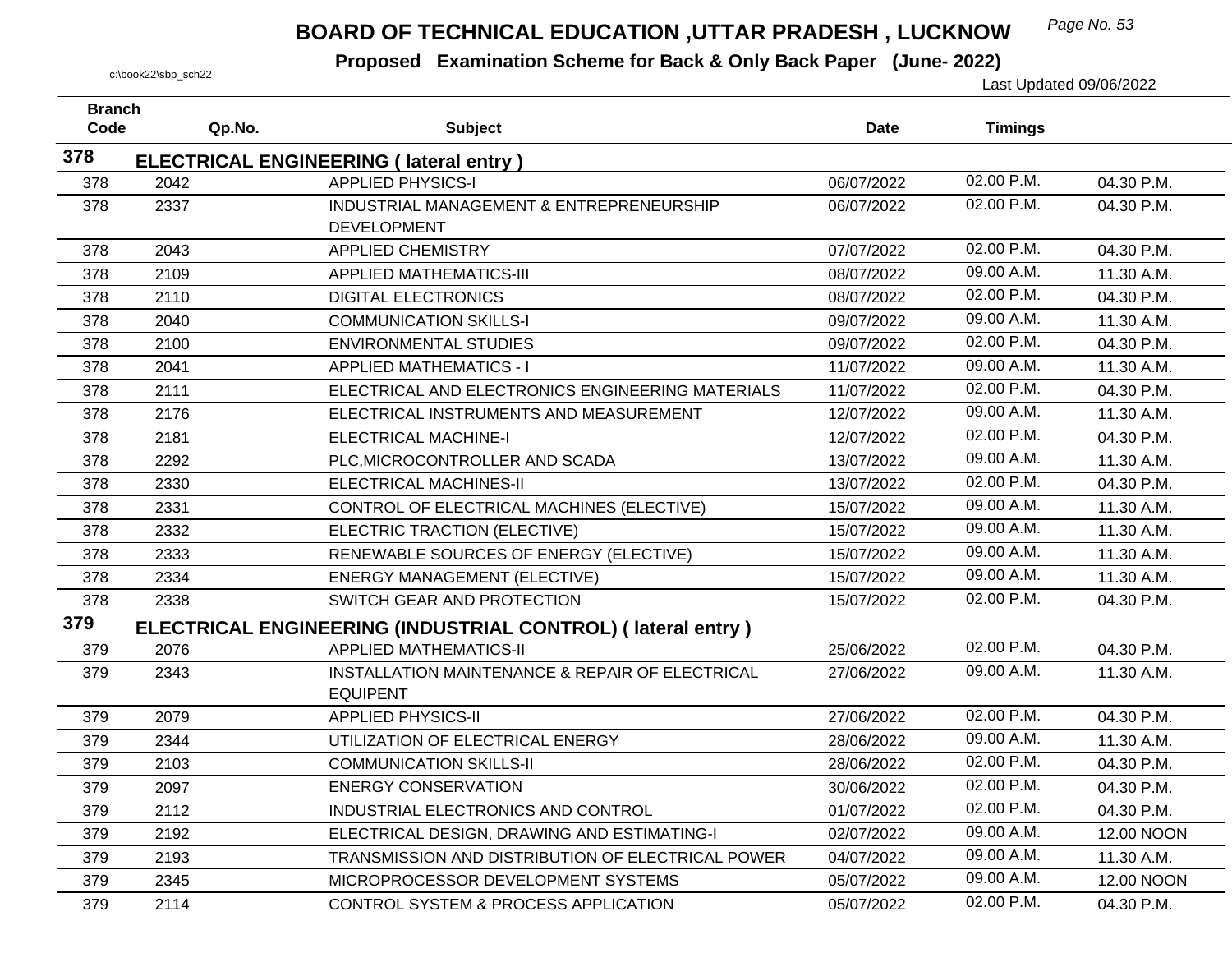## *Page No. 54* **BOARD OF TECHNICAL EDUCATION ,UTTAR PRADESH , LUCKNOW**

| <b>Branch</b><br>Code | Qp.No. | <b>Subject</b>                                                                          | <b>Date</b> | <b>Timings</b> |            |
|-----------------------|--------|-----------------------------------------------------------------------------------------|-------------|----------------|------------|
| 379                   |        |                                                                                         |             |                |            |
| 379                   | 2042   | ELECTRICAL ENGINEERING (INDUSTRIAL CONTROL) (lateral entry)<br><b>APPLIED PHYSICS-I</b> | 06/07/2022  | 02.00 P.M.     | 04.30 P.M. |
| 379                   | 2337   | INDUSTRIAL MANAGEMENT & ENTREPRENEURSHIP                                                | 06/07/2022  | 02.00 P.M.     | 04.30 P.M. |
|                       |        | <b>DEVELOPMENT</b>                                                                      |             |                |            |
| 379                   | 2043   | <b>APPLIED CHEMISTRY</b>                                                                | 07/07/2022  | 02.00 P.M.     | 04.30 P.M. |
| 379                   | 2109   | <b>APPLIED MATHEMATICS-III</b>                                                          | 08/07/2022  | 09.00 A.M.     | 11.30 A.M. |
| 379                   | 2040   | <b>COMMUNICATION SKILLS-I</b>                                                           | 09/07/2022  | 09.00 A.M.     | 11.30 A.M. |
| 379                   | 2100   | <b>ENVIRONMENTAL STUDIES</b>                                                            | 09/07/2022  | 02.00 P.M.     | 04.30 P.M. |
| 379                   | 2041   | <b>APPLIED MATHEMATICS - I</b>                                                          | 11/07/2022  | 09.00 A.M.     | 11.30 A.M. |
| 379                   | 2111   | ELECTRICAL AND ELECTRONICS ENGINEERING MATERIALS                                        | 11/07/2022  | 02.00 P.M.     | 04.30 P.M. |
| 379                   | 2176   | ELECTRICAL INSTRUMENTS AND MEASUREMENT                                                  | 12/07/2022  | 09.00 A.M.     | 11.30 A.M. |
| 379                   | 2181   | <b>ELECTRICAL MACHINE-I</b>                                                             | 12/07/2022  | 02.00 P.M.     | 04.30 P.M. |
| 379                   | 2292   | PLC, MICROCONTROLLER AND SCADA                                                          | 13/07/2022  | 09.00 A.M.     | 11.30 A.M. |
| 379                   | 2330   | <b>ELECTRICAL MACHINES-II</b>                                                           | 13/07/2022  | 02.00 P.M.     | 04.30 P.M. |
| 379                   | 2262   | <b>INDUSTRIAL CONTROL</b>                                                               | 14/07/2022  | 09.00 A.M.     | 11.30 A.M. |
| 379                   | 2113   | DIGITAL PRINCIPLES AND ELECTRONICS                                                      | 15/07/2022  | 09.00 A.M.     | 11.30 A.M. |
| 379                   | 2338   | SWITCH GEAR AND PROTECTION                                                              | 15/07/2022  | 02.00 P.M.     | 04.30 P.M. |
| 380                   |        | <b>ELECTRONICS ENGINEERING lateral entry (second year)</b>                              |             |                |            |
| 380                   | 2233   | <b>COMPUTER NETWORKS [ELECTIVE]</b>                                                     | 25/06/2022  | 09.00 A.M.     | 11.30 A.M. |
| 380                   | 2236   | <b>CONTROL SYSTEM [ELECTIVE]</b>                                                        | 25/06/2022  | 09.00 A.M.     | 11.30 A.M. |
| 380                   | 2275   | MEDICAL ELECTRONICS [ELECTIVE]                                                          | 25/06/2022  | 09.00 A.M.     | 11.30 A.M. |
| 380                   | 2076   | <b>APPLIED MATHEMATICS-II</b>                                                           | 25/06/2022  | 02.00 P.M.     | 04.30 P.M. |
| 380                   | 2277   | MICROCONTROLLERS AND EMBEDDED SYSTEM                                                    | 27/06/2022  | 09.00 A.M.     | 11.30 A.M. |
| 380                   | 2079   | <b>APPLIED PHYSICS-II</b>                                                               | 27/06/2022  | 02.00 P.M.     | 04.30 P.M. |
| 380                   | 2280   | MICROWAVE RADAR ENGINEERING                                                             | 28/06/2022  | 09.00 A.M.     | 11.30 A.M. |
| 380                   | 2103   | <b>COMMUNICATION SKILLS-II</b>                                                          | 28/06/2022  | 02.00 P.M.     | 04.30 P.M. |
| 380                   | 2320   | WIRELESS AND MOBILE COMMUNICATION SYSTEM                                                | 29/06/2022  | 09.00 A.M.     | 11.30 A.M. |
| 380                   | 2195   | NETWORK FILTERS AND TRANSMISSION LINES                                                  | 29/06/2022  | 02.00 P.M.     | 04.30 P.M. |
| 380                   | 2097   | <b>ENERGY CONSERVATION</b>                                                              | 30/06/2022  | 02.00 P.M.     | 04.30 P.M. |
| 380                   | 2194   | INDUSTRIAL ELECTRONICS AND TRANSDUCERS                                                  | 02/07/2022  | 09.00 A.M.     | 11.30 A.M. |
| 380                   | 2115   | ELECTRONIC INSTRUMENTS AND MEASUREMENT                                                  | 04/07/2022  | 09.00 A.M.     | 11.30 A.M. |
| 380                   | 2204   | PRINCIPLES OF COMMUNICATION ENGINEERING                                                 | 05/07/2022  | 09.00 A.M.     | 11.30 A.M. |
| 380                   | 2042   | <b>APPLIED PHYSICS-I</b>                                                                | 06/07/2022  | 02.00 P.M.     | 04.30 P.M. |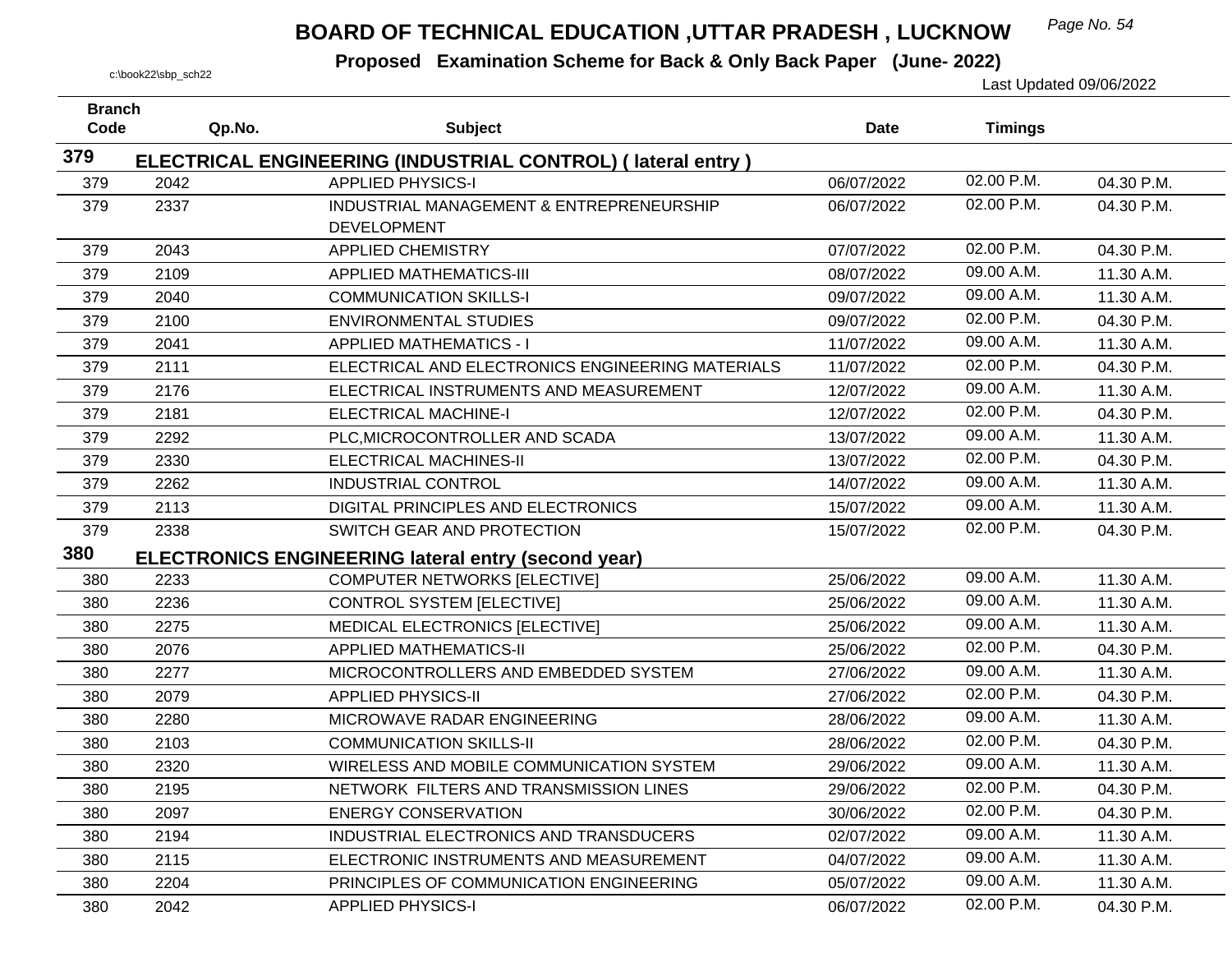## *Page No. 55* **BOARD OF TECHNICAL EDUCATION ,UTTAR PRADESH , LUCKNOW**

| <b>Branch</b><br>Code | Qp.No. | <b>Subject</b>                                                              | <b>Date</b> | <b>Timings</b> |            |
|-----------------------|--------|-----------------------------------------------------------------------------|-------------|----------------|------------|
| 380                   |        | <b>ELECTRONICS ENGINEERING lateral entry (second year)</b>                  |             |                |            |
| 380                   | 2337   | INDUSTRIAL MANAGEMENT & ENTREPRENEURSHIP                                    | 06/07/2022  | 02.00 P.M.     | 04.30 P.M. |
|                       |        | <b>DEVELOPMENT</b>                                                          |             |                |            |
| 380                   | 2043   | <b>APPLIED CHEMISTRY</b>                                                    | 07/07/2022  | 02.00 P.M.     | 04.30 P.M. |
| 380                   | 2109   | <b>APPLIED MATHEMATICS-III</b>                                              | 08/07/2022  | 09.00 A.M.     | 11.30 A.M. |
| 380                   | 2278   | MICROPROCESSOR AND PERIPHERAL DEVICES                                       | 08/07/2022  | 02.00 P.M.     | 04.30 P.M. |
| 380                   | 2040   | <b>COMMUNICATION SKILLS-I</b>                                               | 09/07/2022  | 09.00 A.M.     | 11.30 A.M. |
| 380                   | 2100   | <b>ENVIRONMENTAL STUDIES</b>                                                | 09/07/2022  | 02.00 P.M.     | 04.30 P.M. |
| 380                   | 2041   | <b>APPLIED MATHEMATICS - I</b>                                              | 11/07/2022  | 09.00 A.M.     | 11.30 A.M. |
| 380                   | 2183   | ELECTRICAL ENGINEERING-II                                                   | 11/07/2022  | 02.00 P.M.     | 04.30 P.M. |
| 380                   | 2299   | PROGRAMMING USING C                                                         | 12/07/2022  | 09.00 A.M.     | 11.30 A.M. |
| 380                   | 2182   | ELECTRONICS DEVICES AND CIRCUITS                                            | 12/07/2022  | 02.00 P.M.     | 04.30 P.M. |
| 380                   | 2235   | <b>CONSUMER ELECTRONICS</b>                                                 | 14/07/2022  | 09.00 A.M.     | 11.30 A.M. |
| 380                   | 2289   | OPTICAL FIBER COMMUNICATION                                                 | 14/07/2022  | 02.00 P.M.     | 04.30 P.M. |
| 380                   | 2189   | <b>DIGITAL ELECTRONICS</b>                                                  | 15/07/2022  | 02.00 P.M.     | 04.30 P.M. |
| 381                   |        | <b>ELECTRONICS ENGINEERING (MODERN CONSUMER ELECTRONICS (lateral entry)</b> |             |                |            |
| 381                   | 2076   | <b>APPLIED MATHEMATICS-II</b>                                               | 25/06/2022  | 02.00 P.M.     | 04.30 P.M. |
| 381                   | 2277   | MICROCONTROLLERS AND EMBEDDED SYSTEM                                        | 27/06/2022  | 09.00 A.M.     | 11.30 A.M. |
| 381                   | 2079   | <b>APPLIED PHYSICS-II</b>                                                   | 27/06/2022  | 02.00 P.M.     | 04.30 P.M. |
| 381                   | 2280   | MICROWAVE RADAR ENGINEERING                                                 | 28/06/2022  | 09.00 A.M.     | 11.30 A.M. |
| 381                   | 2103   | <b>COMMUNICATION SKILLS-II</b>                                              | 28/06/2022  | 02.00 P.M.     | 04.30 P.M. |
| 381                   | 2320   | WIRELESS AND MOBILE COMMUNICATION SYSTEM                                    | 29/06/2022  | 09.00 A.M.     | 11.30 A.M. |
| 381                   | 2195   | NETWORK FILTERS AND TRANSMISSION LINES                                      | 29/06/2022  | 02.00 P.M.     | 04.30 P.M. |
| 381                   | 2097   | <b>ENERGY CONSERVATION</b>                                                  | 30/06/2022  | 02.00 P.M.     | 04.30 P.M. |
| 381                   | 2286   | MODERN CONSUMER ELECTRONICS APPLIANCES                                      | 01/07/2022  | 09.00 A.M.     | 11.30 A.M. |
| 381                   | 2194   | INDUSTRIAL ELECTRONICS AND TRANSDUCERS                                      | 02/07/2022  | 09.00 A.M.     | 11.30 A.M. |
| 381                   | 2115   | ELECTRONIC INSTRUMENTS AND MEASUREMENT                                      | 04/07/2022  | 09.00 A.M.     | 11.30 A.M. |
| 381                   | 2204   | PRINCIPLES OF COMMUNICATION ENGINEERING                                     | 05/07/2022  | 09.00 A.M.     | 11.30 A.M. |
| 381                   | 2042   | <b>APPLIED PHYSICS-I</b>                                                    | 06/07/2022  | 02.00 P.M.     | 04.30 P.M. |
| 381                   | 2337   | INDUSTRIAL MANAGEMENT & ENTREPRENEURSHIP                                    | 06/07/2022  | 02.00 P.M.     | 04.30 P.M. |
|                       |        | <b>DEVELOPMENT</b>                                                          |             |                |            |
| 381                   | 2043   | <b>APPLIED CHEMISTRY</b>                                                    | 07/07/2022  | 02.00 P.M.     | 04.30 P.M. |
| 381                   | 2109   | <b>APPLIED MATHEMATICS-III</b>                                              | 08/07/2022  | 09.00 A.M.     | 11.30 A.M. |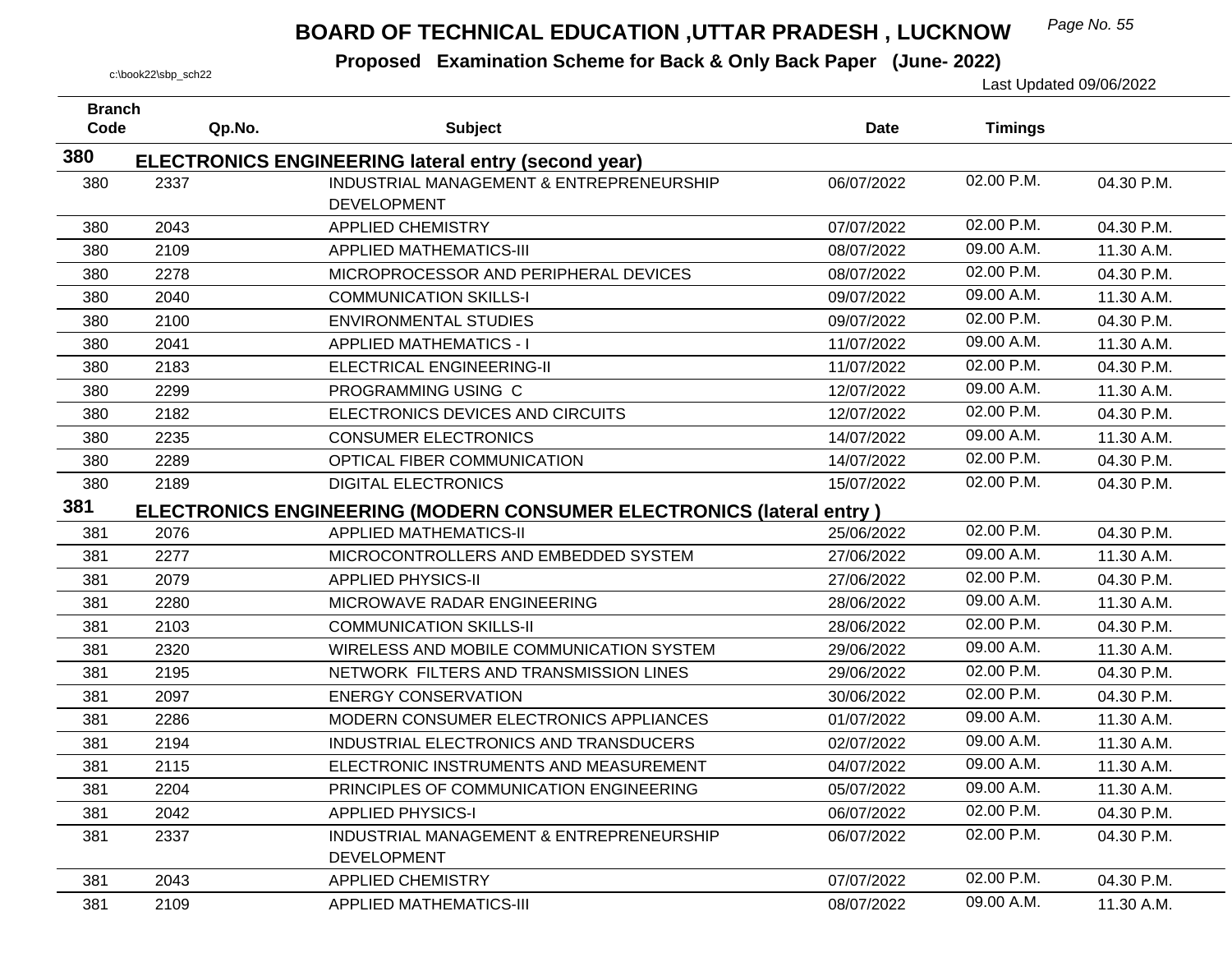## *Page No. 56* **BOARD OF TECHNICAL EDUCATION ,UTTAR PRADESH , LUCKNOW**

| <b>Branch</b><br>Code | Qp.No. | <b>Subject</b>                                                              | <b>Date</b> | <b>Timings</b> |            |
|-----------------------|--------|-----------------------------------------------------------------------------|-------------|----------------|------------|
| 381                   |        |                                                                             |             |                |            |
|                       |        | <b>ELECTRONICS ENGINEERING (MODERN CONSUMER ELECTRONICS (lateral entry)</b> |             | 02.00 P.M.     |            |
| 381                   | 2278   | MICROPROCESSOR AND PERIPHERAL DEVICES                                       | 08/07/2022  | 09.00 A.M.     | 04.30 P.M. |
| 381                   | 2040   | <b>COMMUNICATION SKILLS-I</b>                                               | 09/07/2022  |                | 11.30 A.M. |
| 381                   | 2100   | <b>ENVIRONMENTAL STUDIES</b>                                                | 09/07/2022  | 02.00 P.M.     | 04.30 P.M. |
| 381                   | 2041   | <b>APPLIED MATHEMATICS - I</b>                                              | 11/07/2022  | 09.00 A.M.     | 11.30 A.M. |
| 381                   | 2183   | ELECTRICAL ENGINEERING-II                                                   | 11/07/2022  | 02.00 P.M.     | 04.30 P.M. |
| 381                   | 2299   | PROGRAMMING USING C                                                         | 12/07/2022  | 09.00 A.M.     | 11.30 A.M. |
| 381                   | 2182   | ELECTRONICS DEVICES AND CIRCUITS                                            | 12/07/2022  | 02.00 P.M.     | 04.30 P.M. |
| 381                   | 2235   | <b>CONSUMER ELECTRONICS</b>                                                 | 14/07/2022  | 09.00 A.M.     | 11.30 A.M. |
| 381                   | 2289   | OPTICAL FIBER COMMUNICATION                                                 | 14/07/2022  | 02.00 P.M.     | 04.30 P.M. |
| 381                   | 2189   | <b>DIGITAL ELECTRONICS</b>                                                  | 15/07/2022  | 02.00 P.M.     | 04.30 P.M. |
| 382                   |        | ELECTRONICS ENGINEERING (ADVANCE MICROPROCESSOR & INTERFACE (lateral entry) |             |                |            |
| 382                   | 2076   | <b>APPLIED MATHEMATICS-II</b>                                               | 25/06/2022  | 02.00 P.M.     | 04.30 P.M. |
| 382                   | 2277   | MICROCONTROLLERS AND EMBEDDED SYSTEM                                        | 27/06/2022  | 09.00 A.M.     | 11.30 A.M. |
| 382                   | 2079   | <b>APPLIED PHYSICS-II</b>                                                   | 27/06/2022  | 02.00 P.M.     | 04.30 P.M. |
| 382                   | 2280   | MICROWAVE RADAR ENGINEERING                                                 | 28/06/2022  | 09.00 A.M.     | 11.30 A.M. |
| 382                   | 2103   | <b>COMMUNICATION SKILLS-II</b>                                              | 28/06/2022  | 02.00 P.M.     | 04.30 P.M. |
| 382                   | 2320   | WIRELESS AND MOBILE COMMUNICATION SYSTEM                                    | 29/06/2022  | 09.00 A.M.     | 11.30 A.M. |
| 382                   | 2195   | NETWORK FILTERS AND TRANSMISSION LINES                                      | 29/06/2022  | 02.00 P.M.     | 04.30 P.M. |
| 382                   | 2097   | <b>ENERGY CONSERVATION</b>                                                  | 30/06/2022  | 02.00 P.M.     | 04.30 P.M. |
| 382                   | 2194   | INDUSTRIAL ELECTRONICS AND TRANSDUCERS                                      | 02/07/2022  | 09.00 A.M.     | 11.30 A.M. |
| 382                   | 2115   | ELECTRONIC INSTRUMENTS AND MEASUREMENT                                      | 04/07/2022  | 09.00 A.M.     | 11.30 A.M. |
| 382                   | 2204   | PRINCIPLES OF COMMUNICATION ENGINEERING                                     | 05/07/2022  | 09.00 A.M.     | 11.30 A.M. |
| 382                   | 2042   | <b>APPLIED PHYSICS-I</b>                                                    | 06/07/2022  | 02.00 P.M.     | 04.30 P.M. |
| 382                   | 2337   | INDUSTRIAL MANAGEMENT & ENTREPRENEURSHIP                                    | 06/07/2022  | 02.00 P.M.     | 04.30 P.M. |
|                       |        | <b>DEVELOPMENT</b>                                                          |             |                |            |
| 382                   | 2043   | <b>APPLIED CHEMISTRY</b>                                                    | 07/07/2022  | 02.00 P.M.     | 04.30 P.M. |
| 382                   | 2109   | <b>APPLIED MATHEMATICS-III</b>                                              | 08/07/2022  | 09.00 A.M.     | 11.30 A.M. |
| 382                   | 2278   | MICROPROCESSOR AND PERIPHERAL DEVICES                                       | 08/07/2022  | 02.00 P.M.     | 04.30 P.M. |
| 382                   | 2040   | <b>COMMUNICATION SKILLS-I</b>                                               | 09/07/2022  | 09.00 A.M.     | 11.30 A.M. |
| 382                   | 2100   | ENVIRONMENTAL STUDIES                                                       | 09/07/2022  | 02.00 P.M.     | 04.30 P.M. |
| 382                   | 2041   | <b>APPLIED MATHEMATICS - I</b>                                              | 11/07/2022  | 09.00 A.M.     | 11.30 A.M. |
| 382                   | 2183   | ELECTRICAL ENGINEERING-II                                                   | 11/07/2022  | 02.00 P.M.     | 04.30 P.M. |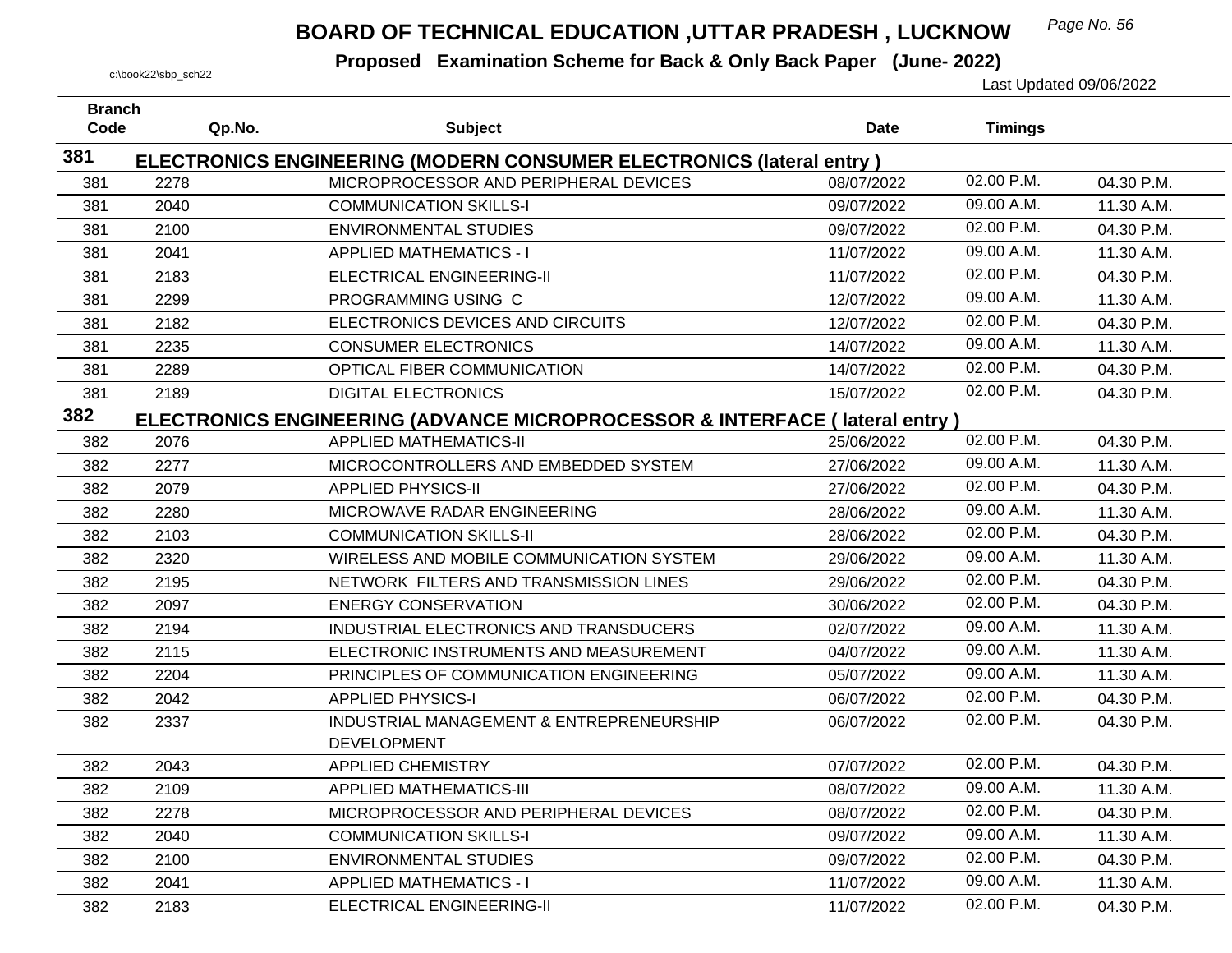## *Page No. 57* **BOARD OF TECHNICAL EDUCATION ,UTTAR PRADESH , LUCKNOW**

| <b>Branch</b><br>Code |        |                                                                             |             |                |            |
|-----------------------|--------|-----------------------------------------------------------------------------|-------------|----------------|------------|
|                       | Qp.No. | <b>Subject</b>                                                              | <b>Date</b> | <b>Timings</b> |            |
| 382                   |        | ELECTRONICS ENGINEERING (ADVANCE MICROPROCESSOR & INTERFACE (lateral entry) |             |                |            |
| 382                   | 2299   | PROGRAMMING USING C                                                         | 12/07/2022  | 09.00 A.M.     | 11.30 A.M. |
| 382                   | 2182   | ELECTRONICS DEVICES AND CIRCUITS                                            | 12/07/2022  | 02.00 P.M.     | 04.30 P.M. |
| 382                   | 2235   | <b>CONSUMER ELECTRONICS</b>                                                 | 14/07/2022  | 09.00 A.M.     | 11.30 A.M. |
| 382                   | 2289   | OPTICAL FIBER COMMUNICATION                                                 | 14/07/2022  | 02.00 P.M.     | 04.30 P.M. |
| 382                   | 2189   | <b>DIGITAL ELECTRONICS</b>                                                  | 15/07/2022  | 02.00 P.M.     | 04.30 P.M. |
| 383                   |        | ELECTRONICS ENGINEERING (MICRO ELECTRONICS) (lateral entry)                 |             |                |            |
| 383                   | 2076   | <b>APPLIED MATHEMATICS-II</b>                                               | 25/06/2022  | 02.00 P.M.     | 04.30 P.M. |
| 383                   | 2277   | MICROCONTROLLERS AND EMBEDDED SYSTEM                                        | 27/06/2022  | 09.00 A.M.     | 11.30 A.M. |
| 383                   | 2079   | <b>APPLIED PHYSICS-II</b>                                                   | 27/06/2022  | 02.00 P.M.     | 04.30 P.M. |
| 383                   | 2280   | MICROWAVE RADAR ENGINEERING                                                 | 28/06/2022  | 09.00 A.M.     | 11.30 A.M. |
| 383                   | 2103   | <b>COMMUNICATION SKILLS-II</b>                                              | 28/06/2022  | 02.00 P.M.     | 04.30 P.M. |
| 383                   | 2320   | WIRELESS AND MOBILE COMMUNICATION SYSTEM                                    | 29/06/2022  | 09.00 A.M.     | 11.30 A.M. |
| 383                   | 2195   | NETWORK FILTERS AND TRANSMISSION LINES                                      | 29/06/2022  | 02.00 P.M.     | 04.30 P.M. |
| 383                   | 2097   | <b>ENERGY CONSERVATION</b>                                                  | 30/06/2022  | 02.00 P.M.     | 04.30 P.M. |
| 383                   | 2194   | INDUSTRIAL ELECTRONICS AND TRANSDUCERS                                      | 02/07/2022  | 09.00 A.M.     | 11.30 A.M. |
| 383                   | 2115   | ELECTRONIC INSTRUMENTS AND MEASUREMENT                                      | 04/07/2022  | 09.00 A.M.     | 11.30 A.M. |
| 383                   | 2204   | PRINCIPLES OF COMMUNICATION ENGINEERING                                     | 05/07/2022  | 09.00 A.M.     | 11.30 A.M. |
| 383                   | 2042   | <b>APPLIED PHYSICS-I</b>                                                    | 06/07/2022  | 02.00 P.M.     | 04.30 P.M. |
| 383                   | 2337   | INDUSTRIAL MANAGEMENT & ENTREPRENEURSHIP                                    | 06/07/2022  | 02.00 P.M.     | 04.30 P.M. |
|                       |        | <b>DEVELOPMENT</b>                                                          |             |                |            |
| 383                   | 2043   | <b>APPLIED CHEMISTRY</b>                                                    | 07/07/2022  | 02.00 P.M.     | 04.30 P.M. |
| 383                   | 2109   | <b>APPLIED MATHEMATICS-III</b>                                              | 08/07/2022  | 09.00 A.M.     | 11.30 A.M. |
| 383                   | 2278   | MICROPROCESSOR AND PERIPHERAL DEVICES                                       | 08/07/2022  | 02.00 P.M.     | 04.30 P.M. |
| 383                   | 2040   | <b>COMMUNICATION SKILLS-I</b>                                               | 09/07/2022  | 09.00 A.M.     | 11.30 A.M. |
| 383                   | 2100   | <b>ENVIRONMENTAL STUDIES</b>                                                | 09/07/2022  | 02.00 P.M.     | 04.30 P.M. |
| 383                   | 2041   | <b>APPLIED MATHEMATICS - I</b>                                              | 11/07/2022  | 09.00 A.M.     | 11.30 A.M. |
| 383                   | 2183   | ELECTRICAL ENGINEERING-II                                                   | 11/07/2022  | 02.00 P.M.     | 04.30 P.M. |
| 383                   | 2299   | PROGRAMMING USING C                                                         | 12/07/2022  | 09.00 A.M.     | 11.30 A.M. |
| 383                   | 2182   | ELECTRONICS DEVICES AND CIRCUITS                                            | 12/07/2022  | 02.00 P.M.     | 04.30 P.M. |
| 383                   | 2235   | <b>CONSUMER ELECTRONICS</b>                                                 | 14/07/2022  | 09.00 A.M.     | 11.30 A.M. |
| 383                   | 2289   | OPTICAL FIBER COMMUNICATION                                                 | 14/07/2022  | 02.00 P.M.     | 04.30 P.M. |
| 383                   | 2189   | <b>DIGITAL ELECTRONICS</b>                                                  | 15/07/2022  | 02.00 P.M.     | 04.30 P.M. |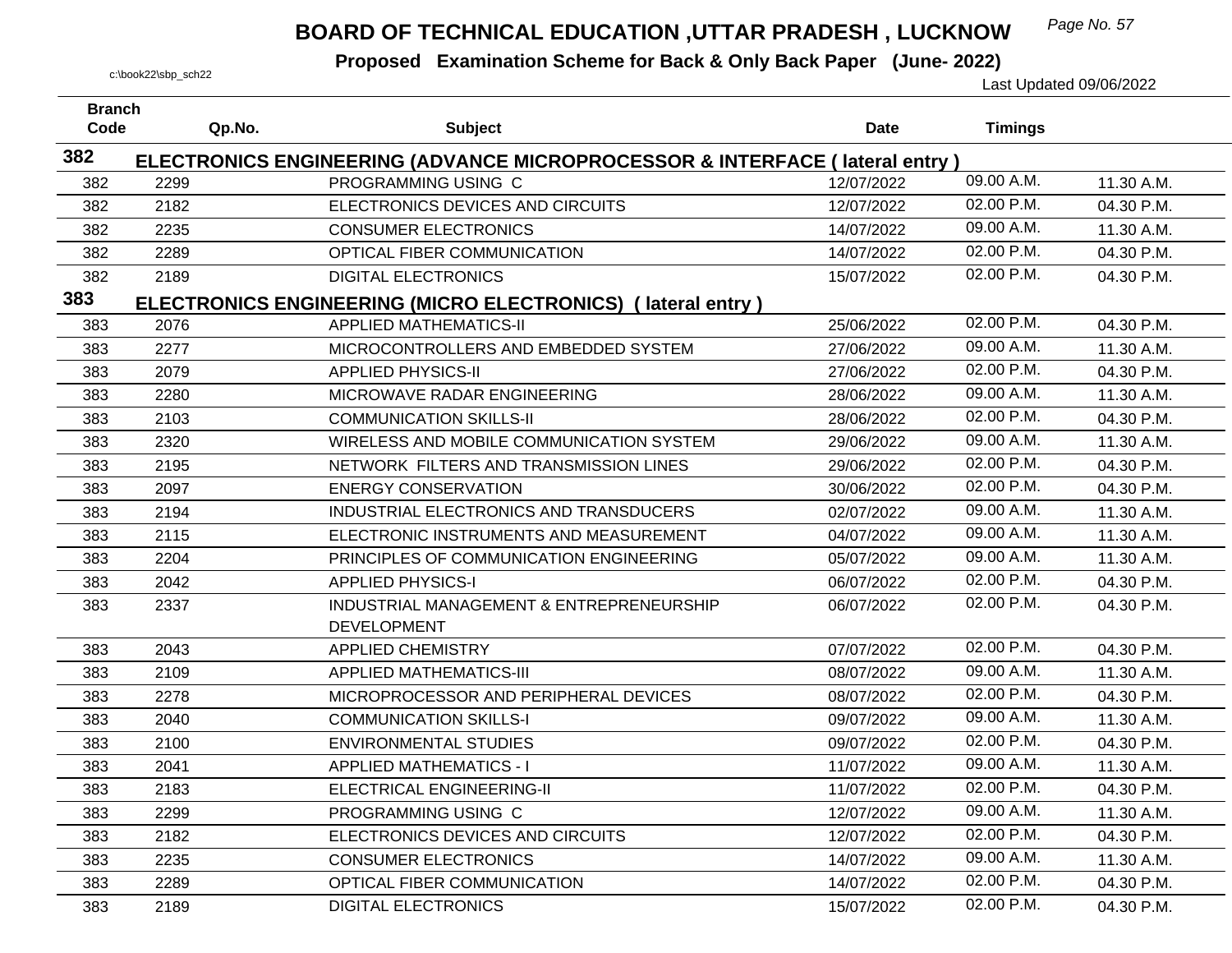## *Page No. 58* **BOARD OF TECHNICAL EDUCATION ,UTTAR PRADESH , LUCKNOW**

| <b>Branch</b> |        |                                                                       |             |                |            |
|---------------|--------|-----------------------------------------------------------------------|-------------|----------------|------------|
| Code          | Qp.No. | <b>Subject</b>                                                        | <b>Date</b> | <b>Timings</b> |            |
| 384           |        | <b>MECHANICAL ENGINEERING (AUTOMOBILE) (lateral entry)</b>            |             |                |            |
| 384           | 2229   | CNC MACHINES AND AUTOMATION                                           | 25/06/2022  | 09.00 A.M.     | 11.30 A.M. |
| 384           | 2076   | <b>APPLIED MATHEMATICS-II</b>                                         | 25/06/2022  | 02.00 P.M.     | 04.30 P.M. |
| 384           | 2263   | <b>INDUSTRIAL ENGINEERING</b>                                         | 27/06/2022  | 09.00 A.M.     | 11.30 A.M. |
| 384           | 2079   | <b>APPLIED PHYSICS-II</b>                                             | 27/06/2022  | 02.00 P.M.     | 04.30 P.M. |
| 384           | 2351   | METROLOGY AND MEASURING INSTRUMENTS                                   | 28/06/2022  | 09.00 A.M.     | 11.30 A.M. |
| 384           | 2103   | <b>COMMUNICATION SKILLS-II</b>                                        | 28/06/2022  | 02.00 P.M.     | 04.30 P.M. |
| 384           | 2362   | <b>ENVIRONMENTAL STUDIES</b>                                          | 29/06/2022  | 02.00 P.M.     | 04.30 P.M. |
| 384           | 2346   | AUTOMOBILE MAINTENANCE, SERVICING & REPAIR                            | 30/06/2022  | 09.00 A.M.     | 11.30 A.M. |
| 384           | 2097   | <b>ENERGY CONSERVATION</b>                                            | 30/06/2022  | 02.00 P.M.     | 04.30 P.M. |
| 384           | 2119   | COMPUTER AIDED DESIGN AND MANUFACTURING                               | 01/07/2022  | 09.00 A.M.     | 11.30 A.M. |
| 384           | 2120   | <b>HYDRAULICS AND PNEUMATICS</b>                                      | 02/07/2022  | 09.00 A.M.     | 11.30 A.M. |
| 384           | 2121   | REFRIGERATION AND AIR CONDITIONING                                    | 04/07/2022  | 09.00 A.M.     | 11.30 A.M. |
| 384           | 2042   | <b>APPLIED PHYSICS-I</b>                                              | 06/07/2022  | 02.00 P.M.     | 04.30 P.M. |
| 384           | 2337   | INDUSTRIAL MANAGEMENT & ENTREPRENEURSHIP                              | 06/07/2022  | 02.00 P.M.     | 04.30 P.M. |
|               |        | <b>DEVELOPMENT</b>                                                    |             |                |            |
| 384           | 2043   | <b>APPLIED CHEMISTRY</b>                                              | 07/07/2022  | 02.00 P.M.     | 04.30 P.M. |
| 384           | 2109   | <b>APPLIED MATHEMATICS-III</b>                                        | 08/07/2022  | 09.00 A.M.     | 11.30 A.M. |
| 384           | 2118   | <b>WORKSHOP TECHNOLOGY</b>                                            | 08/07/2022  | 02.00 P.M.     | 04.30 P.M. |
| 384           | 2040   | <b>COMMUNICATION SKILLS-I</b>                                         | 09/07/2022  | 09.00 A.M.     | 11.30 A.M. |
| 384           | 2117   | <b>ENGINEERING MATERIALS</b>                                          | 09/07/2022  | 02.00 P.M.     | 04.30 P.M. |
| 384           | 2041   | <b>APPLIED MATHEMATICS - I</b>                                        | 11/07/2022  | 09.00 A.M.     | 11.30 A.M. |
| 384           | 2184   | MECHANICS OF SOLIDS                                                   | 11/07/2022  | 02.00 P.M.     | 04.30 P.M. |
| 384           | 2185   | THERMAL ENGINEERING                                                   | 12/07/2022  | 09.00 A.M.     | 11.30 A.M. |
| 384           | 2220   | <b>AUTOMOBILE ENGINEERING</b>                                         | 12/07/2022  | 02.00 P.M.     | 04.30 P.M. |
| 384           | 2270   | <b>MACHINE DESIGN</b>                                                 | 13/07/2022  | 09.00 A.M.     | 11.30 A.M. |
| 384           | 2298   | PRODUCTION MANAGEMENT                                                 | 13/07/2022  | 02.00 P.M.     | 04.30 P.M. |
| 384           | 2322   | PRODUCTION TECHNOLOGY                                                 | 15/07/2022  | 09.00 A.M.     | 11.30 A.M. |
| 384           | 2335   | THEORY OF MACHINES                                                    | 15/07/2022  | 02.00 P.M.     | 04.30 P.M. |
| 385           |        | <b>MECHANICAL ENGINEERING (COMPUTER AIDED DESIGN) (lateral entry)</b> |             |                |            |
| 385           | 2229   | CNC MACHINES AND AUTOMATION                                           | 25/06/2022  | 09.00 A.M.     | 11.30 A.M. |
| 385           | 2076   | <b>APPLIED MATHEMATICS-II</b>                                         | 25/06/2022  | 02.00 P.M.     | 04.30 P.M. |
| 385           | 2263   | INDUSTRIAL ENGINEERING                                                | 27/06/2022  | 09.00 A.M.     | 11.30 A.M. |
|               |        |                                                                       |             |                |            |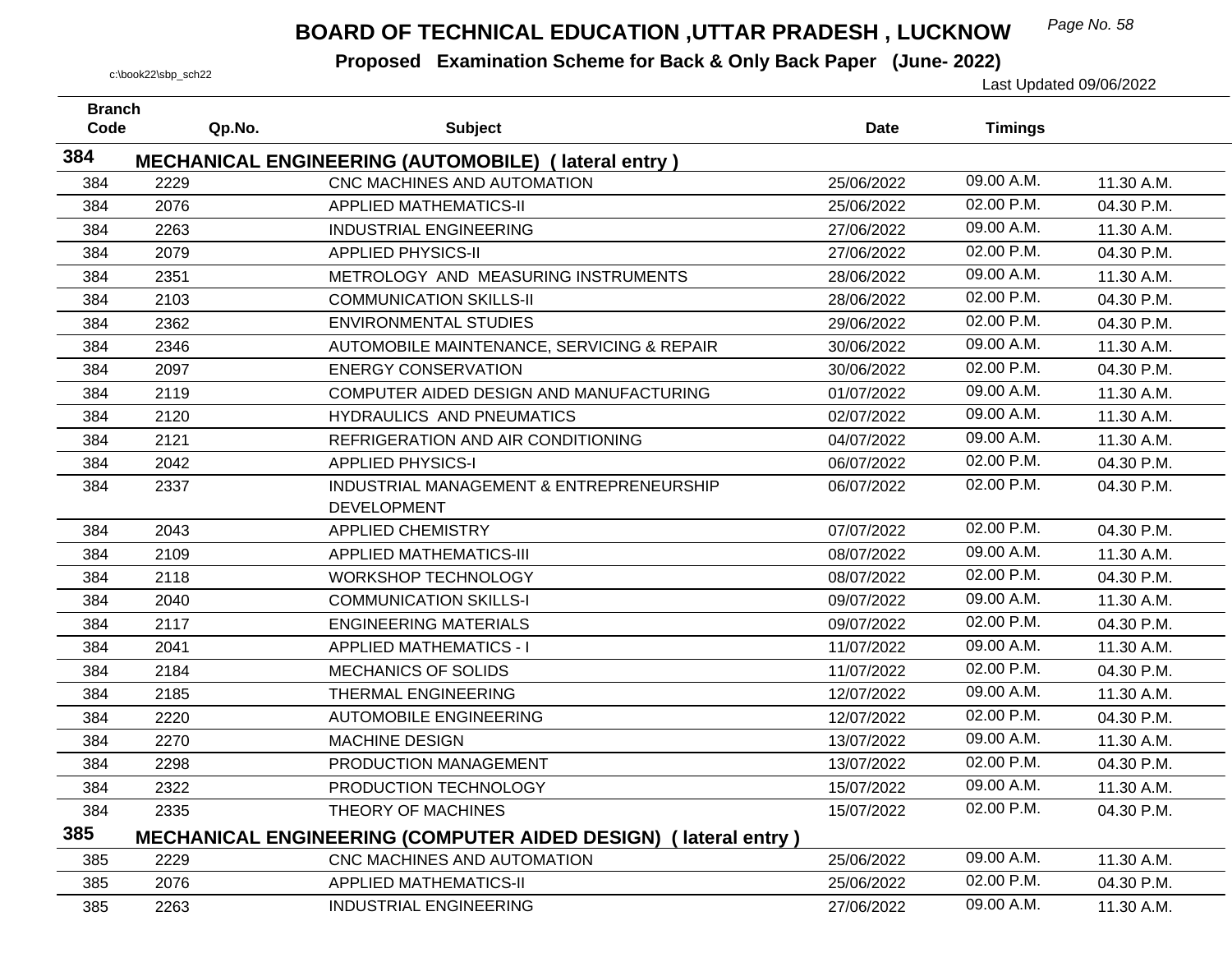## *Page No. 59* **BOARD OF TECHNICAL EDUCATION ,UTTAR PRADESH , LUCKNOW**

| <b>Branch</b><br>Code | Qp.No. | <b>Subject</b>                                                 | <b>Date</b> | <b>Timings</b> |            |
|-----------------------|--------|----------------------------------------------------------------|-------------|----------------|------------|
|                       |        |                                                                |             |                |            |
| 385                   |        | MECHANICAL ENGINEERING (COMPUTER AIDED DESIGN) (lateral entry) |             |                |            |
| 385                   | 2079   | <b>APPLIED PHYSICS-II</b>                                      | 27/06/2022  | 02.00 P.M.     | 04.30 P.M. |
| 385                   | 2351   | METROLOGY AND MEASURING INSTRUMENTS                            | 28/06/2022  | 09.00 A.M.     | 11.30 A.M. |
| 385                   | 2103   | <b>COMMUNICATION SKILLS-II</b>                                 | 28/06/2022  | 02.00 P.M.     | 04.30 P.M. |
| 385                   | 2362   | <b>ENVIRONMENTAL STUDIES</b>                                   | 29/06/2022  | 02.00 P.M.     | 04.30 P.M. |
| 385                   | 2357   | <b>COMPUTER AIDED DESIGN</b>                                   | 30/06/2022  | 09.00 A.M.     | 11.30 A.M. |
| 385                   | 2097   | <b>ENERGY CONSERVATION</b>                                     | 30/06/2022  | 02.00 P.M.     | 04.30 P.M. |
| 385                   | 2119   | COMPUTER AIDED DESIGN AND MANUFACTURING                        | 01/07/2022  | 09.00 A.M.     | 11.30 A.M. |
| 385                   | 2120   | HYDRAULICS AND PNEUMATICS                                      | 02/07/2022  | 09.00 A.M.     | 11.30 A.M. |
| 385                   | 2121   | REFRIGERATION AND AIR CONDITIONING                             | 04/07/2022  | 09.00 A.M.     | 11.30 A.M. |
| 385                   | 2042   | <b>APPLIED PHYSICS-I</b>                                       | 06/07/2022  | 02.00 P.M.     | 04.30 P.M. |
| 385                   | 2337   | INDUSTRIAL MANAGEMENT & ENTREPRENEURSHIP                       | 06/07/2022  | 02.00 P.M.     | 04.30 P.M. |
|                       |        | <b>DEVELOPMENT</b>                                             |             |                |            |
| 385                   | 2043   | <b>APPLIED CHEMISTRY</b>                                       | 07/07/2022  | 02.00 P.M.     | 04.30 P.M. |
| 385                   | 2109   | <b>APPLIED MATHEMATICS-III</b>                                 | 08/07/2022  | 09.00 A.M.     | 11.30 A.M. |
| 385                   | 2118   | <b>WORKSHOP TECHNOLOGY</b>                                     | 08/07/2022  | 02.00 P.M.     | 04.30 P.M. |
| 385                   | 2040   | <b>COMMUNICATION SKILLS-I</b>                                  | 09/07/2022  | 09.00 A.M.     | 11.30 A.M. |
| 385                   | 2117   | <b>ENGINEERING MATERIALS</b>                                   | 09/07/2022  | 02.00 P.M.     | 04.30 P.M. |
| 385                   | 2041   | <b>APPLIED MATHEMATICS - I</b>                                 | 11/07/2022  | 09.00 A.M.     | 11.30 A.M. |
| 385                   | 2184   | <b>MECHANICS OF SOLIDS</b>                                     | 11/07/2022  | 02.00 P.M.     | 04.30 P.M. |
| 385                   | 2185   | THERMAL ENGINEERING                                            | 12/07/2022  | 09.00 A.M.     | 11.30 A.M. |
| 385                   | 2220   | <b>AUTOMOBILE ENGINEERING</b>                                  | 12/07/2022  | 02.00 P.M.     | 04.30 P.M. |
| 385                   | 2270   | <b>MACHINE DESIGN</b>                                          | 13/07/2022  | 09.00 A.M.     | 11.30 A.M. |
| 385                   | 2298   | PRODUCTION MANAGEMENT                                          | 13/07/2022  | 02.00 P.M.     | 04.30 P.M. |
| 385                   | 2322   | PRODUCTION TECHNOLOGY                                          | 15/07/2022  | 09.00 A.M.     | 11.30 A.M. |
| 385                   | 2335   | THEORY OF MACHINES                                             | 15/07/2022  | 02.00 P.M.     | 04.30 P.M. |
| 386                   |        | <b>MECHANICAL ENGINEERING (PRODUCTION) (lateral entry)</b>     |             |                |            |
| 386                   | 2229   | CNC MACHINES AND AUTOMATION                                    | 25/06/2022  | 09.00 A.M.     | 11.30 A.M. |
| 386                   | 2076   | <b>APPLIED MATHEMATICS-II</b>                                  | 25/06/2022  | 02.00 P.M.     | 04.30 P.M. |
| 386                   | 2263   | <b>INDUSTRIAL ENGINEERING</b>                                  | 27/06/2022  | 09.00 A.M.     | 11.30 A.M. |
| 386                   | 2079   | <b>APPLIED PHYSICS-II</b>                                      | 27/06/2022  | 02.00 P.M.     | 04.30 P.M. |
| 386                   | 2351   | METROLOGY AND MEASURING INSTRUMENTS                            | 28/06/2022  | 09.00 A.M.     | 11.30 A.M. |
| 386                   | 2103   | <b>COMMUNICATION SKILLS-II</b>                                 | 28/06/2022  | 02.00 P.M.     | 04.30 P.M. |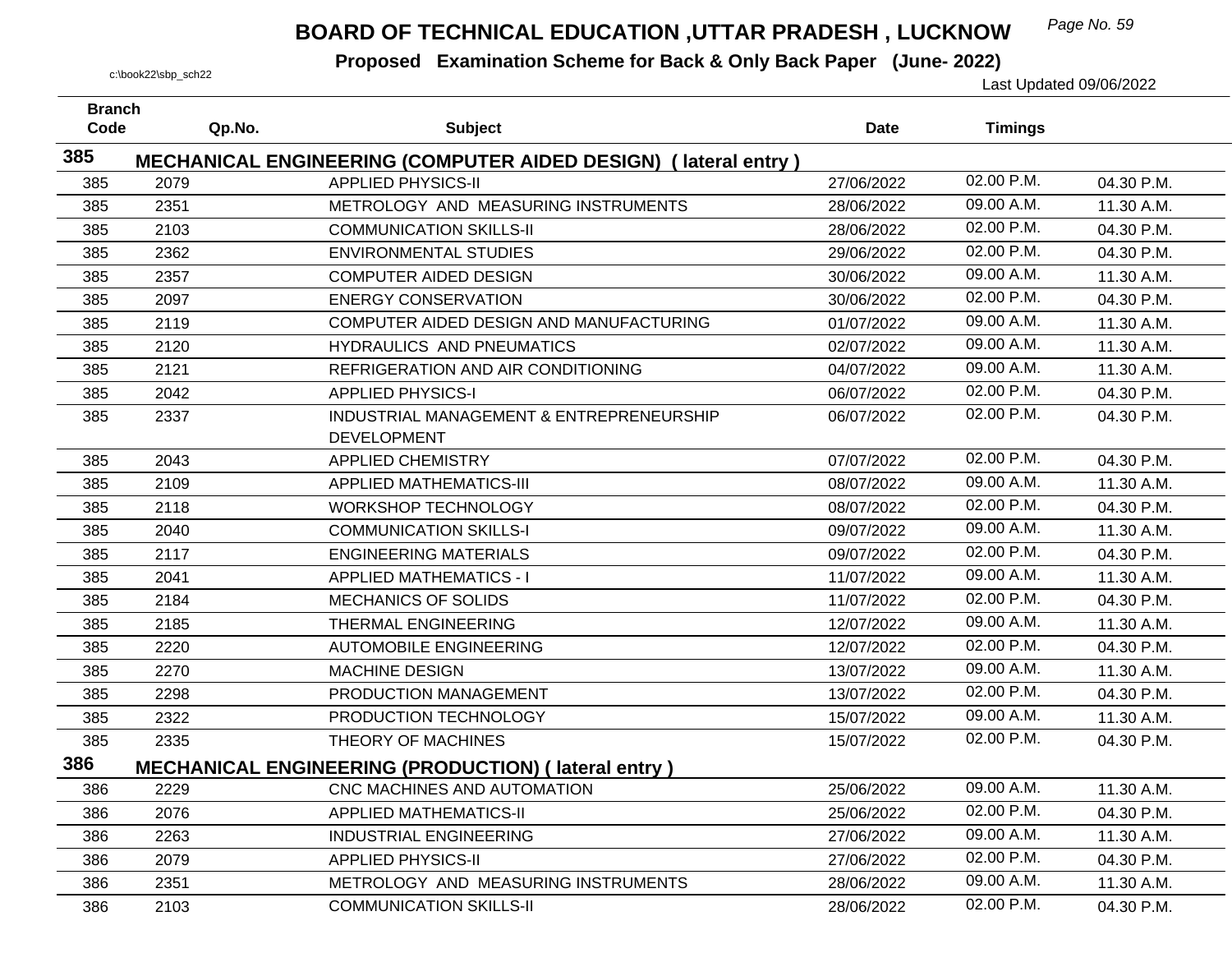## *Page No. 60* **BOARD OF TECHNICAL EDUCATION ,UTTAR PRADESH , LUCKNOW**

| <b>Branch</b><br>Code |      | <b>Subject</b>                                                                     |             |                |            |
|-----------------------|------|------------------------------------------------------------------------------------|-------------|----------------|------------|
|                       |      | Qp.No.                                                                             | <b>Date</b> | <b>Timings</b> |            |
| 386                   |      | <b>MECHANICAL ENGINEERING (PRODUCTION) (lateral entry)</b>                         |             |                |            |
| 386                   | 2315 | <b>TOOL ENGINEERING</b>                                                            | 29/06/2022  | 09.00 A.M.     | 11.30 A.M. |
| 386                   | 2362 | <b>ENVIRONMENTAL STUDIES</b>                                                       | 29/06/2022  | 02.00 P.M.     | 04.30 P.M. |
| 386                   | 2097 | <b>ENERGY CONSERVATION</b>                                                         | 30/06/2022  | 02.00 P.M.     | 04.30 P.M. |
| 386                   | 2119 | COMPUTER AIDED DESIGN AND MANUFACTURING                                            | 01/07/2022  | 09.00 A.M.     | 11.30 A.M. |
| 386                   | 2120 | HYDRAULICS AND PNEUMATICS                                                          | 02/07/2022  | 09.00 A.M.     | 11.30 A.M. |
| 386                   | 2121 | REFRIGERATION AND AIR CONDITIONING                                                 | 04/07/2022  | 09.00 A.M.     | 11.30 A.M. |
| 386                   | 2042 | <b>APPLIED PHYSICS-I</b>                                                           | 06/07/2022  | 02.00 P.M.     | 04.30 P.M. |
| 386                   | 2337 | INDUSTRIAL MANAGEMENT & ENTREPRENEURSHIP<br><b>DEVELOPMENT</b>                     | 06/07/2022  | 02.00 P.M.     | 04.30 P.M. |
| 386                   | 2043 | <b>APPLIED CHEMISTRY</b>                                                           | 07/07/2022  | 02.00 P.M.     | 04.30 P.M. |
| 386                   | 2109 | <b>APPLIED MATHEMATICS-III</b>                                                     | 08/07/2022  | 09.00 A.M.     | 11.30 A.M. |
| 386                   | 2118 | <b>WORKSHOP TECHNOLOGY</b>                                                         | 08/07/2022  | 02.00 P.M.     | 04.30 P.M. |
| 386                   | 2040 | <b>COMMUNICATION SKILLS-I</b>                                                      | 09/07/2022  | 09.00 A.M.     | 11.30 A.M. |
| 386                   | 2117 | <b>ENGINEERING MATERIALS</b>                                                       | 09/07/2022  | 02.00 P.M.     | 04.30 P.M. |
| 386                   | 2041 | <b>APPLIED MATHEMATICS - I</b>                                                     | 11/07/2022  | 09.00 A.M.     | 11.30 A.M. |
| 386                   | 2184 | <b>MECHANICS OF SOLIDS</b>                                                         | 11/07/2022  | 02.00 P.M.     | 04.30 P.M. |
| 386                   | 2185 | <b>THERMAL ENGINEERING</b>                                                         | 12/07/2022  | 09.00 A.M.     | 11.30 A.M. |
| 386                   | 2220 | <b>AUTOMOBILE ENGINEERING</b>                                                      | 12/07/2022  | 02.00 P.M.     | 04.30 P.M. |
| 386                   | 2270 | MACHINE DESIGN                                                                     | 13/07/2022  | 09.00 A.M.     | 11.30 A.M. |
| 386                   | 2298 | PRODUCTION MANAGEMENT                                                              | 13/07/2022  | 02.00 P.M.     | 04.30 P.M. |
| 386                   | 2322 | PRODUCTION TECHNOLOGY                                                              | 15/07/2022  | 09.00 A.M.     | 11.30 A.M. |
| 386                   | 2335 | THEORY OF MACHINES                                                                 | 15/07/2022  | 02.00 P.M.     | 04.30 P.M. |
| 387                   |      | <b>MECHANICAL ENGINEERING (REFRIGERATION &amp; AIRCONDITIONING (Iateral entry)</b> |             |                |            |
| 387                   | 2229 | CNC MACHINES AND AUTOMATION                                                        | 25/06/2022  | 09.00 A.M.     | 11.30 A.M. |
| 387                   | 2076 | <b>APPLIED MATHEMATICS-II</b>                                                      | 25/06/2022  | 02.00 P.M.     | 04.30 P.M. |
| 387                   | 2263 | <b>INDUSTRIAL ENGINEERING</b>                                                      | 27/06/2022  | 09.00 A.M.     | 11.30 A.M. |
| 387                   | 2079 | <b>APPLIED PHYSICS-II</b>                                                          | 27/06/2022  | 02.00 P.M.     | 04.30 P.M. |
| 387                   | 2351 | METROLOGY AND MEASURING INSTRUMENTS                                                | 28/06/2022  | 09.00 A.M.     | 11.30 A.M. |
| 387                   | 2103 | <b>COMMUNICATION SKILLS-II</b>                                                     | 28/06/2022  | 02.00 P.M.     | 04.30 P.M. |
| 387                   | 2362 | <b>ENVIRONMENTAL STUDIES</b>                                                       | 29/06/2022  | 02.00 P.M.     | 04.30 P.M. |
| 387                   | 2302 | REFRIGERATION PLANT ERECTION AND SERVICING                                         | 30/06/2022  | 09.00 A.M.     | 11.30 A.M. |
| 387                   | 2097 | <b>ENERGY CONSERVATION</b>                                                         | 30/06/2022  | 02.00 P.M.     | 04.30 P.M. |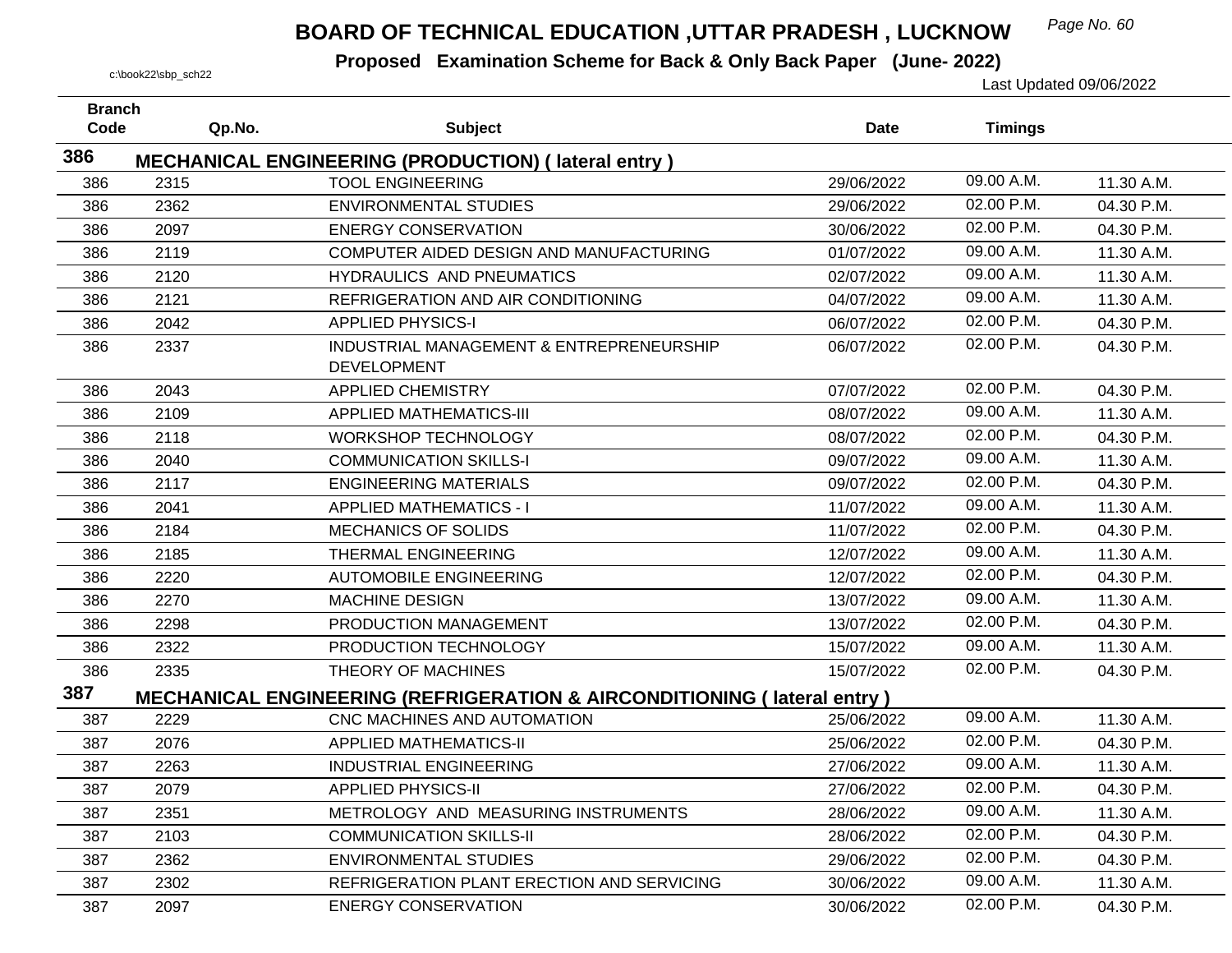## *Page No. 61* **BOARD OF TECHNICAL EDUCATION ,UTTAR PRADESH , LUCKNOW**

| <b>Branch</b> |        |                                                                                    |             |                |            |
|---------------|--------|------------------------------------------------------------------------------------|-------------|----------------|------------|
| Code          | Qp.No. | <b>Subject</b>                                                                     | <b>Date</b> | <b>Timings</b> |            |
| 387           |        | <b>MECHANICAL ENGINEERING (REFRIGERATION &amp; AIRCONDITIONING (Iateral entry)</b> |             |                |            |
| 387           | 2119   | COMPUTER AIDED DESIGN AND MANUFACTURING                                            | 01/07/2022  | 09.00 A.M.     | 11.30 A.M. |
| 387           | 2120   | HYDRAULICS AND PNEUMATICS                                                          | 02/07/2022  | $09.00$ A.M.   | 11.30 A.M. |
| 387           | 2121   | REFRIGERATION AND AIR CONDITIONING                                                 | 04/07/2022  | 09.00 A.M.     | 11.30 A.M. |
| 387           | 2042   | <b>APPLIED PHYSICS-I</b>                                                           | 06/07/2022  | 02.00 P.M.     | 04.30 P.M. |
| 387           | 2337   | INDUSTRIAL MANAGEMENT & ENTREPRENEURSHIP<br><b>DEVELOPMENT</b>                     | 06/07/2022  | 02.00 P.M.     | 04.30 P.M. |
| 387           | 2043   | <b>APPLIED CHEMISTRY</b>                                                           | 07/07/2022  | 02.00 P.M.     | 04.30 P.M. |
| 387           | 2109   | <b>APPLIED MATHEMATICS-III</b>                                                     | 08/07/2022  | 09.00 A.M.     | 11.30 A.M. |
| 387           | 2118   | <b>WORKSHOP TECHNOLOGY</b>                                                         | 08/07/2022  | 02.00 P.M.     | 04.30 P.M. |
| 387           | 2040   | <b>COMMUNICATION SKILLS-I</b>                                                      | 09/07/2022  | 09.00 A.M.     | 11.30 A.M. |
| 387           | 2117   | <b>ENGINEERING MATERIALS</b>                                                       | 09/07/2022  | 02.00 P.M.     | 04.30 P.M. |
| 387           | 2041   | <b>APPLIED MATHEMATICS - I</b>                                                     | 11/07/2022  | 09.00 A.M.     | 11.30 A.M. |
| 387           | 2184   | MECHANICS OF SOLIDS                                                                | 11/07/2022  | 02.00 P.M.     | 04.30 P.M. |
| 387           | 2185   | THERMAL ENGINEERING                                                                | 12/07/2022  | 09.00 A.M.     | 11.30 A.M. |
| 387           | 2217   | AIR CONDITIONING                                                                   | 12/07/2022  | 02.00 P.M.     | 04.30 P.M. |
| 387           | 2270   | <b>MACHINE DESIGN</b>                                                              | 13/07/2022  | 09.00 A.M.     | 11.30 A.M. |
| 387           | 2298   | PRODUCTION MANAGEMENT                                                              | 13/07/2022  | 02.00 P.M.     | 04.30 P.M. |
| 387           | 2322   | PRODUCTION TECHNOLOGY                                                              | 15/07/2022  | 09.00 A.M.     | 11.30 A.M. |
| 387           | 2335   | THEORY OF MACHINES                                                                 | 15/07/2022  | 02.00 P.M.     | 04.30 P.M. |
| 388           |        | <b>MECHANICAL ENGINEERING (MAINTENANCE) (lateral entry)</b>                        |             |                |            |
| 388           | 2229   | CNC MACHINES AND AUTOMATION                                                        | 25/06/2022  | 09.00 A.M.     | 11.30 A.M. |
| 388           | 2076   | <b>APPLIED MATHEMATICS-II</b>                                                      | 25/06/2022  | 02.00 P.M.     | 04.30 P.M. |
| 388           | 2263   | <b>INDUSTRIAL ENGINEERING</b>                                                      | 27/06/2022  | 09.00 A.M.     | 11.30 A.M. |
| 388           | 2079   | <b>APPLIED PHYSICS-II</b>                                                          | 27/06/2022  | 02.00 P.M.     | 04.30 P.M. |
| 388           | 2351   | METROLOGY AND MEASURING INSTRUMENTS                                                | 28/06/2022  | 09.00 A.M.     | 11.30 A.M. |
| 388           | 2103   | <b>COMMUNICATION SKILLS-II</b>                                                     | 28/06/2022  | 02.00 P.M.     | 04.30 P.M. |
| 388           | 2323   | <b>REPAIR AND MAINTENANCE-II</b>                                                   | 29/06/2022  | 09.00 A.M.     | 11.30 A.M. |
| 388           | 2362   | <b>ENVIRONMENTAL STUDIES</b>                                                       | 29/06/2022  | 02.00 P.M.     | 04.30 P.M. |
| 388           | 2097   | <b>ENERGY CONSERVATION</b>                                                         | 30/06/2022  | 02.00 P.M.     | 04.30 P.M. |
| 388           | 2119   | COMPUTER AIDED DESIGN AND MANUFACTURING                                            | 01/07/2022  | 09.00 A.M.     | 11.30 A.M. |
| 388           | 2120   | HYDRAULICS AND PNEUMATICS                                                          | 02/07/2022  | 09.00 A.M.     | 11.30 A.M. |
| 388           | 2121   | REFRIGERATION AND AIR CONDITIONING                                                 | 04/07/2022  | 09.00 A.M.     | 11.30 A.M. |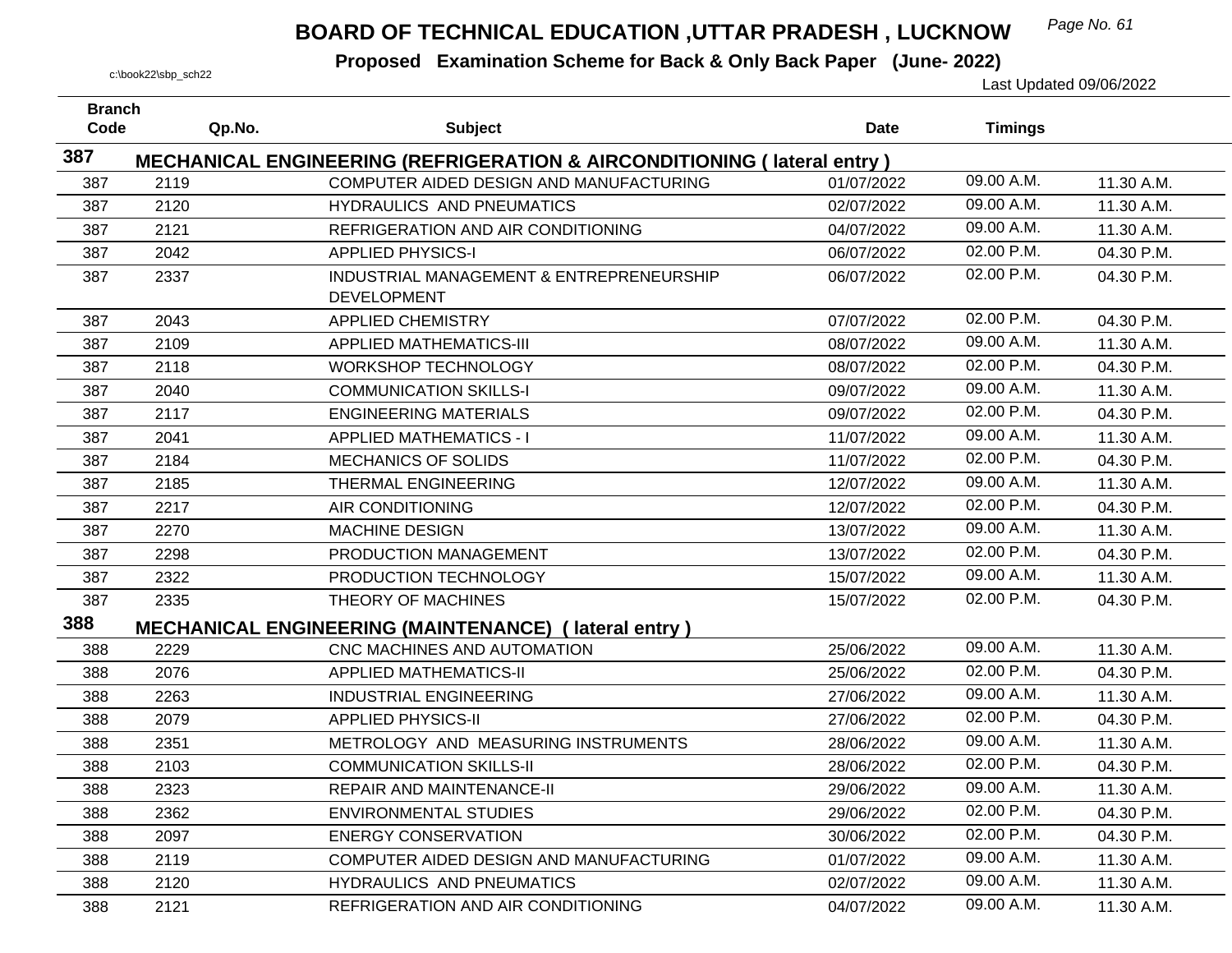## *Page No. 62* **BOARD OF TECHNICAL EDUCATION ,UTTAR PRADESH , LUCKNOW**

| <b>Branch</b><br>Code | Qp.No. | <b>Subject</b>                                              | <b>Date</b> | <b>Timings</b> |            |
|-----------------------|--------|-------------------------------------------------------------|-------------|----------------|------------|
| 388                   |        | <b>MECHANICAL ENGINEERING (MAINTENANCE) (lateral entry)</b> |             |                |            |
| 388                   | 2042   | <b>APPLIED PHYSICS-I</b>                                    | 06/07/2022  | 02.00 P.M.     | 04.30 P.M. |
| 388                   | 2337   | INDUSTRIAL MANAGEMENT & ENTREPRENEURSHIP                    | 06/07/2022  | 02.00 P.M.     | 04.30 P.M. |
|                       |        | <b>DEVELOPMENT</b>                                          |             |                |            |
| 388                   | 2043   | <b>APPLIED CHEMISTRY</b>                                    | 07/07/2022  | 02.00 P.M.     | 04.30 P.M. |
| 388                   | 2109   | <b>APPLIED MATHEMATICS-III</b>                              | 08/07/2022  | 09.00 A.M.     | 11.30 A.M. |
| 388                   | 2118   | <b>WORKSHOP TECHNOLOGY</b>                                  | 08/07/2022  | 02.00 P.M.     | 04.30 P.M. |
| 388                   | 2040   | <b>COMMUNICATION SKILLS-I</b>                               | 09/07/2022  | 09.00 A.M.     | 11.30 A.M. |
| 388                   | 2117   | <b>ENGINEERING MATERIALS</b>                                | 09/07/2022  | 02.00 P.M.     | 04.30 P.M. |
| 388                   | 2041   | <b>APPLIED MATHEMATICS - I</b>                              | 11/07/2022  | 09.00 A.M.     | 11.30 A.M. |
| 388                   | 2184   | <b>MECHANICS OF SOLIDS</b>                                  | 11/07/2022  | 02.00 P.M.     | 04.30 P.M. |
| 388                   | 2185   | THERMAL ENGINEERING                                         | 12/07/2022  | 09.00 A.M.     | 11.30 A.M. |
| 388                   | 2304   | <b>REPAIR AND MAINTENANCE-I</b>                             | 12/07/2022  | 02.00 P.M.     | 04.30 P.M. |
| 388                   | 2270   | <b>MACHINE DESIGN</b>                                       | 13/07/2022  | 09.00 A.M.     | 11.30 A.M. |
| 388                   | 2298   | PRODUCTION MANAGEMENT                                       | 13/07/2022  | 02.00 P.M.     | 04.30 P.M. |
| 388                   | 2322   | PRODUCTION TECHNOLOGY                                       | 15/07/2022  | 09.00 A.M.     | 11.30 A.M. |
| 388                   | 2335   | THEORY OF MACHINES                                          | 15/07/2022  | 02.00 P.M.     | 04.30 P.M. |
| 389                   |        | <b>COMPUTER SCIENCE AND ENGINEERING (lateral entry)</b>     |             |                |            |
| 389                   | 2076   | <b>APPLIED MATHEMATICS-II</b>                               | 25/06/2022  | 02.00 P.M.     | 04.30 P.M. |
| 389                   | 2214   | ADVANCED JAVA (ELECTIVE)                                    | 27/06/2022  | 09.00 A.M.     | 11.30 A.M. |
| 389                   | 2238   | DATA SCIENCE AND MACHINE LEARNING (ELECTIVE)                | 27/06/2022  | 09.00 A.M.     | 11.30 A.M. |
| 389                   | 2244   | DOT NET TECHNOLOGIES (ELECTIVE)                             | 27/06/2022  | 09.00 A.M.     | 11.30 A.M. |
| 389                   | 2079   | <b>APPLIED PHYSICS-II</b>                                   | 27/06/2022  | 02.00 P.M.     | 04.30 P.M. |
| 389                   | 2228   | <b>CLOUD COMPUTING</b>                                      | 28/06/2022  | 09.00 A.M.     | 11.30 A.M. |
| 389                   | 2103   | <b>COMMUNICATION SKILLS-II</b>                              | 28/06/2022  | 02.00 P.M.     | 04.30 P.M. |
| 389                   | 2268   | <b>INTERNET OF THINGS</b>                                   | 29/06/2022  | 09.00 A.M.     | 11.30 A.M. |
| 389                   | 2242   | DEVELOPMENT OF ANDROID APPLICATIONS                         | 30/06/2022  | 09.00 A.M.     | 11.30 A.M. |
| 389                   | 2097   | <b>ENERGY CONSERVATION</b>                                  | 30/06/2022  | 02.00 P.M.     | 04.30 P.M. |
| 389                   | 2131   | DATABASE MANAGEMENT SYSTEM                                  | 01/07/2022  | 09.00 A.M.     | 11.30 A.M. |
| 389                   | 2132   | E-COMMERCE AND DIGITAL MARKETING                            | 02/07/2022  | 09.00 A.M.     | 11.30 A.M. |
| 389                   | 2308   | SOFTWARE ENGINEERING                                        | 02/07/2022  | 02.00 P.M.     | 04.30 P.M. |
| 389                   | 2207   | <b>OPERATING SYSTEM</b>                                     | 04/07/2022  | 09.00 A.M.     | 11.30 A.M. |
| 389                   | 2208   | OBJECT ORIENTED PROGRAMMING USING JAVA                      | 05/07/2022  | 09.00 A.M.     | 11.30 A.M. |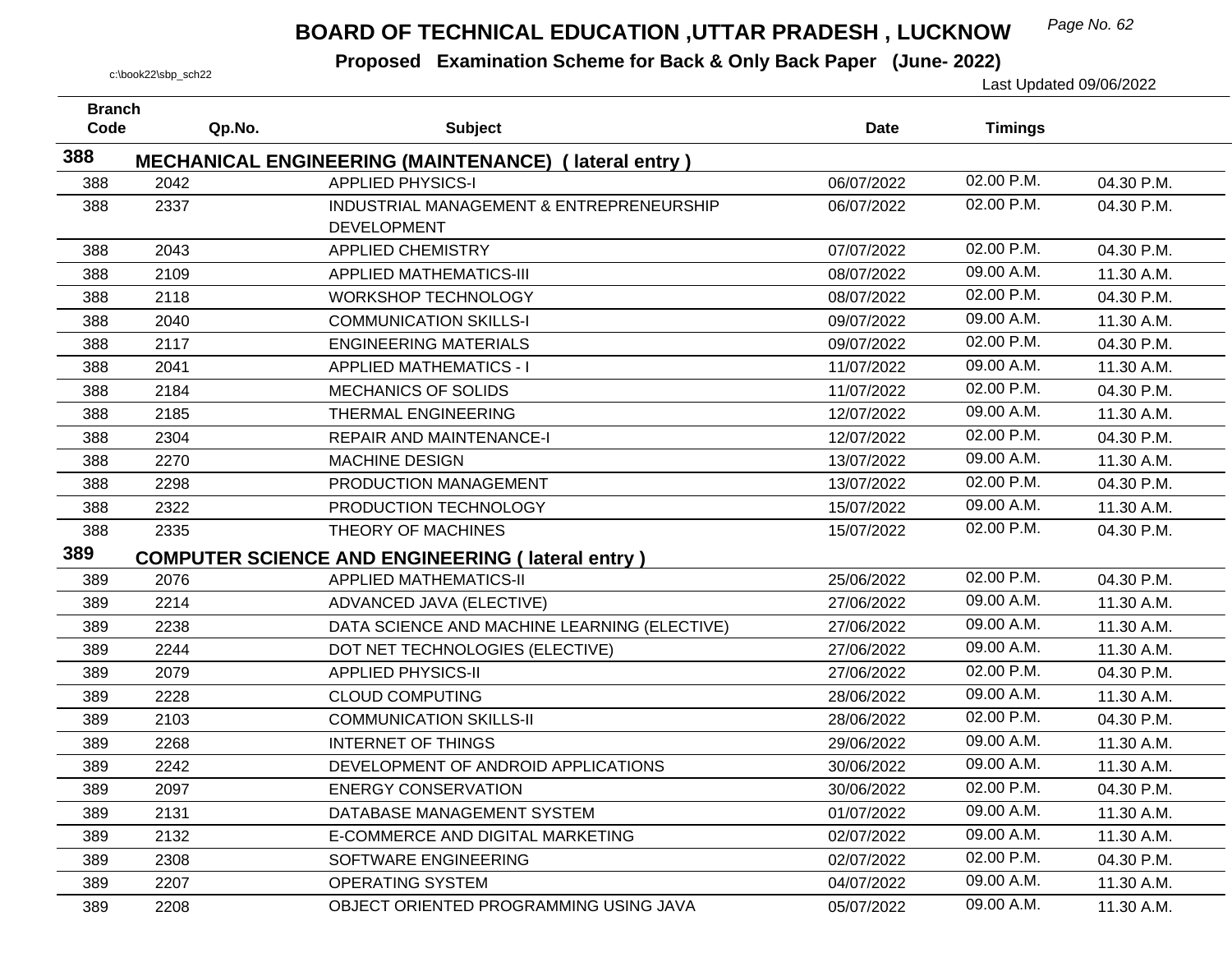## *Page No. 63* **BOARD OF TECHNICAL EDUCATION ,UTTAR PRADESH , LUCKNOW**

| <b>Branch</b><br>Code | Qp.No. | <b>Subject</b>                                                 | <b>Date</b> | <b>Timings</b> |            |
|-----------------------|--------|----------------------------------------------------------------|-------------|----------------|------------|
| 389                   |        |                                                                |             |                |            |
|                       |        | <b>COMPUTER SCIENCE AND ENGINEERING (lateral entry)</b>        |             | 02.00 P.M.     |            |
| 389                   | 2319   | WEB DEVELOPMENT USING PHP                                      | 05/07/2022  | 02.00 P.M.     | 04.30 P.M. |
| 389                   | 2042   | <b>APPLIED PHYSICS-I</b>                                       | 06/07/2022  |                | 04.30 P.M. |
| 389                   | 2337   | INDUSTRIAL MANAGEMENT & ENTREPRENEURSHIP<br><b>DEVELOPMENT</b> | 06/07/2022  | 02.00 P.M.     | 04.30 P.M. |
| 389                   | 2043   | <b>APPLIED CHEMISTRY</b>                                       | 07/07/2022  | 02.00 P.M.     | 04.30 P.M. |
| 389                   | 2109   | <b>APPLIED MATHEMATICS-III</b>                                 | 08/07/2022  | 09.00 A.M.     | 11.30 A.M. |
| 389                   | 2040   | <b>COMMUNICATION SKILLS-I</b>                                  | 09/07/2022  | 09.00 A.M.     | 11.30 A.M. |
| 389                   | 2100   | <b>ENVIRONMENTAL STUDIES</b>                                   | 09/07/2022  | 02.00 P.M.     | 04.30 P.M. |
| 389                   | 2041   | <b>APPLIED MATHEMATICS - I</b>                                 | 11/07/2022  | 09.00 A.M.     | 11.30 A.M. |
| 389                   | 2130   | INTERNET AND WEB TECHNOLOGY                                    | 11/07/2022  | 02.00 P.M.     | 04.30 P.M. |
| 389                   | 2134   | COMPUTER ARCHITECTURE AND HARDWARE MAINTENANCE                 | 12/07/2022  | 09.00 A.M.     | 11.30 A.M. |
| 389                   | 2187   | DATA COMMUNICATION AND COMPUTER NETWORK                        | 12/07/2022  | 02.00 P.M.     | 04.30 P.M. |
| 389                   | 2188   | DATA STRUCTURE USING C                                         | 13/07/2022  | 09.00 A.M.     | 11.30 A.M. |
| 389                   | 2231   | COMPUTER PROGRAMMING USING PYTHON                              | 13/07/2022  | 02.00 P.M.     | 04.30 P.M. |
| 389                   | 2189   | <b>DIGITAL ELECTRONICS</b>                                     | 15/07/2022  | 02.00 P.M.     | 04.30 P.M. |
| 390                   |        | <b>INFORMATION TECHNOLOGY (lateral entry)</b>                  |             |                |            |
| 390                   | 2076   | <b>APPLIED MATHEMATICS-II</b>                                  | 25/06/2022  | 02.00 P.M.     | 04.30 P.M. |
| 390                   | 2214   | ADVANCED JAVA (ELECTIVE)                                       | 27/06/2022  | 09.00 A.M.     | 11.30 A.M. |
| 390                   | 2226   | <b>BIG DATA (ELECTIVE)</b>                                     | 27/06/2022  | 09.00 A.M.     | 11.30 A.M. |
| 390                   | 2238   | DATA SCIENCE AND MACHINE LEARNING (ELECTIVE)                   | 27/06/2022  | 09.00 A.M.     | 11.30 A.M. |
| 390                   | 2243   | DIGITAL IMAGE PROCESSING (ELECTIVE)                            | 27/06/2022  | 09.00 A.M.     | 11.30 A.M. |
| 390                   | 2079   | <b>APPLIED PHYSICS-II</b>                                      | 27/06/2022  | 02.00 P.M.     | 04.30 P.M. |
| 390                   | 2228   | <b>CLOUD COMPUTING</b>                                         | 28/06/2022  | 09.00 A.M.     | 11.30 A.M. |
| 390                   | 2103   | <b>COMMUNICATION SKILLS-II</b>                                 | 28/06/2022  | 02.00 P.M.     | 04.30 P.M. |
| 390                   | 2268   | <b>INTERNET OF THINGS</b>                                      | 29/06/2022  | 09.00 A.M.     | 11.30 A.M. |
| 390                   | 2242   | DEVELOPMENT OF ANDROID APPLICATIONS                            | 30/06/2022  | 09.00 A.M.     | 11.30 A.M. |
| 390                   | 2097   | <b>ENERGY CONSERVATION</b>                                     | 30/06/2022  | 02.00 P.M.     | 04.30 P.M. |
| 390                   | 2131   | DATABASE MANAGEMENT SYSTEM                                     | 01/07/2022  | 09.00 A.M.     | 11.30 A.M. |
| 390                   | 2132   | E-COMMERCE AND DIGITAL MARKETING                               | 02/07/2022  | 09.00 A.M.     | 11.30 A.M. |
| 390                   | 2308   | SOFTWARE ENGINEERING                                           | 02/07/2022  | 02.00 P.M.     | 04.30 P.M. |
| 390                   | 2207   | <b>OPERATING SYSTEM</b>                                        | 04/07/2022  | 09.00 A.M.     | 11.30 A.M. |
| 390                   | 2208   | OBJECT ORIENTED PROGRAMMING USING JAVA                         | 05/07/2022  | 09.00 A.M.     | 11.30 A.M. |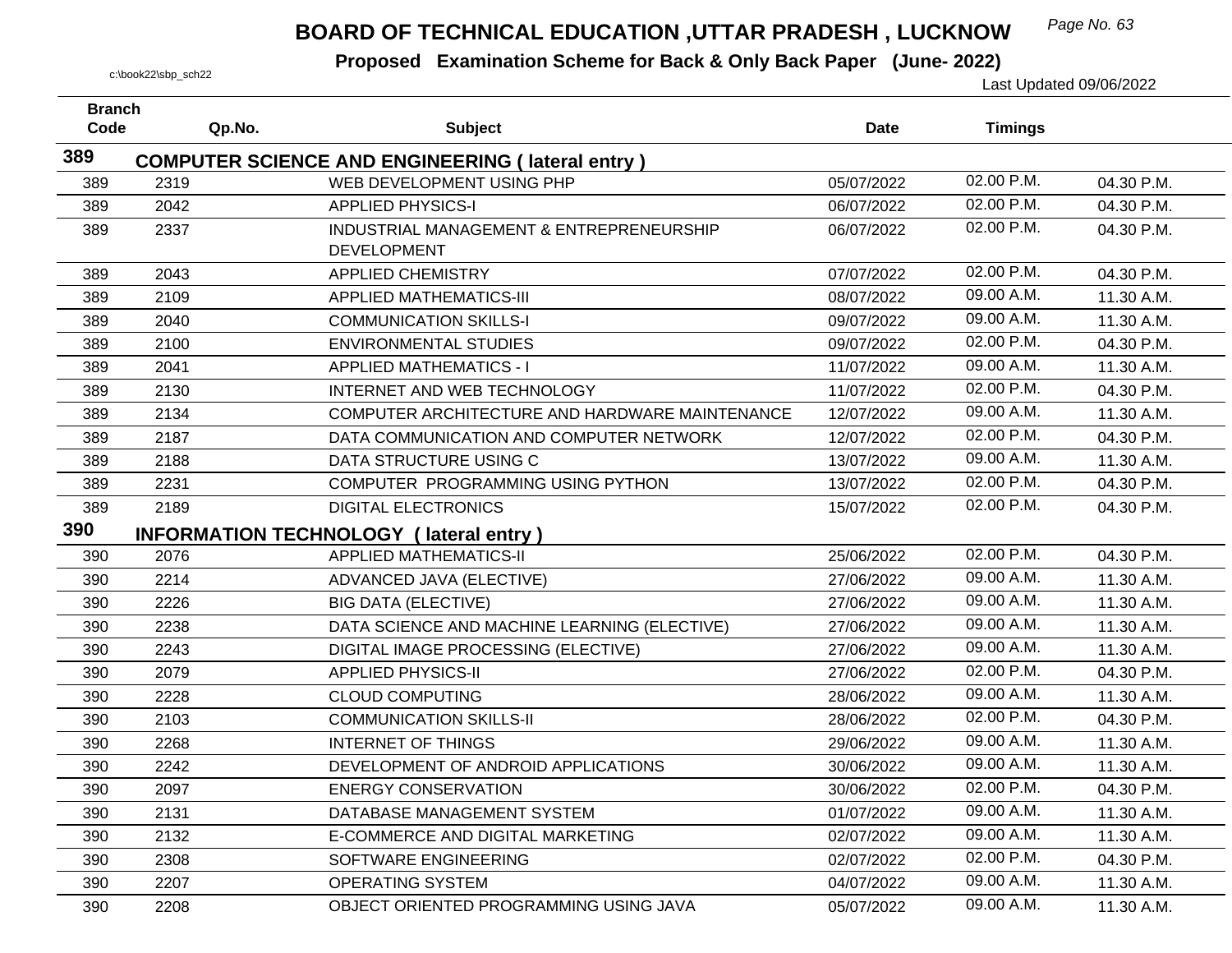## *Page No. 64* **BOARD OF TECHNICAL EDUCATION ,UTTAR PRADESH , LUCKNOW**

| <b>Branch</b><br>Code | Qp.No. | <b>Subject</b>                                                  | <b>Date</b> | <b>Timings</b> |            |
|-----------------------|--------|-----------------------------------------------------------------|-------------|----------------|------------|
|                       |        |                                                                 |             |                |            |
| 390                   |        | <b>INFORMATION TECHNOLOGY (lateral entry)</b>                   |             |                |            |
| 390                   | 2319   | WEB DEVELOPMENT USING PHP                                       | 05/07/2022  | 02.00 P.M.     | 04.30 P.M. |
| 390                   | 2042   | <b>APPLIED PHYSICS-I</b>                                        | 06/07/2022  | 02.00 P.M.     | 04.30 P.M. |
| 390                   | 2337   | INDUSTRIAL MANAGEMENT & ENTREPRENEURSHIP                        | 06/07/2022  | 02.00 P.M.     | 04.30 P.M. |
|                       |        | <b>DEVELOPMENT</b>                                              |             | 02.00 P.M.     |            |
| 390                   | 2043   | <b>APPLIED CHEMISTRY</b>                                        | 07/07/2022  | 09.00 A.M.     | 04.30 P.M. |
| 390                   | 2109   | <b>APPLIED MATHEMATICS-III</b>                                  | 08/07/2022  |                | 11.30 A.M. |
| 390                   | 2040   | <b>COMMUNICATION SKILLS-I</b>                                   | 09/07/2022  | 09.00 A.M.     | 11.30 A.M. |
| 390                   | 2100   | <b>ENVIRONMENTAL STUDIES</b>                                    | 09/07/2022  | 02.00 P.M.     | 04.30 P.M. |
| 390                   | 2041   | <b>APPLIED MATHEMATICS - I</b>                                  | 11/07/2022  | 09.00 A.M.     | 11.30 A.M. |
| 390                   | 2130   | INTERNET AND WEB TECHNOLOGY                                     | 11/07/2022  | 02.00 P.M.     | 04.30 P.M. |
| 390                   | 2134   | COMPUTER ARCHITECTURE AND HARDWARE MAINTENANCE                  | 12/07/2022  | 09.00 A.M.     | 11.30 A.M. |
| 390                   | 2187   | DATA COMMUNICATION AND COMPUTER NETWORK                         | 12/07/2022  | 02.00 P.M.     | 04.30 P.M. |
| 390                   | 2188   | DATA STRUCTURE USING C                                          | 13/07/2022  | 09.00 A.M.     | 11.30 A.M. |
| 390                   | 2231   | COMPUTER PROGRAMMING USING PYTHON                               | 13/07/2022  | 02.00 P.M.     | 04.30 P.M. |
| 390                   | 2336   | <b>INFORMATION SECURITY AND IT LAWS</b>                         | 15/07/2022  | 09.00 A.M.     | 11.30 A.M. |
| 391                   |        | <b>ELECTRICAL &amp; ELECTRONICS ENGINEERING (lateral entry)</b> |             |                |            |
| 391                   | 0020   | ENVIRONMENTAL EDUCATION & DISASTER MANAGEMENT                   | 25/06/2022  | 09.00 A.M.     | 11.30 A.M. |
| 391                   | 1902   | APPLIED MATHEMATICS-I(B)                                        | 25/06/2022  | 02.00 P.M.     | 04.30 P.M. |
| 391                   | 0877   | MICROPROCESSOR AND APPLICATION                                  | 27/06/2022  | 09.00 A.M.     | 11.30 A.M. |
| 391                   | 1904   | <b>APPLIED PHYSICS-II</b>                                       | 27/06/2022  | 02.00 P.M.     | 04.30 P.M. |
| 391                   | 0033   | <b>ENERGY MANAGEMENT</b>                                        | 29/06/2022  | 09.00 A.M.     | 11.30 A.M. |
| 391                   | 1906   | FUNCTIONAL COMMUNICATION                                        | 29/06/2022  | 02.00 P.M.     | 04.30 P.M. |
| 391                   | 0101   | MODERN COMMUNICATION SYSTEM                                     | 30/06/2022  | 09.00 A.M.     | 11.30 A.M. |
| 391                   | 2097   | <b>ENERGY CONSERVATION</b>                                      | 30/06/2022  | 02.00 P.M.     | 04.30 P.M. |
| 391                   | 1937   | INDUSTRIAL DRIVES & CONTROL                                     | 01/07/2022  | 09.00 A.M.     | 11.30 A.M. |
| 391                   | 2385   | ELECTRICAL AND ELECTRONICS INSTRUMENTATION AND                  | 06/07/2022  | 09.00 A.M.     | 11.30 A.M. |
|                       |        | <b>MEASUREMENT</b>                                              |             |                |            |
| 391                   | 2042   | <b>APPLIED PHYSICS-I</b>                                        | 06/07/2022  | 02.00 P.M.     | 04.30 P.M. |
| 391                   | 2043   | <b>APPLIED CHEMISTRY</b>                                        | 07/07/2022  | 02.00 P.M.     | 04.30 P.M. |
| 391                   | 2109   | <b>APPLIED MATHEMATICS-III</b>                                  | 08/07/2022  | 09.00 A.M.     | 11.30 A.M. |
| 391                   | 2429   | PRINCIPLES OF DIGITAL ELECTRONICS                               | 08/07/2022  | 02.00 P.M.     | 04.30 P.M. |
| 391                   | 2040   | <b>COMMUNICATION SKILLS-I</b>                                   | 09/07/2022  | 09.00 A.M.     | 11.30 A.M. |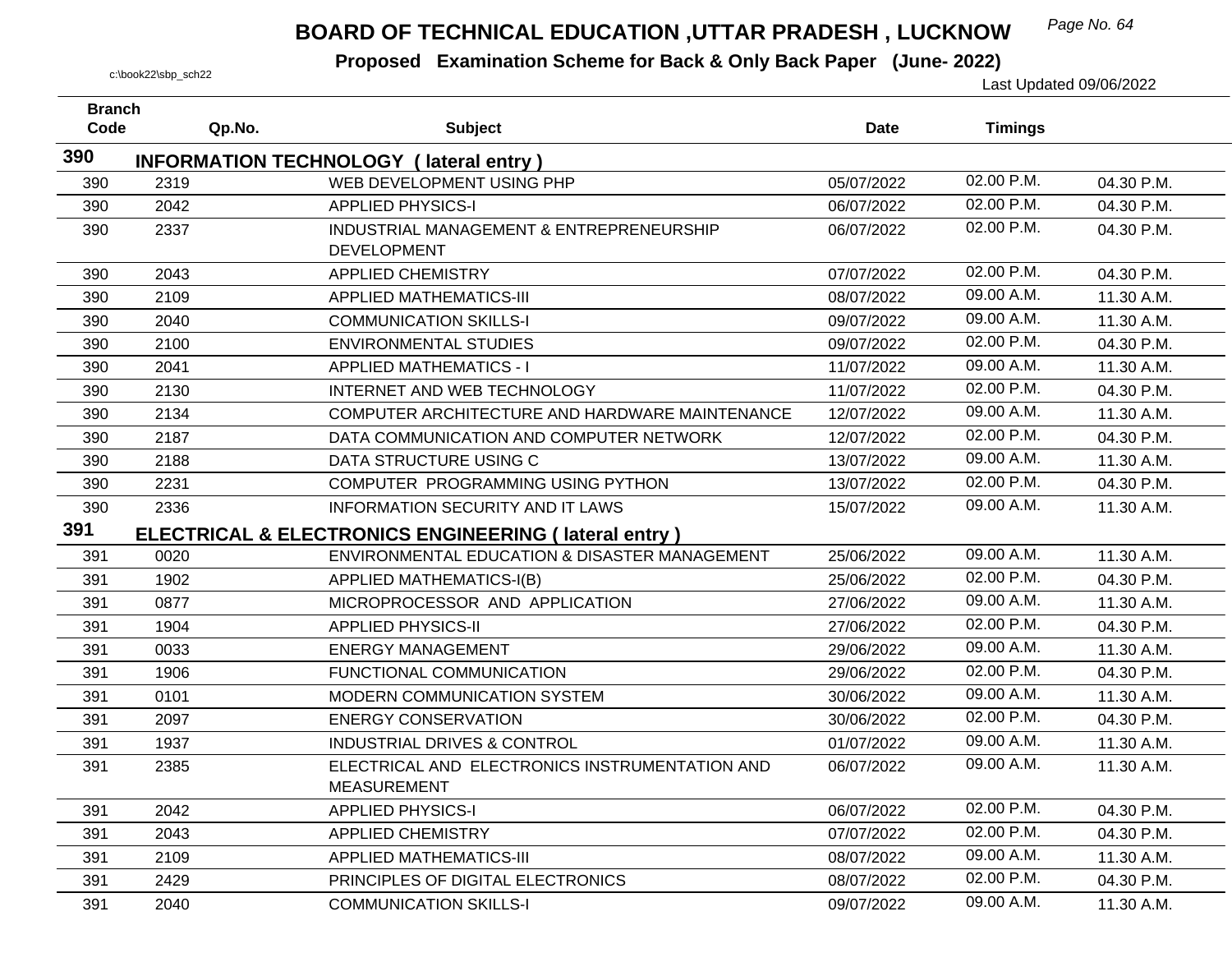## *Page No. 65* **BOARD OF TECHNICAL EDUCATION ,UTTAR PRADESH , LUCKNOW**

| <b>Branch</b><br>Code |                     | <b>Subject</b>                                                  | <b>Date</b> |                |            |
|-----------------------|---------------------|-----------------------------------------------------------------|-------------|----------------|------------|
|                       | Qp.No.              |                                                                 |             | <b>Timings</b> |            |
| 391                   |                     | <b>ELECTRICAL &amp; ELECTRONICS ENGINEERING (lateral entry)</b> |             |                |            |
| 391                   | 2100                | <b>ENVIRONMENTAL STUDIES</b>                                    | 09/07/2022  | 02.00 P.M.     | 04.30 P.M. |
| 391                   | 2041                | <b>APPLIED MATHEMATICS - I</b>                                  | 11/07/2022  | 09.00 A.M.     | 11.30 A.M. |
| 391                   | 2111                | ELECTRICAL AND ELECTRONICS ENGINEERING MATERIALS                | 11/07/2022  | 02.00 P.M.     | 04.30 P.M. |
| 391                   | 1947                | NETWORKING & PROGRAMMING IN C                                   | 12/07/2022  | 09.00 A.M.     | 11.30 A.M. |
| 391                   | 2181                | <b>ELECTRICAL MACHINE-I</b>                                     | 12/07/2022  | 02.00 P.M.     | 04.30 P.M. |
| 391                   | 1964                | INDUSTRIAL MANAGEMENT & ENTREPRENEURSHIP                        | 13/07/2022  | 09.00 A.M.     | 11.30 A.M. |
|                       |                     | <b>DEVELOPMENT</b>                                              |             |                |            |
| 391                   | 1962                | <b>CONTROL SYSTEM</b>                                           | 13/07/2022  | 02.00 P.M.     | 04.30 P.M. |
| 391                   | 1923                | <b>COMMUNICATION ENGINEERING</b>                                | 14/07/2022  | 09.00 A.M.     | 11.30 A.M. |
| 391                   | 1934                | GENERATION, TRANSMISSION & DISTRIBUTION OF ELECTRICAL           | 14/07/2022  | 02.00 P.M.     | 04.30 P.M. |
|                       |                     | <b>POWER</b>                                                    |             |                |            |
| 391                   | 0023                | SWITCH GEAR AND PROTECTION                                      | 15/07/2022  | 09.00 A.M.     | 11.30 A.M. |
| 391                   | 0833                | POWER ELECTRONICS                                               | 15/07/2022  | 02.00 P.M.     | 04.30 P.M. |
| 392                   | PRINTING TECHNOLOGY |                                                                 |             |                |            |
| 392                   | 0020                | ENVIRONMENTAL EDUCATION & DISASTER MANAGEMENT                   | 25/06/2022  | 09.00 A.M.     | 11.30 A.M. |
| 392                   | 1902                | <b>APPLIED MATHEMATICS-I(B)</b>                                 | 25/06/2022  | 02.00 P.M.     | 04.30 P.M. |
| 392                   | 1904                | <b>APPLIED PHYSICS-II</b>                                       | 27/06/2022  | 02.00 P.M.     | 04.30 P.M. |
| 392                   | 1504                | <b>APPLIED CHEMISTRY</b>                                        | 28/06/2022  | 02.00 P.M.     | 04.30 P.M. |
| 392                   | 1906                | FUNCTIONAL COMMUNICATION                                        | 29/06/2022  | 02.00 P.M.     | 04.30 P.M. |
| 392                   | 1988                | PRINTING PROCESSES - II                                         | 30/06/2022  | 09.00 A.M.     | 11.30 A.M. |
| 392                   | 2097                | <b>ENERGY CONSERVATION</b>                                      | 30/06/2022  | 02.00 P.M.     | 04.30 P.M. |
| 392                   | 1976                | PROCESS PIANNING & FILM ASSEMBLY                                | 01/07/2022  | 09.00 A.M.     | 11.30 A.M. |
| 392                   | 1977                | REPRODUCTION TECHNOLOGY                                         | 02/07/2022  | 09.00 A.M.     | 11.30 A.M. |
| 392                   | 1991                | <b>ENGINEERING DRAWING</b>                                      | 02/07/2022  | 02.00 P.M.     | 05.00 P.M. |
| 392                   | 1978                | <b>IMAGE CARRIER TECHNOLOGY-I</b>                               | 04/07/2022  | 09.00 A.M.     | 11.30 A.M. |
| 392                   | 2016                | PRINTING COSTING & ESTIMATING                                   | 04/07/2022  | 02.00 P.M.     | 04.30 P.M. |
| 392                   | 1989                | <b>BASIC ENGINEERING-II</b>                                     | 05/07/2022  | 09.00 A.M.     | 11.30 A.M. |
| 392                   | 1990                | <b>COMPUTER APPLICATION</b>                                     | 06/07/2022  | 09.00 A.M.     | 11.30 A.M. |
| 392                   | 1975                | <b>TEXT &amp; IMAGE SETTING-I</b>                               | 07/07/2022  | 09.00 A.M.     | 11.30 A.M. |
| 392                   | 1965                | <b>GRAPHICS DESIGN AND TOPOGRAPHY</b>                           | 07/07/2022  | 02.00 P.M.     | 04.30 P.M. |
| 392                   | 1966                | <b>PRINTING PROCESSES - I</b>                                   | 08/07/2022  | 09.00 A.M.     | 11.30 A.M. |
| 392                   | 1969                | <b>BASIC ENGINEERING-I</b>                                      | 08/07/2022  | 02.00 P.M.     | 04.30 P.M. |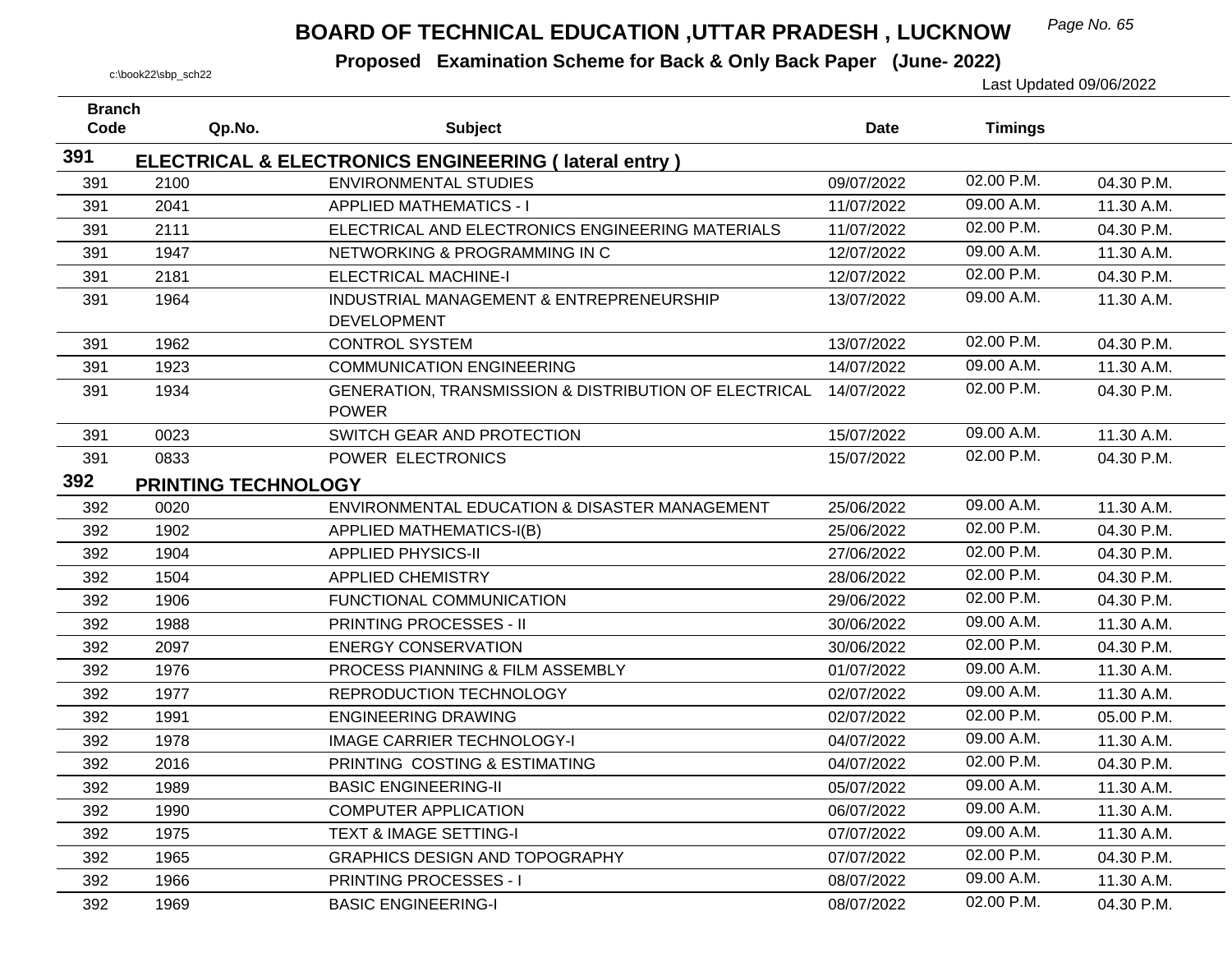## *Page No. 66* **BOARD OF TECHNICAL EDUCATION ,UTTAR PRADESH , LUCKNOW**

| <b>Branch</b> |                            |                                                |             |                |            |
|---------------|----------------------------|------------------------------------------------|-------------|----------------|------------|
| Code          | Qp.No.                     | <b>Subject</b>                                 | <b>Date</b> | <b>Timings</b> |            |
| 392           | <b>PRINTING TECHNOLOGY</b> |                                                |             |                |            |
| 392           | 1970                       | <b>GRAPHIC REPRODUCTION</b>                    | 09/07/2022  | 09.00 A.M.     | 11.30 A.M. |
| 392           | 1972                       | PRINTING DESIGN-I                              | 09/07/2022  | 02.00 P.M.     | 04.30 P.M. |
| 392           | 1974                       | ENTREPRENEURSHIP DEVLOPMENT                    | 11/07/2022  | 09.00 A.M.     | 11.30 A.M. |
| 392           | 1987                       | <b>BASIC ACCOUNTANCY</b>                       | 11/07/2022  | 02.00 P.M.     | 04.30 P.M. |
| 392           | 1901                       | <b>APPLIED MATHEMATICS-I(A)</b>                | 12/07/2022  | 09.00 A.M.     | 11.30 A.M. |
| 392           | 1903                       | <b>APPLIED PHYSICS-I</b>                       | 12/07/2022  | 02.00 P.M.     | 04.30 P.M. |
| 392           | 2009                       | PLANNING AND COLOUR SEPERATION TECHNOLOGY      | 13/07/2022  | 02.00 P.M.     | 04.30 P.M. |
| 392           | 1905                       | FOUNDATIONAL COMMUNICATION                     | 15/07/2022  | 09.00 A.M.     | 11.30 A.M. |
| 393           |                            | <b>TEXTILE TECHNOLOGY (lateral entry)</b>      |             |                |            |
| 393           | 0020                       | ENVIRONMENTAL EDUCATION & DISASTER MANAGEMENT  | 25/06/2022  | 09.00 A.M.     | 11.30 A.M. |
| 393           | 1902                       | APPLIED MATHEMATICS-I(B)                       | 25/06/2022  | 02.00 P.M.     | 04.30 P.M. |
| 393           | 0245                       | <b>ADVANCE FABRIC STRUCTURE</b>                | 27/06/2022  | 09.00 A.M.     | 11.30 A.M. |
| 393           | 1904                       | <b>APPLIED PHYSICS-II</b>                      | 27/06/2022  | 02.00 P.M.     | 04.30 P.M. |
| 393           | 0246                       | PROCESS CONTROL IN SPINNING & ADVANCE SPINNING | 28/06/2022  | 09.00 A.M.     | 11.30 A.M. |
| 393           | 1504                       | <b>APPLIED CHEMISTRY</b>                       | 28/06/2022  | 02.00 P.M.     | 04.30 P.M. |
| 393           | 0247                       | PROCESS CONTROL IN WEAVING & ADVANCE WEAVING   | 29/06/2022  | 09.00 A.M.     | 11.30 A.M. |
| 393           | 1906                       | FUNCTIONAL COMMUNICATION                       | 29/06/2022  | 02.00 P.M.     | 04.30 P.M. |
| 393           | 2097                       | <b>ENERGY CONSERVATION</b>                     | 30/06/2022  | 02.00 P.M.     | 04.30 P.M. |
| 393           | 1113                       | <b>TEXTILE TESTING</b>                         | 01/07/2022  | 09.00 A.M.     | 11.30 A.M. |
| 393           | 1117                       | INTRODUCTION TO KNITTING & GARMENT TECHNOLOGY  | 04/07/2022  | 09.00 A.M.     | 11.30 A.M. |
| 393           | 1111                       | <b>INDUSTRIAL SAFETY</b>                       | 05/07/2022  | 09.00 A.M.     | 11.30 A.M. |
| 393           | 0845                       | ELECTRICAL TECHNOLOGY & ELECTRONICS            | 06/07/2022  | 09.00 A.M.     | 11.30 A.M. |
| 393           | 1116                       | PRINCIPLES OF DESIGN & COLOUR                  | 06/07/2022  | 02.00 P.M.     | 05.00 P.M. |
| 393           | 1112                       | <b>FABRIC STRUCTURE &amp; ANALYSIS</b>         | 07/07/2022  | 09.00 A.M.     | 11.30 A.M. |
| 393           | 0241                       | SPINNING TECHNOLOGY-I                          | 07/07/2022  | 02.00 P.M.     | 04.30 P.M. |
| 393           | 0242                       | SPINNING TECHNOLOGY-II                         | 08/07/2022  | 09.00 A.M.     | 11.30 A.M. |
| 393           | 0243                       | <b>WEAVING TECHNOLOGY-I</b>                    | 08/07/2022  | 02.00 P.M.     | 04.30 P.M. |
| 393           | 0244                       | <b>WEAVING TECHNOLOGY-II</b>                   | 09/07/2022  | 09.00 A.M.     | 11.30 A.M. |
| 393           | 1114                       | SPINNING PREPARATION                           | 09/07/2022  | 02.00 P.M.     | 04.30 P.M. |
| 393           | 1115                       | <b>WEAVING PREPARATION</b>                     | 11/07/2022  | 09.00 A.M.     | 11.30 A.M. |
| 393           | 1901                       | APPLIED MATHEMATICS-I(A)                       | 12/07/2022  | 09.00 A.M.     | 11.30 A.M. |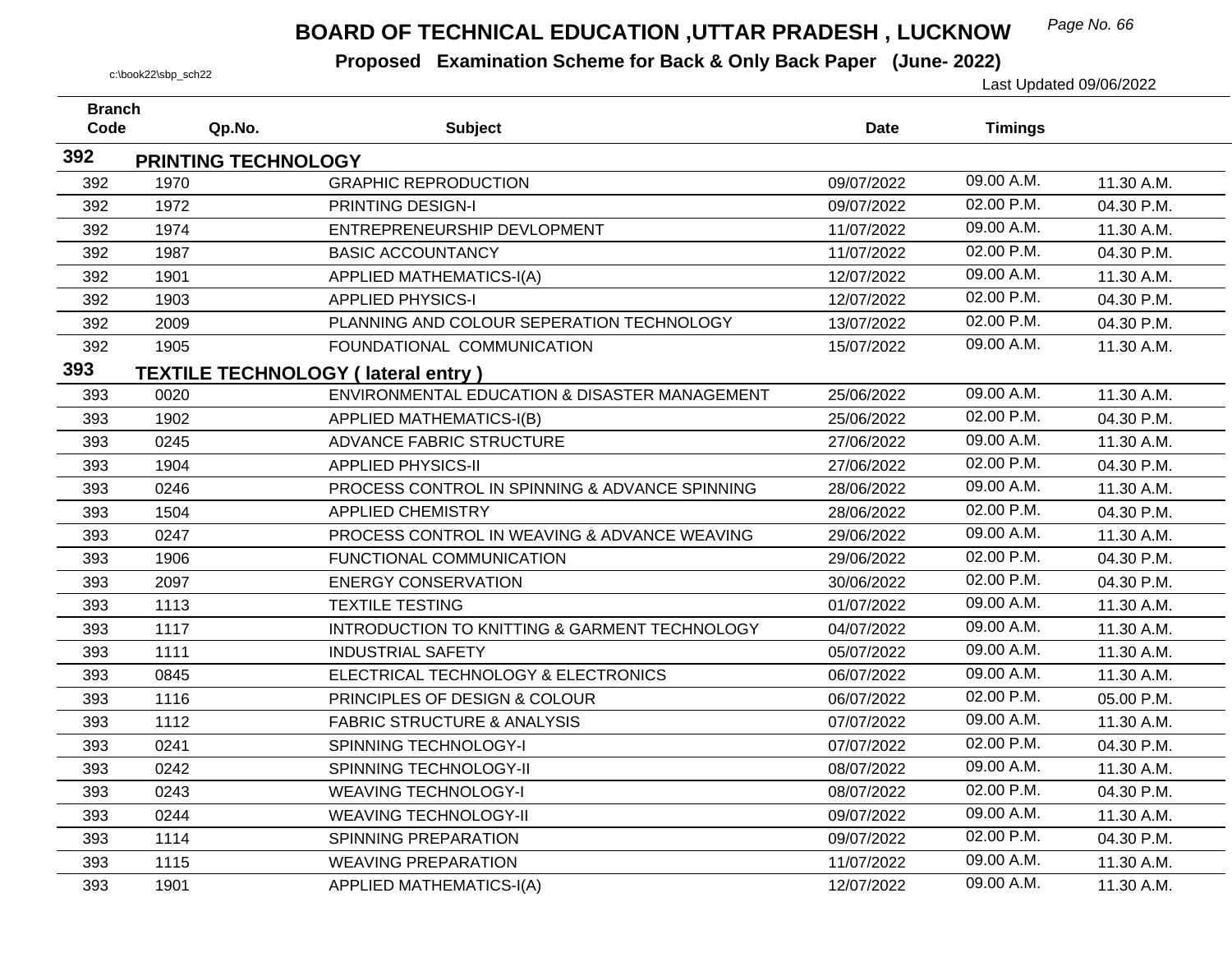## *Page No. 67* **BOARD OF TECHNICAL EDUCATION ,UTTAR PRADESH , LUCKNOW**

| <b>Branch</b> |        |                                                                |             |                |            |
|---------------|--------|----------------------------------------------------------------|-------------|----------------|------------|
| Code          | Qp.No. | <b>Subject</b>                                                 | <b>Date</b> | <b>Timings</b> |            |
| 393           |        | <b>TEXTILE TECHNOLOGY (lateral entry)</b>                      |             |                |            |
| 393           | 1903   | <b>APPLIED PHYSICS-I</b>                                       | 12/07/2022  | 02.00 P.M.     | 04.30 P.M. |
| 393           | 1964   | INDUSTRIAL MANAGEMENT & ENTREPRENEURSHIP<br><b>DEVELOPMENT</b> | 13/07/2022  | 09.00 A.M.     | 11.30 A.M. |
| 393           | 1905   | FOUNDATIONAL COMMUNICATION                                     | 15/07/2022  | 09.00 A.M.     | 11.30 A.M. |
| 394           |        | PRINTING TECHNOLOGY (lateral entry)                            |             |                |            |
| 394           | 0020   | ENVIRONMENTAL EDUCATION & DISASTER MANAGEMENT                  | 25/06/2022  | 09.00 A.M.     | 11.30 A.M. |
| 394           | 1902   | APPLIED MATHEMATICS-I(B)                                       | 25/06/2022  | 02.00 P.M.     | 04.30 P.M. |
| 394           | 1904   | <b>APPLIED PHYSICS-II</b>                                      | 27/06/2022  | 02.00 P.M.     | 04.30 P.M. |
| 394           | 1504   | <b>APPLIED CHEMISTRY</b>                                       | 28/06/2022  | 02.00 P.M.     | 04.30 P.M. |
| 394           | 1906   | FUNCTIONAL COMMUNICATION                                       | 29/06/2022  | 02.00 P.M.     | 04.30 P.M. |
| 394           | 2097   | <b>ENERGY CONSERVATION</b>                                     | 30/06/2022  | 02.00 P.M.     | 04.30 P.M. |
| 394           | 1976   | PROCESS PIANNING & FILM ASSEMBLY                               | 01/07/2022  | 09.00 A.M.     | 11.30 A.M. |
| 394           | 1977   | REPRODUCTION TECHNOLOGY                                        | 02/07/2022  | 09.00 A.M.     | 11.30 A.M. |
| 394           | 1978   | <b>IMAGE CARRIER TECHNOLOGY-I</b>                              | 04/07/2022  | 09.00 A.M.     | 11.30 A.M. |
| 394           | 2016   | PRINTING COSTING & ESTIMATING                                  | 04/07/2022  | 02.00 P.M.     | 04.30 P.M. |
| 394           | 1989   | <b>BASIC ENGINEERING-II</b>                                    | 05/07/2022  | 09.00 A.M.     | 11.30 A.M. |
| 394           | 1990   | <b>COMPUTER APPLICATION</b>                                    | 06/07/2022  | 09.00 A.M.     | 11.30 A.M. |
| 394           | 1975   | <b>TEXT &amp; IMAGE SETTING-I</b>                              | 07/07/2022  | 09.00 A.M.     | 11.30 A.M. |
| 394           | 1969   | <b>BASIC ENGINEERING-I</b>                                     | 08/07/2022  | 02.00 P.M.     | 04.30 P.M. |
| 394           | 1970   | <b>GRAPHIC REPRODUCTION</b>                                    | 09/07/2022  | 09.00 A.M.     | 11.30 A.M. |
| 394           | 1972   | PRINTING DESIGN-I                                              | 09/07/2022  | 02.00 P.M.     | 04.30 P.M. |
| 394           | 1974   | ENTREPRENEURSHIP DEVLOPMENT                                    | 11/07/2022  | 09.00 A.M.     | 11.30 A.M. |
| 394           | 1901   | <b>APPLIED MATHEMATICS-I(A)</b>                                | 12/07/2022  | 09.00 A.M.     | 11.30 A.M. |
| 394           | 1903   | <b>APPLIED PHYSICS-I</b>                                       | 12/07/2022  | 02.00 P.M.     | 04.30 P.M. |
| 394           | 2009   | PLANNING AND COLOUR SEPERATION TECHNOLOGY                      | 13/07/2022  | 02.00 P.M.     | 04.30 P.M. |
| 394           | 1905   | FOUNDATIONAL COMMUNICATION                                     | 15/07/2022  | 09.00 A.M.     | 11.30 A.M. |
| 395           |        | <b>MECHANICAL ENGINEERING (lateral entry)</b>                  |             |                |            |
| 395           | 2076   | <b>APPLIED MATHEMATICS-II</b>                                  | 25/06/2022  | 02.00 P.M.     | 04.30 P.M. |
| 395           | 2079   | <b>APPLIED PHYSICS-II</b>                                      | 27/06/2022  | 02.00 P.M.     | 04.30 P.M. |
| 395           | 2103   | <b>COMMUNICATION SKILLS-II</b>                                 | 28/06/2022  | 02.00 P.M.     | 04.30 P.M. |
| 395           | 2362   | <b>ENVIRONMENTAL STUDIES</b>                                   | 29/06/2022  | 02.00 P.M.     | 04.30 P.M. |